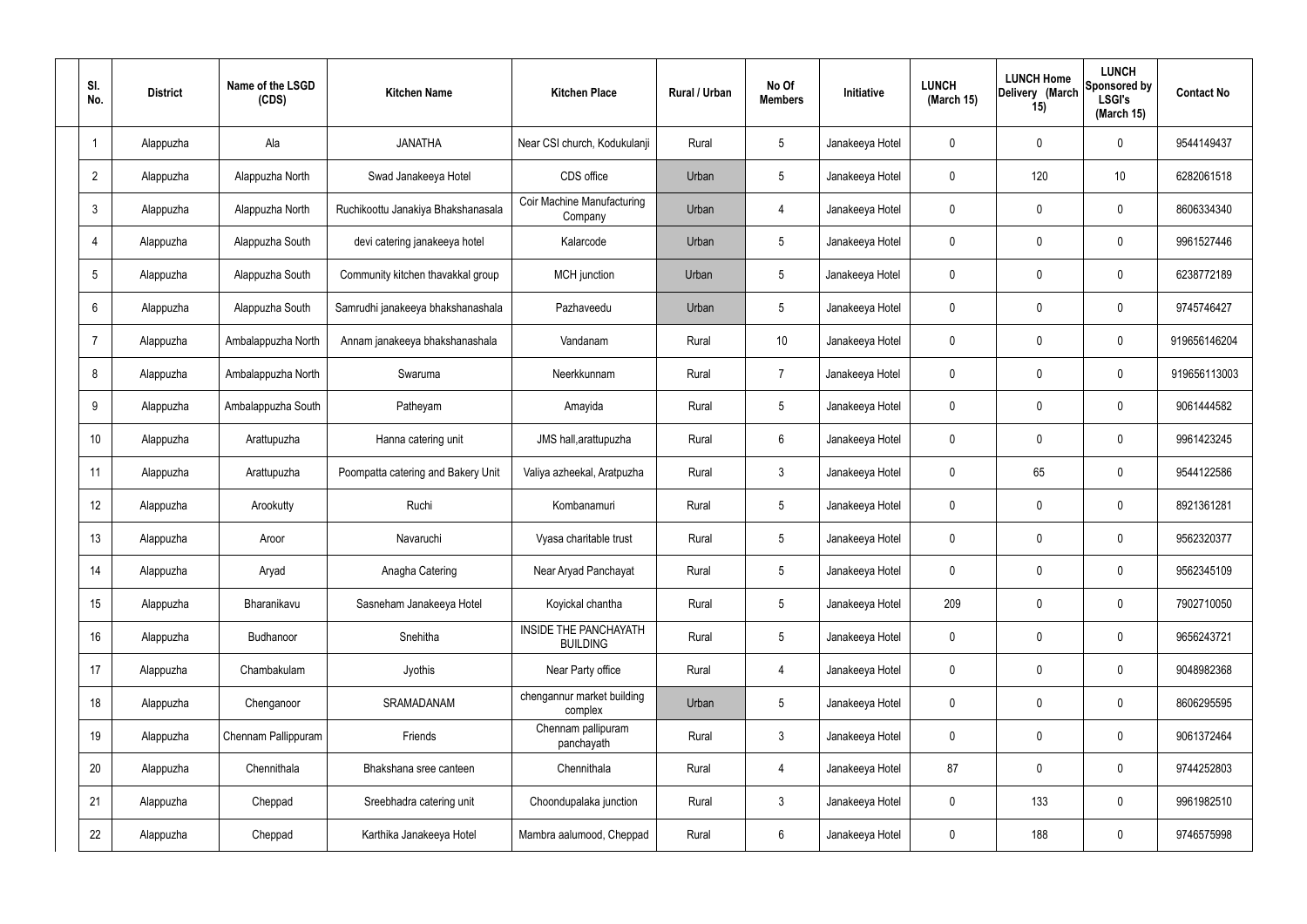|    | SI.<br>No. | <b>District</b> | Name of the LSGD<br>(CDS) | <b>Kitchen Name</b>           | <b>Kitchen Place</b>                    | <b>Rural / Urban</b> | No Of<br><b>Members</b> | Initiative      | <b>LUNCH</b><br>(March 15) | <b>LUNCH Home</b><br>Delivery (March<br>15) | <b>LUNCH</b><br>Sponsored by<br><b>LSGI's</b><br>(March 15) | <b>Contact No</b> |
|----|------------|-----------------|---------------------------|-------------------------------|-----------------------------------------|----------------------|-------------------------|-----------------|----------------------------|---------------------------------------------|-------------------------------------------------------------|-------------------|
|    | 23         | Alappuzha       | Cheriyanad                | <b>DARSANA</b>                | Near GOLDEN PALACE<br><b>AUDITORIUM</b> | Rural                | 5                       | Janakeeya Hotel | 0                          | $\mathbf 0$                                 | $\mathbf 0$                                                 | 9747958424        |
|    | 24         | Alappuzha       | Cherthala Municipality    | Santwanam                     | Ward 10                                 | Urban                | 5                       | Janakeeya Hotel | 0                          | $\mathbf 0$                                 | $\mathbf 0$                                                 | 8848178001        |
|    | 25         | Alappuzha       | Cherthala Municipality    | NULM canteen                  | Cherthala Municipality                  | Urban                | 5                       | Janakeeya Hotel | 0                          | $\mathbf 0$                                 | $\mathbf 0$                                                 | 6282870356        |
|    | 26         | Alappuzha       | Cherthala South           | Kashinandana                  | Cherthala S                             | Rural                | 10                      | Janakeeya Hotel | 0                          | $\mathbf 0$                                 | $\mathbf 0$                                                 | 9745940057        |
|    | 27         | Alappuzha       | Cheruthana                | Sreedurga janakeeya hotel     | Near govt HSS aayaparambu               | Rural                | $\overline{4}$          | Janakeeya Hotel | 171                        | $\mathbf 0$                                 | $\mathbf 0$                                                 | 9961178936        |
|    | 28         | Alappuzha       | Chettikulangara           | SREE VINAYAKA JANAKEEYA HOTEL | <b>KARIPUZHA</b>                        | Rural                | $\mathfrak{Z}$          | Janakeeya Hotel | 205                        | $\mathbf 0$                                 | $\mathbf 0$                                                 | 9656810109        |
|    | 29         | Alappuzha       | Chingoli                  | souhridam unit                | karthikappally I p school               | Rural                | 3                       | Janakeeya Hotel | 0                          | $\mathbf 0$                                 | $\mathbf 0$                                                 | 7559808470        |
|    | 30         | Alappuzha       | Chunakkara                | Vanitha Canteen               | Chunakkara                              | Rural                | 3                       | Janakeeya Hotel | 0                          | $\mathbf 0$                                 | $\mathbf 0$                                                 | 9400509985        |
|    | 31         | Alappuzha       | Devikulangara             | Thripthi                      | Buds school, devikulangara              | Rural                | $\overline{4}$          | Janakeeya Hotel | 0                          | $\mathbf 0$                                 | $\mathbf 0$                                                 | 9746712528        |
|    | 32         | Alappuzha       | Edathua                   | Theertham                     | Edathua market                          | Rural                | 3                       | Janakeeya Hotel | $\mathbf 0$                | $\mathbf 0$                                 | $\mathbf 0$                                                 | 9544351169        |
|    | 33         | Alappuzha       | Ezhupunna                 | Neethipeedam                  | Eramalloor                              | Rural                | 8                       | Janakeeya Hotel | 0                          | $\mathbf 0$                                 | $\mathbf 0$                                                 | 9946790986        |
|    | 34         | Alappuzha       | Harippad                  | Swad                          | A private Hotel's Kitchen               | Urban                | $\overline{4}$          | Janakeeya Hotel | 0                          | $\mathbf 0$                                 | $\mathbf 0$                                                 | 9562373933        |
|    | 35         | Alappuzha       | Kadakkarappally           | Soorya                        | Kandamangalam temple<br>auditorium      | Rural                | 5                       | Janakeeya Hotel | 0                          | $\mathbf 0$                                 | $\mathbf 0$                                                 | 9895266763        |
|    | 36         | Alappuzha       | Kainakary                 | Sivakashi                     | Near Panchayath                         | Rural                | 5                       | Janakeeya Hotel | 125                        | $\mathbf 0$                                 | $\pmb{0}$                                                   | 8111821552        |
|    | 37         | Alappuzha       | Kandalloor                | Annapoorna Hotel              | Near Velanchira junction                | Rural                | $\overline{4}$          | Janakeeya Hotel | 0                          | $\overline{0}$                              | $\mathsf{0}$                                                | -9747600181       |
|    | 38         | Alappuzha       | Kanjikuzhy                | Santhwanam                    | Opposite NSS college                    | Rural                | 5                       | Janakeeya Hotel | $\mathbf 0$                | $\pmb{0}$                                   | $\pmb{0}$                                                   | 9605307328        |
|    | 39         | Alappuzha       | Karthikappally            | Ruchi                         | Community hall                          | Rural                | $6\phantom{.}6$         | Janakeeya Hotel | 0                          | $\mathbf 0$                                 | $\mathbf 0$                                                 | 9747607478        |
|    | 40         | Alappuzha       | Karuvatta                 | Karunya janakeeya hotel       | Near Aashramam junction                 | Rural                | $6\phantom{.}6$         | Janakeeya Hotel | 198                        | $\boldsymbol{0}$                            | $\pmb{0}$                                                   | 916282508791      |
|    | 41         | Alappuzha       | Kavalam                   | Koottukari Janakeeya Hotel    | Near Permanent Outlet                   | Rural                | 5                       | Janakeeya Hotel | 0                          | $\mathbf 0$                                 | $\mathbf 0$                                                 | 9744173219        |
|    | 42         | Alappuzha       | Kayamkulam West           | palazhy catering unit         | Kallummood junction                     | Urban                | 5                       | Janakeeya Hotel | 0                          | 121                                         | $\mathbf 0$                                                 | 9388819110        |
| 89 | 43         | Alappuzha       | Kodamthurath              | <b>MATRUSAKTHI</b>            | <b>KUTHIYATHODE</b>                     | Rural                | 5                       | Janakeeya Hotel | 0                          | $\mathbf 0$                                 | $\mathsf{0}$                                                | 8281687439        |
|    | 44         | Alappuzha       | Krishnapuram              | Kanivu catering unit          | Near SCB, kappil                        | Rural                | $\overline{4}$          | Janakeeya Hotel | 0                          | $\mathbf 0$                                 | $\pmb{0}$                                                   | 9544047480        |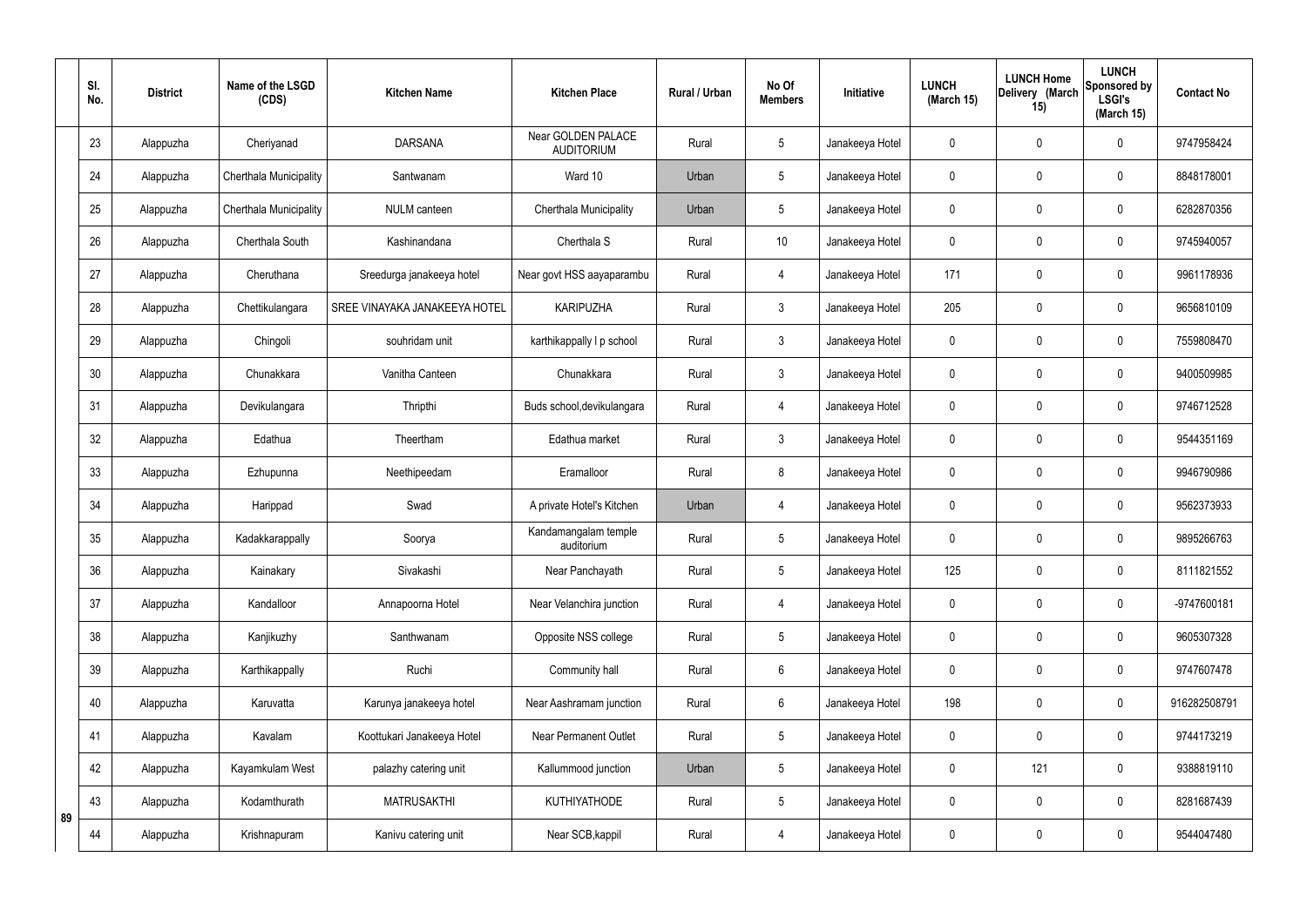| SI.<br>No. | <b>District</b> | Name of the LSGD<br>(CDS)   | <b>Kitchen Name</b>             | <b>Kitchen Place</b>                        | Rural / Urban | No Of<br><b>Members</b> | Initiative      | <b>LUNCH</b><br>(March 15) | <b>LUNCH Home</b><br>Delivery (March<br>15) | <b>LUNCH</b><br>Sponsored by<br><b>LSGI's</b><br>(March 15) | <b>Contact No</b> |
|------------|-----------------|-----------------------------|---------------------------------|---------------------------------------------|---------------|-------------------------|-----------------|----------------------------|---------------------------------------------|-------------------------------------------------------------|-------------------|
| 45         | Alappuzha       | Kumarapuram                 | Mahadeva jankeeya hotel         | Near kavarattu temple                       | Rural         | $\mathfrak{Z}$          | Janakeeya Hotel | 339                        | 0                                           | $\mathbf 0$                                                 | 918606736168      |
| 46         | Alappuzha       | Kumarapuram                 | Navodhaya janakeeya hotel       | Kumarapuram                                 | Rural         | $\mathbf{3}$            | Janakeeya Hotel | 184                        | 0                                           | $\pmb{0}$                                                   | 9037499871        |
| 47         | Alappuzha       | Kuthiyathode                | Ruchi Janakeeya Hotel           | Near kuthiyathode panchayath<br>office      | Rural         | $5\phantom{.0}$         | Janakeeya Hotel | 0                          | 0                                           | $\mathbf 0$                                                 | 9249269374        |
| 48         | Alappuzha       | Mannanchery                 | Snehitha                        | Panchayat building                          | Rural         | $\overline{4}$          | Janakeeya Hotel | $\mathbf 0$                | 34                                          | $\mathbf 0$                                                 | 9544461740        |
| 49         | Alappuzha       | Mannar                      | Snehadhara                      | Kunnathur devasom                           | Rural         | $5\phantom{.0}$         | Janakeeya Hotel | 0                          | 0                                           | $\mathbf 0$                                                 | 9567853570        |
| 50         | Alappuzha       | Mararikulam South           | Snehasparsham                   | Kattoor                                     | Rural         | $\overline{4}$          | Janakeeya Hotel | $\mathbf 0$                | 60                                          | $\overline{2}$                                              | 9747881642        |
| 51         | Alappuzha       | Mavelikkara<br>Thamarakulam | Thripthi Catering               | Thamarakulam                                | Rural         | $5\phantom{.0}$         | Janakeeya Hotel | 0                          | $\boldsymbol{0}$                            | $\mathbf 0$                                                 | 8281558036        |
| 52         | Alappuzha       | Mavelikkara<br>Thekkekara   | Bhai catering                   | Pallarimangalam                             | Rural         | $5\phantom{.0}$         | Janakeeya Hotel | 158                        | 0                                           | $\mathbf 0$                                                 | 9539851155        |
| 53         | Alappuzha       | Mavelikkara<br>Thekkekara   | Snehatheeram                    | Kurathikkadu                                | Rural         | $5\phantom{.0}$         | Janakeeya Hotel | 0                          | $\boldsymbol{0}$                            | $\mathbf 0$                                                 | 9656960190        |
| 54         | Alappuzha       | Muhamma                     | <b>SNV Catering</b>             | <b>Near Community Health</b><br>Centre      | Rural         | $5\phantom{.0}$         | Janakeeya Hotel | 100                        | 0                                           | $\boldsymbol{0}$                                            | 9605388763        |
| 55         | Alappuzha       | Mulakkuzha                  | Snehathanal                     | Mulakkuzha                                  | Rural         | $5\phantom{.0}$         | Janakeeya Hotel | 0                          | 0                                           | $\boldsymbol{0}$                                            | 9037085079        |
| 56         | Alappuzha       | Muttar                      | Ruchi Catering Unit             | Panchayat Building                          | Rural         |                         | Janakeeya Hotel | 0                          | 0                                           | $\boldsymbol{0}$                                            | 9072276826        |
| 57         | Alappuzha       | Nedumudy                    | Oruma                           | Champakulam                                 | Rural         | $5\phantom{.0}$         | Janakeeya Hotel | 0                          | 0                                           | 0                                                           | 9188536147        |
| 58         | Alappuzha       | Neelamperoor                | Amrutha Janakeeya Bhakshanasala | Panchayat Building                          | Rural         | $\mathbf{3}$            | Janakeeya Hotel | $\mathbf 0$                | $\mathbf 0$                                 | $\mathbf 0$                                                 | 9656167060        |
| 59         | Alappuzha       | Nooranad                    | Amma Canteen                    | Inside market place, Noornad                | Rural         | $5\phantom{.0}$         | Janakeeya Hotel | 200                        | $\mathbf 0$                                 | $\mathbf 0$                                                 | 7034377340        |
| 60         | Alappuzha       | Palamel                     | Arogya Canteen                  | Panchayat office compound                   | Rural         | $\overline{4}$          | Janakeeya Hotel | 280                        | $\mathbf 0$                                 | $\mathbf 0$                                                 | 9497107651        |
| 61         | Alappuzha       | Pallippad                   | Annapoorneswari catering unit   | Irattakulangara junction                    | Rural         | $5\phantom{.0}$         | Janakeeya Hotel | 189                        | $\mathbf 0$                                 | $\mathbf 0$                                                 | 9562318624        |
| 62         | Alappuzha       | Panavally                   | Harikrishnan                    | near nalpatheneswaram<br>temple             | Rural         | $\overline{1}$          | Janakeeya Hotel | $\mathbf 0$                | 0                                           | $\mathbf 0$                                                 | 9961774363        |
| 63         | Alappuzha       | Pandanad                    | Sreebhadra                      | Muthavazhi                                  | Rural         | $5\phantom{.0}$         | Janakeeya Hotel | $\mathbf 0$                | $\mathbf 0$                                 | $\mathbf 0$                                                 | 9947120239        |
| 64         | Alappuzha       | Pathiyoor                   | Dakshina catering unit          | Mahalekshmi auditorium,<br>kareelakulangara | Rural         | $\sqrt{5}$              | Janakeeya Hotel | $\mathbf 0$                | 233                                         | $\mathbf 0$                                                 | 9048200655        |
| 65         | Alappuzha       | Pattanakkad                 | Aparna                          | Opposite of pattanakkad<br>gramapanchayath  | Rural         | $5\phantom{.0}$         | Janakeeya Hotel | $\mathbf 0$                | 0                                           | $\mathbf 0$                                                 | 9037450634        |
| 66         | Alappuzha       | Perumbalam                  | Amritham                        | Near by govt hospital                       | Rural         | 4                       | Janakeeya Hotel | 144                        | $\pmb{0}$                                   | $\boldsymbol{0}$                                            | 8592809257        |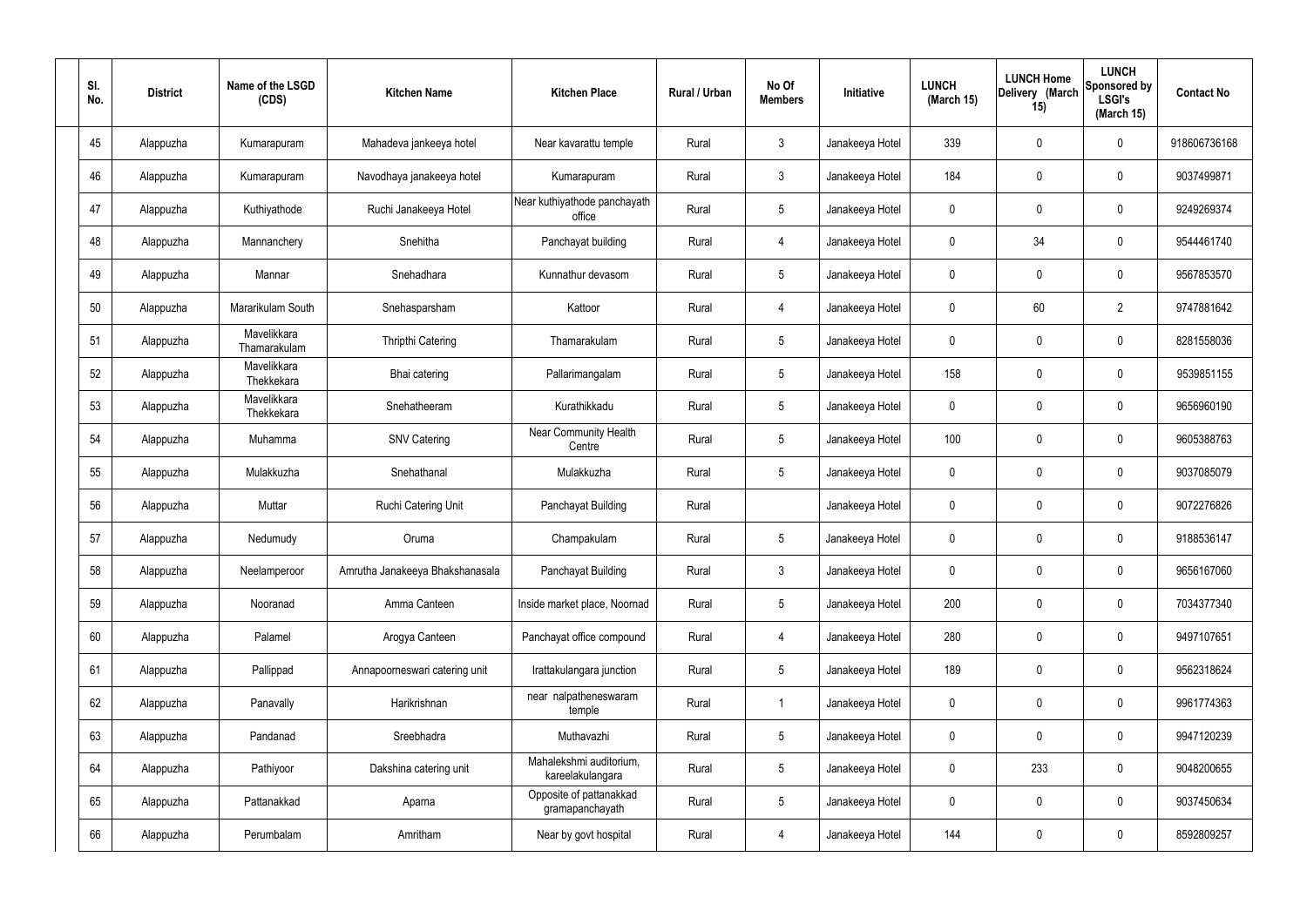|    | SI.<br>No. | <b>District</b> | Name of the LSGD<br>(CDS) | <b>Kitchen Name</b>         | <b>Kitchen Place</b>                                        | Rural / Urban | No Of<br><b>Members</b> | Initiative      | <b>LUNCH</b><br>(March 15) | <b>LUNCH Home</b><br>Delivery (March<br>15) | <b>LUNCH</b><br>Sponsored by<br><b>LSGI's</b><br>(March 15) | <b>Contact No</b> |
|----|------------|-----------------|---------------------------|-----------------------------|-------------------------------------------------------------|---------------|-------------------------|-----------------|----------------------------|---------------------------------------------|-------------------------------------------------------------|-------------------|
|    | 67         | Alappuzha       | Pulincunnu                | Nanma Janakeeya Hotel       | Near Krishi Bhavan                                          | Rural         | 5                       | Janakeeya Hotel | $\mathbf 0$                | $\mathbf 0$                                 | $\mathbf 0$                                                 | 9544752465        |
|    | 68         | Alappuzha       | Puliyoor                  | <b>UPPUM MULAKUM</b>        | <b>INSIDE PANCHAYATH</b><br><b>COMPOUND</b>                 | Rural         | $5\overline{)}$         | Janakeeya Hotel | $\mathbf 0$                | $\mathbf 0$                                 | $\mathbf 0$                                                 | 6238836314        |
|    | 69         | Alappuzha       | Punnapra North            | Annapoorneshwary            | Janajagrithi                                                | Rural         | $\overline{4}$          | Janakeeya Hotel | $\mathbf 0$                | $\mathbf 0$                                 | $\mathbf 0$                                                 | 8129450136        |
|    | 70         | Alappuzha       | Punnapra South            | Thripthy janakeeya hotel    | Punnapra south                                              | Rural         | 9                       | Janakeeya Hotel | $\mathbf 0$                | $\mathbf 0$                                 | $\mathbf 0$                                                 | 9846179646        |
|    | 71         | Alappuzha       | Purakad                   | Pulari                      | Purakkad gp                                                 | Rural         | $5\phantom{.0}$         | Janakeeya Hotel | $\mathbf 0$                | $\mathbf 0$                                 | $\mathbf 0$                                                 | 7034494313        |
|    | 72         | Alappuzha       | Purakad                   | Thiruvonam catering service | Thottappally                                                | Rural         | $\overline{4}$          | Janakeeya Hotel | $\mathbf 0$                | $\mathbf 0$                                 | $\mathbf 0$                                                 |                   |
|    | 73         | Alappuzha       | Ramankary                 | Kudumbashree Vanitha Hotel  | Ramankary Town, Opposite<br>Judicial First Class Magistrate | Rural         | $\overline{4}$          | Janakeeya Hotel | $\mathbf 0$                | $\mathbf 0$                                 | $\mathbf 0$                                                 | 8281314746        |
|    | 74         | Alappuzha       | Thaicattussery            | Unarv                       | Thyakattusheri junction                                     | Rural         | 4                       | Janakeeya Hotel | $\mathbf 0$                | $\mathbf 0$                                 | $\mathbf 0$                                                 | 9605897567        |
|    | 75         | Alappuzha       | Thakazhy                  | Thripthi Thakazhy           | <b>GBHSS Thakazhy</b>                                       | Rural         | $6\overline{6}$         | Janakeeya Hotel | $\mathbf 0$                | $\mathbf 0$                                 | $\mathbf 0$                                                 | 9747405368        |
|    | 76         | Alappuzha       | Thannermukkom             | Patheyam                    | Panchayath office                                           | Rural         | $\overline{4}$          | Janakeeya Hotel | $\mathbf 0$                | $\mathbf 0$                                 | $\mathbf 0$                                                 | 9633933288        |
|    | 77         | Alappuzha       | Thazhakkara               | Akshaya catering            | Building at glassfactory<br>junction                        | Rural         | $5\phantom{.0}$         | Janakeeya Hotel | 160                        | $\mathbf 0$                                 | $\mathbf 0$                                                 | 9847177930        |
|    | 78         | Alappuzha       | Thiruvanvandoor           | <b>SREE KRISHNA</b>         | Near pravinkoodu junction,                                  | Rural         | $5\overline{)}$         | Janakeeya Hotel | $\mathbf 0$                | $\mathbf 0$                                 | $\mathbf 0$                                                 | 9446627175        |
|    | 79         | Alappuzha       | Thrikkunnappuzha          | Akshara janakeeya hotel     | KV jetty road                                               | Rural         | $5\overline{)}$         | Janakeeya Hotel | 136                        | $\mathbf 0$                                 | $\mathbf 0$                                                 | 918891921223      |
|    | 80         | Alappuzha       | Thuravoor                 | RUCHI JANAKEEYA HOTEL       | Near alakkaparambu                                          | Rural         | $5\phantom{.0}$         | Janakeeya Hotel | $\mathbf 0$                | $\mathbf 0$                                 | $\mathbf 0$                                                 | 8157934346        |
|    | 81         | Alappuzha       | Vallikunnam               | Samthripthi                 | Padayanivattom temple<br>Auditorium                         | Rural         | $\overline{4}$          | Janakeeya Hotel | 175                        | $\mathbf 0$                                 | $\mathbf 0$                                                 | 8078962129        |
|    | 82         | Alappuzha       | Vayalar                   | Five star                   | Near Nagamkulangara Market                                  | Rural         | $5\overline{)}$         | Janakeeya Hotel | $\pmb{0}$                  | $\mathbf 0$                                 | $\mathbf 0$                                                 | 8606081847        |
|    | 83         | Alappuzha       | Veeyapuram                | Swad 2                      | Veeyapuram jn                                               | Rural         | $5\phantom{.0}$         | Janakeeya Hotel | 336                        | $\pmb{0}$                                   | $\mathbf 0$                                                 |                   |
|    | 84         | Alappuzha       | Veeyapuram                | Karuthal                    | Payippad LPS                                                | Rural         | $5\phantom{.0}$         | Janakeeya Hotel | 225                        | $\pmb{0}$                                   | $\mathbf 0$                                                 | 8606846513        |
|    | 85         | Alappuzha       | Veliyanad                 | Manus Janakeeya Hotel       | Kurishmoodu, Near Veliyanadu<br>Grama Panchayat             | Rural         | $\mathbf{3}$            | Janakeeya Hotel | $\pmb{0}$                  | $\mathbf 0$                                 | $\mathbf 0$                                                 | 8086782924        |
|    | 86         | Alappuzha       | Venmoney                  | Annapoorna                  | Poyka                                                       | Rural         | $5\overline{)}$         | Janakeeya Hotel | $\pmb{0}$                  | $\mathbf 0$                                 | $\mathbf 0$                                                 |                   |
| 89 |            |                 |                           |                             |                                                             |               | 405                     |                 | 3621                       | 954                                         | 12                                                          |                   |
|    |            | Ernakulam       | Aikkaranad                | Subiksha Janakeeya Hotel    | Kolancherry                                                 | Rural         | 4                       | Janakeeya Hotel | 507                        | $\pmb{0}$                                   | $\mathbf 0$                                                 | 9074033529        |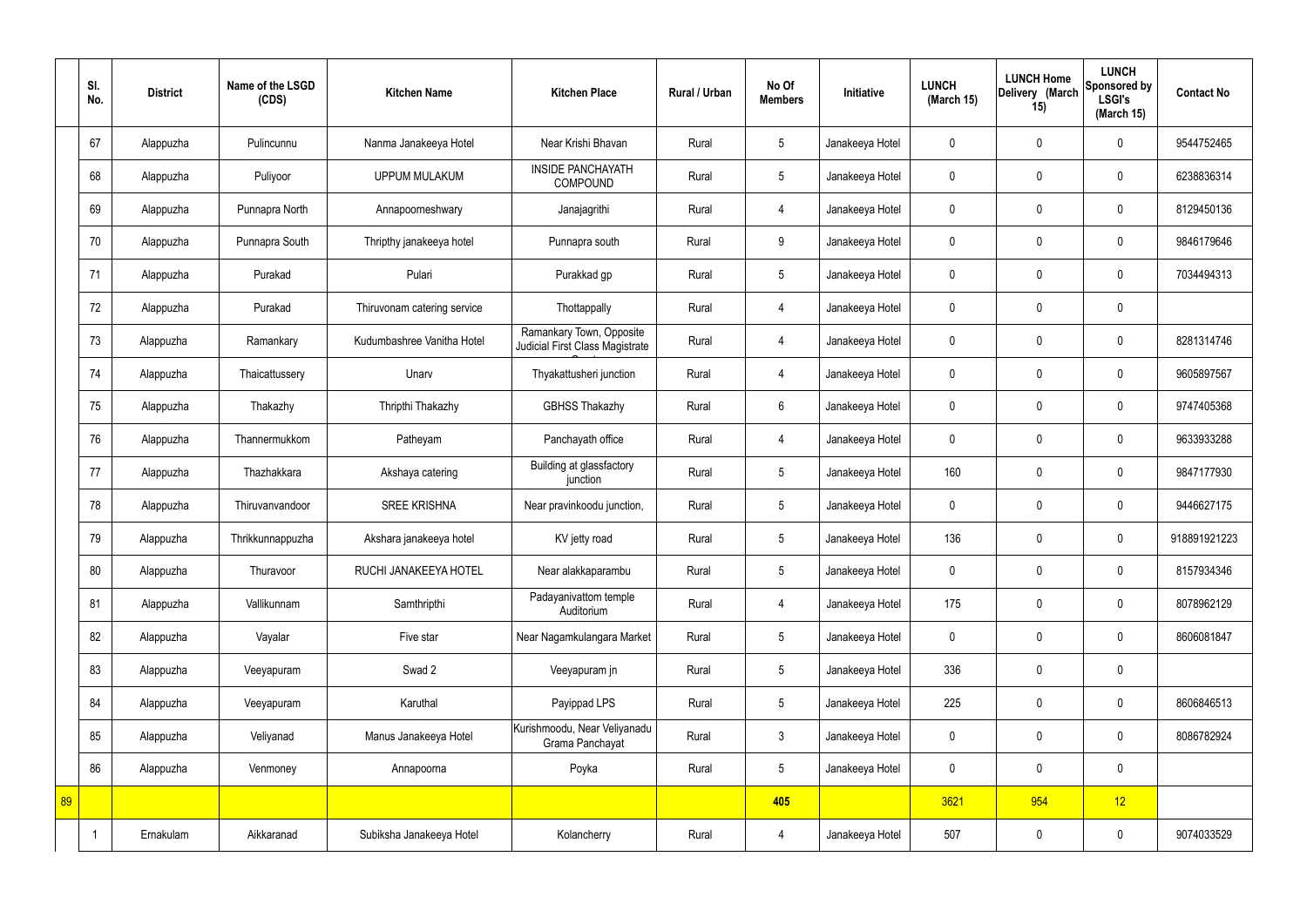| SI.<br>No.      | <b>District</b> | Name of the LSGD<br>(CDS) | <b>Kitchen Name</b>              | <b>Kitchen Place</b>         | Rural / Urban | No Of<br><b>Members</b> | Initiative      | <b>LUNCH</b><br>(March 15) | <b>LUNCH Home</b><br>Delivery (March<br>15) | <b>LUNCH</b><br><b>Sponsored by</b><br><b>LSGI's</b><br>(March 15) | <b>Contact No</b> |
|-----------------|-----------------|---------------------------|----------------------------------|------------------------------|---------------|-------------------------|-----------------|----------------------------|---------------------------------------------|--------------------------------------------------------------------|-------------------|
| $\overline{2}$  | Ernakulam       | Alengade                  | Kasthurba kitchen                | Neerikkode                   | Rural         | $\mathbf{3}$            | Janakeeya Hotel | 117                        | $\mathbf 0$                                 | 0                                                                  | 9388462558        |
| $\mathbf{3}$    | Ernakulam       | Alengade                  | Thanima foods                    | Koduvazhanga                 | Rural         | $\mathbf{3}$            | Janakeeya Hotel | 63                         | $\mathbf 0$                                 | 0                                                                  | 9349013322        |
| $\overline{4}$  | Ernakulam       | Alengade                  | Mr.Bakers                        | Malikam peedika              | Rural         | $\mathbf{3}$            | Janakeeya Hotel | 20                         | $\mathbf 0$                                 | 0                                                                  | 9633887779        |
| $5\overline{)}$ | Ernakulam       | Aluva                     | Ruchi janakeeya hotel            | Aluva                        | Urban         | $\overline{4}$          | Janakeeya Hotel | 152                        | $\mathbf 0$                                 | 0                                                                  | 9947236080        |
| 6               | Ernakulam       | Amballoor                 | Dhanshree catering               | St.ignatius schools Amballur | Rural         | $5\phantom{.0}$         | Janakeeya Hotel | 137                        | $\mathbf 0$                                 | 0                                                                  | 8330081552        |
| $\overline{7}$  | Ernakulam       | Angamaly                  | Cafe Shree Canteen               | <b>Municipality Canteen</b>  | Urban         | $5\phantom{.0}$         | Janakeeya Hotel | 618                        | $\mathbf 0$                                 | 0                                                                  | 9656619614        |
| 8               | Ernakulam       | Angamaly                  | Cafe Kudumbashree                | T B Junction                 | Urban         | $\mathbf{3}$            | Janakeeya Hotel | 188                        | $\mathbf 0$                                 | 0                                                                  | 9447924974        |
| 9               | Ernakulam       | Arakuzha                  | Ruchi Janakeeya hotel, Arakkuzha | Pandappilly                  | Rural         | $5\phantom{.0}$         | Janakeeya Hotel | 160                        | $\mathbf 0$                                 | 0                                                                  | 9744864225        |
| 10              | Ernakulam       | Assamannoor               | New Life kudumbasree Hotel       | Cherukunnam                  | Rural         | $\mathbf{3}$            | Janakeeya Hotel | $\mathbf 0$                | $\mathbf 0$                                 | 0                                                                  | 9656729450        |
| 11              | Ernakulam       | Avoly                     | Janakeeya Hotel, Avoli           | Hostel Junction, Avoli       | Rural         | $\mathbf{3}$            | Janakeeya Hotel | 193                        | $\mathbf 0$                                 | 0                                                                  | 9847983621        |
| 12              | Ernakulam       | Ayavana                   | Keralashree Janakeeya hotel      | Ayavana                      | Rural         | $5\phantom{.0}$         | Janakeeya Hotel | 32                         | 0                                           | 0                                                                  | 9744864210        |
| 13              | Ernakulam       | Ayyampuzha                | Sneha Janakeeya Hotel            | Ayyamppuzha                  | Rural         | $\overline{4}$          | Janakeeya Hotel | 492                        | 0                                           | 0                                                                  | 8590753551        |
| 14              | Ernakulam       | Ayyampuzha                | Five Star Hotel and Catering     | Panchayat Junction           | Rural         | $\overline{4}$          | Janakeeya Hotel | 95                         | $\mathbf 0$                                 | 0                                                                  | 9744836324        |
| 15              | Ernakulam       | Chendamangalam            | Anugraha Kudumbashree hotel      | Vadakkumpuram                | Rural         | $5\phantom{.0}$         | Janakeeya Hotel | 138                        | $\mathbf 0$                                 | 0                                                                  | 9061419729        |
| 16              | Ernakulam       | Chengamanade              | Mythri janakeeya hotel           | Purayar                      | Rural         | $5\phantom{.0}$         | Janakeeya Hotel | $\mathbf 0$                | $\mathbf 0$                                 | 0                                                                  | 9496818865        |
| 17              | Ernakulam       | Cheranalloor              | Chaithanya Janakeeya hotel       | Vishnupuram                  | Rural         | $5\phantom{.0}$         | Janakeeya Hotel | $\mathbf 0$                | $\mathbf 0$                                 | 0                                                                  | 9747411465        |
| 18              | Ernakulam       | Cheranalloor              | Adukkala                         | Chittoor                     | Rural         | $5\phantom{.0}$         | Janakeeya Hotel | $\mathbf 0$                | $\mathbf 0$                                 | 0                                                                  | 9846423001        |
| 19              | Ernakulam       | Chittattukara             | Swadh Janakeeya Hotel            | Neendoor                     | Rural         | $5\phantom{.0}$         | Janakeeya Hotel | 200                        | $\mathbf 0$                                 | 0                                                                  | 9447812788        |
| 20              | Ernakulam       | Choornikkara              | Metro hotel                      | Ambattukavu                  | Rural         | $\mathbf{3}$            | Janakeeya Hotel | 301                        | $\pmb{0}$                                   | 0                                                                  | 9605319455        |
| 21              | Ernakulam       | Chottanikkara             | Ahalya Cafe                      | Kottayatthupara              | Rural         | $6\overline{6}$         | Janakeeya Hotel | 100                        | $\mathbf 0$                                 | 0                                                                  | 9567512337        |
| 22              | Ernakulam       | Edakkattuvayal            | SANDHVANAM JANAKEEYA HOTEL       | <b>PEPPATHI</b>              | Rural         | $\mathbf{3}$            | Janakeeya Hotel | $\mathbf 0$                | $\mathbf 0$                                 | $\mathbf 0$                                                        | 9447047980        |
| 23              | Ernakulam       | Edathala                  | Veetiloru oonne                  | Manalimukke                  | Rural         | $\mathbf{3}$            | Janakeeya Hotel | 293                        | $\pmb{0}$                                   | 0                                                                  |                   |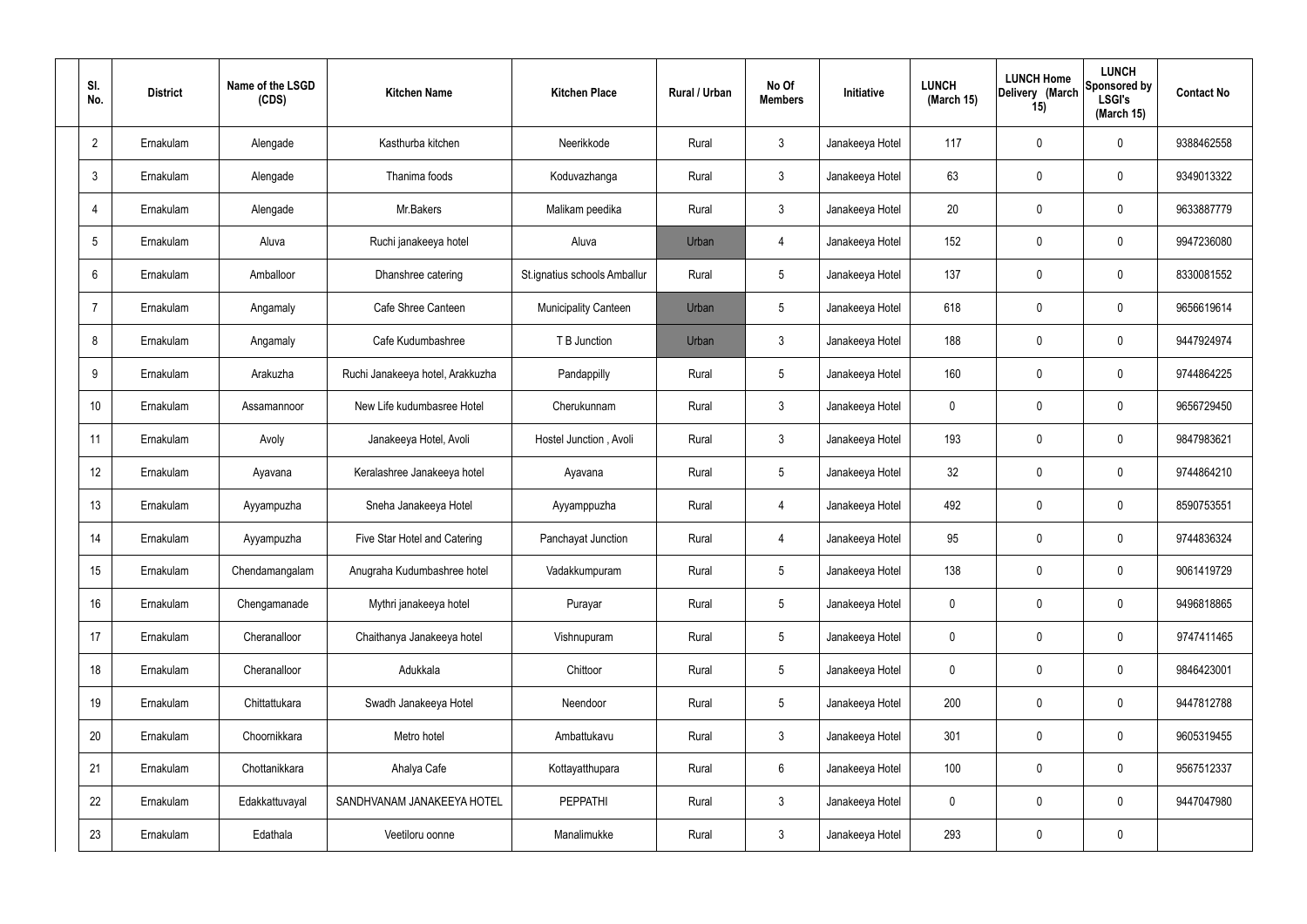| SI.<br>No. | <b>District</b> | Name of the LSGD<br>(CDS) | <b>Kitchen Name</b>                | <b>Kitchen Place</b>                      | Rural / Urban | No Of<br><b>Members</b> | Initiative      | <b>LUNCH</b><br>(March 15) | <b>LUNCH Home</b><br>Delivery (March<br>15) | <b>LUNCH</b><br>Sponsored by<br><b>LSGI's</b><br>(March 15) | <b>Contact No</b> |
|------------|-----------------|---------------------------|------------------------------------|-------------------------------------------|---------------|-------------------------|-----------------|----------------------------|---------------------------------------------|-------------------------------------------------------------|-------------------|
| 24         | Ernakulam       | Edathala                  | Souhridam Kudumbashree canteen     | Edathala                                  | Rural         | $\mathbf{3}$            | Janakeeya Hotel | 315                        | 0                                           | $\mathbf 0$                                                 | 7593057378        |
| 25         | Ernakulam       | Edavanakkad               | Royal Hotel                        | Edavanakad                                | Rural         | $\mathbf{3}$            | Janakeeya Hotel | $\mathbf 0$                | 0                                           | $\mathbf 0$                                                 | 9446742863        |
| 26         | Ernakulam       | Elanji                    | janakiya hotel elanji              | elanji punjayathu junction                | Rural         | $5\phantom{.0}$         | Janakeeya Hotel | 49                         | 0                                           | $\mathbf 0$                                                 | 8921266850        |
| 27         | Ernakulam       | Eloor                     | Nalanandhana janakeeya hotel       | Eloor                                     | Urban         | $\mathbf{3}$            | Janakeeya Hotel | 126                        | 0                                           | $\mathbf 0$                                                 | 8848524108        |
| 28         | Ernakulam       | Ezhikkara                 | Sree Rajarajeswari Janakeeya Hotel | Ezhikkara                                 | Rural         | $5\phantom{.0}$         | Janakeeya Hotel | 109                        | 0                                           | $\mathbf 0$                                                 | 7558020438        |
| 29         | Ernakulam       | Kadungalloor              | Snehitha janakeeya hotel           | Kadungalloor                              | Rural         | $\mathbf{3}$            | Janakeeya Hotel | 253                        | 0                                           | $\mathbf 0$                                                 | $9.20E + 11$      |
| 30         | Ernakulam       | Kalady                    | Jyothi Vanitha Canteen             | Kalady                                    | Rural         | $5\phantom{.0}$         | Janakeeya Hotel | 340                        | 0                                           | $\mathbf 0$                                                 | 9544624439        |
| 31         | Ernakulam       | <b>Kalamassery East</b>   | Thanima Janakeeya Hotel            | Kangarappady Medical college<br>Road      | Urban         | $\mathbf{3}$            | Janakeeya Hotel | 329                        | 0                                           | $\mathbf 0$                                                 | 9745481742        |
| 32         | Ernakulam       | <b>Kalamassery East</b>   | Nanma janakeeya hotel              | HMT, kalammassery                         | Urban         | $\mathbf{3}$            | Janakeeya Hotel | 348                        | $\boldsymbol{0}$                            | $\mathbf 0$                                                 | 9061986861        |
| 33         | Ernakulam       | Kalamassery West          | Pulari janakeeya hotel             | Kunamthai                                 | Urban         | $\mathbf{3}$            | Janakeeya Hotel | 438                        | 0                                           | $\boldsymbol{0}$                                            | 7736594305        |
| 34         | Ernakulam       | Kalamassery West          | Kismath janakeeya hotel            | Vattekkunnam                              | Urban         | $\mathbf{3}$            | Janakeeya Hotel | 165                        | 0                                           | $\boldsymbol{0}$                                            | 9895049873        |
| 35         | Ernakulam       | Kalloorkkad               | Puthuma Janakeeya Hotel            | Kallorkkad                                | Rural         | $\mathfrak{Z}$          | Janakeeya Hotel | 198                        | 0                                           | $\boldsymbol{0}$                                            | 7558091353        |
| 36         | Ernakulam       | Kanjoor                   | Ammachiyude Adukkala               | Parappuram                                | Rural         | $\mathbf{3}$            | Janakeeya Hotel | 223                        | 0                                           | 0                                                           | 8547064578        |
| 37         | Ernakulam       | Karukutty                 | Anugraha Janakeeya Hotel           | Pallissery                                | Rural         | $5\phantom{.0}$         | Janakeeya Hotel | 105                        | $\mathbf 0$                                 | $\mathbf 0$                                                 | 8943838295        |
| 38         | Ernakulam       | Karumalloor               | Koottayma janakeeya hotel          | Kariyachira                               | Rural         | $\overline{4}$          | Janakeeya Hotel | 91                         | $\mathsf{0}$                                | $\mathbf 0$                                                 | 8281548828        |
| 39         | Ernakulam       | Kavalangad                | Five star Janakeeya Hotel          | Nellimattom                               | Rural         | $5\phantom{.0}$         | Janakeeya Hotel | 240                        | $\mathbf 0$                                 | $\mathbf 0$                                                 | 9744705648        |
| 40         | Ernakulam       | Keerampara                | Abhaya Janakeeya Hotel             | Punnekkad                                 | Rural         | $\overline{4}$          | Janakeeya Hotel | 100                        | $\mathsf{0}$                                | $\mathbf 0$                                                 | 9074528135        |
| 41         | Ernakulam       | Keezhmad                  | Sadyalayam janakeeya hotel         | Keezhmad                                  | Rural         | $5\phantom{.0}$         | Janakeeya Hotel | $\mathbf 0$                | $\mathbf 0$                                 | $\mathbf 0$                                                 | 7012778281        |
| 42         | Ernakulam       | Kochi East                | ANNAPOORNA JANAKEEYA HOTEL         | ALINCHUVADU                               | Urban         | $5\phantom{.0}$         | Janakeeya Hotel | $\mathbf 0$                | $\mathbf 0$                                 | $\mathbf 0$                                                 | 9567529849        |
| 43         | Ernakulam       | Kochi East                | YUMMEES KITCHEN                    | VADUTHALA                                 | Urban         | $5\phantom{.0}$         | Janakeeya Hotel | $\mathbf 0$                | $\mathbf 0$                                 | $\mathbf 0$                                                 | 9497680558        |
| 44         | Ernakulam       | Kochi East                | ORUMA KITCHEN                      | <b>PACHALAM</b>                           | Urban         | $\mathfrak{Z}$          | Janakeeya Hotel | 0                          | 0                                           | $\mathbf 0$                                                 | 9497680558        |
| 45         | Ernakulam       | Kochi East                | <b>PONPULARI</b>                   | <b>KEERHI NAGAR,</b><br><b>ELAMAKKARA</b> | Urban         | $\mathbf{3}$            | Janakeeya Hotel | 327                        | $\pmb{0}$                                   | $\boldsymbol{0}$                                            | 9446607548        |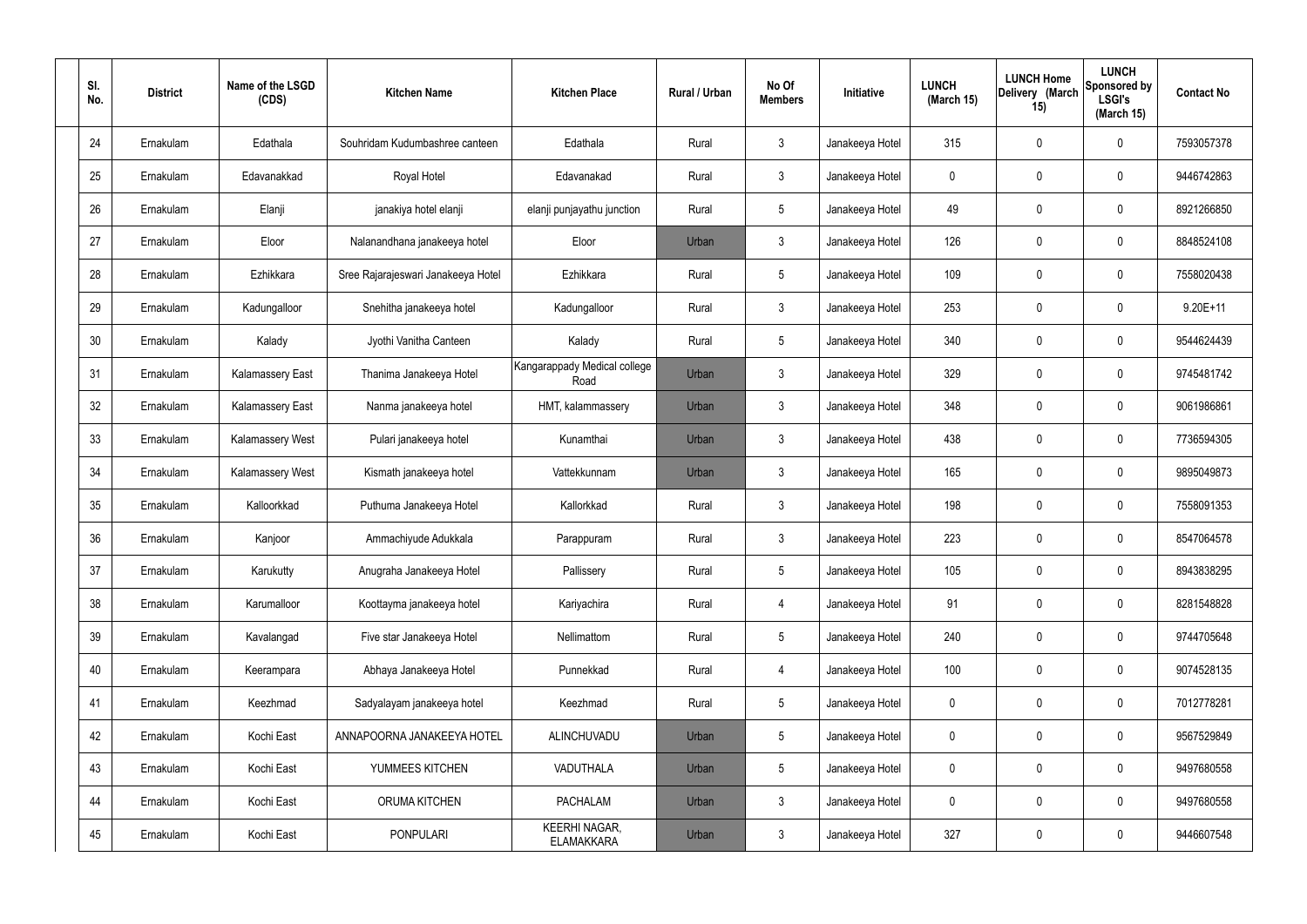|     | SI.<br>No. | <b>District</b> | Name of the LSGD<br>(CDS) | <b>Kitchen Name</b>              | <b>Kitchen Place</b>                   | <b>Rural / Urban</b> | No Of<br><b>Members</b> | Initiative      | <b>LUNCH</b><br>(March 15) | <b>LUNCH Home</b><br>Delivery (March<br>15) | <b>LUNCH</b><br>Sponsored by<br><b>LSGI's</b><br>(March 15) | <b>Contact No</b> |
|-----|------------|-----------------|---------------------------|----------------------------------|----------------------------------------|----------------------|-------------------------|-----------------|----------------------------|---------------------------------------------|-------------------------------------------------------------|-------------------|
|     | 46         | Ernakulam       | Kochi East                | <b>RUCHI CATERING</b>            | PUNNACKAL                              | Urban                | 5                       | Janakeeya Hotel | 328                        | 0                                           | $\mathbf 0$                                                 | 9947080022        |
|     | 47         | Ernakulam       | Kochi East                | Samrudhi @ Kochi                 | Ernakulam North                        | Urban                | 14                      | Janakeeya Hotel | 2028                       | 951                                         | $\boldsymbol{0}$                                            | 9048609615        |
|     | 48         | Ernakulam       | Kochi South               | NEW AKSHAYA HOTEL                | <b>PONNURUNNI</b>                      | Urban                | 5                       | Janakeeya Hotel | 468                        | 0                                           | $\boldsymbol{0}$                                            | 8547855284        |
|     | 49         | Ernakulam       | Kochi South               | <b>AMMAS KITCHEN</b>             | <b>THEVARA</b>                         | Urban                | 4                       | Janakeeya Hotel | 0                          | 0                                           | $\boldsymbol{0}$                                            | 8547855284        |
|     | 50         | Ernakulam       | Kochi South               | <b>FRIENDS</b>                   | <b>MINI PARK</b>                       | Urban                | 5                       | Janakeeya Hotel | 245                        | 0                                           | $\mathbf 0$                                                 | 9567127064        |
|     | 51         | Ernakulam       | Kochi West                | NAMMUDE ADUKKALA                 | <b>ERAVELI COLONY</b>                  | Urban                | 5                       | Janakeeya Hotel | 533                        | 0                                           | $\mathbf 0$                                                 | 9496025576        |
|     | 52         | Ernakulam       | Kochi West                | PUTHUMA KUDUMBASHREE HOTEL       | PALLURUTHY NADA                        | Urban                | 5                       | Janakeeya Hotel | 168                        | 0                                           | $\mathbf 0$                                                 | 9496025576        |
|     | 53         | Ernakulam       | Kochi West                | USHUS KUDUMBASHREE HOTEL         | <b>FORT KOCHI</b>                      | Urban                | $\overline{4}$          | Janakeeya Hotel | 308                        | 0                                           | $\mathbf 0$                                                 | 9847866090        |
|     | 54         | Ernakulam       | Koothattukulam            | Niravu janakeeya hotel           | Near ksrtc bus stand<br>koothattukulam | Urban                | $\mathbf{3}$            | Janakeeya Hotel | 182                        | 0                                           | $\mathbf 0$                                                 | 9656619614        |
|     | 55         | Ernakulam       | Koovappady                | Kaipunyam Janakeeya hotel        | Koovappady                             | Rural                | 5                       | Janakeeya Hotel | 112                        | 0                                           | $\pmb{0}$                                                   | 9526628158        |
|     | 56         | Ernakulam       | Kothamangalam             | P.K Janakeeya hotel              | Kothamangalam                          | Urban                | $\mathbf{3}$            | Janakeeya Hotel | 320                        | 0                                           | $\boldsymbol{0}$                                            | 8156869114        |
|     | 57         | Ernakulam       | Kothamangalam             | Thanima catering unit            | Kothamangalam                          | Urban                | $\mathbf{3}$            | Janakeeya Hotel | 210                        | 0                                           | $\boldsymbol{0}$                                            | 9846664377        |
| 114 | 58         | Ernakulam       | Kottapady                 | Janakeeya Hotel                  | Kottappady junction                    | Rural                | $\mathbf{3}$            | Janakeeya Hotel | 161                        | 0                                           | $\mathbf 0$                                                 | 9497406993        |
|     | 59         | Ernakulam       | Kottuvally                | Amritha Janakeeya Hotel          | kottuvally                             | Rural                | 5                       | Janakeeya Hotel | 82                         | 0                                           | $\mathbf 0$                                                 | 8590034196        |
|     | 60         | Ernakulam       | Kumbalam                  | JANAKEEYA HOTEL KUMBALAM         | <b>MADAVANA</b>                        | Rural                | 5                       | Janakeeya Hotel | 355                        | 0                                           | $\mathbf 0$                                                 | 9746652717        |
|     | 61         | Ernakulam       | Kumbalangy                | St Antoneys kudumbashree         | OLD POST OFFICE                        | Rural                | $\mathbf{3}$            | Janakeeya Hotel | 187                        | 0                                           | $\mathbf 0$                                                 | 8138860764        |
|     | 62         | Ernakulam       | Kunnathunad               | Thripthi Janakeeya Hotel         | Pallikkara                             | Rural                | 6                       | Janakeeya Hotel | 290                        | 0                                           | $\pmb{0}$                                                   | 9744561425        |
|     | 63         | Ernakulam       | Kunnukara                 | Greenchilly cafe                 | Kunnukara                              | Rural                | $\mathbf{3}$            | Janakeeya Hotel | 70                         | 0                                           | $\mathbf 0$                                                 | 9496852989        |
|     | 64         | Ernakulam       | Kunnukara                 | Thanima canteen                  | North aduvassery                       | Rural                | 5                       | Janakeeya Hotel | 140                        | 0                                           | $\pmb{0}$                                                   | 9744200583        |
|     | 65         | Ernakulam       | Kuttampuzha               | Nila kudumbashree janakiya hotel | Mini stadium, vadattupara              | Rural                | $6\phantom{.}6$         | Janakeeya Hotel | 54                         | 0                                           | $\pmb{0}$                                                   | 9496754018        |
|     | 66         | Ernakulam       | Kuzhippilly               | Janakeeya hotel                  | Kuzhupilli                             | Rural                | $\mathbf 0$             | Janakeeya Hotel | 135                        | 0                                           | $\pmb{0}$                                                   | 9744631998        |
|     | 67         | Ernakulam       | Malayattoor               | Whats app Janakeeya Hotel        | Thottuva                               | Rural                | $\mathfrak{Z}$          | Janakeeya Hotel | 322                        | 0                                           | $\pmb{0}$                                                   | $9.19E + 11$      |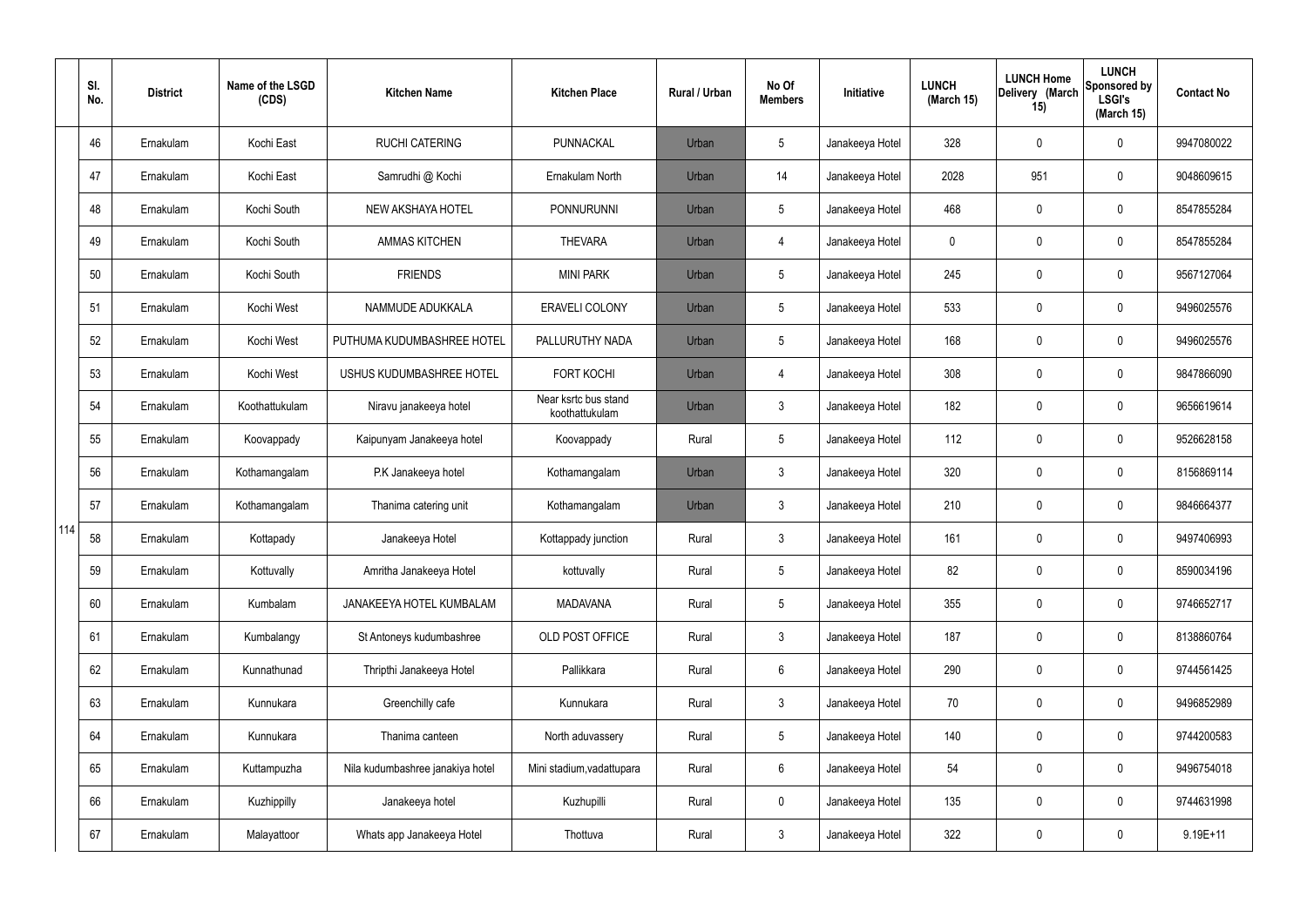| SI.<br>No. | <b>District</b> | Name of the LSGD<br>(CDS) | <b>Kitchen Name</b>            | <b>Kitchen Place</b>                    | Rural / Urban | No Of<br><b>Members</b> | Initiative      | <b>LUNCH</b><br>(March 15) | <b>LUNCH Home</b><br>Delivery (March<br>15) | <b>LUNCH</b><br>Sponsored by<br><b>LSGI's</b><br>(March 15) | <b>Contact No</b> |
|------------|-----------------|---------------------------|--------------------------------|-----------------------------------------|---------------|-------------------------|-----------------|----------------------------|---------------------------------------------|-------------------------------------------------------------|-------------------|
| 68         | Ernakulam       | Malayattoor               | Natturuchi Janakeeya Hotel     | Ettakkadavu                             | Rural         | $\mathbf{3}$            | Janakeeya Hotel | 299                        | 0                                           | $\mathbf 0$                                                 | 9745470234        |
| 69         | Ernakulam       | Maneed                    | Coral Island                   | Maneed                                  | Rural         | $\overline{4}$          | Janakeeya Hotel | 110                        | 0                                           | $\mathbf 0$                                                 | 7012652495        |
| 70         | Ernakulam       | Manjalloor                | Thanima Kudumbashree hotel     | Vazhakkulam                             | Rural         | $5\phantom{.0}$         | Janakeeya Hotel | 318                        | 0                                           | $\mathbf 0$                                                 | 7306907918        |
| 71         | Ernakulam       | Manjapra                  | Sara's Kitchen                 | Puthenpalli                             | Rural         | $\mathbf{3}$            | Janakeeya Hotel | 234                        | 0                                           | $\boldsymbol{0}$                                            | 8547392730        |
| 72         | Ernakulam       | Maradu                    | <b>VANITHA HOTEL</b>           | <b>KUNDANNOR JN</b>                     | Urban         | $\overline{4}$          | Janakeeya Hotel | 0                          | 0                                           | $\mathbf 0$                                                 | 9349505008        |
| 73         | Ernakulam       | Marady                    | Janakeeya hotel, Marady        | Unnakkuppa                              | Rural         | $\overline{4}$          | Janakeeya Hotel | 36                         | 0                                           | $\boldsymbol{0}$                                            | 9947943177        |
| 74         | Ernakulam       | Mazhuvannoor              | Sruthi Janakeeya Hotel         | Valayanchirangara                       | Rural         | $\mathbf{3}$            | Janakeeya Hotel | 198                        | 0                                           | $\mathbf 0$                                                 | 9747924485        |
| 75         | Ernakulam       | Mookkannoor               | Mammaks Kitchen                | Mookkannoor                             | Rural         | $\mathbf{3}$            | Janakeeya Hotel | 174                        | 0                                           | $\boldsymbol{0}$                                            | 9.19E+11          |
| 76         | Ernakulam       | Mudakkuzha                | Janakeeya Hotel                | Mudakkuzha                              | Rural         | $\mathbf{3}$            | Janakeeya Hotel | 76                         | 0                                           | $\boldsymbol{0}$                                            | $9.19E + 11$      |
| 77         | Ernakulam       | Mulanthuruthy             | Sulabha                        | karikode, mulanthuruthy                 | Rural         | $\mathbf 0$             | Janakeeya Hotel | 195                        | 0                                           | $\mathbf 0$                                                 | 9633427553        |
| 78         | Ernakulam       | Mulavukad                 | Kudumbashree Veetile bakshanam | Mulavukad                               | Rural         | $5\phantom{.0}$         | Janakeeya Hotel | 105                        | 54                                          | $\mathbf 0$                                                 | 9061339557        |
| 79         | Ernakulam       | Muvattupuzha              | Oottupura                      | Muvattupuzha                            | Urban         | $\mathbf{3}$            | Janakeeya Hotel | 282                        | 0                                           | $\pmb{0}$                                                   |                   |
| 80         | Ernakulam       | Nayarambalam              | Four star cafe                 | Nayarambalam                            | Rural         | $\mathbf{3}$            | Janakeeya Hotel | 69                         | $\boldsymbol{0}$                            | 0                                                           | 8891755948        |
| 81         | Ernakulam       | Nedumbassery              | Thani Nadan                    | Athani                                  | Rural         | $\sqrt{5}$              | Janakeeya Hotel | 237                        | 0                                           | $\mathbf 0$                                                 | 8138917514        |
| 82         | Ernakulam       | Nellikuzhy                | Janakeeya Hotel                | Nellikkuzhi                             | Rural         | 3 <sup>1</sup>          | Janakeeya Hotel | 276                        | 0                                           | $\mathbf 0$                                                 | 9562713076        |
| 83         | Ernakulam       | Njarakkal                 | Kripa Catering Unit            | Njarakkal                               | Rural         | $\mathbf{3}$            | Janakeeya Hotel | 87                         | 0                                           | $\mathbf 0$                                                 | 9567534006        |
| 84         | Ernakulam       | Okkal                     | Manna Janakeeya Hotel          | Edavoor                                 | Rural         | $\overline{4}$          | Janakeeya Hotel | 91                         | 0                                           | $\mathbf 0$                                                 | 9539507674        |
| 85         | Ernakulam       | Paingottoor               | Janakeeya hotel                | Paingottoor                             | Rural         | $\overline{7}$          | Janakeeya Hotel | 64                         | 0                                           | $\mathbf 0$                                                 | 9656855730        |
| 86         | Ernakulam       | Paipra                    | Nanma Janakeeya Hotel          | Pezhakkappilly                          | Rural         | $\mathfrak{Z}$          | Janakeeya Hotel | 178                        | 0                                           | $\mathbf 0$                                                 | 9567747725        |
| 87         | Ernakulam       | Pallarimangalam           | Janakeeya Hotel                | Janakeeya Hotel, Koovalloor             | Rural         | $\overline{4}$          | Janakeeya Hotel | 175                        | 0                                           | $\mathbf 0$                                                 | 7025992310        |
| 88         | Ernakulam       | Pallipuram                | SANTHWANAM Janakeeyahotel      | Pothen valav                            | Rural         | $5\,$                   | Janakeeya Hotel | 231                        | 0                                           | $\mathbf 0$                                                 | 9747525176        |
| 89         | Ernakulam       | Pambakkuda                | viswastha catering unit        | pambakkuda block punjayathu<br>building | Rural         | $\overline{4}$          | Janakeeya Hotel | 80                         | 0                                           | $\mathbf 0$                                                 | 9946404045        |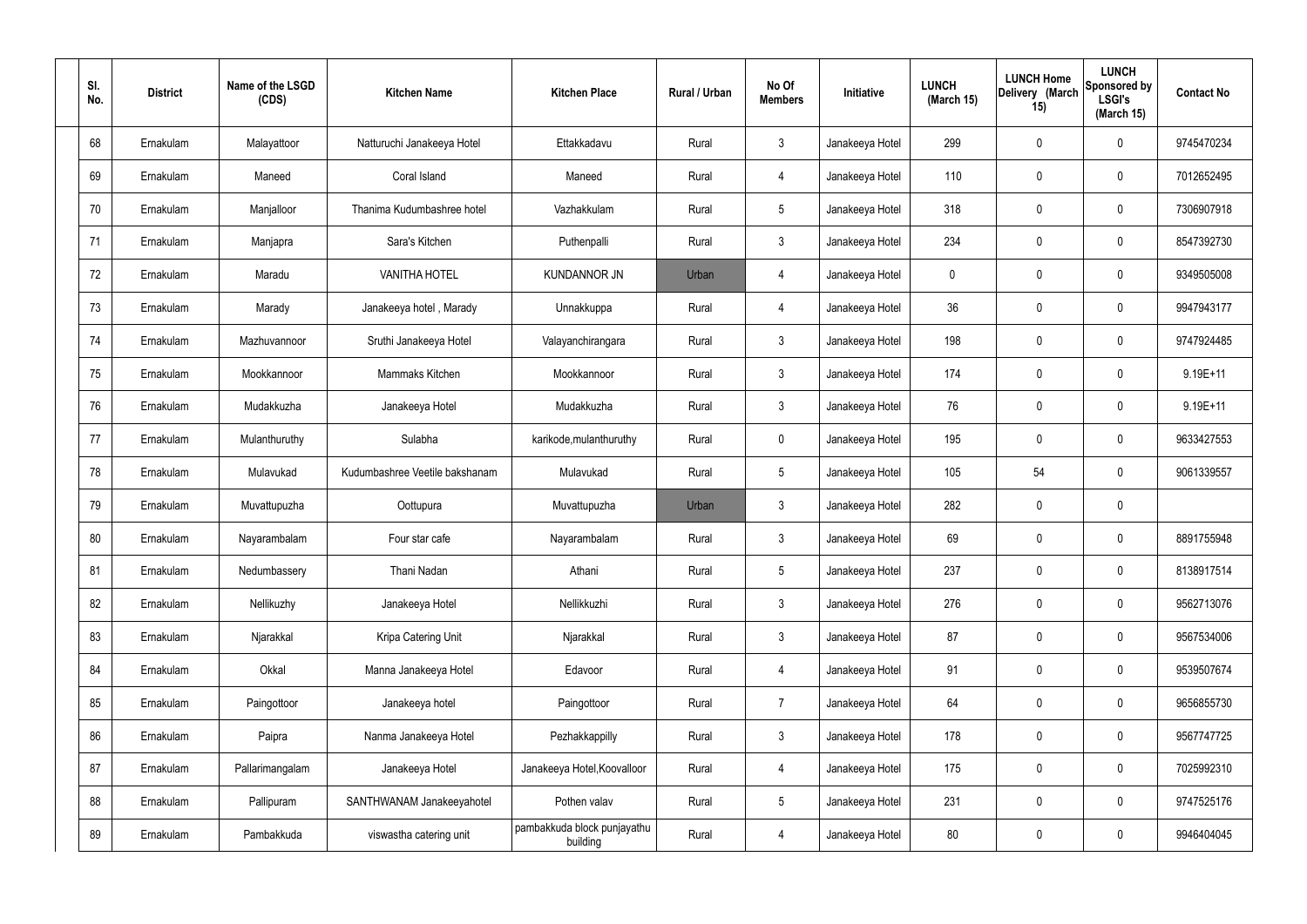| SI.<br>No. | <b>District</b> | Name of the LSGD<br>(CDS) | <b>Kitchen Name</b>                                      | <b>Kitchen Place</b>                        | Rural / Urban | No Of<br><b>Members</b> | Initiative      | <b>LUNCH</b><br>(March 15) | <b>LUNCH Home</b><br>Delivery (March<br>15) | <b>LUNCH</b><br>Sponsored by<br><b>LSGI's</b><br>(March 15) | <b>Contact No</b> |
|------------|-----------------|---------------------------|----------------------------------------------------------|---------------------------------------------|---------------|-------------------------|-----------------|----------------------------|---------------------------------------------|-------------------------------------------------------------|-------------------|
| 90         | Ernakulam       | Parakkadave               | Thejus catering unit                                     | Moozhikkulam                                | Rural         | 10                      | Janakeeya Hotel | 102                        | 0                                           | 0                                                           | 9847936303        |
| 91         | Ernakulam       | Paravoor                  | sree vigneswara sc cafe                                  | Govt.boys' HSS, N.Paravur                   | Urban         | 4                       | Janakeeya Hotel | 136                        | $\mathbf 0$                                 | 0                                                           |                   |
| 92         | Ernakulam       | Perumbavoor               | <b>JANAKEEYA HOTEL MINI CIVIL</b><br>STATION PERUMBAVOOR | <b>CIVIL STATION</b>                        | Urban         | $\mathbf{3}$            | Janakeeya Hotel | 382                        | $\mathbf 0$                                 | 0                                                           | 9847008734        |
| 93         | Ernakulam       | Perumbavoor               | Swath kudumbashree canteen                               | Perumbavoor                                 | Urban         | $\mathbf{3}$            | Janakeeya Hotel | $\mathbf 0$                | $\mathbf 0$                                 | 0                                                           | 9847015470        |
| 94         | Ernakulam       | Perumbavoor               | Janakeeya Hotel                                          | Kanjirakkad pallippady                      | Urban         | $\mathbf{3}$            | Janakeeya Hotel | 271                        | $\mathbf 0$                                 | 0                                                           | 9847015470        |
| 95         | Ernakulam       | Pindimana                 | Janakeeya hotel                                          | Muthamkuzhi                                 | Rural         | $\overline{4}$          | Janakeeya Hotel | 78                         | $\mathbf 0$                                 | 0                                                           | 9656297799        |
| 96         | Ernakulam       | Piravam                   | sneha canteen                                            | municipality building base floor<br>piravom | Urban         | $\overline{4}$          | Janakeeya Hotel | $\mathbf 0$                | 0                                           | 0                                                           | 8075376906        |
| 97         | Ernakulam       | Pootrikka                 | <b>GRANDMA JANAKEEYA HOTEL</b>                           | <b>CHOONDI</b>                              | Rural         | $\mathbf{3}$            | Janakeeya Hotel | $\mathbf 0$                | $\mathbf 0$                                 | 0                                                           | 9400550287        |
| 98         | Ernakulam       | Pothanikkad               | Taj hotel                                                | Pothanikkad                                 | Rural         | $\mathbf{3}$            | Janakeeya Hotel | 102                        | 0                                           | 0                                                           | 9645079573        |
| 99         | Ernakulam       | Puthanvelikkara           | Panjami cafe kudumbashree                                | Near panjayath office                       | Rural         | $5\phantom{.0}$         | Janakeeya Hotel | 145                        | $\mathbf 0$                                 | 0                                                           | 9645530669        |
| 100        | Ernakulam       | Ramamangalam              | Kalavara janakeeya hotel                                 | ramamngalam                                 | Rural         | $\overline{4}$          | Janakeeya Hotel | 218                        | $\boldsymbol{0}$                            | 0                                                           | 9961344346        |
| 101        | Ernakulam       | Rayamangalam              | Arya canteen                                             | Kuruppampady                                | Rural         | $\mathbf{3}$            | Janakeeya Hotel | 139                        | $\mathbf 0$                                 | 0                                                           | 8281825730        |
| 102        | Ernakulam       | Thirumarady               | janakiya hotel thirumarady                               | edappara jn.                                | Rural         | $\mathbf{3}$            | Janakeeya Hotel | 48                         | $\mathbf 0$                                 | 0                                                           | 7594811868        |
| 103        | Ernakulam       | Thiruvaniyoor             | Thanima                                                  | Thiruvaniyoor                               | Rural         | $\pmb{0}$               | Janakeeya Hotel | $\mathbf 0$                | $\pmb{0}$                                   | 0                                                           | 9061239698        |
| 104        | Ernakulam       | Thrikkakkara East         | Thanima Janakeeya Hotel                                  | Kakkanad                                    | Urban         | 8                       | Janakeeya Hotel | $\mathbf 0$                | $\boldsymbol{0}$                            | 0                                                           | 9207134763        |
| 105        | Ernakulam       | Thrikkakkara west         | Janakeeya hotel                                          | Chembumukku                                 | Urban         | $5\phantom{.0}$         | Janakeeya Hotel | 89                         | $\pmb{0}$                                   | 0                                                           | 9496530576        |
| 106        | Ernakulam       | Thuravoor                 | e-grill Janakeeya Hotel                                  | Yudapuram                                   | Rural         | $\overline{4}$          | Janakeeya Hotel | 512                        | $\pmb{0}$                                   | 0                                                           | 9526845935        |
| 107        | Ernakulam       | Tripunithura              | Janakeeya Hotel Tripunithura                             | Eroor                                       | Urban         | $\mathbf{3}$            | Janakeeya Hotel | 126                        | $\pmb{0}$                                   | 0                                                           | 8137977644        |
| 108        | Ernakulam       | Vadakkekkara              | vadakkekkara kudumbasree janakeeya<br>hotel              | Madaplathuruth                              | Rural         | $\overline{4}$          | Janakeeya Hotel | $\mathbf 0$                | $\mathbf 0$                                 | 0                                                           | 8301806778        |
| 109        | Ernakulam       | Vadavukode<br>Puthancruz  | JANAKEEYA HOTEL                                          | Puthencruz                                  | Rural         | $\mathbf{3}$            | Janakeeya Hotel | 135                        | $\boldsymbol{0}$                            | 0                                                           | $9.19E + 11$      |
| 110        | Ernakulam       | Valakom                   | Ruchi                                                    | Valakom                                     | Rural         | $\overline{5}$          | Janakeeya Hotel | 93                         | $\boldsymbol{0}$                            | 0                                                           | 9074232700        |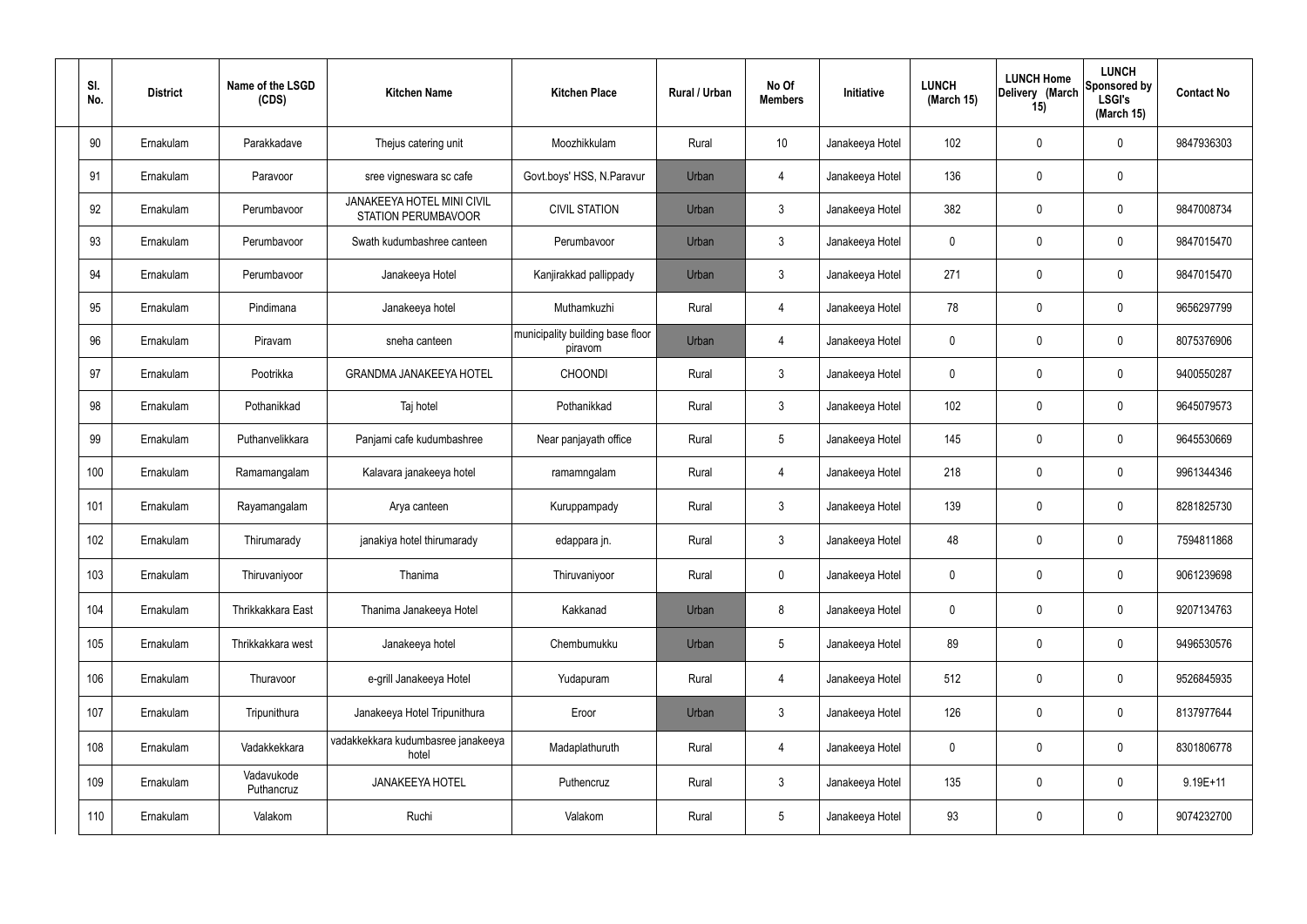|     | SI.<br>No.     | <b>District</b> | Name of the LSGD<br>(CDS) | <b>Kitchen Name</b>          | <b>Kitchen Place</b>                              | Rural / Urban | No Of<br><b>Members</b> | Initiative      | <b>LUNCH</b><br>(March 15) | <b>LUNCH Home</b><br>Delivery (March<br>15) | <b>LUNCH</b><br>Sponsored by<br><b>LSGI's</b><br>(March 15) | <b>Contact No</b> |
|-----|----------------|-----------------|---------------------------|------------------------------|---------------------------------------------------|---------------|-------------------------|-----------------|----------------------------|---------------------------------------------|-------------------------------------------------------------|-------------------|
|     | 111            | Ernakulam       | Varapuzha                 | DURGA ACTIVITY               | CHETTIBHAGAM                                      | Rural         | 8                       | Janakeeya Hotel | 150                        | $\mathbf 0$                                 | $\overline{2}$                                              | 9496160074        |
|     | 112            | Ernakulam       | Vazhakulam                | Three Star Hotel             | Marampally                                        | Rural         | $\mathbf{3}$            | Janakeeya Hotel | 311                        | $\mathbf 0$                                 | $\mathbf 0$                                                 | 6282644893        |
|     | 113            | Ernakulam       | Vengola                   | Janakeeya Hotel              | Pathipalam                                        | Rural         | $5\overline{)}$         | Janakeeya Hotel | 96                         | $\mathbf 0$                                 | $\mathbf 0$                                                 | 8137887455        |
|     | 114            | Ernakulam       | Vengoor                   | <b>JANAKEEYA HOTEL</b>       | Choorathod                                        | Rural         | $\overline{4}$          | Janakeeya Hotel | 198                        | $\mathbf 0$                                 | $\mathbf 0$                                                 | 9656904682        |
| 114 |                |                 |                           |                              |                                                   |               | 449                     |                 | 21106                      | 1005                                        | $\overline{2}$                                              |                   |
|     |                | Idukki          | Adimaly                   | Friends Janakeeya Hotel      | Adimaly                                           | Rural         | $\overline{4}$          | Janakeeya Hotel | 143                        | $\mathbf 0$                                 | $\mathbf 0$                                                 | 9961635779        |
|     | $\overline{2}$ | Idukki          | Alackode                  | Five Star Canteen            | Elamdesham Block<br>Panchayath Building, Alakode  | Rural         | $5\overline{)}$         | Janakeeya Hotel | 29                         | $\mathbf 0$                                 | $\mathbf 0$                                                 | 9961482164        |
|     | 3              | Idukki          | Arakkulam                 | Sabhalyam                    | Moolamattom                                       | Rural         | $\overline{4}$          | Janakeeya Hotel | 325                        | $\mathbf 0$                                 | $\mathbf 0$                                                 | 8848124921        |
|     | $\overline{4}$ | Idukki          | Ayyappancovil             | Maria Janakeeya Hotel        | Parappu                                           | Rural         | $\mathbf{3}$            | Janakeeya Hotel | 97                         | $\mathbf 0$                                 | $\mathbf 0$                                                 | 9544622096        |
|     | 5              | Idukki          | Bysonvalley               | Famous Janakiya Hotel        | Pottankad                                         | Rural         | 4                       | Janakeeya Hotel | 91                         | $\mathbf 0$                                 | $\mathbf 0$                                                 | 9744566398        |
|     | 6              | Idukki          | Chakkupallam              | Vanithasree Janakeeya Hotel  | Anakkara                                          | Rural         | $\mathbf{3}$            | Janakeeya Hotel | 269                        | 0                                           | $\mathbf 0$                                                 | 8075143547        |
|     |                | Idukki          | Devikulam                 | Kudumbashree Janakeeya Hotel | Echo point                                        | Rural         | $\mathbf{3}$            | Janakeeya Hotel | 98                         | $\mathbf 0$                                 | $\mathbf 0$                                                 | 8281640208        |
|     | 8              | Idukki          | Edavetty                  | Kudumbashree Janakeeya Hotel | Edavetty                                          | Rural         | $\mathbf{3}$            | Janakeeya Hotel | 0                          | 0                                           | $\mathbf 0$                                                 | 6238694173        |
|     | 9              | Idukki          | Erattayar                 | Vanitha Janakeeya Hotel      | Erattayar                                         | Rural         | $\overline{4}$          | Janakeeya Hotel | 123                        | $\mathsf{0}$                                | $\mathbf 0$                                                 | 9188166929        |
|     | 10             | Idukki          | Kamakshi                  | Kripa Catering               | Thankamani                                        | Rural         | $5\phantom{.0}$         | Janakeeya Hotel | 256                        | 0                                           | $\mathbf 0$                                                 | 9544021398        |
|     | 11             | Idukki          | Kanchiyar                 | Swadh Janakeeya Hotel        | Kanchiyar                                         | Rural         | $5\overline{)}$         | Janakeeya Hotel | 132                        | 0                                           | $\mathbf 0$                                                 | 8606856496        |
|     | 12             | Idukki          | Kanjikkuzhi               | Samarppanam                  | Kanjikkuzhi                                       | Rural         | $\overline{4}$          | Janakeeya Hotel | 149                        | 0                                           | $\mathbf{1}$                                                | 9447169262        |
|     | 13             | Idukki          | Kanthaloor                | Morningstar Janakeeya Hotel  | Sahayagiri complex, near<br>Kanthalloor Bus stand | Rural         | $\overline{4}$          | Janakeeya Hotel | 87                         | 0                                           | $\mathbf 0$                                                 | 9447941632        |
|     | 14             | Idukki          | Karimannoor               | Rujiya Catering Unit         | Karimannoor                                       | Rural         | $5\overline{)}$         | Janakeeya Hotel | 58                         | 0                                           | $\mathbf 0$                                                 | 9497454952        |
|     | 15             | Idukki          | Karunapuram               | Karuna Hotel                 | Panchayathu complex                               | Rural         | $\overline{4}$          | Janakeeya Hotel | 228                        | 0                                           | $\mathbf 0$                                                 | 9961152820        |
|     | 16             | Idukki          | Kattappana                | Karunya Janakeeya Hotel      | Kattappana                                        | Urban         | $5\phantom{.0}$         | Janakeeya Hotel | 265                        | 0                                           | $\mathbf 0$                                                 | 9497684477        |
|     | 17             | Idukki          | Kodikkulam                | Kulirma Janakiya Hotel       | Kodikkulam                                        | Rural         | $6\phantom{.}6$         | Janakeeya Hotel | 0                          | 0                                           | $\overline{0}$                                              | 9605111852        |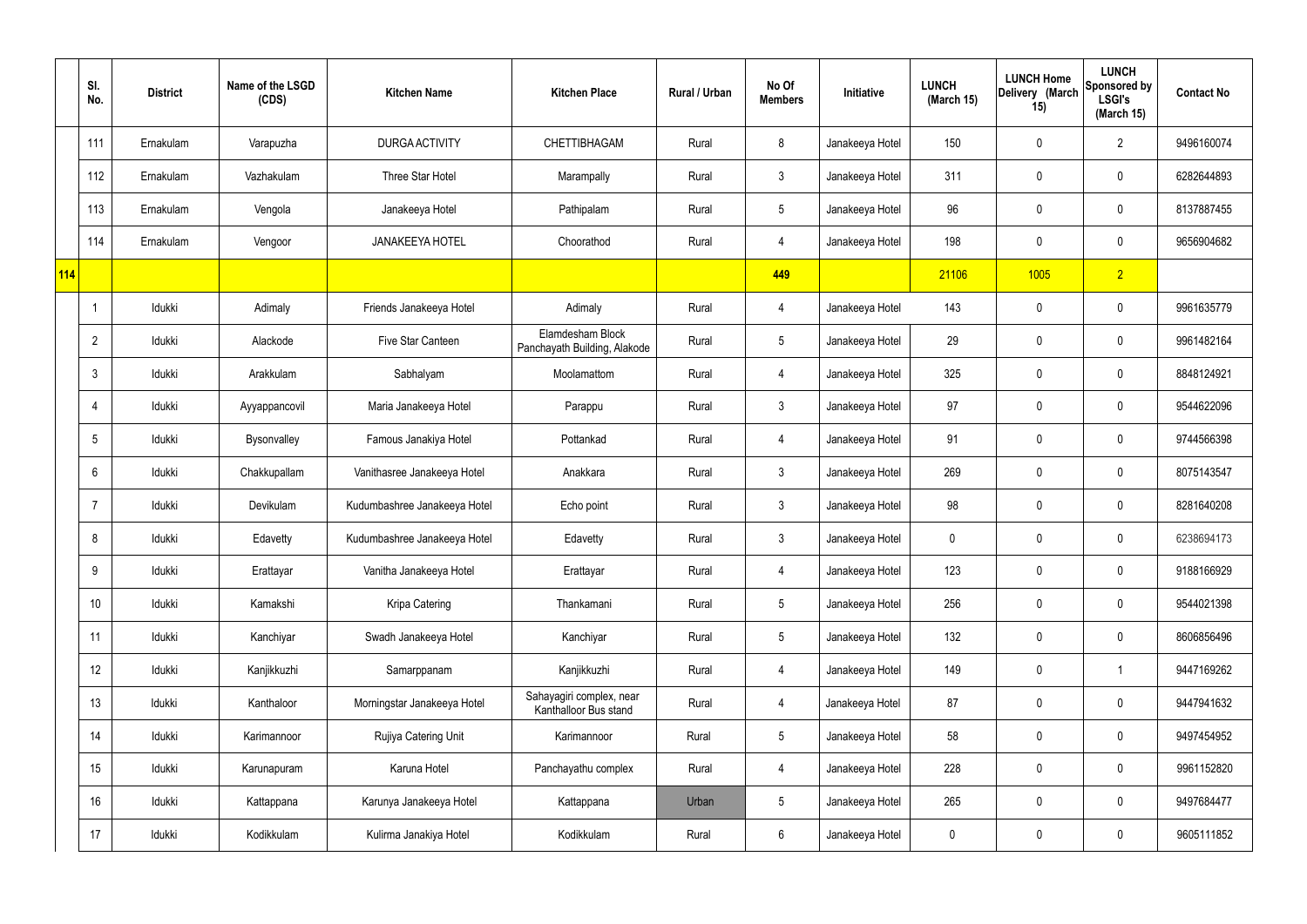|    | SI.<br>No. | <b>District</b> | Name of the LSGD<br>(CDS) | <b>Kitchen Name</b>                | <b>Kitchen Place</b>          | Rural / Urban | No Of<br><b>Members</b> | Initiative      | <b>LUNCH</b><br>(March 15) | <b>LUNCH Home</b><br>Delivery (March<br>15) | <b>LUNCH</b><br>Sponsored by<br><b>LSGI's</b><br>(March 15) | <b>Contact No</b> |
|----|------------|-----------------|---------------------------|------------------------------------|-------------------------------|---------------|-------------------------|-----------------|----------------------------|---------------------------------------------|-------------------------------------------------------------|-------------------|
|    | 18         | Idukki          | Kokkayar                  | Sevana Janakeeya hotel             | 35th Mile                     | Rural         | $\mathbf{3}$            | Janakeeya Hotel | 24                         | $\mathbf 0$                                 | $\mathbf 0$                                                 | 9562067674        |
|    | 19         | Idukki          | Konnathadi                | Friends Janakeeya Hotel            | Panickankudi                  | Rural         | $6\overline{6}$         | Janakeeya Hotel | 58                         | $\mathbf 0$                                 | $\mathbf 0$                                                 | 9544048878        |
|    | 20         | Idukki          | Konnathadi                | Janapriya Janakeeya Hotel          | Konnathadi                    | Rural         | 3                       | Janakeeya Hotel | 155                        | $\mathbf 0$                                 | $\mathbf 0$                                                 | 9895147074        |
|    | 21         | Idukki          | Kudayathoor               | Kudumbashree Janakeeya Hotel       | Kanjar                        | Rural         | $\mathbf{3}$            | Janakeeya Hotel | 70                         | $\mathbf 0$                                 | $\mathbf 0$                                                 | 9526762560        |
|    | 22         | Idukki          | Kumaramangalam            | Kumaramangalam Janakeeya Hotel     | Kumaramangalam                | Rural         | $\overline{4}$          | Janakeeya Hotel | 240                        | $\mathbf 0$                                 | $\mathbf 0$                                                 | 9745633509        |
|    | 23         | Idukki          | Kumili                    | Ruchi Hotel                        | Kumili                        | Rural         | 4                       | Janakeeya Hotel | 134                        | $\mathbf 0$                                 | $\mathbf 0$                                                 | 9447980637        |
|    | 24         | Idukki          | Manakkadu                 | Vanitha Hotel                      | Chittoor                      | Rural         | $\mathbf{3}$            | Janakeeya Hotel | $\mathbf 0$                | $\mathbf 0$                                 | $\mathbf 0$                                                 | 8330097933        |
| 50 | 25         | Idukki          | Mankulam                  | Jeevanam Catering Janakeeya Hotel  | Panchayathu Building          | Rural         | 4                       | Janakeeya Hotel | 82                         | $\mathbf 0$                                 | $\mathbf 0$                                                 | 9495060505        |
|    | 26         | Idukki          | Mankulam                  | Happy Janakéeya Hotel              | Aanakkulam                    | Rural         | $\mathbf{3}$            | Janakeeya Hotel | 60                         | 0                                           | $\mathbf 0$                                                 | 9496251027        |
|    | 27         | Idukki          | Marayoor                  | Malabar food court Janakeeya Hotel | Marayoor Near IDCB bank       | Rural         | 4                       | Janakeeya Hotel | 167                        | $\mathbf 0$                                 | $\mathbf 0$                                                 | 9446925610        |
|    | 28         | Idukki          | Mariyapuram               | Anaswara Hotel & Catering          | Idukki                        | Rural         | $\overline{4}$          | Janakeeya Hotel | 125                        | $\mathbf 0$                                 | $\mathbf 0$                                                 | 9526329438        |
|    | 29         | Idukki          | Munnar                    | Annapoorna catering                | Lorry stand, old munnar       | Rural         | $5\overline{)}$         | Janakeeya Hotel | 180                        | $\mathbf 0$                                 | $\mathbf 0$                                                 | 8281009478        |
|    | 30         | Idukki          | Muttom                    | Nila Janakeeya Hotel               | Muttom                        | Rural         | $\mathbf{3}$            | Janakeeya hotel | 318                        | $\mathbf 0$                                 | $\mathbf 0$                                                 | 9961104818        |
|    | 31         | Idukki          | Nedumkandam               | Annus catering                     | Nedumkandam<br>Kizhakkekavala | Rural         | $\overline{4}$          | Janakeeya Hotel | 218                        | $\pmb{0}$                                   | $\mathbf 0$                                                 | 9747458576        |
|    | 32         | Idukki          | Pallivasal                | <b>Blessing Janakeeya Hotel</b>    | Pallivasal                    | Rural         | $\overline{4}$          | Janakeeya Hotel | 93                         | $\pmb{0}$                                   | $\mathbf 0$                                                 | 9947981574        |
|    | 33         | Idukki          | Pampadumpara              | Thripthy Janakeeya Hotel           | Pampadumpara                  | Rural         | $\mathbf{3}$            | Janakeeya Hotel | 285                        | $\pmb{0}$                                   | $\mathbf 0$                                                 | 9207150558        |
|    | 34         | Idukki          | Peermedu                  | Thripthy Janakeeya Hotel           | Peermedu                      | Rural         | $\mathbf{3}$            | Janakeeya Hotel | 105                        | $\pmb{0}$                                   | $\mathbf 0$                                                 | 9633311267        |
|    | 35         | Idukki          | Peruvanthanam             | Janakeeya Hotel                    | Peruvanthanam                 | Rural         | $5\phantom{.0}$         | Janakeeya Hotel | 81                         | 0                                           | $\mathbf 0$                                                 | 9562274720        |
|    | 36         | Idukki          | Purappuzha                | Ammas Janakeeya Hotel              | Purappuzha                    | Rural         | 3                       | Janakeeya Hotel | 55                         | $\pmb{0}$                                   | $\mathbf 0$                                                 | 9744954032        |
|    | 37         | Idukki          | Rajakkadu                 | Janakeeya Hotel                    | Rajakkadu Town                | Rural         | 3                       | Janakeeya Hotel | 448                        | $\pmb{0}$                                   | $\mathbf 0$                                                 | 9446766999        |
|    | 38         | Idukki          | Rajakumari                | Aiswarya Vanitha Restaurent        | Rajakumari South              | Rural         | $\overline{4}$          | Janakeeya Hotel | 390                        | 0                                           | $\mathbf 0$                                                 | 9526570410        |
|    | 39         | Idukki          | Santhanpara               | Janakeeya Hotel                    | Santhanpara                   | Rural         | $\overline{4}$          | Janakeeya Hotel | 195                        | $\pmb{0}$                                   | $\boldsymbol{0}$                                            | 9526174553        |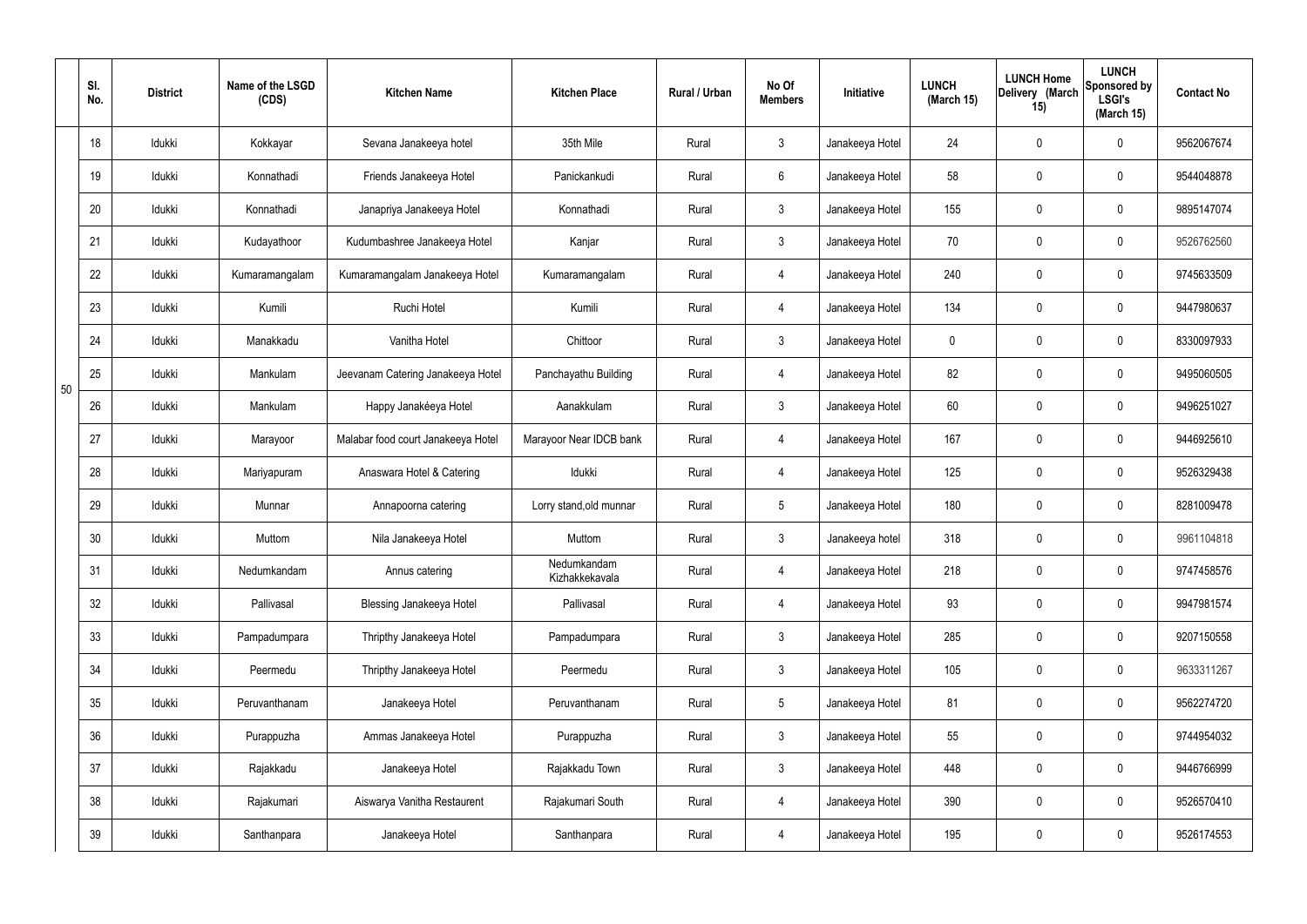|    | SI.<br>No.      | <b>District</b> | Name of the LSGD<br>(CDS)   | <b>Kitchen Name</b>                       | <b>Kitchen Place</b>                      | Rural / Urban | No Of<br><b>Members</b> | Initiative      | <b>LUNCH</b><br>(March 15) | <b>LUNCH Home</b><br>Delivery (March<br>15) | <b>LUNCH</b><br>Sponsored by<br><b>LSGI's</b><br>(March 15) | <b>Contact No</b> |
|----|-----------------|-----------------|-----------------------------|-------------------------------------------|-------------------------------------------|---------------|-------------------------|-----------------|----------------------------|---------------------------------------------|-------------------------------------------------------------|-------------------|
|    | 40              | Idukki          | Senapathy                   | Ammoose Hotel                             | Mangathotty                               | Rural         | $\mathbf{3}$            | Janakeeya Hotel | $\mathbf 0$                | $\mathbf 0$                                 | $\mathbf 0$                                                 | 9539396626        |
|    | 41              | Idukki          | Udumbannoor                 | Kudumbashree Janakeeya Hotel              | Udumbannor                                | Rural         | $\mathbf{3}$            | Janakeeya Hotel | 278                        | $\mathbf 0$                                 | $\mathbf 0$                                                 | 9633678438        |
|    | 42              | Idukki          | Upputhara                   | Samarppitha Janakeeya hotel               | Upputhara                                 | Rural         | 5 <sup>5</sup>          | Janakeeya Hotel | 111                        | $\mathbf 0$                                 | $\mathbf 0$                                                 | 9526590710        |
|    | 43              | Idukki          | Vandanmedu                  | Dharshana Janakeeya Hotel                 | Vandanmedu                                | Rural         | 4                       | Janakeeya Hotel | 222                        | $\mathbf 0$                                 | $\mathbf 0$                                                 | 9744038737        |
|    | 44              | Idukki          | Vandiperiyar                | Vandiperiyar Janakeeya Hotel              | Vandiperiyar                              | Rural         | $5\phantom{.0}$         | Janakeeya Hotel | 247                        | $\mathbf 0$                                 | $\mathbf 0$                                                 | 8086863254        |
|    | 45              | Idukki          | Vannappuram                 | Souhrudham Janakeeya Hotel                | Vannappuram                               | Rural         | $5\overline{)}$         | Janakeeya Hotel | 41                         | $\mathbf 0$                                 | $\mathbf 0$                                                 | 8113054492        |
|    | 46              | Idukki          | Vathikudy                   | Mahima                                    | Murickassery                              | Rural         | 3                       | Janakeeya Hotel | 225                        | $\mathbf 0$                                 | $\mathbf 0$                                                 | 8289945652        |
|    | 47              | Idukki          | Vattavada                   | Vattavada Kudumbashree Janakeeya<br>Hotel | Keekkara, Kovilur                         | Rural         | $\overline{4}$          | Janakeeya Hotel | 180                        | $\mathbf 0$                                 | $\mathbf 0$                                                 | 9497790469        |
|    | 48              | Idukki          | Vazhathoppu                 | Grahalakshmi Hotel & Catering             | Cheruthoni                                | Rural         | $\overline{4}$          | Janakeeya Hotel | 171                        | $\mathbf 0$                                 | $\overline{2}$                                              | 9496178884        |
|    | 49              | Idukki          | Vellathooval                | Flowers Janakeeya Hotel                   | Vellathooval                              | Rural         | $\overline{4}$          | Janakeeya Hotel | 55                         | $\mathbf 0$                                 | $\mathbf 0$                                                 | 9961419892        |
|    | 50              | Idukki          | Velliyamattam               | Padhayam Kudumbashree Janakeeya<br>Hotel  | Velliyamattam                             | Rural         | $\overline{4}$          | Janakeeya Hotel | 48                         | $\mathbf 0$                                 | $\mathbf 0$                                                 | 7902854627        |
| 50 |                 |                 |                             |                                           |                                           |               | <b>197</b>              |                 | 7411                       | $\bullet$                                   | 3                                                           |                   |
|    |                 | Kannur          | Maloor                      | Maloor Janakeeya Hotel                    | Thrikandaripoyil, PO-<br>Thrikandaripoyil | Rural         | $\mathbf{3}$            | Janakeeya Hotel | 150                        | $\mathbf 0$                                 | $\mathbf 0$                                                 | 9656132294        |
|    | $\overline{2}$  | Kannur          | Kolachery                   | Janakeeya Hotel                           | Kolachery Paramba, PO-<br>Kolacheri       | Rural         | $5\overline{)}$         | Janakeeya Hotel | 258                        | $\pmb{0}$                                   | $\mathfrak{Z}$                                              | 9895324699        |
|    | 3               | Kannur          | Pinarayi                    | Janakeeya hotel, Pinarayi                 | Pinarayi                                  | Rural         | $6\overline{6}$         | Janakeeya Hotel | 209                        | $\pmb{0}$                                   | $\mathbf 0$                                                 | 9447215211        |
|    | 4               | Kannur          | Muzhakunnu                  | Thripthy Janakeeya Hotel                  | Kakkayangad, Muzhakkunnu                  | Rural         | 5 <sub>5</sub>          | Janakeeya Hotel | 405                        | $\mathbf 0$                                 | $\overline{2}$                                              | 9526047538        |
|    | $5\phantom{.0}$ | Kannur          | Chapparappadavu             | Kudumbasree janakeeya hotel               | Near village office,<br>Chapparappadav    | Rural         | $\mathbf{3}$            | Janakeeya Hotel | 189                        | $\pmb{0}$                                   | $\mathbf 0$                                                 | 9605413324        |
|    | 6               | Kannur          | Iritty                      | Roopasree Kudumbashree hotel              | Koolichembra                              | Urban         | 8                       | Janakeeya Hotel | 383                        | $\mathbf 0$                                 | $\mathbf 0$                                                 | 8589921533        |
|    | 7               | Kannur          | Dharmadam                   | Dharmadam Janakeeya hotel                 | Near Andalloor kav,<br>Dharmadam          | Rural         | $\mathbf{3}$            | Janakeeya Hotel | 107                        | $\mathbf 0$                                 | $\mathbf 0$                                                 | 9526975778        |
|    | 8               | Kannur          | Peralassery                 | Janakeeya Hotel                           | Peralassery Town, PO -<br>Mundallur       | Rural         | $9\phantom{.0}$         | Janakeeya Hotel | 397                        | $\pmb{0}$                                   | $\mathbf 0$                                                 | 70256213909       |
|    | 9               | Kannur          | Kadannappalli<br>Panappuzha | Kudumbasree janakeeya hotel               | Chanthappura                              | Rural         | $\overline{4}$          | Janakeeya Hotel | 134                        | $\pmb{0}$                                   | $\mathbf 0$                                                 | 9961089935        |
|    | 10              | Kannur          | Anthur                      | Janakeeya hotel                           | Dharmasala                                | Urban         | $5\overline{)}$         | Janakeeya Hotel | 246                        | $\pmb{0}$                                   | $\boldsymbol{0}$                                            | 9544138650        |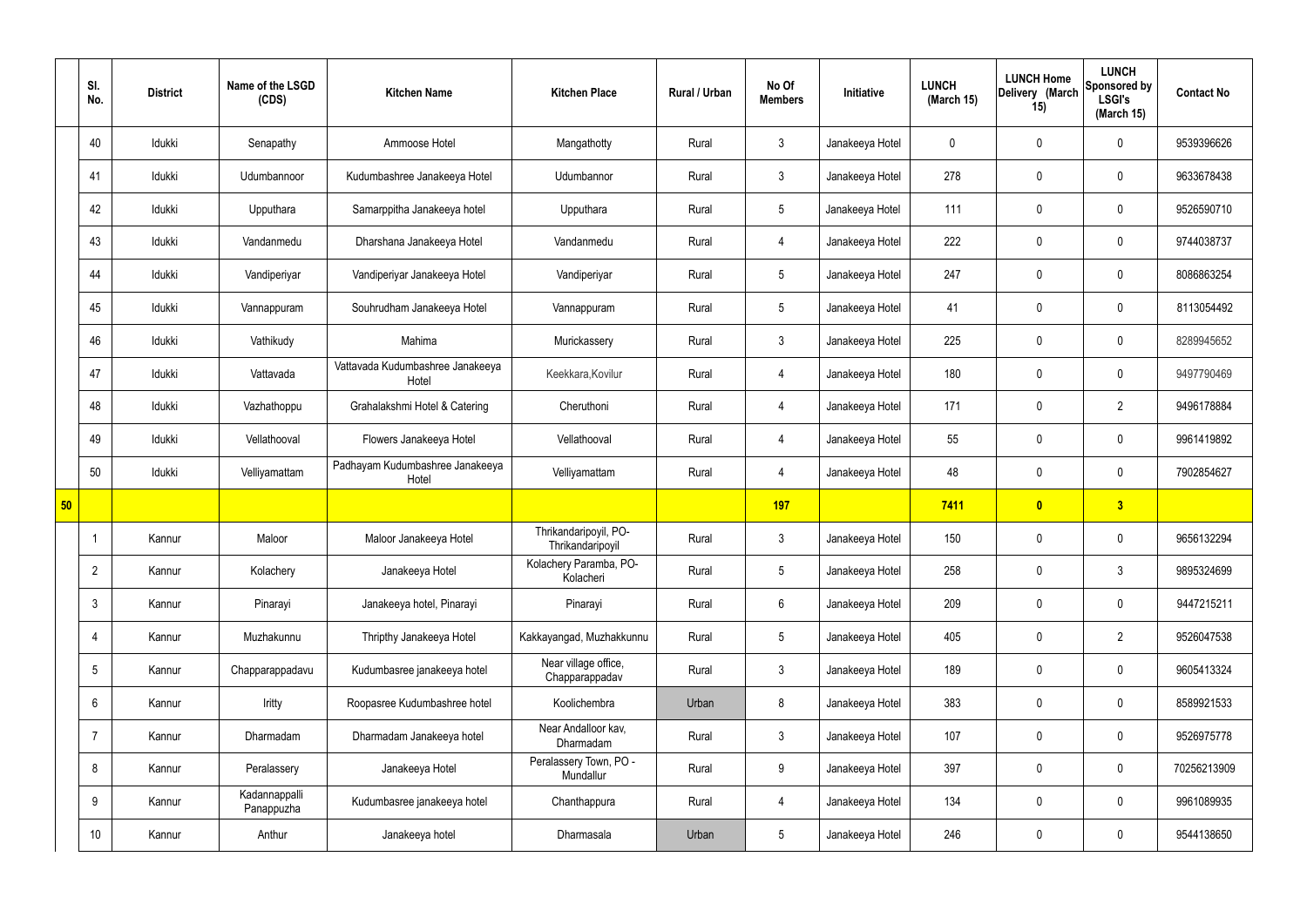| SI.<br>No. | <b>District</b> | Name of the LSGD<br>(CDS) | <b>Kitchen Name</b>                                | <b>Kitchen Place</b>                           | Rural / Urban | No Of<br><b>Members</b> | Initiative      | <b>LUNCH</b><br>(March 15) | <b>LUNCH Home</b><br>Delivery (March<br>15) | <b>LUNCH</b><br>Sponsored by<br><b>LSGI's</b><br>(March 15) | <b>Contact No</b> |
|------------|-----------------|---------------------------|----------------------------------------------------|------------------------------------------------|---------------|-------------------------|-----------------|----------------------------|---------------------------------------------|-------------------------------------------------------------|-------------------|
| 11         | Kannur          | Cheruthazham              | Janakeeya Hotel (Thripthi<br>Kudumbashree Canteen) | Pilathara                                      | Rural         | $\mathbf{3}$            | Janakeeya Hotel | 206                        | $\mathbf 0$                                 | $\mathbf 0$                                                 | 9947540361        |
| 12         | Kannur          | Peravoor                  | Kudumbashree Janakeeya Hotel                       | Peravoor Bus stand, Peravoor<br>P <sub>O</sub> | Rural         | $\mathbf{3}$            | Janakeeya Hotel | 217                        | $\mathbf 0$                                 | $\mathbf 0$                                                 | 9947567857        |
| 13         | Kannur          | Kalliassery               | Janakeeya Hotel                                    | Irinav Road, Payyattam, PO-<br>Irinav          | Rural         | $\overline{4}$          | Janakeeya Hotel | 291                        | $\mathbf 0$                                 | 4                                                           | 8848330570        |
| 14         | Kannur          | Panniyannur               | Janakeeya Hotel                                    | Panoor Block office compound                   | Rural         | $6\phantom{.}6$         | Janakeeya Hotel | 321                        | $\mathbf 0$                                 | $\mathbf 0$                                                 | 9447449875        |
| 15         | Kannur          | Kannapuram                | Janakeeya Hotel                                    | Chynaclay road, Kannapuram                     | Rural         | $5\overline{)}$         | Janakeeya Hotel | 168                        | $\mathbf 0$                                 | 4                                                           | 8089127045        |
| 16         | Kannur          | Sreekandapuram            | Janakeeya Hotel                                    | Sreekandapuram, near bus<br>stand              | Urban         | $5\phantom{.0}$         | Janakeeya Hotel | 419                        | $\mathbf 0$                                 | $\mathbf 0$                                                 | 7591948757        |
| 17         | Kannur          | Thalasseri                | Janakeeya Hotel                                    | New bus stand, Thalasseri                      | Urban         | $6\phantom{.}6$         | Janakeeya Hotel | 719                        | $\mathbf 0$                                 | $\mathbf 0$                                                 | 9446263864        |
| 18         | Kannur          | Chokli                    | Janakeeya Hotel                                    | Olavilam, Chokli                               | Rural         | $5\phantom{.0}$         | Janakeeya Hotel | 120                        | $\mathbf 0$                                 | $\mathbf 0$                                                 | 9846892821        |
| 19         | Kannur          | Udayagiri                 | Janakeeya Hotel                                    | Karthikapuram                                  | Rural         | $\overline{4}$          | Janakeeya Hotel | 289                        | $\mathbf 0$                                 | $\mathbf 0$                                                 | 9562375342        |
| 20         | Kannur          | Karivellur Peralam        | Janakeeya Hotel                                    | Panchayah building,<br>Onakkunnu               | Rural         | $\overline{4}$          | Janakeeya Hotel | 345                        | 0                                           | $\mathbf 0$                                                 | 7025519714        |
| 21         | Kannur          | Muzhappilangad            | Janakeeya Hotel                                    | Near FCI godown,<br>Muzhappilangad             | Rural         | $5\phantom{.0}$         | Janakeeya Hotel | 233                        | $\mathbf 0$                                 | $\mathbf 0$                                                 | 7306005267        |
| 22         | Kannur          | Narath                    | Janakeeya Hotel                                    | Janakeeya Hotel, Kambil,<br>Narath             | Rural         | $\overline{7}$          | Janakeeya Hotel | 172                        | $\mathbf 0$                                 | $\overline{2}$                                              | 9747441162        |
| 23         | Kannur          | Payyannur                 | Janakeeya Hotel                                    | Municipality compoud,<br>Payyannur             | Urban         | $\mathbf{3}$            | Janakeeya Hotel | 352                        | $\mathbf 0$                                 | 0                                                           | 9526620805        |
| 24         | Kannur          | Kangol Alappadamba        | Janakeeya Hotel                                    | Mathil, Near Kangol<br>Alappadamba Panchayath  | Rural         | $\overline{4}$          | Janakeeya Hotel | 141                        | $\mathbf 0$                                 | $\mathbf 0$                                                 | 9495296142        |
| 25         | Kannur          | Naduvil                   | Janakeeya Hotel                                    | Panchayath compound,<br>Naduvil town           | Rural         | $\overline{4}$          | Janakeeya Hotel | 135                        | $\mathbf 0$                                 | $\mathbf 0$                                                 | 7902902490        |
| 26         | Kannur          | Koothuparamba             | Janakeeya Hotel                                    | Manghad Vayal, Near HSS<br>Koothuparamba, PO-  | Urban         | 8                       | Janakeeya Hotel | 420                        | $\mathbf 0$                                 | $\mathbf 0$                                                 | 9645608253        |
| 27         | Kannur          | Kuttiatoor                | Janakeeya Hotel                                    | Near Panchayath office,<br>Chattukappara       | Rural         | $5\phantom{.0}$         | Janakeeya Hotel | 73                         | $\mathbf 0$                                 | $\mathbf 0$                                                 | 9544644195        |
| 28         | Kannur          | Kathirur                  | Janakeeya Hotel                                    | Panchayath office building,<br>Kathirur        | Rural         | $5\phantom{.0}$         | Janakeeya Hotel | 236                        | $\mathbf 0$                                 | $\mathbf 1$                                                 | 8129404833        |
| 29         | Kannur          | Panoor                    | Janakeeya Hotel                                    | Elangode, Panoor                               | Urban         | $5\phantom{.0}$         | Janakeeya Hotel | 170                        | 0                                           | $\mathbf 0$                                                 | 9605852157        |
| 30         | Kannur          | Chirakkal                 | Janakeeya Hotel                                    | Chirakkal weavers,<br>Puthiyatheru             | Rural         | $5\phantom{.0}$         | Janakeeya Hotel | 316                        | 0                                           | $\mathbf 0$                                                 | 9895854873        |
| 31         | Kannur          | Eranjoli                  | Janakeeya Hotel                                    | Near Thalassery RTO office,<br>Chungam         | Rural         | $5\phantom{.0}$         | Janakeeya Hotel | 278                        | $\mathbf 0$                                 | $\mathbf 0$                                                 | 9656368808        |
| 32         | Kannur          | Payam                     | Janakeeya Hotel                                    | Near Panchayath office,<br>Madathil            | Rural         | $\overline{4}$          | Janakeeya Hotel | 176                        | 0                                           | $\mathbf 0$                                                 | 9496554678        |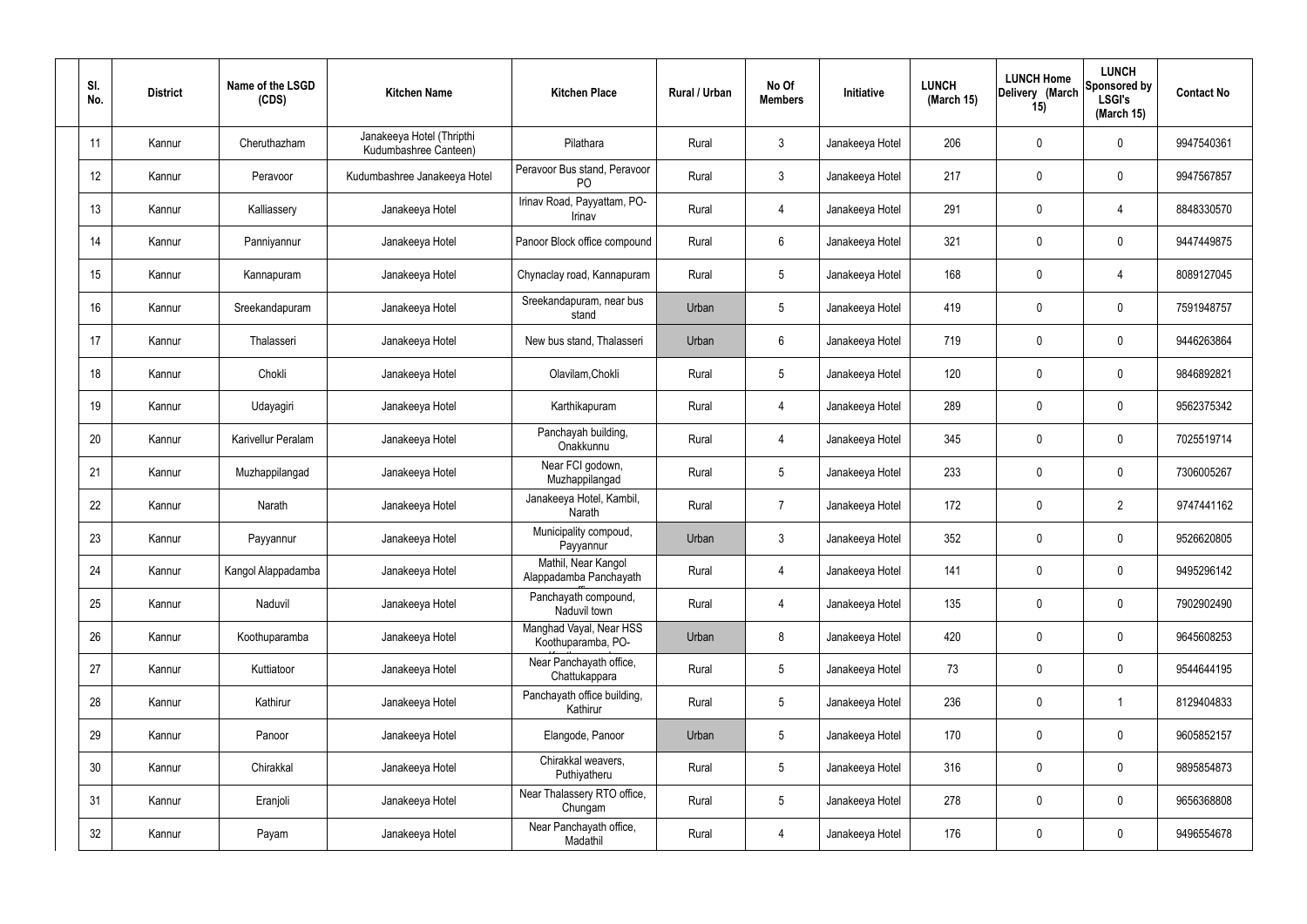|    | SI.<br>No. | <b>District</b> | Name of the LSGD<br>(CDS) | <b>Kitchen Name</b> | <b>Kitchen Place</b>                                           | Rural / Urban | No Of<br><b>Members</b> | Initiative      | <b>LUNCH</b><br>(March 15) | <b>LUNCH Home</b><br>Delivery (March<br>15) | <b>LUNCH</b><br>Sponsored by<br><b>LSGI's</b><br>(March 15) | <b>Contact No</b> |
|----|------------|-----------------|---------------------------|---------------------|----------------------------------------------------------------|---------------|-------------------------|-----------------|----------------------------|---------------------------------------------|-------------------------------------------------------------|-------------------|
|    | 33         | Kannur          | Eramam Kuttoor            | Janakeeya Hotel     | Mathamangalam, Near CDS<br>office                              | Rural         | 4                       | Janakeeya Hotel | 153                        | 0                                           | $\mathbf 0$                                                 | 9562473576        |
|    | 34         | Kannur          | Ramanthally               | Janakeeya hotel     | Ramanthally                                                    | Rural         | 4                       | Janakeeya Hotel | 224                        | $\mathbf 0$                                 | $\overline{0}$                                              | 9496705429        |
|    | 35         | Kannur          | Thripangottur             | Janakeeya Hotel     | Kallikkandy, Thripangottur                                     | Rural         | $\mathbf{3}$            | Janakeeya Hotel | 0                          | 0                                           | $\overline{0}$                                              | 9495191659        |
|    | 36         | Kannur          | Madayi                    | Janakeeya Hotel     | Eripuram, Near Vrindhavan<br>Residency, PO Pazhayangadi        | Rural         | $\mathbf{3}$            | Janakeeya Hotel | 145                        | 0                                           |                                                             | 7561006271        |
|    | 37         | Kannur          | Kelakam                   | Janakeeya Hotel     | Kelakam PO                                                     | Rural         | $\mathbf{3}$            | Janakeeya Hotel | 191                        | 0                                           | $\mathbf 0$                                                 | 8113866296        |
|    | 38         | Kannur          | Kurumathoor               | Janakeeya Hotel     | Near GVHSS, Kurumathoor                                        | Rural         | $\mathbf{3}$            | Janakeeya Hotel | 121                        | 0                                           | $\mathbf 0$                                                 | 9633816470        |
|    | 39         | Kannur          | Peringome Vayakkara       | Janakeeya Hotel     | Peringome, Near Police station                                 | Rural         | $5\phantom{.0}$         | Janakeeya Hotel | 105                        | 0                                           | $\mathbf 0$                                                 | 9961413726        |
|    | 40         | Kannur          | Munderi                   | Janakeeya Hotel     | Kanjirode Karakkadu, Munderi                                   | Rural         | $\overline{4}$          | Janakeeya Hotel | 441                        | 0                                           | $\mathbf 0$                                                 | 8547609196        |
|    | 41         | Kannur          | Anjarakandy               | Janakeeya Hotel     | Panayatham Paramba,<br>Anjarankandy                            | Rural         | 4                       | Janakeeya Hotel | 172                        | 0                                           | $\mathbf 0$                                                 | 9496900755        |
| 90 | 42         | Kannur          | Ayyankkunnu               | Janakeeya Hotel     | Ayyankunnu Panchayth<br>Anghadikkadavu                         | Rural         | $\overline{4}$          | Janakeeya Hotel | 160                        | 0                                           | $\mathbf 0$                                                 | 9946734976        |
|    | 43         | Kannur          | Padiyoor                  | Janakeeya Hotel     | Padiyoor PO                                                    | Rural         | 4                       | Janakeeya Hotel | 50                         | 0                                           | $\mathbf 0$                                                 | 9539028498        |
|    | 44         | Kannur          | Ezhome                    | Janakeeya Hotel     | Pazhayangadi bus stand,<br>Ezhom                               | Rural         | $5\phantom{.0}$         | Janakeeya Hotel | 276                        | 0                                           | $\mathbf 0$                                                 | 8086910862        |
|    | 45         | Kannur          | Koodali                   | Janakeeya Hotel     | Near Koodali Panchayath<br>Office, Kololam, PO -<br>Edavannoor | Rural         |                         | Janakeeya Hotel | 163                        | $\mathbf 0$                                 | 0                                                           | 9526524230        |
|    | 46         | Kannur          | Pappinisseri              | Janakeeya Hotel     | Near EMS Smaraka Govt.<br>Higher secondary school,             | Rural         | $\overline{4}$          | Janakeeya Hotel | 261                        | 0                                           | $\mathbf 0$                                                 | 9605727307        |
|    | 47         | Kannur          | Mattannur                 | Janakeeya Hotel     | Near Municipality office,<br>Mattannur                         | Urban         | $5\phantom{.0}$         | Janakeeya Hotel | 252                        | 0                                           | $\mathbf 0$                                                 | 7510706897        |
|    | 48         | Kannur          | Chenghalayi               | Janakeeya Hotel     | Valakai, Chenghalayi                                           | Rural         | $\mathbf{3}$            | Janakeeya Hotel | 135                        | 0                                           | $\mathbf 0$                                                 | 8547696233        |
|    | 49         | Kannur          | Pattiam                   | Janakeeya Hotel     | Cheruvancheri PO,<br>Cheruvancheri                             | Rural         | $\overline{4}$          | Janakeeya Hotel | 248                        | 0                                           | $\mathbf 0$                                                 | 7025025275        |
|    | 50         | Kannur          | Thaliparamba              | Janakeeya Hotel     | Municipality compoud,<br>Thaliparamba                          | Urban         | $\overline{4}$          | Janakeeya Hotel | 170                        | 0                                           | $\mathbf 0$                                                 | 8547849019        |
|    | 51         | Kannur          | Payyavoor                 | Janakeeya Hotel     | Payyavoor - PO, Payyavoor                                      | Rural         | $5\phantom{.0}$         | Janakeeya Hotel | 251                        | 0                                           | $\mathbf 0$                                                 | 9495311608        |
|    | 52         | Kannur          | Kottiyoor                 | Janakeeya Hotel     | Neendunokki, Kottiyoor - PO                                    | Rural         | $5\phantom{.0}$         | Janakeeya Hotel | 130                        | 0                                           | $\mathbf 0$                                                 | 6282565854        |
|    | 53         | Kannur          | Kunnothparamba            | Janakeeya Hotel     | Kunnothparamba PO,<br>Kunnothparamba                           | Rural         | $\mathbf{3}$            | Janakeeya Hotel | 315                        | 0                                           | $\boldsymbol{0}$                                            | 8156840487        |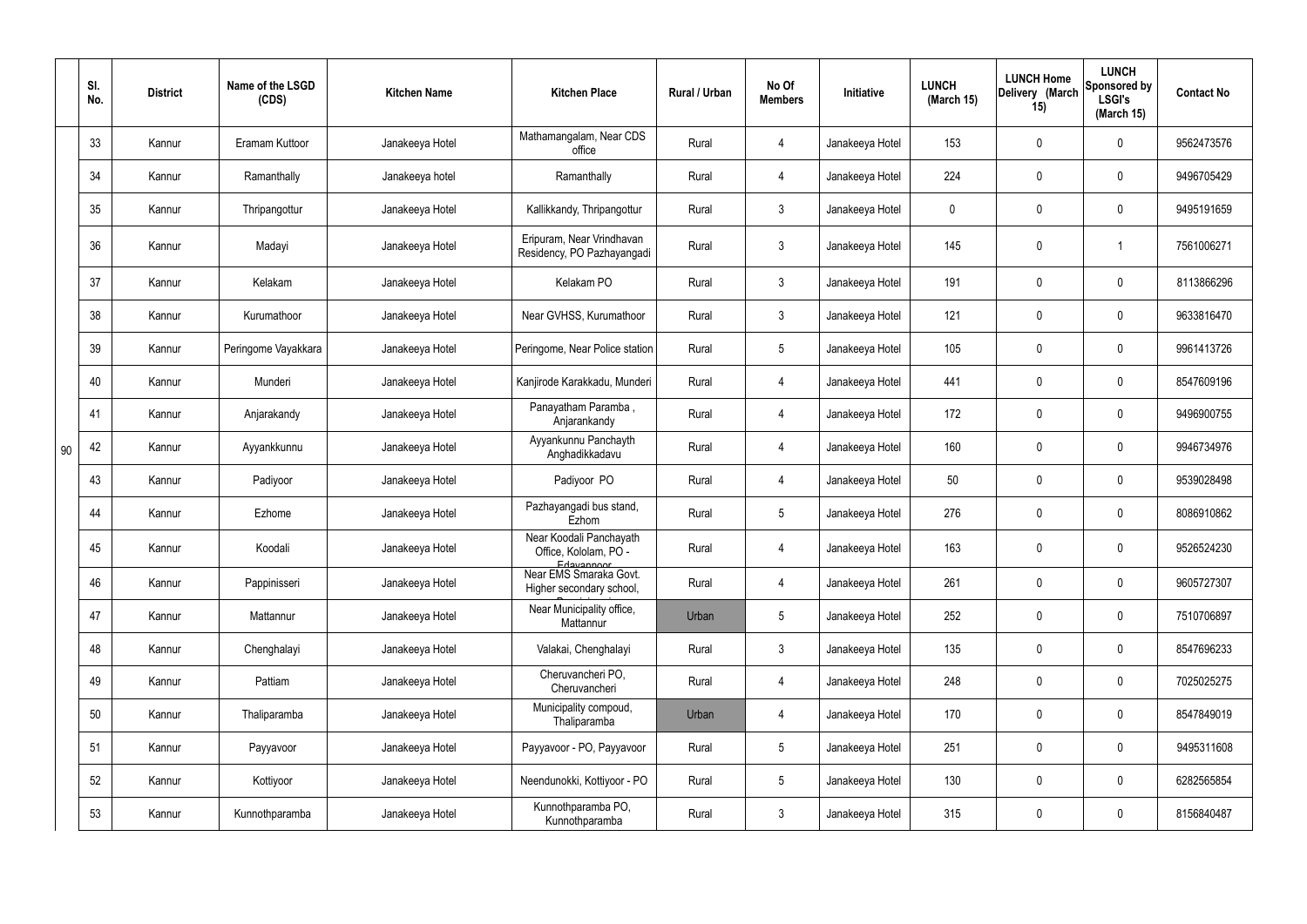| SI.<br>No. | <b>District</b> | Name of the LSGD<br>(CDS) | <b>Kitchen Name</b>                          | <b>Kitchen Place</b>                                    | Rural / Urban | No Of<br><b>Members</b> | Initiative      | <b>LUNCH</b><br>(March 15) | <b>LUNCH Home</b><br>Delivery (March<br>15) | <b>LUNCH</b><br>Sponsored by<br><b>LSGI's</b><br>(March 15) | <b>Contact No</b> |
|------------|-----------------|---------------------------|----------------------------------------------|---------------------------------------------------------|---------------|-------------------------|-----------------|----------------------------|---------------------------------------------|-------------------------------------------------------------|-------------------|
| 54         | Kannur          | Pariyaram                 | Janakeeya Hotel                              | Near Panchayath Office,<br>Chithappile poyil, Pariyaram | Rural         | 4                       | Janakeeya Hotel | 151                        | 0                                           | $\mathbf 0$                                                 | 9744385083        |
| 55         | Kannur          | Kunjimangalam             | Janakeeya Hotel                              | Old Post office building,<br>Andamkovil, Kunjimangalam  | Rural         | $\overline{4}$          | Janakeeya Hotel | 137                        | 0                                           | $\mathbf 0$                                                 | 9526981326        |
| 56         | Kannur          | Thillenkeri               | Janakeeya Hotel                              | Thekkam poyil, Near Uliyil<br>Town                      | Rural         | $\mathbf{3}$            | Janakeeya Hotel | 276                        | $\boldsymbol{0}$                            | $\overline{0}$                                              | 9745059451        |
| 57         | Kannur          | Chittariparamba           | Janakeeya Hotel                              | Poovathinkeezhil, PO-<br>Chittariparamba                | Rural         | $6\phantom{.}6$         | Janakeeya Hotel | 165                        | 0                                           | $\mathbf 0$                                                 | 8943506825        |
| 58         | Kannur          | Mayyil                    | Janakeeya Hotel                              | Near Mayyil Panchayath office,<br>Mayyil                | Rural         | 4                       | Janakeeya Hotel | 122                        | 0                                           | $\mathbf 0$                                                 | 9526072638        |
| 59         | Kannur          | Cherukunnu                | Janakeeya Hotel                              | Pallichal, PO - Cherukunnu,<br>Pin -670301              | Rural         | $\overline{4}$          | Janakeeya Hotel | 184                        | 0                                           | $\mathbf 0$                                                 | 8547361298        |
| 60         | Kannur          | Aaralam                   | Janakeeya Hotel                              | Athikkal, PO - Keezhpally                               | Rural         | $5\phantom{.0}$         | Janakeeya Hotel | 285                        | $\mathbf 0$                                 | $\mathbf 0$                                                 | 9961285762        |
| 61         | Kannur          | Alakkode                  | Janakeeya Hotel                              | Therthally, Therthally PO,<br>Alakkode                  | Rural         | $5\overline{)}$         | Janakeeya Hotel | 207                        | $\mathbf 0$                                 | $\mathbf 0$                                                 | 8547045070        |
| 62         | Kannur          | Malappattam               | Janakeeya Hotel                              | Near Malappattam<br>panchayath, Malappattam             | Rural         | $\mathbf{3}$            | Janakeeya Hotel | 183                        | $\mathbf 0$                                 | $\mathbf 0$                                                 | 9400571842        |
| 63         | Kannur          | Kanichar                  | Janakeeya Hotel                              | Kanichar PO, Kanichar                                   | Rural         | $\mathbf{3}$            | Janakeeya Hotel | 150                        | 0                                           | $\pmb{0}$                                                   | 9526167667        |
| 64         | Kannur          | Mokeri                    | Kudumbashree Janakeeya Hotel,<br>Mokeri      | Vallangad, Mokeri                                       | Rural         | $5\overline{)}$         | Janakeeya Hotel | 307                        | 0                                           | $\mathbf 0$                                                 | 9947037223        |
| 65         | Kannur          | Anjarakandy 2             | Kudumbashree Janakeeya Hotel,<br>Anjarakandy | Kavinmoola, Anjarakandy                                 | Rural         | $5\phantom{.0}$         | Janakeeya Hotel | 180                        | 0                                           | $\mathbf 0$                                                 | 9446657510        |
| 66         | Kannur          | Newmahi                   | Kudumbashree Janakeeya Hotel                 | Newmahi bridge, Newmahi                                 | Rural         | 3                       | Janakeeya Hotel | 212\$                      | 0\$                                         | 0\$                                                         | 9946056862        |
| 67         | Kannur          | Keezhallur                | Janakeeya Hotel                              | Kummanam, Elambara                                      | Rural         | $\mathbf{3}$            | Janakeeya Hotel | 224                        | 0                                           | $\mathbf 0$                                                 | 9947648580        |
| 68         | Kannur          | Chembilode                | Janakeeya hotel                              | Chakkarakal bus stand,<br>mowanchery                    | Rural         | 5 <sub>5</sub>          | Janakeeya Hotel | 589                        | 0                                           | $\overline{0}$                                              | 9847951631        |
| 69         | Kannur          | vengad                    | Janakeeya hotel                              | mambaram                                                | Rural         | 6                       | Janakeeya Hotel | 214                        | 0                                           | $\overline{0}$                                              | 7902970902        |
| 70         | Kannur          | Azhikode                  | Janakeeya hotel                              | vankulathvayayal                                        | Rural         | 4                       | Janakeeya Hotel | 140                        | 0                                           | $\overline{0}$                                              | 9895910633        |
| 71         | Kannur          | Kolayad                   | Janakeeya hotel                              | kolayad                                                 | rural         | $\mathbf{3}$            | janakeeya hotel | 145                        | 0                                           | $\mathbf 0$                                                 | 8592065431        |
| 72         | Kannur          | valapattanam              | janakeeya hotel                              | mill road, valapattanam                                 | rural         | $\mathbf{3}$            | janakeeya hotel | $\mathbf 0$                | 0                                           | $\mathbf 0$                                                 | 9061345312        |
| 73         | Kannur          | Anthur 2                  | annapoorna janakeeya hotel                   | paliyath valapp, po morazha                             | urban         | $\mathbf{3}$            | janakeeya hotel | 204                        | 0                                           | $\mathbf 0$                                                 | 9526183004        |
| 74         | Kannur          | payyannur 2               | janakeeya hotel                              | kaniyeri, po vellur                                     | urban         | $\mathbf{3}$            | janakeeya hotel | 56                         | 0                                           | $\overline{0}$                                              | 8301817232        |
| 75         | Kannur          | cherupuzha                | janakeeya hotel                              | near panjayath office,<br>cherupuzha, 670511            | rural         | $\overline{4}$          | janakeeya hotel | 314                        | 0                                           | $\overline{0}$                                              | 8547114024        |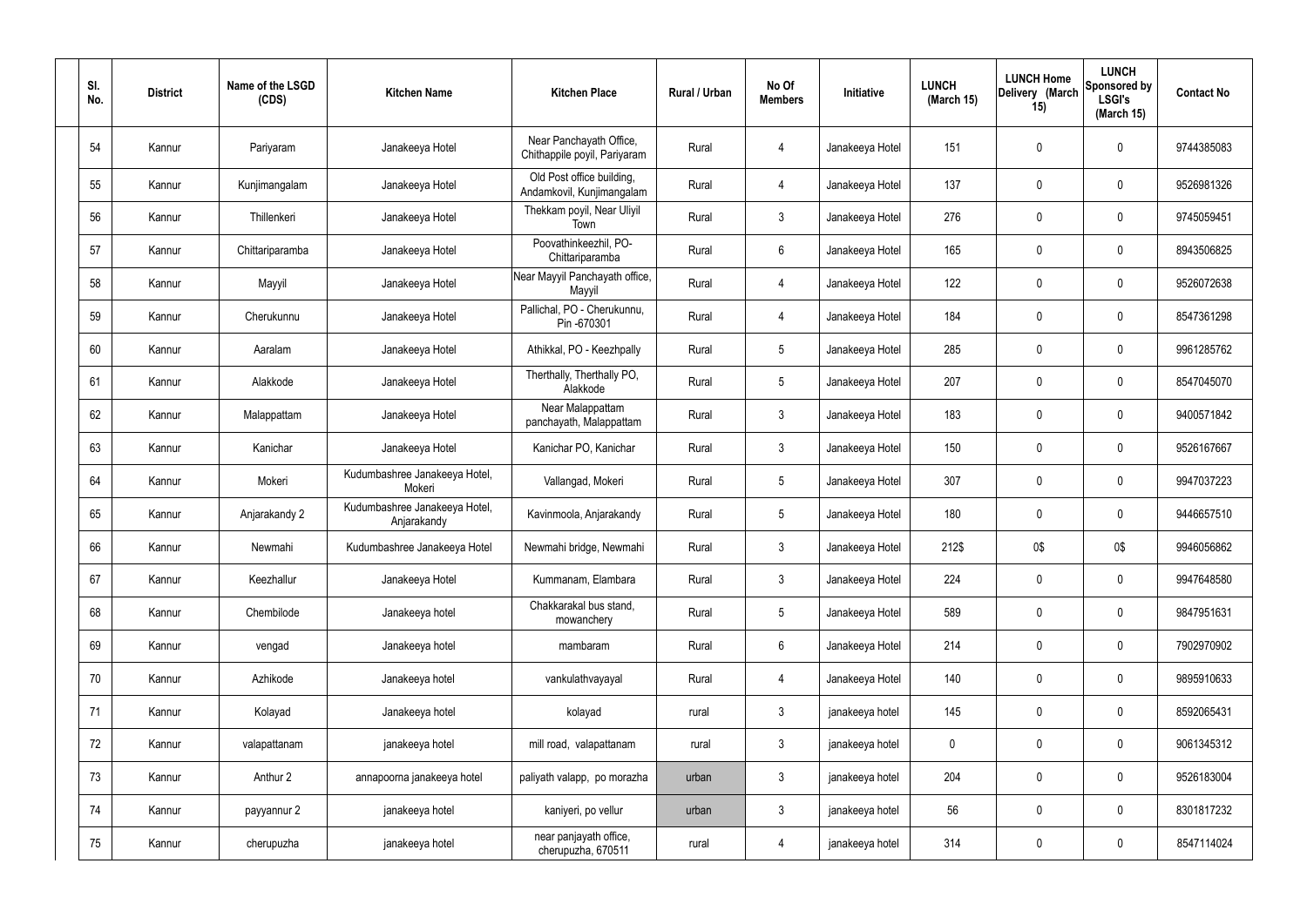|    | SI.<br>No.      | <b>District</b> | Name of the LSGD<br>(CDS) | <b>Kitchen Name</b>             | <b>Kitchen Place</b>                                        | <b>Rural / Urban</b> | No Of<br><b>Members</b> | Initiative      | <b>LUNCH</b><br>(March 15) | <b>LUNCH Home</b><br>Delivery (March<br>15) | <b>LUNCH</b><br>Sponsored by<br><b>LSGI's</b><br>(March 15) | <b>Contact No</b> |
|----|-----------------|-----------------|---------------------------|---------------------------------|-------------------------------------------------------------|----------------------|-------------------------|-----------------|----------------------------|---------------------------------------------|-------------------------------------------------------------|-------------------|
|    | 76              | Kannur          | Eruvessy                  | Janakeeya hotel                 | Panchayath office road,<br>Chemberi                         | Rural                | 4                       | Janakeeya hotel | 234                        | $\mathbf 0$                                 | $\mathbf 0$                                                 | 9544893463        |
|    | 77              | Kannur          | Pattuvam                  | Janakeeya Hotel                 | Near Pattuvam panchayath<br>office, Pattuvam                | Rural                | 5                       | Janakeeya hotel | 174                        | $\mathbf 0$                                 | $\mathbf 0$                                                 | 9539731430        |
|    | 78              | Kannur          | Mangattidom               | Janakeeya Hotel                 | Kaitheri idam, Nirmalagiri PO,<br>Mangattidom               | Rural                | $\overline{7}$          | Janakeeya hotel | 134                        | $\mathbf 0$                                 | -1                                                          | 9207253934        |
|    | 79              | Kannur          | Panoor                    | Janakeeya Hotel                 | Thundayi peedika, Pukkom,<br>Panoor PO                      | Urban                | 5                       | Janakeeya hotel | 248                        | $\mathbf 0$                                 | $\mathbf 0$                                                 | 9605852157        |
|    | 80              | Kannur          | Kottayam                  | Janakeeya hotel                 | Kottayam malabar, Kottayam<br>panchayath building, Kottayam | Rural                | 5                       | Janakeeya hotel | 151                        | $\mathbf 0$                                 | $\mathbf 0$                                                 | 9656672187        |
|    | 81              | Kannur          | Ulikkal                   | Janakeeya hotel                 | Vattiyam thodu (po) Mattara,<br><b>Ulikkal, 670705</b>      | Rural                | 5                       | Janakeeya hotel | 94                         | $\mathbf 0$                                 | $\mathbf 0$                                                 | 8086777517        |
|    | 82              | Kannur          | Kadambur                  | Janakeeya hotel                 | Kadachira, Kadambur                                         | Rural                | $5\phantom{.0}$         | Janakeeya hotel | 138                        | $\mathbf 0$                                 | $\mathbf 0$                                                 | 9847178332        |
|    | 83              | Kannur          | Irikkoor                  | Janakeeya hotel                 | Peruvalathuparambu, PO -<br>Irikkoor                        | Rural                | 4                       | Janakeeya hotel | 192                        | $\mathbf 0$                                 | $\mathbf 0$                                                 | 9746864255        |
|    | 84              | Kannur          | Mattool                   | Janakeeya hotel                 | Mattool central, Mattool                                    | Rural                | 5                       | Janakeeya hotel | $\mathbf 0$                | $\mathbf 0$                                 | $\mathbf 0$                                                 | 9895321842        |
|    | 85              | Kannur          | Thalasseri -2             | Janakeeya hotel                 | Thalayi harbour, Thalasseri                                 | Urban                | 5                       | Janakeeya hotel | 103                        | $\pmb{0}$                                   | $\mathbf 0$                                                 | 9605745402        |
|    | 86              | Kannur          | Kannur                    | Janakeeya hotel                 | Pallipoyil division, Kannur<br>corporation                  | Urban                | $\mathbf{3}$            | Janakeeya hotel | 132                        | $\pmb{0}$                                   | $\mathbf 0$                                                 | 9745243643        |
|    | 87              | Kannur          | Ulikkal                   | Janakeeya hotel                 | Manikkadavu PO,<br>Manikkadadavu - 670705                   | Rural                | 5                       | Janakeeya hotel | 149                        | $\boldsymbol{0}$                            | $\mathbf 0$                                                 | 8547972988        |
|    | 88              | Kannur          | payam                     | Janakeeya hotel                 | vallithod, Kiliyanthara po<br>670706                        | Rural                | 5                       | Janakeeya Hotel | 176                        | $\mathbf 0$                                 | $\mathbf 0$                                                 | 8848760234        |
|    | 89              | Kannur          | Naduvil                   | Janakeeya Hotel                 | karuvanchal                                                 | Rural                | $6\overline{6}$         | janakeeya hotel | 176                        | $\pmb{0}$                                   | $\mathbf 0$                                                 | 9495191934        |
|    | 90              | Kannur          | Mattanur-2                | Janakeeya Hotel                 | Uruvachal                                                   | Urban                |                         | Janakeeya Hotel | 252                        | $\pmb{0}$                                   | $\mathbf 0$                                                 | 9400477400        |
| 90 |                 |                 |                           |                                 |                                                             |                      | 396                     |                 | 19036                      | $\pmb{0}$                                   | 18                                                          |                   |
|    |                 | kasaragod       | kayyur cheemeni           | janakeeya hotel cheemeni        | cheemeni                                                    | Rural                | $\overline{4}$          | janakeeya hotel | $\pmb{0}$                  |                                             |                                                             |                   |
|    | $\overline{2}$  | Kasaragod       | Pilicode                  | Janakeeya Hotel, Pilicode       | Kalikkadavu                                                 | Rural                | $\overline{4}$          | Janakeeya Hotel | $\pmb{0}$                  | $\pmb{0}$                                   | $\mathbf 0$                                                 | 9944087661        |
|    | $\mathbf{3}$    | Kasaragod       | Kodom belur               | janakeeya hotel kalichanadukkam | Kalichanadukkam                                             | Rural                | $\overline{4}$          | Janakeeya Hotel | $\pmb{0}$                  | $\pmb{0}$                                   | $\mathbf 0$                                                 | 9562820280        |
|    | 4               | Kasaragod       | Chemnad                   | Oruma janakeeya hotel           | Koliyadkam                                                  | Rural                | 5                       | Janakeeya Hotel | 75                         | $\pmb{0}$                                   | $\mathbf 0$                                                 | 9567660603        |
|    | $5\phantom{.0}$ | Kasaragod       | Trikarpur                 | Janakeeya Hotel                 | Trikaripur                                                  | Rural                | 5                       | Janakeeya Hotel | $\pmb{0}$                  | $\mathbf 0$                                 | $\mathbf 0$                                                 | 8086392698        |
|    | $6\phantom{.}6$ | Kasaragod       | Panathady                 | janakeeya hotel panthoor        | Panathoor                                                   | Rural                | 4                       | Janakeeya Hotel | $\pmb{0}$                  | $\pmb{0}$                                   | $\mathbf 0$                                                 | 8943109804        |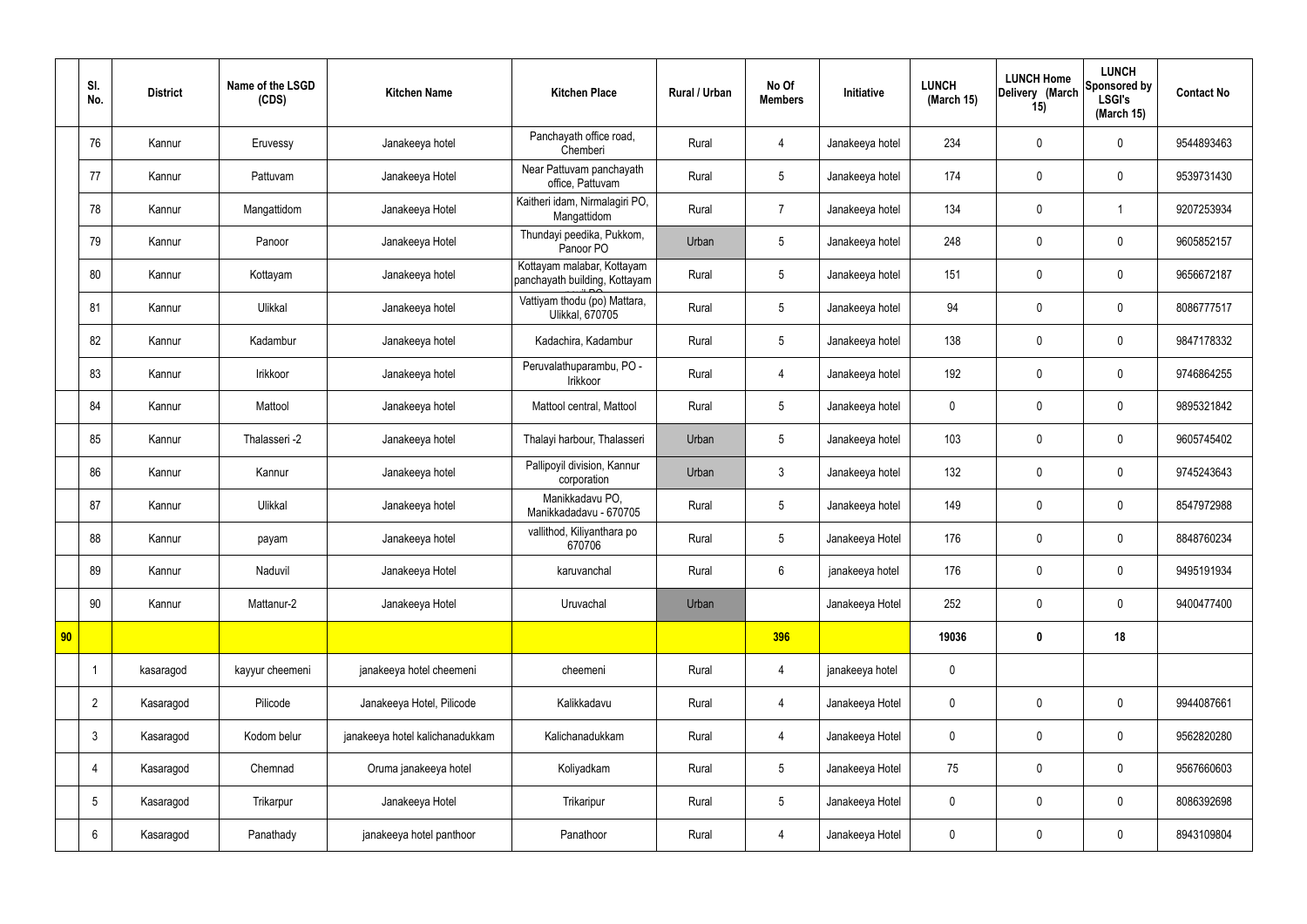| SI.<br>No. | <b>District</b> | Name of the LSGD<br>(CDS) | <b>Kitchen Name</b>      | <b>Kitchen Place</b>  | <b>Rural / Urban</b> | No Of<br><b>Members</b> | Initiative      | <b>LUNCH</b><br>(March 15) | <b>LUNCH Home</b><br>Delivery (March<br>15) | <b>LUNCH</b><br>Sponsored by<br><b>LSGI's</b><br>(March 15) | <b>Contact No</b> |
|------------|-----------------|---------------------------|--------------------------|-----------------------|----------------------|-------------------------|-----------------|----------------------------|---------------------------------------------|-------------------------------------------------------------|-------------------|
| 7          | Kasaragod       | West eleri                | Thripthi Janakeeya hotel | Bheemanadi            | Rural                | $\overline{4}$          | Janakeeya Hotel | 110                        | $\pmb{0}$                                   | $\mathbf 0$                                                 | 9497847040        |
| 8          | Kasaragod       | Madikai                   | Salkara Janakeeya hotel  | Madikai               | Rural                | $\mathbf{3}$            | Janakeeya Hotel | $\mathbf 0$                | $\mathbf 0$                                 | $\mathbf 0$                                                 | 8281850733        |
| 9          | Kasaragod       | Valiyaparamba             | Janakeeya hotel          | Valiyaparamba         | Rural                | $\mathbf{3}$            | Janakeeya Hotel | $\mathbf 0$                | $\pmb{0}$                                   | $\mathbf 0$                                                 | 9745962447        |
| 10         | Kasaragod       | Ajanur                    | Janakeeya hotel          | Vellikkoth            | Rural                | $\mathbf{3}$            | Janakeeya Hotel | $\mathbf 0$                | $\mathbf 0$                                 | $\mathbf 0$                                                 | 7558068272        |
| 11         | Kasaragod       | Badiadka                  | Janakeeya hotel          | Badiadka              | Rural                | $\overline{4}$          | Janakeeya Hotel | $\mathbf 0$                | $\mathbf 0$                                 | $\mathbf 0$                                                 | 9539359291        |
| 12         | Kasaragod       | Kuttikkol                 | Janakeeya hotel          | Kuttikkol             | Rural                | $\overline{4}$          | Janakeeya Hotel | $\mathbf 0$                | $\mathbf 0$                                 | $\mathbf 0$                                                 | 8547062480        |
| 13         | Kasaragod       | Delampadi                 | Janakeeya hotel          | Delampadi             | Rural                | $\overline{4}$          | Janakeeya hotel | $\mathbf 0$                | $\mathbf 0$                                 | $\mathbf 0$                                                 | 9496702505        |
| 14         | Kasaragod       | Meenja                    | Janakeeya hotel          | Miyapadav             | Rural                | $\overline{4}$          | Janakeeya Hotel | $\mathbf 0$                | $\mathbf 0$                                 | $\mathbf 0$                                                 | 9497161960        |
| 15         | Kasaragod       | Puthige                   | Janakeeya hotel          | Puthige               | Rural                | $\mathbf{3}$            | Janakeeya hotel | $\boldsymbol{0}$           | $\pmb{0}$                                   | $\mathbf 0$                                                 | 8592071686        |
| 16         | Kasaragod       | Bedaduka                  | Janakeeya hotel          | Kundamkuzhi           | Rural                | $\mathbf{3}$            | Janakeeya hotel | $\mathbf 0$                | $\mathbf 0$                                 | $\mathbf 0$                                                 | 8281092860        |
| 17         | Kasaragod       | muliyar                   | Janakeeya Hotel          | Bovikanam             | Rural                | 9                       | Janakeeya Hotel | $\boldsymbol{0}$           | $\pmb{0}$                                   | $\mathbf 0$                                                 | 7034632654        |
| 18         | Kasaragod       | Pallikara                 | Janakeeya Hotel          | Pallikara             | Rural                | $\overline{4}$          | Janakeeya Hotel | $\mathbf 0$                | $\mathbf 0$                                 | $\mathbf 0$                                                 | 7034016505        |
| 19         | Kasaragod       | Kinanoor karinthalam      | Janakeeya Hotel          | Parappa               | Rural                | 5                       | Janakeeya hotel | $\mathbf 0$                | $\mathbf 0$                                 | $\mathbf 0$                                                 | 9526063885        |
| 20         | Kasaragod       | Nileswaram                | Janakeeya Hotel          | Nileswaram market     | Urban                | $5\phantom{.0}$         | Janakeeya hotel | 0                          | $\pmb{0}$                                   | $\mathbf 0$                                                 | 6235177323        |
| 21         | Kasaragod       | Kanhangad 1               | Janakeeya hotel          | Kanhangad town        | Urban                | $5\phantom{.0}$         | Janakeeya hotel | \$256                      | $\pmb{0}$                                   | $\mathbf 0$                                                 | 8111858204        |
| 22         | Kasaragod       | Kanhangad 1               | Janakeeya hotel          | Nr.Mini civil station | Urban                | $\mathbf{3}$            | Janakeeya hotel | $\boldsymbol{0}$           | 125                                         | $\mathbf 0$                                                 | 9495561250        |
| 23         | Kasaragod       | Paivalige                 | Janakeeya hotel          | Paivalige             | Rural                | $\overline{4}$          | Janakeeya hotel | $\boldsymbol{0}$           | $\pmb{0}$                                   | $\mathbf 0$                                                 | 7356491447        |
| 24         | Kasaragod       | Manjeswaram               | Janakeeya Hotel          | Manjeswaram           | Rural                | $\overline{4}$          | Janakeeya Hotel | $\boldsymbol{0}$           | $\pmb{0}$                                   | $\mathbf 0$                                                 | 9562867549        |
| 25         | Kasaragod       | Kanhangad 2               | Janakeeya Hotel          | Kottrachal            | Urban                | $\mathbf{3}$            | Janakeeya Hotel | $\pmb{0}$                  | $\pmb{0}$                                   | $\mathbf 0$                                                 | 7025961094        |
| 26         | Kasaragod       | Cheruvathur               | Janakeeya hotel          | Kavumchira            | Rural                | $5\phantom{.0}$         | Janakeeya Hotel | 157                        | $\pmb{0}$                                   | $\mathbf 0$                                                 | 9562358039        |
| 27         | Kasaragod       | Padne                     | Janakeeya Hotel          | Nadakkavu             | Rural                | $\mathbf{3}$            | Janakeeya Hotel | $\boldsymbol{0}$           | $\pmb{0}$                                   | $\mathbf 0$                                                 | 9744087661        |
| 28         | Kasaragod       | Kasaragod                 | Janakeeya Hotel          | Kasaragod             | Urban                | 4                       | Janakeeya Hotel | 100                        | $\pmb{0}$                                   | $\mathbf 0$                                                 | 9633400269        |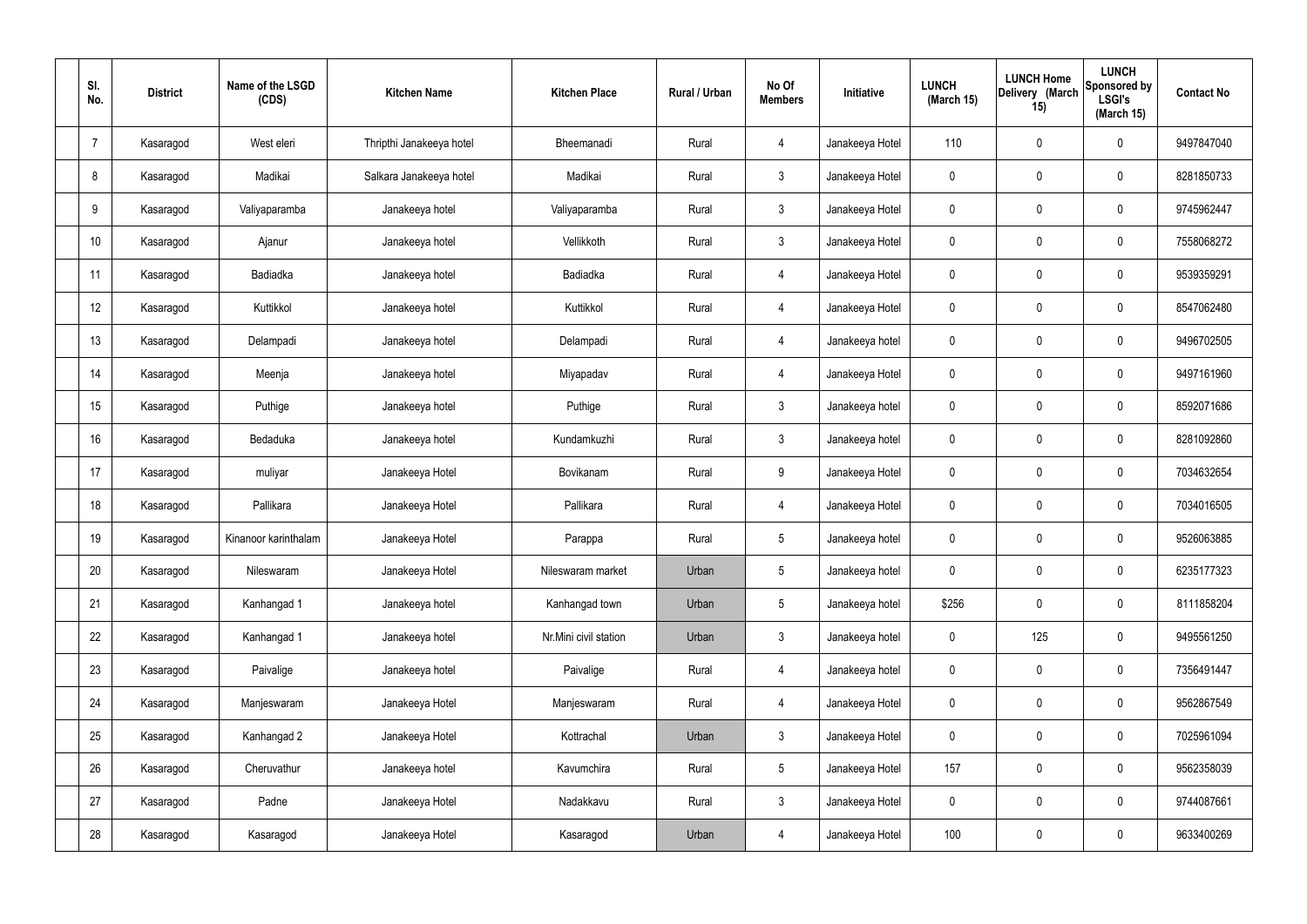|    | SI.<br>No.      | <b>District</b> | Name of the LSGD<br>(CDS) | <b>Kitchen Name</b>          | <b>Kitchen Place</b>                 | Rural / Urban | No Of<br><b>Members</b> | Initiative      | <b>LUNCH</b><br>(March 15) | <b>LUNCH Home</b><br>Delivery (March<br>15) | <b>LUNCH</b><br>Sponsored by<br><b>LSGI's</b><br>(March 15) | <b>Contact No</b> |
|----|-----------------|-----------------|---------------------------|------------------------------|--------------------------------------|---------------|-------------------------|-----------------|----------------------------|---------------------------------------------|-------------------------------------------------------------|-------------------|
|    | 29              | Kasarkode       | Pallikkara                | Janakeeya Hotel              | Perladukkam                          | Rural         | $\overline{4}$          | Janakeeya Hotel | $\mathbf 0$                | $\pmb{0}$                                   | $\mathbf 0$                                                 | 9544582935        |
|    | 30              | Kasargode       | Kumbala                   | Janakeeya Hotel              | Kumbala                              | Rural         | $\mathbf{3}$            | Janakeeya Hotel | $\mathbf 0$                | $\pmb{0}$                                   | $\mathbf 0$                                                 | 7012142329        |
|    | 31              | Kasargode       | Karadka                   | Janakeeya Hotel              | Mulleria                             | Rural         | $\overline{7}$          | Janakeeya Hotel | $\mathbf 0$                | $\pmb{0}$                                   | $\mathbf 0$                                                 | 8281395910        |
|    | 32              | Kasaragode      | Vorkady                   | Janakeeya Hotel              | Vorkady                              | Rural         | $\mathbf{3}$            | Janakeeya Hotel | $\mathbf 0$                | $\mathbf 0$                                 | $\mathbf 0$                                                 | 8547223339        |
|    | 33              | Kasaragode      | <b>Balal</b>              | Janakeeya hotel              | Balal                                | Rural         | $\mathbf{3}$            | Janakeeya hotel | $\mathbf 0$                | $\pmb{0}$                                   | $\mathbf 0$                                                 | 7510839676        |
|    | 34              | Kasaragod       | Nileswaram                | mahima janakeeya hotel       | kanichira                            | urban         | $\overline{4}$          | janakeeya hotel | $\mathbf 0$                | $\mathbf 0$                                 | $\mathbf 0$                                                 | 8590121681        |
|    | 35              | Kasaragode      | Kallar                    | janakeeya hotel              | kallar                               | rural         | $\overline{4}$          | janakeeya hotel | $\mathbf 0$                | $\pmb{0}$                                   | $\mathbf 0$                                                 | 9562820280        |
|    | 36              | Kasaragode      | Mangalpady                | janakeeya hotel              | mangalpady                           | rural         | $\overline{4}$          | janakeeya hotel | $\mathbf 0$                | $\mathbf 0$                                 | $\mathbf 0$                                                 | 9633488309        |
|    | 37              | kasaragod       | Uduma                     | granma janakeeya hotel       | palakkunnu                           | Rural         | $\overline{4}$          | janakeeya hotel | $\mathbf 0$                | $\mathbf 0$                                 | $\mathbf 0$                                                 | 8129957159        |
|    | 38              | Kasaragod       | pullur periya             | Salkara Janakeeya hotel      | periya                               | Rural         | $5\phantom{.0}$         | janakeeya hotel | $\mathbf 0$                | $\mathbf 0$                                 | $\mathbf 0$                                                 | 8547309266        |
|    | 39              | kasaragod       | kumbadaje                 | janakeeya hotel              | kumbadaje                            | Rural         | $\mathbf{3}$            | janakeeya hotel | $\mathbf 0$                | $\mathbf 0$                                 | $\mathbf 0$                                                 | 8593848698        |
|    | 40              | Kasaragod       | Chengala                  | Janakeeya Hotel              | Cherkkala                            | Rural         | $\mathbf{3}$            | Janakeeya Hotel | $\mathbf 0$                | $\pmb{0}$                                   | $\mathbf 0$                                                 |                   |
|    | 41              | kasaragod       | East eleri                | janakeeya hotel              | east eleri                           | Rural         | $\mathfrak{Z}$          | janakeeya hotel | $\mathbf 0$                | $\mathbf 0$                                 | $\mathbf 0$                                                 |                   |
|    | 42              | kasaragod       | karadka                   | janakeeya hotel              | karmam thody                         | Rural         | $10$                    | janakeeya hotel | $\mathbf 0$                | $\mathbf 0$                                 | $\mathbf 0$                                                 |                   |
|    | 43              | kasargod        | madhur                    | janakeeya hotel              | madhur                               | Rural         |                         | janakeeya hotel | 150                        |                                             |                                                             |                   |
| 43 |                 |                 |                           |                              |                                      |               | 175                     |                 | 848                        | $\bm{0}$                                    | $\mathbf 0$                                                 |                   |
|    |                 | Kollam          | Chathannur                | Memsahib                     | Sheemaaty junction                   | Rural         | $5\phantom{.0}$         | Janakeeya Hotel | 338                        | $\mathbf 0$                                 | $\mathbf 0$                                                 | 9446246685        |
|    | $\overline{2}$  | Kollam          | Melila                    | Atham Unit                   | Melila                               | Rural         | $\overline{7}$          | Janakeeya Hotel | 217                        | $\pmb{0}$                                   | $\mathbf 0$                                                 | 9961178040        |
|    | $\mathfrak{Z}$  | Kollam          | Kulakkada                 | Ruchi Snacks & Catering Unit | Poovattoor                           | Rural         | $\overline{4}$          | Janakeeya Hotel | 197                        | $\pmb{0}$                                   | $\mathbf 0$                                                 | 7907941183        |
|    | $\overline{4}$  | Kollam          | Ittiva                    | Nanma Janakeeya hotel        | Kattampally                          | Rural         | $5\phantom{.0}$         | Janakeeya Hotel | $\pmb{0}$                  | $\pmb{0}$                                   | $\mathbf 0$                                                 | 9809171887        |
|    | $5\phantom{.0}$ | Kollam          | Sooranad North            | Nanma catering unit          | Sooranadu higher secondary<br>school | Rural         | $5\overline{)}$         | Janakeeya Hotel | 193                        | $\pmb{0}$                                   | $\mathbf 0$                                                 | 9846082469        |
|    | 6               | Kollam          | Clappana                  | Bismi catering               | Palakulangara                        | Rural         | $5\overline{)}$         | Janakeeya Hotel | 86                         | $\pmb{0}$                                   | $\boldsymbol{0}$                                            | 9847901413        |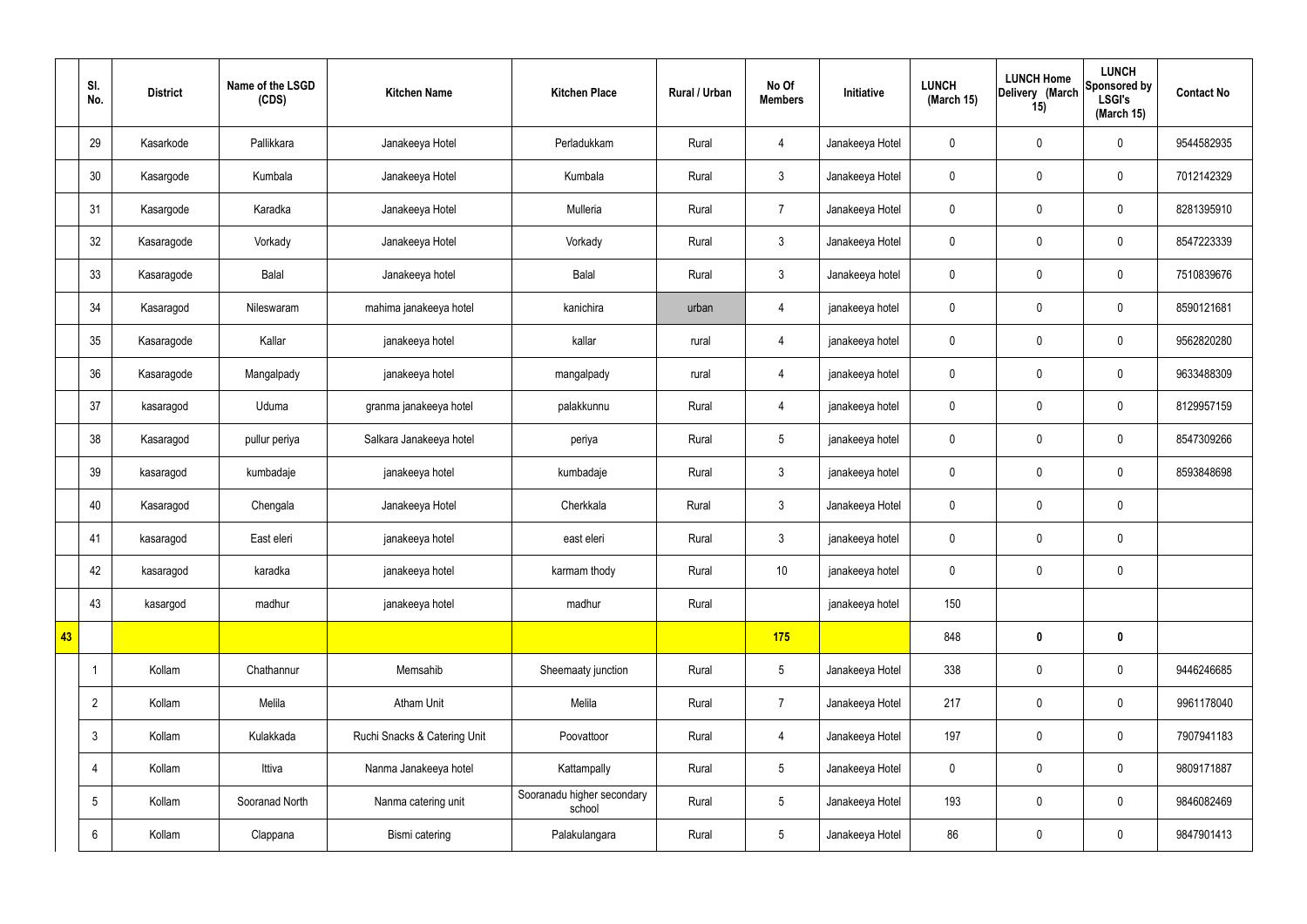| SI.<br>No. | <b>District</b> | Name of the LSGD<br>(CDS) | <b>Kitchen Name</b>              | <b>Kitchen Place</b>         | Rural / Urban | No Of<br><b>Members</b> | Initiative      | <b>LUNCH</b><br>(March 15) | <b>LUNCH Home</b><br>Delivery (March<br>15) | <b>LUNCH</b><br>Sponsored by<br><b>LSGI's</b><br>(March 15) | <b>Contact No</b> |
|------------|-----------------|---------------------------|----------------------------------|------------------------------|---------------|-------------------------|-----------------|----------------------------|---------------------------------------------|-------------------------------------------------------------|-------------------|
| 7          | Kollam          | Mayyanad                  | Krishnas Janakeeya hotel         | Eravipuram                   | Rural         | $\mathbf{3}$            | Janakeeya Hotel | 130                        | 0                                           | $\mathbf 0$                                                 | 9656477455        |
| 8          | Kollam          | Mayyanad                  | Souhridha Janakeeya hotel        | Pattarumukku,                | Rural         | 9                       | Janakeeya Hotel | 243                        | $\mathbf 0$                                 | $\mathbf 0$                                                 | 7902645448        |
| 9          | Kollam          | Kulasekharapuram          | adi sakthi                       | Puthentheruvu.               | Rural         | $5\overline{)}$         | Janakeeya Hotel | 199                        | $\mathbf 0$                                 | $\mathbf 0$                                                 | 9656890790        |
| 10         | Kollam          | Thekkumbhagam             | Krishna hotel                    | Nadakavu junction            | Rural         | $\overline{4}$          | Janakeeya Hotel | 48                         | $\mathbf 0$                                 | $\mathbf 0$                                                 | 9961070031        |
| 11         | Kollam          | Oachira                   | Parabhramam catering             | near oachira , ITI canteen,  | Rural         | $\overline{4}$          | Janakeeya Hotel | 0                          | $\mathbf 0$                                 | $\mathbf 0$                                                 | 9562283927        |
| 12         | Kollam          | Thodiyoor                 | Samridhi activity group          | Lpschool thodiyoor           | Rural         | $5\overline{)}$         | Janakeeya Hotel | 125                        | $\mathbf 0$                                 | $\mathbf 0$                                                 | 9895703572        |
| 13         | Kollam          | Thrikkovilvattom          | Murari catering, janakeeya hotel | Mukhathala                   | Rural         | $\overline{4}$          | Janakeeya Hotel | 112                        | $\mathbf 0$                                 | $\mathbf 0$                                                 | 9847072544        |
| 14         | Kollam          | Sasthamcotta              | Sreedurgha catering              | Jemini hotel sasthamcotta    | Rural         | $\overline{7}$          | Janakeeya Hotel | 272                        | $\mathbf 0$                                 | $\mathbf 0$                                                 | 9744368496        |
| 15         | Kollam          | Kollam                    | Athulya catering                 | Thirumullavaram              | Urban         | 4                       | Janakeeya Hotel | 205                        | $\mathbf 0$                                 | $\mathbf 0$                                                 | 9048646080        |
| 16         | Kollam          | West Kallada              | Keerthi catering                 | Karalimukku                  | Rural         | $5\phantom{.0}$         | Janakeeya Hotel | 0                          | $\mathbf 0$                                 | $\mathbf 0$                                                 | 9605206907        |
| 17         | Kollam          | Thazhava                  | Pavizham                         | Karutheri junction           | Rural         | $5\overline{)}$         | Janakeeya Hotel | 198                        | 0                                           | $\mathbf 0$                                                 | 8086704216        |
| 18         | Kollam          | Kollam                    | Niravu catering                  | Chinnakkada                  | Urban         | $5\phantom{.0}$         | Janakeeya Hotel | 246                        | 0                                           | $\mathbf 0$                                                 | 9633073613        |
| 19         | Kollam          | Kundara                   | Ammu Catering unit               | Mulavana LP school           | Rural         | $\overline{4}$          | Janakeeya Hotel | 152                        | 0                                           | $\mathbf 0$                                                 | 9633518572        |
| 20         | Kollam          | Neduvathur                | Pooja hotel                      | Thevalappuram                | Rural         | $\mathbf{3}$            | Janakeeya Hotel | 23                         | $\mathbf 0$                                 | $\mathbf 0$                                                 | 9745376675        |
| 21         | Kollam          | Punalur                   | Jyothi Catering                  | Punalur                      | Urban         | $\overline{4}$          | Janakeeya Hotel | 260                        | 0                                           | $\mathbf 0$                                                 | 9961249345        |
| 22         | Kollam          | Punalur                   | Mahima Catering                  | Punalur                      | Urban         | $5\overline{)}$         | Janakeeya Hotel | 283                        | 0                                           | $\mathbf 0$                                                 | 9496112957        |
| 23         | Kollam          | Punalur                   | Safalyam Catering                | Punalur                      | Urban         | $5\phantom{.0}$         | Janakeeya Hotel | 331                        | 0                                           | $\mathbf 0$                                                 | 9495476197        |
| 24         | Kollam          | Thrikkaruva               | Janakeeya Bhakshanashala         | Thinavila Junction Kanjaveli | Rural         | $\overline{4}$          | Janakeeya Hotel | 92                         | 0                                           | $\mathbf 0$                                                 | 9645069880        |
| 25         | Kollam          | Chithara                  | AKG Janakeeya Hotel              | Kizhakkumbagom               | Rural         | $5\overline{)}$         | Janakeeya Hotel | 131                        | 0                                           | $\mathbf 0$                                                 | 9495701987        |
| 26         | Kollam          | South Paravur             | Kshree janakeeya hotel           | Busstand , paravur           | Urban         | $5\phantom{.0}$         | Janakeeya Hotel | 170                        | 0                                           | $5\phantom{.0}$                                             | 8606179380        |
| 27         | Kollam          | Mynagappally              | Anugraha hotel                   | Kadappa                      | Rural         | $5\phantom{.0}$         | Janakeeya Hotel | 206                        | 0                                           | $\mathbf 0$                                                 | 9995085705        |
| 28         | Kollam          | Mandrothuruthu            | Janakeeya Bhakshanashala         | Thoombummukham               | 121           | 4                       | Janakeeya Hotel | 78                         | 0                                           | $\overline{0}$                                              | 9526648057        |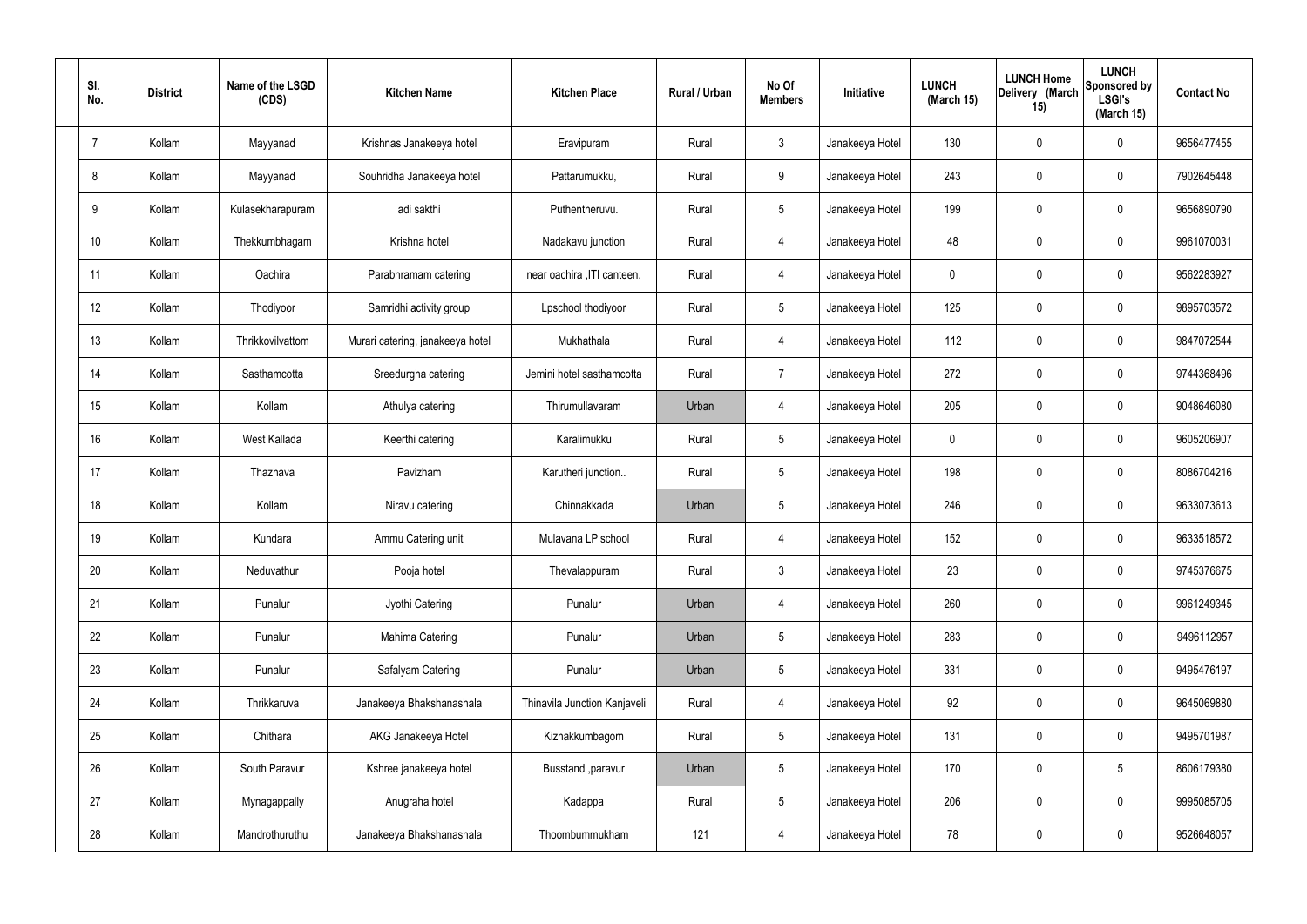|    | SI.<br>No. | <b>District</b> | Name of the LSGD<br>(CDS) | <b>Kitchen Name</b>         | <b>Kitchen Place</b>                                 | Rural / Urban | No Of<br><b>Members</b> | Initiative      | <b>LUNCH</b><br>(March 15) | <b>LUNCH Home</b><br>Delivery (March<br>15) | <b>LUNCH</b><br>Sponsored by<br><b>LSGI's</b><br>(March 15) | <b>Contact No</b> |
|----|------------|-----------------|---------------------------|-----------------------------|------------------------------------------------------|---------------|-------------------------|-----------------|----------------------------|---------------------------------------------|-------------------------------------------------------------|-------------------|
|    | 29         | Kollam          | Karungappally             | Bagya catering              | Muncipality                                          | Urban         | $\overline{4}$          | Janakeeya Hotel | $\mathbf 0$                | 0                                           | $\mathbf 0$                                                 | 9947702130        |
|    | 30         | Kollam          | Kollam East               | Bharathlekshmi              | Vadakkevila                                          | Urban         | $\mathbf{3}$            | Janakeeya Hotel | 329                        | 0                                           | $\mathbf 0$                                                 | 9744300901        |
|    | 31         | Kollam          | Chavara                   | Harisree janakeya hotel     | Panchayath                                           | Rural         | $\mathbf{3}$            | Janakeeya Hotel | 73                         | 0                                           | $\mathbf 0$                                                 | 9995166343        |
|    | 32         | Kollam          | Pavithreswaram            | Kairali                     | Pavithreswaram                                       | Rural         | $\overline{4}$          | Janakeeya Hotel | 216                        | $\mathbf 0$                                 | $\mathbf 0$                                                 | 9605836414        |
|    | 33         | Kollam          | Veliyam                   | Kantharees                  | Panchayathu building                                 | Rural         | $5\phantom{.0}$         | Janakeeya Hotel | 133                        | $\mathbf 0$                                 | $\mathbf 0$                                                 | 9562111715        |
|    | 34         | Kollam          | Velinalloor               | Quality Janakeeya hotel     | Alummod, Velinalloor                                 | Rural         | $\overline{4}$          | Janakeeya Hotel | 103                        | 0                                           | $\mathbf 0$                                                 | 9605896303        |
|    | 35         | Kollam          | Elamadu                   | Swaruma janakeeya hotel     | Near cooperative bank,<br>Elamadu                    | Rural         | $\mathbf{3}$            | Janakeeya Hotel | 139                        | $\mathbf 0$                                 | $\mathbf 0$                                                 | 8129611321        |
|    | 36         | Kollam          | Kadakkal                  | Nanma janakeeya hotel       | Kadakkal                                             | Rural         | $\overline{4}$          | Janakeeya Hotel | 280                        | 0                                           | $\mathbf 0$                                                 | 9847936390        |
|    | 37         | Kollam          | Perayam                   | Janakeeya hotel             | Onambalam                                            | Rural         | $\overline{4}$          | Janakeeya Hotel | $\mathbf 0$                | 0                                           | $\mathbf 0$                                                 | 9446855866        |
|    | 38         | Kollam          | Ezhukone                  | Ezhukone janakeeya hotel    | Near panchayathu office                              | Rural         | $5\phantom{.0}$         | Janakeeya Hotel | 195                        | 0                                           | $\mathbf 0$                                                 | 8086757275        |
| 80 | 39         | Kollam          | Adichanalloor             | Ruchikkoottu                | Mylakkaadu                                           | Rural         | 4                       | Janakeeya Hotel | $\mathbf 0$                | 0                                           | $\mathbf 0$                                                 | 8136954461        |
|    | 40         | Kollam          | Poruvazhi                 | Amma janakeeya hotel        | Poruvaxhy                                            | Rural         | $5\phantom{.0}$         | Janakeeya Hotel | 189                        | 0                                           | $\mathbf 0$                                                 | 9656421272        |
|    | 41         | Kollam          | Nilamel                   | Vanitha Janakeeya Hotel     | Nilamel                                              | Rural         | 4                       | Janakeeya Hotel | 106                        | 0                                           | $\mathbf 0$                                                 | 9447407264        |
|    | 42         | Kollam          | Panmana                   | SV janakeeya hotel          | Kollaka CN junction                                  | Rural         | $\mathbf{3}$            | Janakeeya Hotel | 225                        | $\mathbf 0$                                 | $\mathbf 0$                                                 | 8113020216        |
|    | 43         | Kollam          | Ummannoor                 | Thanal                      | Nellikunnam                                          | Rural         | $\overline{4}$          | Janakeeya Hotel | 235                        | $\mathbf 0$                                 | $\mathbf 0$                                                 | 9656194614        |
|    | 44         | Kollam          | Kulathupuzha              | Karunya Janakeeya Hotel     | Thinkal karikkam                                     | Rural         | $\overline{4}$          | Janakeeya Hotel | 192                        | 0                                           | $\mathbf 0$                                                 | 9048034267        |
|    | 45         | Kollam          | Kareepra                  | Kareepra janakeeya hotel    | Panchayathu office junction                          | Rural         | $5\phantom{.0}$         | Janakeeya Hotel | $\mathbf 0$                | 0                                           | $\mathbf 0$                                                 | 9656783244        |
|    | 46         | Kollam          | Piravanthur               | Thanima catering unit       | Piravanthoor                                         | Rural         | $5\phantom{.0}$         | Janakeeya Hotel | 157                        | 0                                           | $\mathbf 0$                                                 | 9207907284        |
|    | 47         | Kollam          | Karavaloor                | Sreelekshmi Janakeeya Hotel | Karavalur                                            | Rural         | $5\phantom{.0}$         | Janakeeya Hotel | 191                        | 0                                           | $\mathbf 0$                                                 | 9745719860        |
|    | 48         | Kollam          | Kunnathur                 | Sneha janakeeya hotel       | Bhoothakuzhi                                         | Rural         | $\mathfrak{Z}$          | Janakeeya Hotel | 257                        | 0                                           | $\mathbf 0$                                                 | 9061504141        |
|    | 49         | Kollam          | Alayaman                  | Sreelakam Janakeeya Hotel   | Karukone                                             | Rural         | $\overline{4}$          | Janakeeya Hotel | 201                        | 0                                           | $\mathbf 0$                                                 | 8592858448        |
|    | 50         | Kollam          | Kottarakkara              | Ruchi                       | Kottarakkara christuraj hospital<br>hospital canteen | Urban         | $5\phantom{.0}$         | Janakeeya Hotel | 181                        | 0                                           | $\mathbf 0$                                                 | 9447997809        |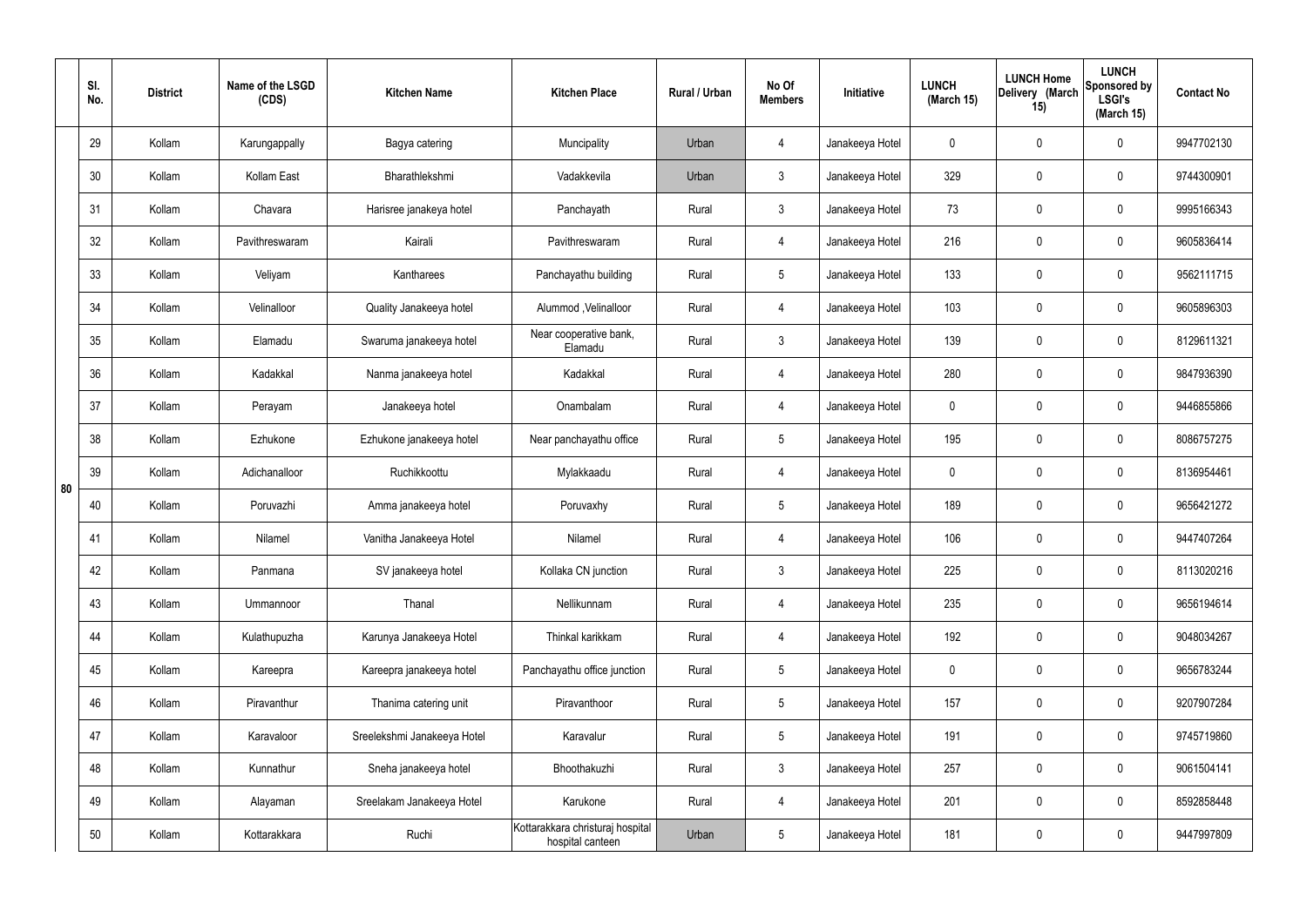| SI.<br>No. | <b>District</b> | Name of the LSGD<br>(CDS) | <b>Kitchen Name</b>                              | <b>Kitchen Place</b>                    | Rural / Urban | No Of<br><b>Members</b> | Initiative      | <b>LUNCH</b><br>(March 15) | <b>LUNCH Home</b><br>Delivery (March<br>15) | <b>LUNCH</b><br>Sponsored by<br><b>LSGI's</b><br>(March 15) | <b>Contact No</b> |
|------------|-----------------|---------------------------|--------------------------------------------------|-----------------------------------------|---------------|-------------------------|-----------------|----------------------------|---------------------------------------------|-------------------------------------------------------------|-------------------|
| 51         | Kollam          | Chirakkara                | Bhoomika Jh                                      | Bhajanamadam mukku                      | Rural         | $5\phantom{.0}$         | Janakeeya Hotel | 110                        | 0                                           | $\mathbf 0$                                                 | 9567024263        |
| 52         | Kollam          | Kalluvathukkal            | Deepam Jh                                        | Parippally                              | Rural         | $\overline{4}$          | Janakeeya Hotel | $\mathbf 0$                | 0                                           | $\mathbf 0$                                                 | 8593984144        |
| 53         | Kollam          | Chirakkara                | Niram Jh                                         | Vadakkemukku ,chirakkara                | Rural         | $\overline{4}$          | Janakeeya Hotel | 183                        | $\mathbf 0$                                 | $\mathbf 0$                                                 | 9847286593        |
| 54         | Kollam          | Velinalloor               | Mathrika janakeeya hotel                         | Govt PHC canteen                        | Rural         | $\overline{4}$          | Janakeeya Hotel | 142                        | $\mathbf 0$                                 | $\mathbf 0$                                                 | 7592859804        |
| 55         | Kollam          | East Kallada              | kudumbashree janakeeya hotel                     | marthandapuram                          | Rural         | $5\phantom{.0}$         | Janakeeya Hotel | 241                        | $\mathbf 0$                                 | $\mathbf 0$                                                 | 9746964557        |
| 56         | Kollam          | Anchal                    | Malu janakeeya hotel                             | Anchal, Town ward                       | Rural         | $\mathbf{3}$            | Janakeeya Hotel | 249                        | 0                                           | $\mathbf 0$                                                 | 9656920091        |
| 57         | Kollam          | Kummil                    | Sreebhadra janakeeya hotel                       | Thachonam                               | Rural         | $\mathbf{3}$            | Janakeeya Hotel | $\mathbf 0$                | $\mathbf 0$                                 | $\mathbf 0$                                                 | 9846327312        |
| 58         | Kollam          | Yeroor                    | Oottupura janakeeya hotel                        | yeroor                                  | Rural         | $6\overline{6}$         | Janakeeya Hotel | 256                        | 0                                           | $\mathbf 0$                                                 | 9526031467        |
| 59         | Kollam          | Nedumpana                 | Samthripthy janakeeya hotel                      | Pallimon                                | Rural         | $\overline{4}$          | Janakeeya Hotel | 33                         | $\mathbf 0$                                 | $\mathbf 0$                                                 | 9539780119        |
| 60         | Kollam          | Kollam                    | Ishwarya janakeeya hotel                         | Near collectorate, Thevally<br>division | Urban         | $\mathbf{3}$            | Janakeeya Hotel | 274                        | 0                                           | $\mathbf 0$                                                 | 8848893882        |
| 61         | Kollam          | Edamulakkal               | Sahya janakeeya hotel                            | Edamulackal                             | Rural         | 4                       | Janakeeya Hotel | 152                        | 0                                           | $\mathbf 0$                                                 | 7025532998        |
| 62         | Kollam          | Mylom                     | Amrutha                                          | Inchakkadu                              | Rural         | $5\phantom{.0}$         | Janakeeya Hotel | 160                        | 0                                           | $\mathbf 0$                                                 | 9539780965        |
| 63         | Kollam          | Thevalakkara              | Kerala Janakeeya Hotel                           | Thevalakkara                            | Rural         | $\mathbf{3}$            | Janakeeya Hotel | 68                         | 0                                           | $\mathbf 0$                                                 | 9847291089        |
| 64         | Kollam          | Thalavoor                 | Kudumbasheree Nadan<br>Bhakshanashala            | Pidavoor                                | Rural         | $\overline{4}$          | Janakeeya Hotel | 108                        | $\mathbf 0$                                 | $\mathbf 0$                                                 | 9747324839        |
| 65         | Kollam          | Vilakkudy                 | vadhanam                                         | <b>KUNNICODU</b>                        | Rural         | $5\phantom{.0}$         | Janakeeya Hotel | 165                        | $\mathbf 0$                                 | $\mathbf 0$                                                 | 9526354689        |
| 66         | Kollam          | Poothakkulam              | Avani catering                                   | Poothakkulam gp                         | Rural         | $\overline{4}$          | Janakeeya Hotel | 87                         | $\mathbf 0$                                 | $\mathbf 0$                                                 | 9562782082        |
| 67         | Kollam          | Pathanapuram              | Pathanapuram Grama Panchayath<br>Janakeeya Hotel | Pathanapuram                            | Rural         | $\overline{4}$          | Janakeeya Hotel | 99                         | $\mathbf 0$                                 | $\mathbf 0$                                                 | 9061291033        |
| 68         | Kollam          | Chadayamangalam           | Real janakeeya hotel                             | Chadayamangalam                         | Rural         | $\mathfrak{Z}$          | Janakeeya Hotel | 106                        | 0                                           | $\mathbf 0$                                                 | 9562123039        |
| 69         | Kollam          | Elampalloor               | Kalavara janakeeya hotel                         | Ashupathri mukku, Kundara               | Rural         | $5\phantom{.0}$         | Janakeeya Hotel | 272                        | 0                                           | $\mathbf 0$                                                 | 8943182967        |
| 70         | Kollam          | Kottamkara                | Ishwarya janakeeya hotel                         | Keralapuram                             | Rural         | $5\phantom{.0}$         | Janakeeya Hotel | $\mathbf 0$                | 0                                           | $\mathbf 0$                                                 | 9747765979        |
| 71         | Kollam          | Vettikavala               | Nanma                                            | Vettikkavala                            | Rural         | $\mathfrak{Z}$          | Janakeeya Hotel | 182                        | 0                                           | $\mathbf 0$                                                 | 9645070430        |
| 72         | Kollam          | Pooyappally               | Anaswara janakeeya hotel                         | Maruthamanpally                         | Rural         | $5\,$                   | Janakeeya Hotel | 210                        | 0                                           | $\mathbf 0$                                                 | 9947289476        |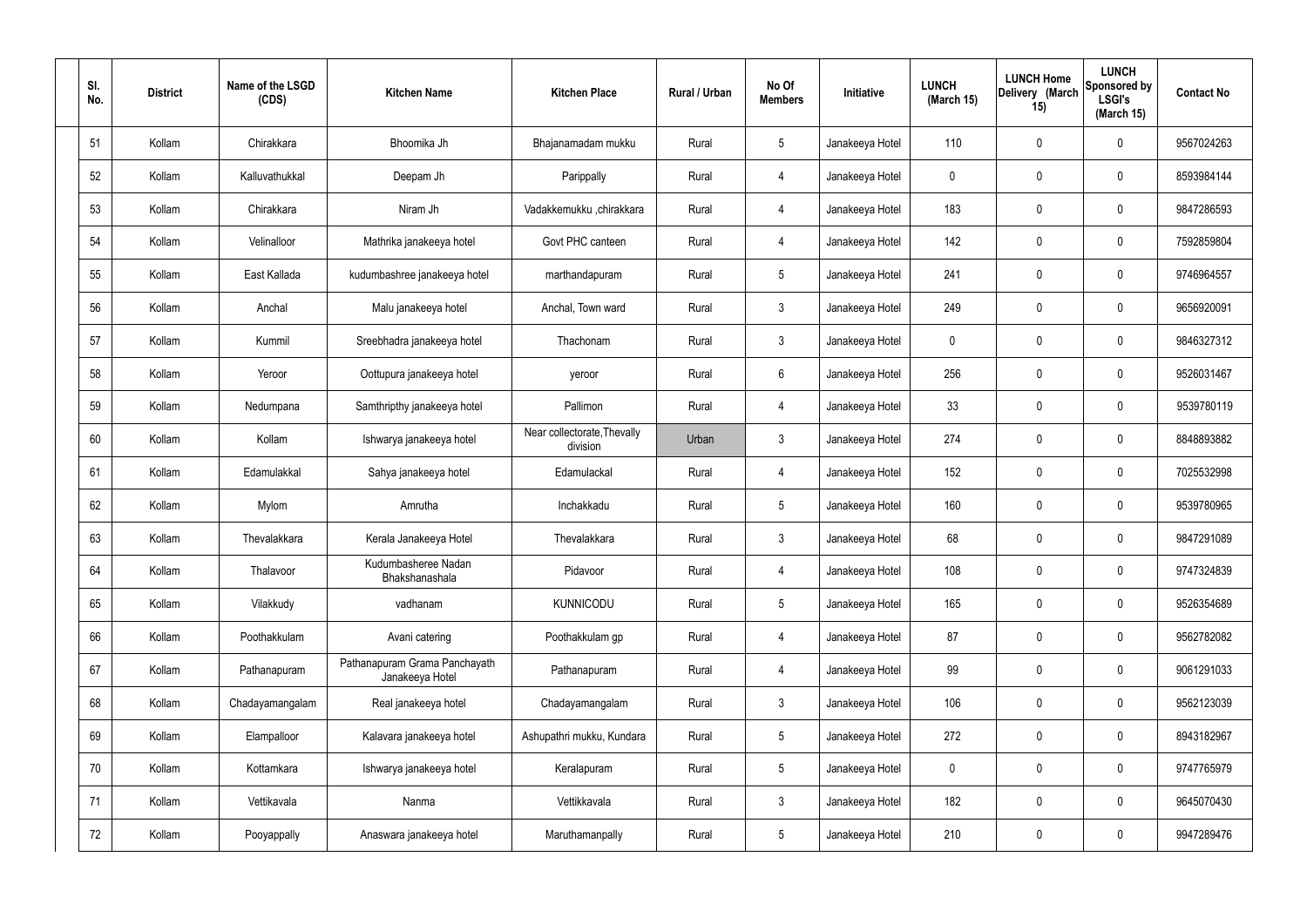|    | SI.<br>No.      | <b>District</b> | Name of the LSGD<br>(CDS) | <b>Kitchen Name</b>             | <b>Kitchen Place</b>                   | Rural / Urban | No Of<br><b>Members</b> | Initiative      | <b>LUNCH</b><br>(March 15) | <b>LUNCH Home</b><br>Delivery (March<br>15) | <b>LUNCH</b><br>Sponsored by<br><b>LSGI's</b><br>(March 15) | <b>Contact No</b> |
|----|-----------------|-----------------|---------------------------|---------------------------------|----------------------------------------|---------------|-------------------------|-----------------|----------------------------|---------------------------------------------|-------------------------------------------------------------|-------------------|
|    | 73              | Kollam          | Thenmala                  | Nanma janakeeya hotel           | Thennala                               | Rural         | 4                       | Janakeeya Hotel | 300                        | $\mathbf 0$                                 | $\mathbf 0$                                                 | 9446274943        |
|    | 74              | Kollam          | Pattazhi                  | Suprabhatham Catering Unit      | pattazhy                               | Rural         | $\overline{4}$          | Janakeeya Hotel | 69                         | $\mathbf 0$                                 | $\mathbf 0$                                                 | 9495195796        |
|    | 75              | Kollam          | Neendakara                | Darshana Janakeeya Hotel        | Puthenthura Junction                   | Rural         | $\mathbf{3}$            | Janakeeya Hotel | 212                        | $\mathbf 0$                                 | $\mathbf 0$                                                 | 9633106463        |
|    | 76              | Kollam          | Panayam                   | snehadeepam activity group      | Thanikkamukku                          | Rural         | 4                       | Janakeeya Hotel | $\mathbf 0$                | $\mathbf 0$                                 | $\mathbf 0$                                                 | 8606117577        |
|    | 77              | Kollam          | Clappana                  | Vijayasree                      | Near alumpeedika junction              | Rural         | $5\phantom{.0}$         | Janakeeya Hotel | 124                        | $\mathbf 0$                                 | $\mathbf 0$                                                 | 9567797660        |
|    | 78              | Kollam          | Sooranad South            | Akshaya janakeeya hotel         | Patharam                               | Rural         | 4                       | Janakeeya Hotel | 290                        | $\mathbf 0$                                 | $\mathbf 0$                                                 | 9746919825        |
|    | 79              | Kollam          | Edamulakkal               | Deepam janakeeya hotel          | Edamulackal                            | Rural         | $\mathbf{3}$            | Janakeeya Hotel | 298                        | 0                                           | $\mathbf 0$                                                 | 9400684494        |
|    | 80              | Kollam          | Aryankavu                 | Sevana janakeeya hotel          | Kazhuthurutty                          | Rural         | $\mathbf{3}$            | Janakeeya Hotel | 166                        | $\mathbf 0$                                 | $\mathbf 0$                                                 | 8921381398        |
|    | 81              | Kollam          | Pattazhi Vadakkekara      | Annapoorna                      | Kaduvathode                            | Rural         | $\overline{4}$          | Janakeeya Hotel | 110                        | 0                                           | $\mathbf 0$                                                 | 7561013776        |
|    | 82              | Kollam          | Kulasekharapuram          | Vinayaka                        | Puthiykavu                             | Rural         | $\overline{\mathbf{4}}$ | Janakeeya Hotel | 209                        | $\mathbf 0$                                 | $\mathbf 0$                                                 | 9947499053        |
| 82 |                 |                 |                           |                                 |                                        |               | 354                     |                 | 12812                      | $\mathbf{0}$                                | $5\overline{)}$                                             |                   |
|    | -1              | Kottayam        | Akalakkunnam              | Navaruchi                       | Chengalam                              | Rural         | $5\phantom{.0}$         | Janakeeya Hotel | 127                        | 0                                           | $\mathbf 0$                                                 | 9188362235        |
|    | $\overline{2}$  | Kottayam        | Arpookkara                | Niravu                          | <b>Medical College</b>                 | Rural         | 8                       | Janakeeya Hotel | 175                        | $\mathbf 0$                                 | $\mathbf 0$                                                 | 9744719092        |
|    | $\mathbf{3}$    | Kottayam        | Arpookkara                | Ruchi Janakeeya Hotel           | Kaippuzha mutt                         | Rural         | $\overline{4}$          | Janakeeya Hotel | 130                        | $\pmb{0}$                                   | $\mathbf 0$                                                 | 9847147156        |
|    | $\overline{4}$  | Kottayam        | Athirampuzha              | Hannas                          | Mannanam                               | Rural         | $\overline{4}$          | Janakeeya Hotel | 51                         | $\pmb{0}$                                   | $\mathbf 0$                                                 | 9496136682        |
|    | $5\phantom{.0}$ | Kottayam        | Ayarkunnam                | Panchami Unit                   | Near PHC Ayarkunnam                    | Rural         | $5\phantom{.0}$         | Janakeeya Hotel | $\mathbf 0$                | $\pmb{0}$                                   | $\mathbf 0$                                                 | 9744560994        |
|    | 6               | Kottayam        | Aymanam                   | Bisiya                          | Aymanam panchayath hall                | Rural         | $\mathbf{3}$            | Janakeeya Hotel | $\mathbf 0$                | $\pmb{0}$                                   | $\mathbf 0$                                                 | 9544560606        |
|    | $\overline{7}$  | Kottayam        | Bharananganam             | Kudumbshree nadan bhakshanasala | Bharananganam                          | Rural         | 3                       | Janakeeya Hotel | 152                        | 0                                           | $\mathbf 0$                                                 | 8113827680        |
|    | 8               | Kottayam        | Changanassery             | Janakeeya Hotel                 | Near Railway station                   | Urban         | $\mathbf{3}$            | Janakeeya Hotel | 223                        | $\pmb{0}$                                   | $\mathbf 0$                                                 | 7560866821        |
|    | 9               | Kottayam        | Chemp                     | Thanima                         | Chemp                                  | Rural         | $\overline{4}$          | Janakeeya Hotel | $\mathbf 0$                | 0                                           | $\mathbf 0$                                                 | 9809940907        |
|    | 10              | Kottayam        | Chirakkadav               | <b>Udaya Catering Unit</b>      | Mahatma Gandhi Town Hall,<br>Ponkunnam | Rural         | $5\phantom{.0}$         | Janakeeya Hotel | 135                        | 0                                           | $\mathbf 0$                                                 | 6282479410        |
|    | 11              | Kottayam        | Chirakkadav               | Sargam                          | Thekkethu Kavala                       | Rural         | 3 <sup>2</sup>          | Janakeeya Hotel | 58                         | $\pmb{0}$                                   | $\boldsymbol{0}$                                            | 9656087110        |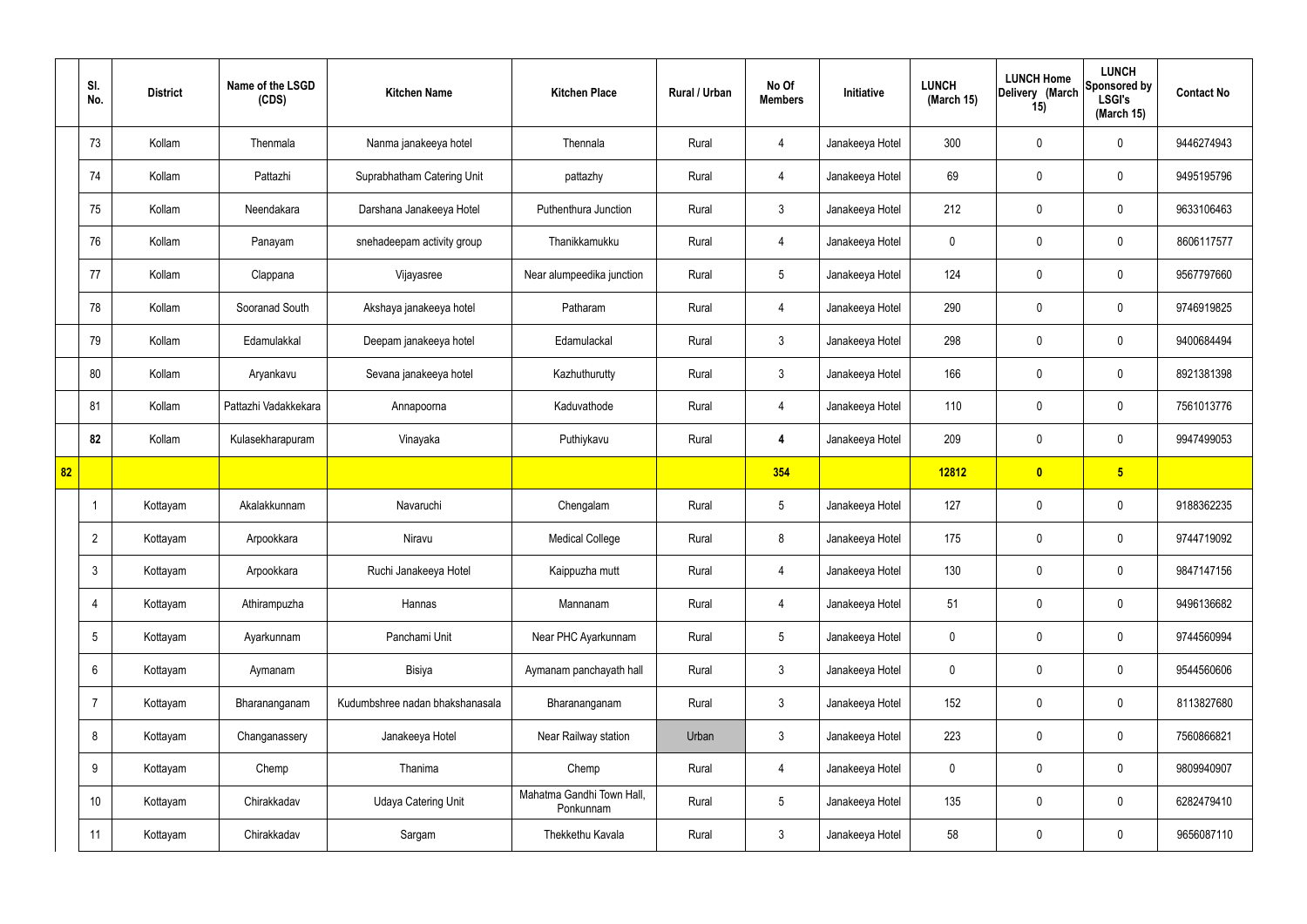| SI.<br>No.      | <b>District</b> | Name of the LSGD<br>(CDS) | <b>Kitchen Name</b>            | <b>Kitchen Place</b>               | Rural / Urban | No Of<br><b>Members</b> | Initiative      | <b>LUNCH</b><br>(March 15) | <b>LUNCH Home</b><br>Delivery (March<br>15) | <b>LUNCH</b><br><b>Sponsored by</b><br><b>LSGI's</b><br>(March 15) | <b>Contact No</b> |
|-----------------|-----------------|---------------------------|--------------------------------|------------------------------------|---------------|-------------------------|-----------------|----------------------------|---------------------------------------------|--------------------------------------------------------------------|-------------------|
| 12              | Kottayam        | Elikulam                  | Janakeeya Hotel Elikkulam      | Manchakuzhy                        | Rural         | $\mathbf{3}$            | Janakeeya Hotel | 93                         | $\mathbf 0$                                 | 0                                                                  | 9074768314        |
| 13              | Kottayam        | Erumeli                   | Janakeeya Hotel Erumeli        | Erumeli                            | Rural         | $\overline{4}$          | Janakeeya Hotel | 139                        | $\mathbf 0$                                 | 0                                                                  | 8078201554        |
| 14              | Kottayam        | Ettumanoor                | Gramashree cafe kudumbasree    | Nandanam auditorium,<br>Ettumanoor | Urban         | $5\phantom{.0}$         | Janakeeya Hotel | 148                        | $\mathbf 0$                                 | 0                                                                  | 9847334071        |
| 15              | Kottayam        | Kadanad                   | Thanal catering                | Kadanad                            | Rural         | $5\phantom{.0}$         | Janakeeya Hotel | 80                         | $\mathbf 0$                                 | 0                                                                  | 9048099040        |
| 16              | Kottayam        | Kadaplamattam             | Salt &pepper                   | Near Kadaplamattom CDS             | Rural         | $\overline{4}$          | Janakeeya Hotel | 74                         | $\mathbf 0$                                 | 0                                                                  | 9645400860        |
| 17              | Kottayam        | Kadaplamattam             | Kadaplamattam Janakeeya Hotel  | Vayala                             | Rural         | $\overline{4}$          | Janakeeya Hotel | 49                         | $\mathbf 0$                                 | 0                                                                  | 9446804954        |
| 18              | Kottayam        | Kaduthuruthy              | Janakeeya Hotel                | Panchayath premise                 | Rural         | 6                       | Janakeeya Hotel | 115                        | $\mathbf 0$                                 | 0                                                                  | 9847166464        |
| 19              | Kottayam        | Kallara                   | Vasuki Janakeeya hotel         | Kallara                            | Rural         | $\mathbf{3}$            | Janakeeya Hotel | 78                         | $\mathbf 0$                                 | 0                                                                  | 9846103478        |
| 20              | Kottayam        | Kanakkari                 | Jesus                          | Pattithanam                        | Rural         | $5\phantom{.0}$         | Janakeeya Hotel | 135                        | $\mathbf 0$                                 | 0                                                                  | 9447192439        |
| 21              | Kottayam        | Kangazha                  | Sulabha                        | Pathanadu                          | Rural         | $5\phantom{.0}$         | Janakeeya Hotel | 85                         | $\mathbf 0$                                 | 0                                                                  | 9847438293        |
| 22              | Kottayam        | Kanjirapally              | Vanitha canteen                | Panchayath premise                 | Rural         | $\mathbf{3}$            | Janakeeya Hotel | 112                        | 0                                           | 0                                                                  | 9605391868        |
| 23              | Kottayam        | Karoor                    | Unarvu janakeeya hotel         | Valavoor                           | Rural         | $5\phantom{.0}$         | Janakeeya Hotel | 90                         | $\mathbf 0$                                 | 0                                                                  | 8304903250        |
| 24              | Kottayam        | Karukachal                | <b>Sukrutham Catering Unit</b> | Karukachal                         | Rural         | 5                       | Janakeeya Hotel | 55                         | $\mathbf 0$                                 | 0                                                                  | 9847766843        |
| 25              | Kottayam        | Kidangoor                 | Janakeeya hotel                | Kidangoor Panchayath               | Rural         | $\mathbf{3}$            | Janakeeya Hotel | 135                        | $\mathbf 0$                                 | 0                                                                  | 9048080292        |
| 26              | Kottayam        | Kooroppada                | Achus Janakeeya Hotel          | Panchayath                         | Rural         | $\mathbf{3}$            | Janakeeya Hotel | 120                        | $\pmb{0}$                                   | 0                                                                  | 9778121989        |
| 27              | Kottayam        | Koottickal                | Janakeeya hotel                | Koottickal                         | Rural         | $5\phantom{.0}$         | Janakeeya Hotel | 129                        | $\mathbf 0$                                 | 0                                                                  | 9645219929        |
| 28              | Kottayam        | Koruthodu                 | Koruthodu Janakeeya Hotel      | Koruthodu                          | Rural         | $6\overline{6}$         | Janakeeya Hotel | 137                        | $\pmb{0}$                                   | 0                                                                  | 7510770418        |
| 29              | Kottayam        | KottayamNorth             | Alfa Canteen                   | Municipality Kottayam              | Urban         | $5\phantom{.0}$         | Janakeeya Hotel | 148                        | $\mathbf 0$                                 | 0                                                                  | 9846571923        |
| 30 <sub>2</sub> | Kottayam        | KottayamNorth             | Kerala cafe janakeeya hotel    | Choottuveli                        | Urban         | $\mathbf{3}$            | Janakeeya Hotel | 278                        | $\pmb{0}$                                   | 0                                                                  | 8129337294        |
| 31              | Kottayam        | KottayamNorth             | Maria Janakeeya Hotel          | Chungam                            | Urban         | $5\phantom{.0}$         | Janakeeya Hotel | 308                        | $\mathbf 0$                                 | 0                                                                  | 9744843928        |
| 32              | Kottayam        | Kuravilangadu             | kudumbashree janakeeya hotel   | kuravilangady by pass junction     | Rural         | $5\phantom{.0}$         | Janakeeya Hotel | 220                        | $\mathbf 0$                                 | 0                                                                  | 7559022364        |
| 33              | Kottayam        | Kurichi                   | Swad Catering                  | Cheruvelippadi                     | Rural         | $\overline{4}$          | Janakeeya Hotel | 303                        | $\pmb{0}$                                   | 0                                                                  | 9847891917        |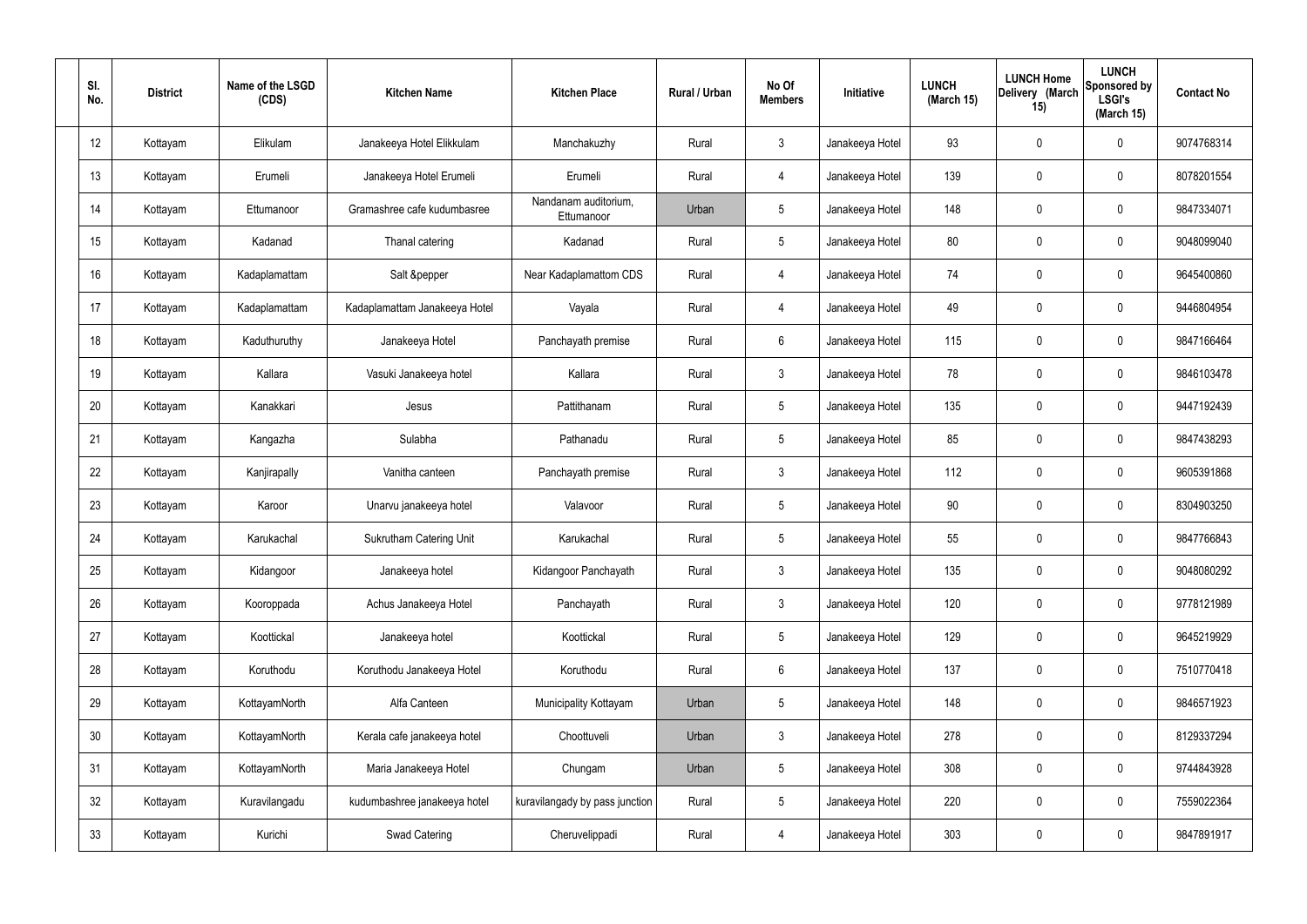|    | SI.<br>No. | <b>District</b> | Name of the LSGD<br>(CDS) | <b>Kitchen Name</b>             | <b>Kitchen Place</b>    | Rural / Urban | No Of<br><b>Members</b> | Initiative      | <b>LUNCH</b><br>(March 15) | <b>LUNCH Home</b><br>Delivery (March<br>15) | <b>LUNCH</b><br>Sponsored by<br><b>LSGI's</b><br>(March 15) | <b>Contact No</b> |
|----|------------|-----------------|---------------------------|---------------------------------|-------------------------|---------------|-------------------------|-----------------|----------------------------|---------------------------------------------|-------------------------------------------------------------|-------------------|
|    | 34         | Kottayam        | Madappally                | SR catering                     | Mammoodu                | Rural         | $\mathbf{3}$            | Janakeeya Hotel | 0                          | $\boldsymbol{0}$                            | $\mathbf 0$                                                 | 9747702203        |
|    | 35         | Kottayam        | Manimala                  | Vanitha canteen                 | Manimala                | Rural         | $\mathbf{3}$            | Janakeeya Hotel | 142                        | $\mathbf 0$                                 | $\mathbf 0$                                                 | 9946318069        |
|    | 36         | Kottayam        | Manjoor                   | Oruma catering unit             | Kuruppanthara           | Rural         | $5\phantom{.0}$         | Janakeeya Hotel | 92                         | 0                                           | $\mathbf 0$                                                 | 9349189590        |
|    | 37         | Kottayam        | Marangattupilly           | Marangattupilly Janakeeya Hotel | Marangattupilly         | Rural         | $\overline{4}$          | Janakeeya Hotel | 195                        | 0                                           | $\mathbf 0$                                                 | 9544416772        |
|    | 38         | Kottayam        | Maravanthuruth            | Changathi                       | Maravanthuruth          | Rural         | $\overline{4}$          | Janakeeya Hotel | 72                         | $\mathbf 0$                                 | $\mathbf 0$                                                 | 9744598169        |
|    | 39         | Kottayam        | Meenachil                 | Akshaya Janakeeya hotel         | Idamattam               | Rural         | $\overline{4}$          | Janakeeya Hotel | 145                        | 0                                           | $\overline{2}$                                              | 9747190979        |
|    | 40         | Kottayam        | Meenachil                 | Archana janakeeya Hotel         | Paika                   | Rural         | $5\phantom{.0}$         | Janakeeya Hotel | 171                        | $\mathbf 0$                                 | $\mathbf 0$                                                 | 9048759539        |
| 82 | 41         | Kottayam        | Meenadom                  | <b>Nainus</b>                   | Meenadom                | Rural         | $\mathbf{3}$            | Janakeeya Hotel | 72                         | 0                                           | $\mathbf 0$                                                 | 9539752801        |
|    | 42         | Kottayam        | Melukavu                  | Seenayi Cafe centre             | Melukavumattam          | Rural         | $5\phantom{.0}$         | Janakeeya Hotel | $\mathbf 0$                | 0                                           | $\mathbf 0$                                                 | 9744546703        |
|    | 43         | Kottayam        | Moonnilav                 | Aiswarya                        | Moonnilav               | Rural         | $\mathbf{3}$            | Janakeeya Hotel | 156                        | 0                                           | $\mathbf 0$                                                 | 8281227689        |
|    | 44         | Kottayam        | Mulakkulam                | Janakeeya Hotel                 | Moorkkattilpadi         | Rural         | 4                       | Janakeeya Hotel | 81                         | 0                                           | $\mathbf 0$                                                 | 9747856382        |
|    | 45         | Kottayam        | Mundakkayam               | Janakeeya Hotel Mundakkayam     | Mundakkayam             | Rural         | $6\phantom{.}6$         | Janakeeya Hotel | 114                        | 0                                           | $\mathbf 0$                                                 | 9495314979        |
|    | 46         | Kottayam        | Nedumkunnam               | Nanma Kudumbashree Unit         | Nedumkunnam             | Rural         | $5\phantom{.0}$         | Janakeeya Hotel | 48                         | 0                                           | $\overline{2}$                                              | 7306791612        |
|    | 47         | Kottayam        | Neendoor                  | Gruhasree ME Unit               | Panchayath              | Rural         | $\mathbf{3}$            | Janakeeya Hotel | 53                         | $\mathsf{0}$                                | $\mathbf 0$                                                 | 9847756958        |
|    | 48         | Kottayam        | Njeezhoor                 | Annapoorna Janakeeya Hotel      | Panchayath              | Rural         | $\overline{4}$          | Janakeeya Hotel | 84                         | $\mathsf{0}$                                | $\mathbf 0$                                                 | 9745246839        |
|    | 49         | Kottayam        | Pala                      | Angel Janakeeya Hotel           | Pala Municipality       | Urban         | $\overline{4}$          | Janakeeya Hotel | 198                        | 0                                           | $\mathbf 0$                                                 | 9745963125        |
|    | 50         | Kottayam        | Pala                      | Harithasree catering            | Chethimattam            | Urban         | $5\phantom{.0}$         | Janakeeya Hotel | 247                        | 0                                           | $\mathbf 0$                                                 | 9895154240        |
|    | 51         | Kottayam        | Pallickathodu             | Sangeetha                       | Pallickathodu Bus stand | Rural         | $\mathbf{3}$            | Janakeeya Hotel | 93                         | 0                                           | $\mathbf 0$                                                 | 9633814381        |
|    | 52         | Kottayam        | Pampady                   | Thrupthi                        | Pampady Town            | Rural         | $5\overline{)}$         | Janakeeya Hotel | $\pmb{0}$                  | 0                                           | $\mathbf 0$                                                 | 9633013622        |
|    | 53         | Kottayam        | Panachikkadu              | Ruchi Canteen                   | Paruthumpara            | Rural         | $5\phantom{.0}$         | Janakeeya Hotel | 115                        | 0                                           | $\mathbf 0$                                                 | 9656411494        |
|    | 54         | Kottayam        | Parathodu                 | Janakeeya Hotel Parathodu       | Panchayath              | Rural         | $\overline{4}$          | Janakeeya Hotel | 134                        | 0                                           | $\mathbf 0$                                                 | 7907455541        |
|    | 55         | Kottayam        | Paippadu                  | Thejus                          | Paippadu                | Rural         | $5\,$                   | Janakeeya Hotel | 256                        | 0                                           | $\mathbf 0$                                                 | 7034621426        |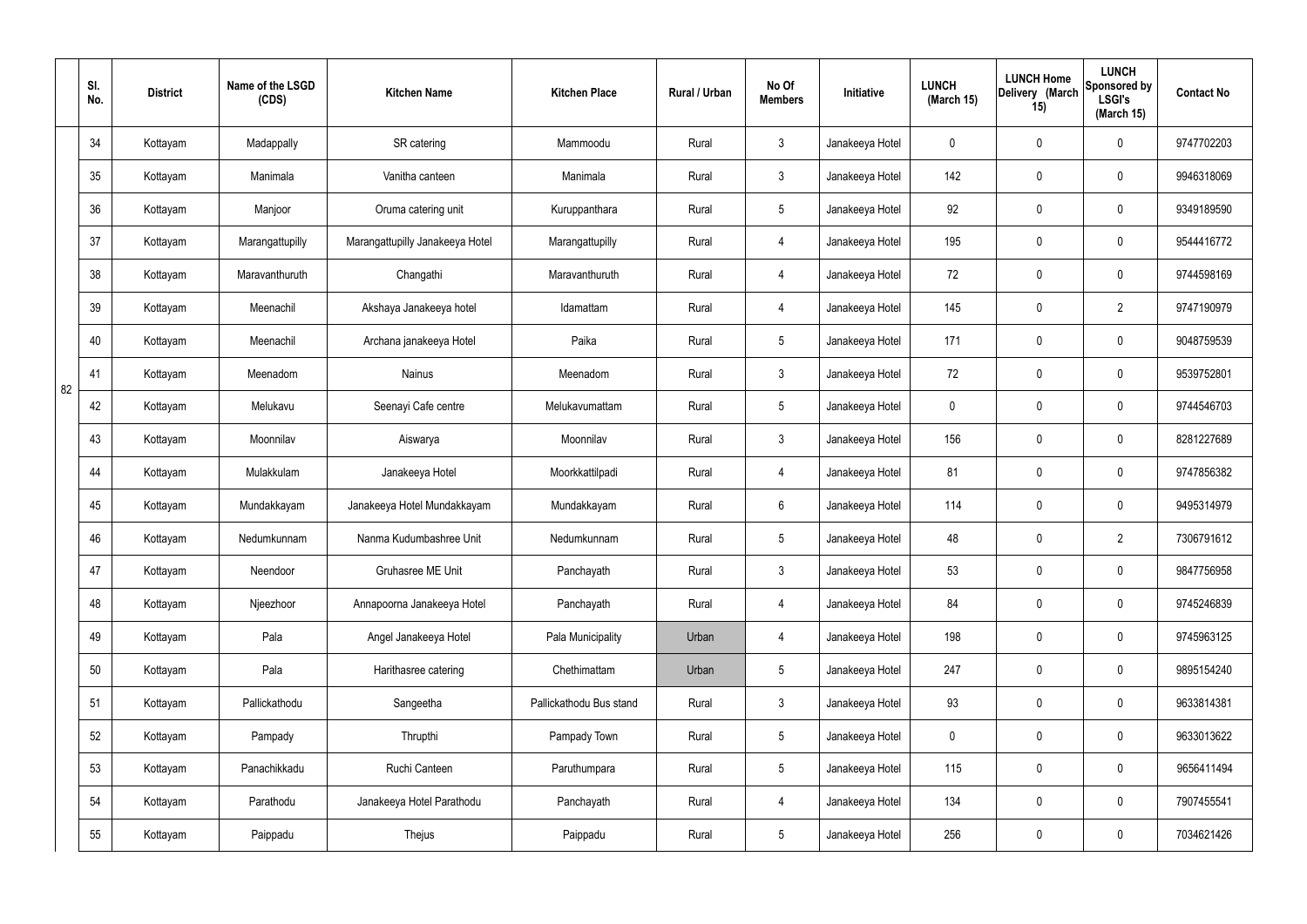| SI.<br>No. | <b>District</b> | Name of the LSGD<br>(CDS) | <b>Kitchen Name</b>                                      | <b>Kitchen Place</b>                        | Rural / Urban | No Of<br><b>Members</b> | Initiative      | <b>LUNCH</b><br>(March 15) | <b>LUNCH Home</b><br>Delivery (March<br>15) | <b>LUNCH</b><br>Sponsored by<br><b>LSGI's</b><br>(March 15) | <b>Contact No</b> |
|------------|-----------------|---------------------------|----------------------------------------------------------|---------------------------------------------|---------------|-------------------------|-----------------|----------------------------|---------------------------------------------|-------------------------------------------------------------|-------------------|
| 56         | Kottayam        | Poonjar                   | Haritham                                                 | Poonjar                                     | Rural         | $5\phantom{.0}$         | Janakeeya Hotel | 102                        | $\mathbf 0$                                 | 0                                                           | 9495235348        |
| 57         | Kottayam        | poonjar south             | Sowbhagya Janakeeya Hotel                                | poonjar south                               | Rural         | $\overline{4}$          | Janakeeya Hotel | 210                        | $\mathbf 0$                                 | 0                                                           | 9495151799        |
| 58         | Kottayam        | Puthuppalli               | Ammaveedu                                                | Puthuppally bus stand                       | Rural         | $5\overline{)}$         | Janakeeya Hotel | 130                        | $\mathbf 0$                                 | 0                                                           | 9947156548        |
| 59         | Kottayam        | Ramapuram                 | Ruchi                                                    | Ramapuram                                   | Rural         | $\overline{4}$          | Janakeeya Hotel | 176                        | 29                                          | 0                                                           | 9495107277        |
| 60         | Kottayam        | T.V.Puram                 | Vijaya Janakeeya Hotel                                   | TV Puram                                    | Rural         | $\mathbf{3}$            | Janakeeya Hotel | 0                          | $\mathbf 0$                                 | 0                                                           | 9847614136        |
| 61         | Kottayam        | Teekkoy                   | Kairali                                                  | Vagamattom, Kallambhagam                    | Rural         | $\mathbf{3}$            | Janakeeya Hotel | 133                        | $\mathbf 0$                                 | 0                                                           | 7025702768        |
| 62         | Kottayam        | Thalanad                  | Nanma                                                    | Muttambhagam Kavala                         | Rural         | $\mathbf{3}$            | Janakeeya Hotel | 0                          | 0                                           | 0                                                           | 9961289547        |
| 63         | Kottayam        | Thalappalam               | Ameya                                                    | Thalappalam                                 | Rural         | $\overline{4}$          | Janakeeya Hotel | 168                        | $\mathbf 0$                                 | 4                                                           | 7025932626        |
| 64         | Kottayam        | Thalayolaparambu          | kudumbashree janakeeya hotel                             | Thalayolaparambu                            | Rural         | $\mathbf{3}$            | Janakeeya Hotel | 87                         | 0                                           | 0                                                           | 7994830570        |
| 65         | Kottayam        | Thidanadu                 | Janani                                                   | Chemmlamattam                               | Rural         | $6\phantom{.}6$         | Janakeeya Hotel | 150                        | 0                                           | 0\$                                                         | 9562695545        |
| 66         | Kottayam        | Thidanadu                 | Krishna                                                  | Near Panchayath                             | Rural         | $\overline{4}$          | Janakeeya Hotel | 172                        | 0                                           | 0                                                           | 9605565960        |
| 67         | Kottayam        | Thiruvarppu               | Sreeparvathy food products                               | Illickal                                    | Rural         | $\mathbf{3}$            | Janakeeya Hotel | 146                        | 0                                           | 0                                                           | 9747289846        |
| 68         | Kottayam        | Thrikkodithanam           | Swanthanam                                               | Thrikkodithanam                             | Rural         | 5                       | Janakeeya Hotel | 54                         | 0                                           | 0                                                           | 7902729237        |
| 69         | Kottayam        | Udayanapuram              | Uppum Mulakum                                            | Nerekadavu                                  | Rural         | $\mathbf{3}$            | Janakeeya Hotel | 89                         | $\mathbf 0$                                 | 0                                                           | 8111850728        |
| 70         | Kottayam        | Udayanapuram              | Aiswarya Activity Group                                  | Vaikom Block Panchayath                     | Rural         | $5\phantom{.0}$         | Janakeeya Hotel | 87                         | $\pmb{0}$                                   | $\mathbf 0$                                                 | 9847437286        |
| 71         | Kottayam        | Uzhavoor                  | Uzhavoor Janakeeya Hotel                                 | Uzhavoor Town                               | Rural         | 8                       | Janakeeya Hotel | 220                        | $\mathbf 0$                                 | 0                                                           | 9746074266        |
| 72         | Kottayam        | Vaikom                    | <b>Chanees Eats</b>                                      | Chalapparambu                               | Urban         | $\overline{4}$          | Janakeeya Hotel | 76                         | $\mathbf 0$                                 | 0                                                           | 9446467389        |
| 73         | Kottayam        | Vakathanam                | Padheyam                                                 | Njaliakuzhi                                 | Rural         | $6\phantom{.}6$         | Janakeeya Hotel | 165                        | $\mathbf 0$                                 | 0                                                           | 9495010073        |
| 74         | Kottayam        | Vazhappally               | Udayam                                                   | Vazhappally                                 | Rural         | $\overline{4}$          | Janakeeya Hotel | 247                        | $\pmb{0}$                                   | $\mathbf 0$                                                 | 9562267564        |
| 75         | Kottayam        | Vazhoor                   | Kudumbashree Canteen Unit At<br>Vazhoor Grama Panchayath | Vazhoor Grama Panchayath<br><b>Building</b> | Rural         | $5\phantom{.0}$         | Janakeeya Hotel | 77                         | $\mathbf 0$                                 | 0                                                           | 9544717796        |
| 76         | Kottayam        | Vazhoor                   | New India                                                | Nedumavu                                    | Rural         | $\mathbf{3}$            | Janakeeya Hotel | 25                         | $\mathbf 0$                                 | 0                                                           | 9744581242        |
| 77         | Kottayam        | Vechoor                   | Treeland Annapoorna                                      | <b>Bund Road</b>                            | Rural         | $\mathbf{3}$            | Janakeeya Hotel | $\pmb{0}$                  | $\boldsymbol{0}$                            | 0                                                           | 8606814487        |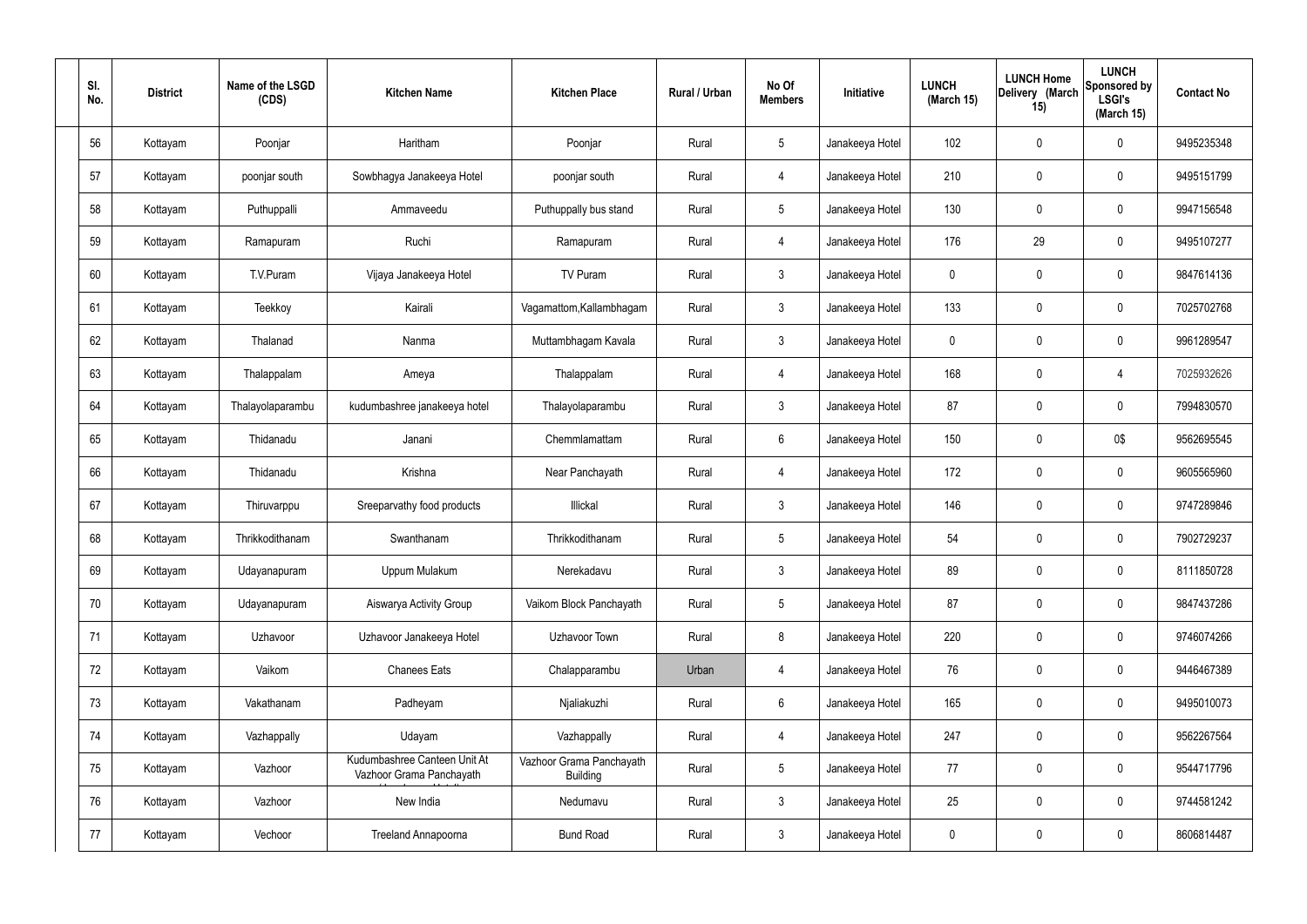|    | SI.<br>No.      | <b>District</b> | Name of the LSGD<br>(CDS) | <b>Kitchen Name</b>            | <b>Kitchen Place</b>                  | Rural / Urban | No Of<br><b>Members</b> | <b>Initiative</b> | <b>LUNCH</b><br>(March 15) | <b>LUNCH Home</b><br>Delivery (March<br>15) | <b>LUNCH</b><br>Sponsored by<br><b>LSGI's</b><br>(March 15) | <b>Contact No</b> |
|----|-----------------|-----------------|---------------------------|--------------------------------|---------------------------------------|---------------|-------------------------|-------------------|----------------------------|---------------------------------------------|-------------------------------------------------------------|-------------------|
|    | 78              | Kottayam        | Veliyannoor               | Thanima foods                  | Veliyannoor                           | Rural         | $\mathbf{3}$            | Janakeeya Hotel   | 174                        | $\mathbf 0$                                 | $\mathbf 0$                                                 | 9744392147        |
|    | 79              | Kottayam        | Vellavoor                 | Uppum Mulakum Janakeeya Hotel  | Panchayath premise                    | Rural         | $5\phantom{.0}$         | Janakeeya Hotel   | 179                        | $\mathbf 0$                                 | $\mathbf 0$                                                 | 9188317288        |
|    | 80              | Kottayam        | Velloor                   | Puzhayoram catering            | Near Velloor cds office               | Rural         | $\overline{4}$          | Janakeeya Hotel   | 175                        | $\mathbf 0$                                 | $\mathbf 0$                                                 | 9895522286        |
|    | 81              | Kottayam        | Vijayapuram               | Niravu                         | Iranjal                               | Rural         | $\mathbf{3}$            | Janakeeya Hotel   | 293                        | 0                                           | $\mathbf 0$                                                 | 9495245895        |
|    | 82              | Kottayam        | Vijayapuram               | Renown Janakeeya Hotel         | Vadavathoor                           | Rural         | $5\overline{)}$         | Janakeeya Hotel   | 174                        | $\mathbf 0$                                 | $\mathbf 0$                                                 | 8606536302        |
| 82 |                 |                 |                           |                                |                                       |               | 336                     |                   | 10059                      | 29                                          | 8                                                           |                   |
|    | -1              | Kozhikode       | Balussery                 | Unarvu Janakeeya Hotel         | Balussery                             | Rural         | $5\phantom{.0}$         | Janakeeya Hotel   | 170                        | $\mathbf 0$                                 | $\mathbf 0$                                                 | 95440 03929       |
|    | $\overline{2}$  | Kozhikode       | Panangad                  | Kairali Janakeeya Hotel        | Balussery mukku at KK<br>hospital     | Rural         | $\mathbf{3}$            | Janakeeya Hotel   | 392                        | 0                                           | $\mathbf 0$                                                 | 97450 85782       |
|    | $\mathbf{3}$    | Kozhikode       | Koorachundu               | Koorachundu Janakeeya hotel    | Koorachundu                           | Rural         | $\overline{4}$          | Janakeeya Hotel   | 285                        | $\mathbf 0$                                 | $\mathbf 0$                                                 | 94967 07886       |
|    | $\overline{4}$  | Kozhikode       | Koorachundu               | Koottayma Janakeeya Hotel      | Kallanode                             | Rural         | $5\phantom{.0}$         | Janakeeya Hotel   | 330                        | 0                                           | $\mathbf 0$                                                 | 94967 26850       |
|    | $5\overline{)}$ | Kozhikode       | Kottur                    | Sneha Janakeeya Hotel          | Kottur                                | Rural         | $5\phantom{.0}$         | Janakeeya Hotel   | 150                        | 0                                           | $\mathbf 0$                                                 | 97456 72101       |
|    | 6               | Kozhikode       | Naduvannur                | Naduvannur Janakeeya Hotel     | Naduvannur                            | Rural         | $\overline{7}$          | Janakeeya Hotel   | 283                        | 0                                           | $\mathbf 0$                                                 | 8592-031802       |
|    | $\overline{7}$  | Kozhikode       | Naduvannur                | Kudumbashree Janakeeya Hotel   | Anjolimukku                           | Rural         | $\mathbf{3}$            | Janakeeya Hotel   | 340                        | 0                                           | $\mathbf 0$                                                 | 9995947043        |
|    | 8               | Kozhikode       | Ulliyeri                  | Ulliyeri Janakeeya Hotel       | Ulliyeri                              | Rural         | $\overline{4}$          | Janakeeya Hotel   | 381                        | $\mathbf 0$                                 | $\mathbf 0$                                                 | 89434 06681       |
|    | 9               | Kozhikode       | Unnikulam                 | Swad Janakeeya Hotel           | Ekarool Kaappil Road                  | Rural         | $\mathbf{3}$            | Janakeeya Hotel   | 690                        | $\mathbf 0$                                 | $\mathbf 0$                                                 | 85475 75474       |
|    | 10              | Kozhikode       | Unnikulam                 | Chaithanya Janakeeya Hotel     | Opposite unnikulam<br>gramapanchayath | Rural         | $\mathfrak{Z}$          | Janakeeya Hotel   | 678                        | 0                                           | $\mathbf 0$                                                 | 87141 31460       |
|    | 11              | Kozhikode       | Nanminda                  | Akshaya vanitha hotel          | Nanminda panchayath building          | Rural         | $\mathfrak{Z}$          | Janakeeya Hotel   | 151                        | 0                                           | $\mathbf 0$                                                 | 9961184212        |
|    | 12              | Kozhikode       | Thalakkulathur            | Thalakkulathur Janakeeya Hotel | Parambath                             | Rural         | $\overline{4}$          | Janakeeya Hotel   | 221                        | 0                                           | $\mathbf 0$                                                 | 7593067511        |
|    | 13              | Kozhikode       | Kakkodi                   | Kakkodi Janakeeya Hotel        | Kakkodi Bazar                         | Rural         | $\overline{7}$          | Janakeeya Hotel   | 308                        | 0                                           | $\mathbf 0$                                                 | 8943123615        |
|    | 14              | Kozhikode       | Chelannur                 | Oottupura Janakeeya Hotel      | Ambalathukulangara                    | Rural         | $\overline{7}$          | Janakeeya Hotel   | 170                        | 0                                           | $\overline{2}$                                              | 9846010528        |
|    | 15              | Kozhikode       | Narikkuni                 | Amma Janakeeya Hotel           | Narikkuni                             | Rural         | $\mathfrak{Z}$          | Janakeeya Hotel   | 143                        | 0                                           | $\mathbf 0$                                                 | 9645606562        |
|    | 16              | Kozhikode       | Kakkoor                   | Janakeeya Hotel Kakkoor        | Kakkoor                               | Rural         | $5\,$                   | Janakeeya Hotel   | 137                        | 0                                           | $\mathbf 0$                                                 | 8592050112        |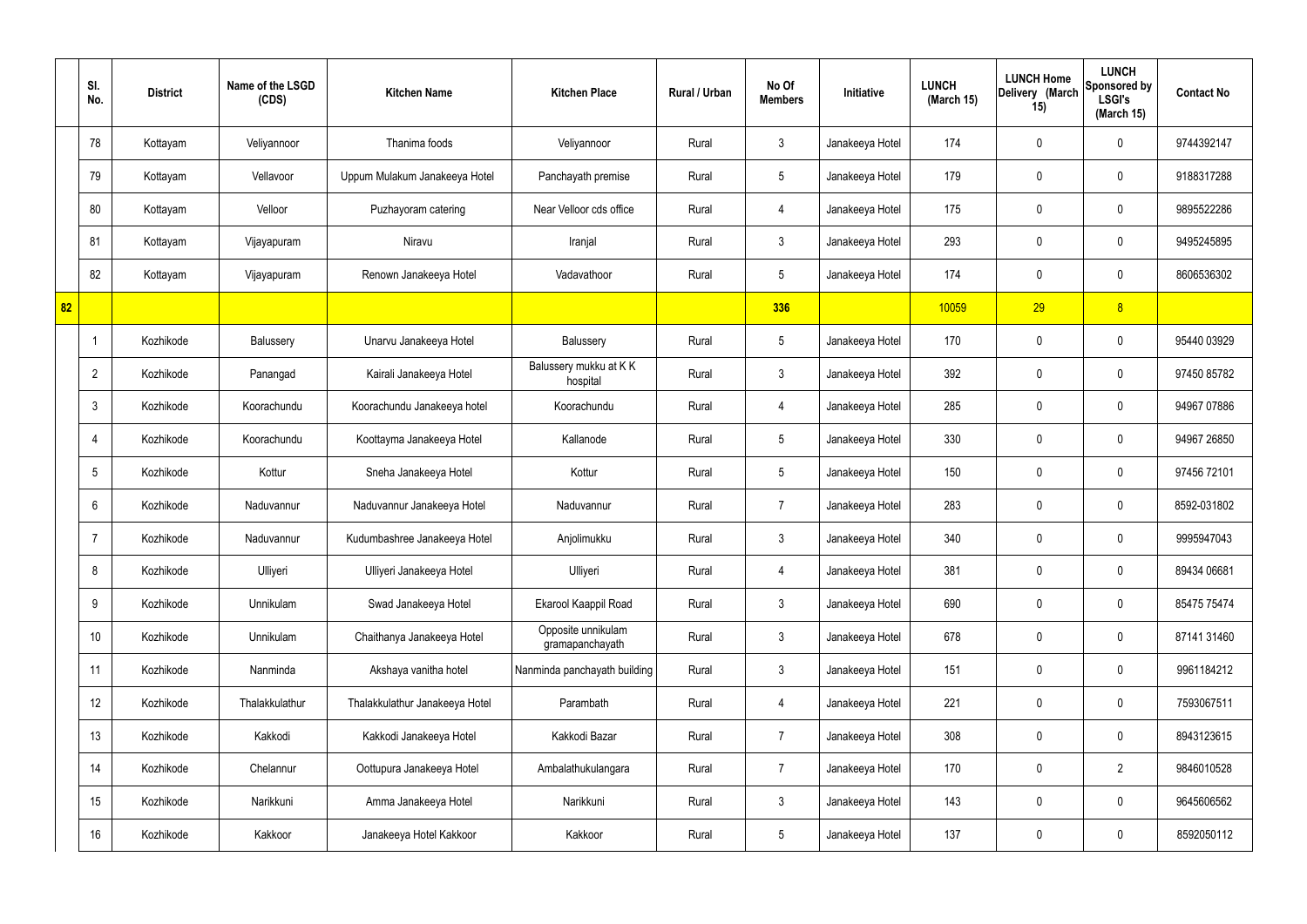| SI.<br>No. | <b>District</b> | Name of the LSGD<br>(CDS) | <b>Kitchen Name</b>                      | <b>Kitchen Place</b>      | Rural / Urban | No Of<br><b>Members</b> | <b>Initiative</b> | <b>LUNCH</b><br>(March 15) | <b>LUNCH Home</b><br>Delivery (March<br>15) | <b>LUNCH</b><br>Sponsored by<br><b>LSGI's</b><br>(March 15) | <b>Contact No</b> |
|------------|-----------------|---------------------------|------------------------------------------|---------------------------|---------------|-------------------------|-------------------|----------------------------|---------------------------------------------|-------------------------------------------------------------|-------------------|
| 17         | Kozhikode       | Koduvally                 | Sadhya Janakeeya Hotel                   | G M L P School, Koduvally | Urban         | $5\phantom{.0}$         | Janakeeya Hotel   | 595                        | 0                                           | $\mathbf 0$                                                 | 8593898831        |
| 18         | Kozhikode       | Koduvally                 | KKN Janakeeya Hotel Koduvally            | Nellamkandi               | Urban         | $\mathbf{3}$            | Janakeeya Hotel   | 172                        | 0                                           | $\mathbf 0$                                                 | 9847650894        |
| 19         | Kozhikode       | Koduvally                 | Swad Janakeeya Hotel                     | Manipuram                 | Urban         | $5\phantom{.0}$         | Janakeeya Hotel   | 203                        | 0                                           | $\mathbf 0$                                                 | 9946991995        |
| 20         | Kozhikode       | Madavoor                  | Madavoor Janakeeya Hotel                 | Near madavoor panchayath  | Rural         | $5\phantom{.0}$         | Janakeeya Hotel   | 246                        | 0                                           | $\mathbf 0$                                                 | 8547590842        |
| 21         | Kozhikode       | Omasseri                  | Annapoornna Janakeeya Hotel              | Omasseri                  | Rural         | $\overline{4}$          | Janakeeya Hotel   | 268                        | 0                                           | $\mathbf 0$                                                 | 9605102599        |
| 22         | Kozhikode       | Puthuppadi                | Ruchi Janakeeya Hotel                    | Puthupadi                 | Rural         | $5\phantom{.0}$         | Janakeeya Hotel   | 290                        | 0                                           | $\mathbf 0$                                                 | 7909113114        |
| 23         | Kozhikode       | Kizhakkoth                | Swad Janakeeya Hotel                     | Mariveettilthazham        | Rural         | $\overline{4}$          | Janakeeya Hotel   | 140                        | 0                                           | $\mathbf 0$                                                 | 9847086665        |
| 24         | Kozhikode       | Thamarassery              | Pavithram Janakeeya hotel                | Thamarassery old stand    | Rural         | $6\phantom{.}6$         | Janakeeya Hotel   | 294                        | 0                                           | $\mathbf 0$                                                 | 9048389661        |
| 25         | Kozhikode       | Kodenchery                | Kairali Janakeeya Hotel                  | Kodenchery                | Rural         | 4                       | Janakeeya Hotel   | 234                        | 0                                           | $\mathbf 0$                                                 | 9446037829        |
| 26         | Kozhikode       | Koodaranji                | Ruchikkoot Janakeeya Hotel               | Koodaranji                | Rural         | $6\phantom{.}6$         | Janakeeya Hotel   | 272                        | 0                                           | $\mathbf 0$                                                 | 9496439278        |
| 27         | Kozhikode       | Thiruvambadi              | Pulari Janakeeya Hotel                   | Thondimmal                | Rural         | $5\phantom{.0}$         | Janakeeya Hotel   | 155                        | 0                                           | $\mathbf 0$                                                 | 7034264232        |
| 28         | Kozhikode       | Kattippara                | Ruchi Janakeeya Hotel                    | Chamal                    | Rural         | $6\phantom{.}6$         | Janakeeya Hotel   | 168                        | 0                                           | $\mathbf 0$                                                 | 7591974045        |
| 29         | Kozhikode       | Koyilandy North           | Naveena canteen                          | Near new bus stand        | Urban         | $\overline{7}$          | Janakeeya Hotel   | 672                        | 0                                           | 4                                                           | 9544185262        |
| 30         | Kozhikode       | Koyilandy North           | Koyilandi Nagarasabha Janakeeya<br>Hotel | Near Kollamchira          | Urban         | 10 <sup>°</sup>         | Janakeeya Hotel   | 414                        | $\mathbf 0$                                 | $\mathbf 1$                                                 | 8943191728        |
| 31         | Kozhikode       | Koyilandi South           | Snehadeepam Janakeeya Hotel              | Muthambi                  | Urban         | $6\overline{6}$         | Janakeeya Hotel   | 127                        | $\mathbf 0$                                 | $\mathbf 0$                                                 | 9188198658        |
| 32         | Kozhikode       | Koyilandi South           | Kudumbashree Janakeeya Hotel             | Koyilandi Market          | Urban         | $\mathbf{3}$            | Janakeeya Hotel   | 302                        | 0                                           | $\mathbf 0$                                                 | 9544185262        |
| 33         | Kozhikode       | Chengottukavu             | Amma Janakeeya Hotel                     | Edakkulam                 | Rural         | $5\phantom{.0}$         | Janakeeya Hotel   | 172                        | 0                                           | $\mathbf 0$                                                 | 9048235785        |
| 34         | Kozhikode       | Atholi                    | Atholi Janakeeya Hotel                   | Kodassery                 | Rural         | $\overline{4}$          | Janakeeya Hotel   | $\mathbf 0$                | 0                                           | $\mathbf 0$                                                 | 9072499251        |
| 35         | Kozhikode       | Moodadi                   | Ruchi Janakeeya Hotel                    | Moodadi                   | Rural         | $5\phantom{.0}$         | Janakeeya Hotel   | 358                        | 0                                           | $\mathbf 0$                                                 | 8281226403        |
| 36         | Kozhikode       | Chemancheri               | Annapoornna Janakeeya Hotel              | Pookkad                   | Rural         | $5\phantom{.0}$         | Janakeeya Hotel   | 200                        | 0                                           | $\mathbf 0$                                                 | 9048235785        |
| 37         | Kozhikode       | Arikkulam                 | Thanima Janakeeya Hotel                  | Kurudimukku               | Rural         | $\overline{4}$          | Janakeeya Hotel   | 171                        | 0                                           | $\mathbf 0$                                                 | 9645137125        |
| 38         | Kozhikode       | Arikkulam                 | Ruchiyidam Janakeeya Hotel               | Arikkulam                 | Rural         | 4                       | Janakeeya Hotel   | 72                         | 0                                           | $\mathbf 0$                                                 | 9048410803        |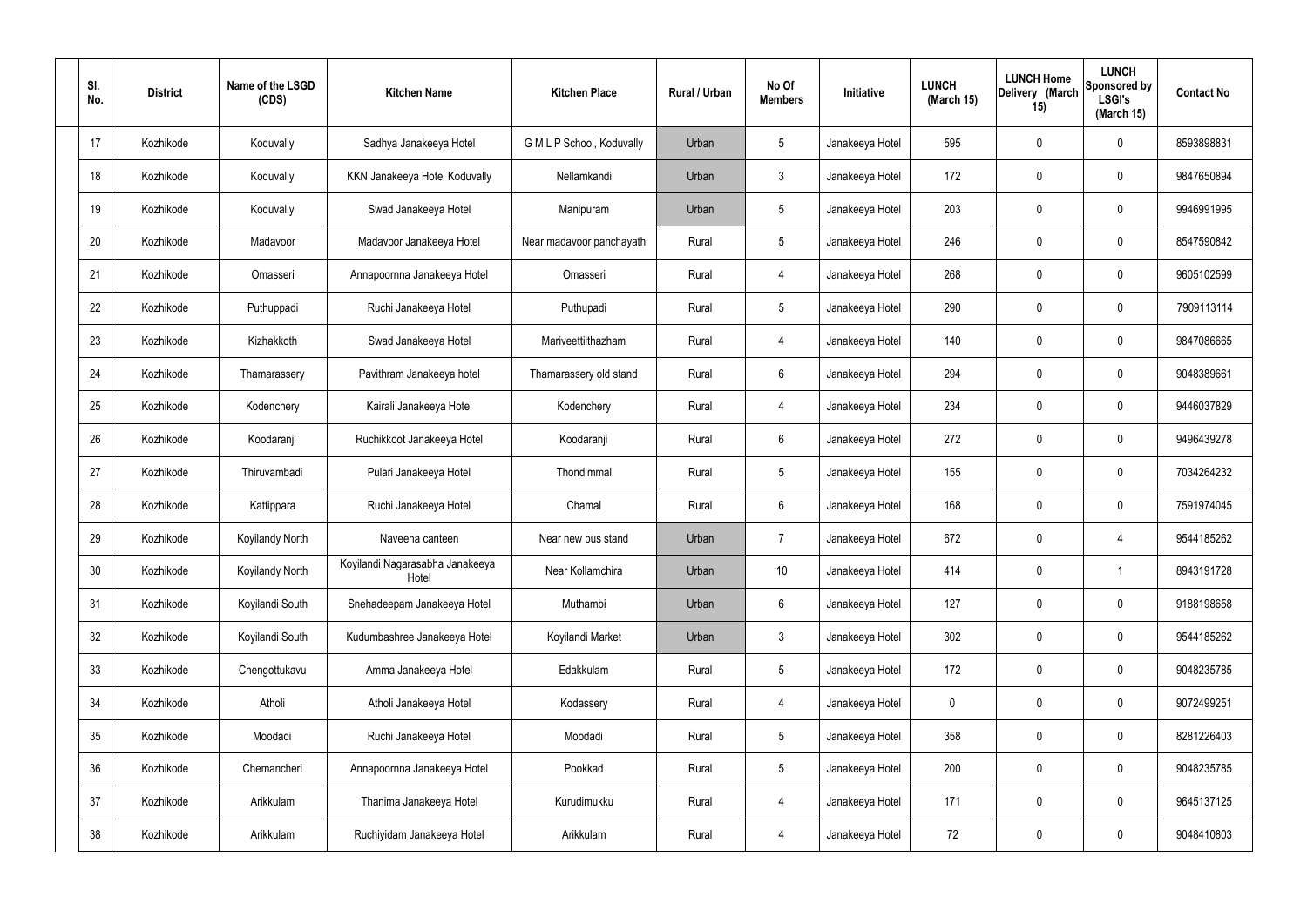|     | SI.<br>No. | <b>District</b> | Name of the LSGD<br>(CDS) | <b>Kitchen Name</b>            | <b>Kitchen Place</b>                        | <b>Rural / Urban</b> | No Of<br><b>Members</b> | Initiative      | <b>LUNCH</b><br>(March 15) | <b>LUNCH Home</b><br>Delivery (March<br>15) | <b>LUNCH</b><br>Sponsored by<br><b>LSGI's</b><br>(March 15) | <b>Contact No</b> |
|-----|------------|-----------------|---------------------------|--------------------------------|---------------------------------------------|----------------------|-------------------------|-----------------|----------------------------|---------------------------------------------|-------------------------------------------------------------|-------------------|
|     | 39         | Kozhikode       | Kozhikode Central.        | Ruchikkoott                    | <b>District Veterinary Hospital</b>         | Urban                | $\mathbf{3}$            | Janakeeya Hotel | 985                        | 250                                         | $\mathbf 0$                                                 | 7025774213        |
|     | 40         | Kozhikode       | Kozhikode Central         | Sneha Ruchikkoott              | Mankavu                                     | Urban                | 4                       | Janakeeya Hotel | 412                        | 66                                          | $\mathbf 0$                                                 | 8921995031        |
|     | 41         | Kozhikode       | Kozhikode Central         | Tripthi Janakeeya Hotel        | Near AMLP School,<br>Moozhikkal             | Urban                | $\mathbf{3}$            | Janakeeya Hotel | 719                        | 114                                         | $\mathbf 0$                                                 | 8129200288        |
|     | 42         | Kozhikode       | Kozhikode Central         | New Ganesh                     | Kovoor, near library                        | Urban                | $5\phantom{.0}$         | Janakeeya Hotel | 950                        | 40                                          | $\mathbf 0$                                                 | 9349123701        |
|     | 43         | Kozhikode       | Kozhikode Central         | Ruchippura Janakeeya Hotel     | Near Focus mall, New bus<br>stand Kozhikode | Urban                | $\mathbf{3}$            | Janakeeya Hotel | 974                        | $\mathbf 0$                                 | $\mathbf 0$                                                 | 9605602806        |
|     | 44         | Kozhikode       | Kozhikode Central         | Souparnika Janakeeya Hotel     | Medical college near chest<br>hospital      | Urban                | $6\phantom{.}6$         | Janakeeya Hotel | 415                        | $\mathbf 0$                                 | $\mathbf 0$                                                 | 8281709784        |
|     | 45         | Kozhikode       | Kozhikode North           | Udayam kudumbasree canteen     | Thadambattuthazham                          | Urban                | $5\overline{)}$         | Janakeeya Hotel | 550                        | 52                                          | $\mathbf 0$                                                 | 7736850096        |
|     | 46         | Kozhikode       | Kozhikode North           | Ruchi                          | Elathoor, Chettikulam                       | Urban                | 4                       | Janakeeya Hotel | 324                        | $\mathbf 0$                                 | $\mathbf 0$                                                 | 9947743713        |
|     | 47         | Kozhikode       | Kozhikode North           | Tasty Janakeeya Hotel          | <b>Butt</b> road                            | Urban                | $5\overline{)}$         | Janakeeya Hotel | 611                        | 73                                          | $\mathbf 0$                                                 | 9074462795        |
|     | 48         | Kozhikode       | Kozhikode North           | Oruma                          | Eranjikkal                                  | Urban                | 4                       | Janakeeya Hotel | 404                        | 18                                          | $\mathbf 0$                                                 |                   |
|     | 49         | Kozhikode       | Feroke                    | Ruchi vanitha mess             | <b>Feroke Muncipality</b>                   | Urban                | $\overline{7}$          | Janakeeya Hotel | 223                        | $\mathbf 0$                                 | $\mathbf 0$                                                 | 9544468026        |
|     | 50         | Kozhikode       | Feroke                    | Mithra Janakeeya Hotel         | Ambalangadi                                 | Urban                | $5\overline{)}$         | Janakeeya Hotel | 334                        | $\mathbf 0$                                 | $\mathbf 0$                                                 | 9847657229        |
|     | 51         | Kozhikode       | Feroke                    | Chemmeen Janakeeya Hotel       | Karuvanthuruthi                             | Urban                | 4                       | Janakeeya Hotel | 280                        | $\mathbf 0$                                 | $\mathbf 0$                                                 | 9747265293        |
|     | 52         | Kozhikode       | Ramanattukara             | Tasty catering unit            | Ramanattukara                               | Urban                | $6\phantom{.}6$         | Janakeeya Hotel | 509                        | $\mathbf 0$                                 | $\mathbf 0$                                                 | 9961004004        |
| 106 | 53         | Kozhikode       | KozhikodeSouth            | Ushass cattering               | Meenchantha school                          | Urban                | $5\phantom{.0}$         | Janakeeya Hotel | 767                        | 0                                           | $\mathbf 0$                                                 | 9645629224        |
|     | 54         | Kozhikode       | Kozhikode South           | Oruma                          | Naduvattam                                  | Urban                | 4                       | Janakeeya Hotel | 300                        | 0                                           | $\mathbf 0$                                                 | 9747405960        |
|     | 55         | Kozhikode       | Kozhikode South           | Ruchi Janakeeya Hotel          | Kundayithode                                | Urban                | $5\phantom{.0}$         | Janakeeya Hotel | 562                        | 0                                           | $\mathbf 0$                                                 | 9526521036        |
|     | 56         | Kozhikode       | Kozhikode South           | Five star                      | Palayam                                     | Urban                | 4                       | Janakeeya Hotel | 466                        | 0                                           | $\mathbf 0$                                                 | 9744307041        |
|     | 57         | Kozhikode       | Olavanna                  | Kailamadam Janakeeya Hotel     | Pantheerankavu bypass                       | Rural                | $6\overline{6}$         | Janakeeya Hotel | 252                        | 136                                         | $\mathbf 0$                                                 | 9526123535        |
|     | 58         | Kozhikode       | Olavanna                  | Snehitha Janakeeya Hotel       | Kunnathupalam                               | Rural                | $6\overline{6}$         | Janakeeya Hotel | 294                        | 162                                         | $\mathbf 0$                                                 | 9072771905        |
|     | 59         | Kozhikode       | Kadalundi                 | Kadambhari Janakeeya Hotel     | Mannoor valavil                             | Rural                | $6\overline{6}$         | Janakeeya Hotel | 190                        | 0                                           | $\mathbf 0$                                                 | 9349923675        |
|     | 60         | Kozhikode       | Mukkam                    | Mukkam Friends Janakeeya hotel | Mukkam                                      | Urban                | 4                       | Janakeeya Hotel | 457                        | 0                                           | $\overline{0}$                                              | 9497215604        |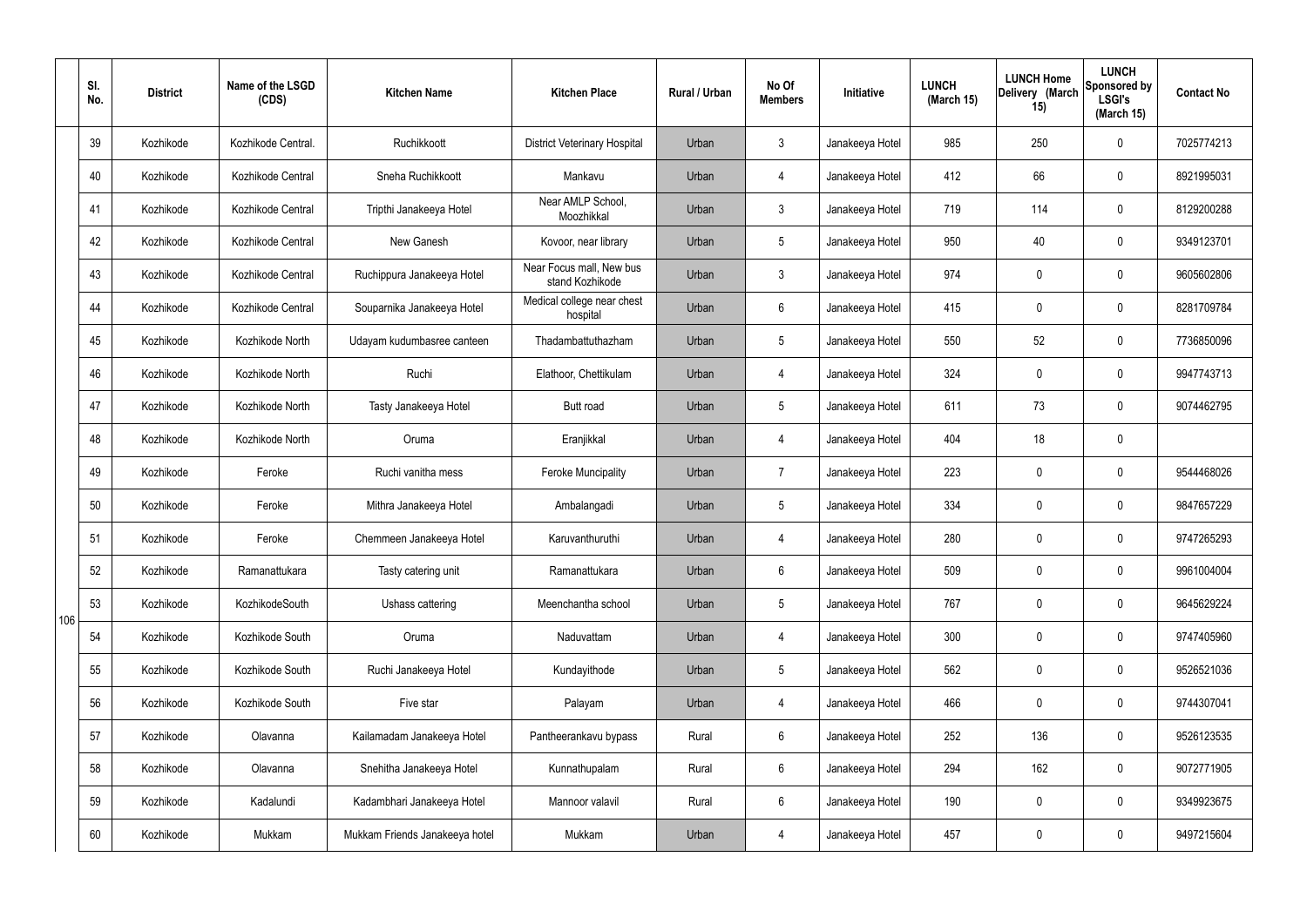| SI.<br>No. | <b>District</b> | Name of the LSGD<br>(CDS) | <b>Kitchen Name</b>                       | <b>Kitchen Place</b>               | Rural / Urban | No Of<br><b>Members</b> | Initiative      | <b>LUNCH</b><br>(March 15) | <b>LUNCH Home</b><br>Delivery (March<br>15) | <b>LUNCH</b><br>Sponsored by<br><b>LSGI's</b><br>(March 15) | <b>Contact No</b> |
|------------|-----------------|---------------------------|-------------------------------------------|------------------------------------|---------------|-------------------------|-----------------|----------------------------|---------------------------------------------|-------------------------------------------------------------|-------------------|
| 61         | Kozhikode       | Mukkam                    | Oottupura Janakeeya Hotel                 | Manassery                          | Urban         | 4                       | Janakeeya Hotel | 461                        | 0                                           | 0                                                           | 9645563417        |
| 62         | Kozhikode       | Chathamangalam            | Prakruthi                                 | Chathamangalam vipanana<br>kendram | Rural         | $5\phantom{.0}$         | Janakeeya Hotel | 80                         | $\mathbf 0$                                 | 0                                                           | 9745828787        |
| 63         | Kozhikode       | Chathamangalam            | Oruma                                     | Milk society                       | Rural         | $5\phantom{.0}$         | Janakeeya Hotel | 93                         | 0                                           | 0                                                           | 9847872378        |
| 64         | Kozhikode       | Perumanna                 | Thushara Janakeeya Hotel                  | Vallikkunnu                        | Rural         | $5\phantom{.0}$         | Janakeeya Hotel | 198                        | 0                                           | 0                                                           | 8113873612        |
| 65         | Kozhikode       | Kodiyathur                | Kanivu                                    | Eranjimavu                         | Rural         | $\overline{4}$          | Janakeeya Hotel | 166                        | 0                                           | 0                                                           | 9048094053        |
| 66         | Kozhikode       | Karassery                 | Karassery CDS Janakeeya Hotel             | Near karassery panchayath          | Rural         | $\overline{4}$          | Janakeeya Hotel | 228                        | 0                                           | 0                                                           | 9645120636        |
| 67         | Kozhikode       | Kuruvattoor               | Nanma Janakeeya Hotel                     | Payambra                           | Rural         | $\overline{4}$          | Janakeeya Hotel | 149                        | 0                                           | 0                                                           | 8547413299        |
| 68         | Kozhikode       | Mavoor                    | Koottayma Janakeeya Hotel                 | Mavoor                             | Rural         | $\overline{4}$          | Janakeeya Hotel | 338                        | 0                                           | 0                                                           | 9961856227        |
| 69         | Kozhikode       | Peruvayal                 | Tripthi Janakeeya Hotel                   | Velliparambu                       | Rural         | $5\phantom{.0}$         | Janakeeya Hotel | 147                        | 0                                           | 0                                                           | 6238723687        |
| 70         | Kozhikode       | Kuttiadi                  | Janakeeya Hotel                           | Kuttiadi Town                      | Rural         | 9                       | Janakeeya Hotel | 233                        | $\mathbf 0$                                 | 0                                                           | 8606099575        |
| 71         | Kozhikode       | Kavilumpara               | Kavilumpara panchayath Janakeeya<br>Hotel | Thottilpalam                       | Rural         | 4                       | Janakeeya Hotel | 291                        | 0                                           | 0                                                           | 8157900256        |
| 72         | Kozhikode       | Maruthonkara              | Thanima Janakeeya Hotel                   | Adukkath                           | Rural         | $5\phantom{.0}$         | Janakeeya Hotel | 385                        | 0                                           | 0                                                           | 9846974198        |
| 73         | Kozhikode       | Velom                     | Samridhi                                  | Kallumpuram - Theekkuni            | Rural         | $5\phantom{.0}$         | Janakeeya Hotel | 214                        | 0                                           | 0                                                           | 9846813401        |
| 74         | Kozhikode       | Kunnummal                 | Ruchi Janakeeya Hotel                     | Kakkattil                          | Rural         | $5\phantom{.0}$         | Janakeeya Hotel | 334                        | $\mathbf 0$                                 | 0                                                           | 9605800608        |
| 75         | Kozhikode       | Naripatta                 | Sthree sakthi Janakeeya Hotel             | Kaiveli                            | Rural         | $5\phantom{.0}$         | Janakeeya Hotel | 138                        | $\mathbf 0$                                 | $\mathbf 0$                                                 | 9645339232        |
| 76         | Kozhikode       | Kayakkodi                 | Samridhi Janakeeya Hotel                  | Kayakkodi                          | Rural         | $5\overline{)}$         | Janakeeya Hotel | 211                        | $\pmb{0}$                                   | 0                                                           | 9495587551        |
| 77         | Kozhikode       | Thurayur                  | Cds coffee house                          | Thurayur                           | Rural         | $5\phantom{.0}$         | Janakeeya Hotel | 208                        | $\mathbf 0$                                 | 0                                                           | 9048028293        |
| 78         | Kozhikode       | Payyoli                   | Mithra                                    | Payyoli Municipality               | Urban         | $5\phantom{.0}$         | Janakeeya Hotel | 190                        | $\pmb{0}$                                   | 0                                                           | 8606505900        |
| 79         | Kozhikode       | Meppayur                  | Ruchi canteen                             | Meppayur                           | Rural         | $5\phantom{.0}$         | Janakeeya Hotel | 374                        | $\pmb{0}$                                   | 0                                                           | 9447469729        |
| 80         | Kozhikode       | Thikkodi                  | Kaippunnyam Janakeeya Hotel               | Thikkodi                           | Rural         | $5\phantom{.0}$         | Janakeeya Hotel | 165                        | $\pmb{0}$                                   | 0                                                           | 9526071250        |
| 81         | Kozhikode       | Keezhariyur               | Tripthi Janakeeya Hotel                   | Arayanattu para                    | Rural         | 8                       | Janakeeya Hotel | 295                        | $\boldsymbol{0}$                            | 0                                                           | 8592834034        |
| 82         | Kozhikode       | Chakkittappara            | Chakkittapara cds Hotel                   | Chakkittapara CDS                  | Rural         | $\mathbf{3}$            | Janakeeya Hotel | 330                        | $\pmb{0}$                                   | 0                                                           | 9526881089        |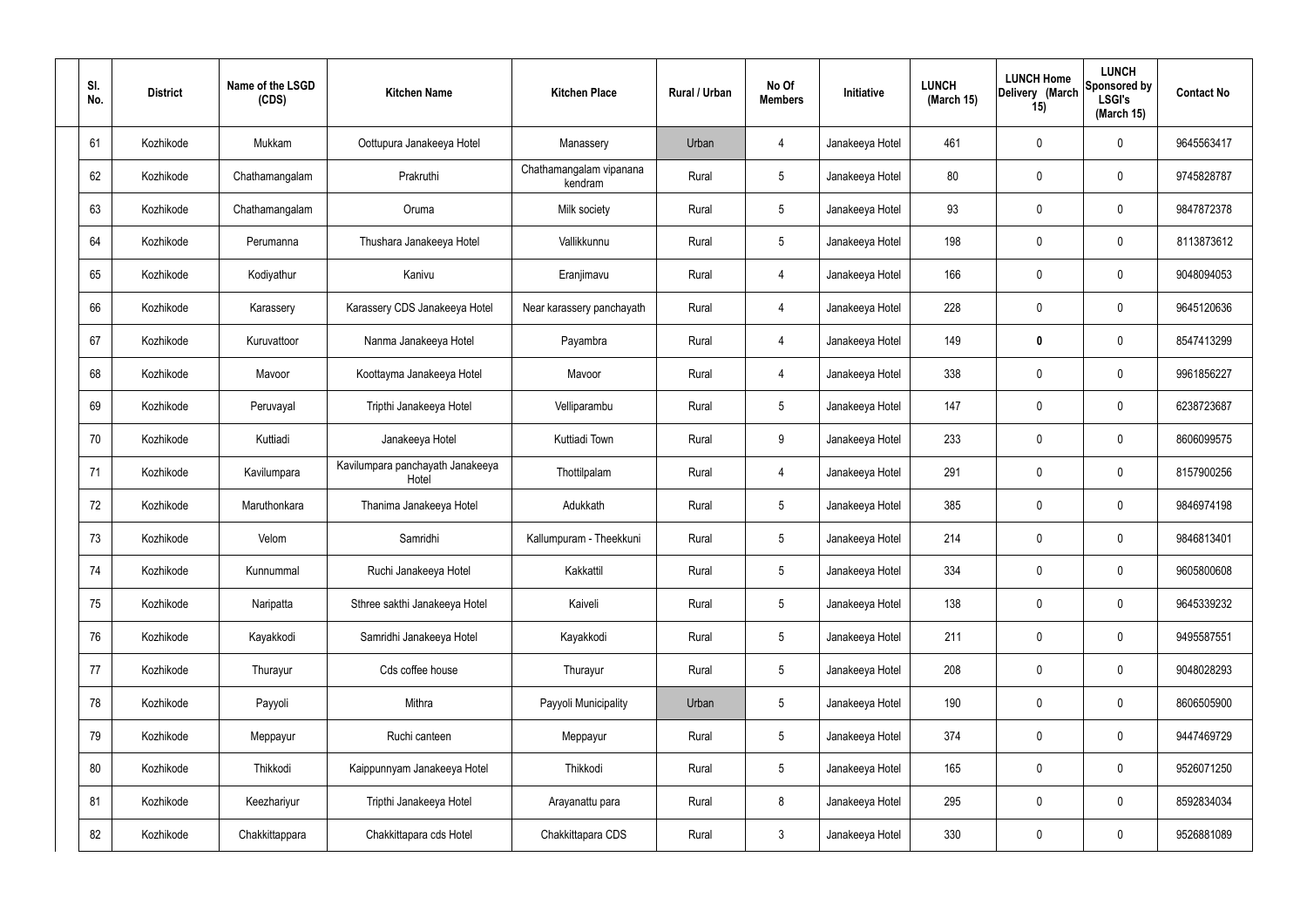| SI.<br>No. | <b>District</b> | Name of the LSGD<br>(CDS) | <b>Kitchen Name</b>                                  | <b>Kitchen Place</b>                               | Rural / Urban | No Of<br><b>Members</b> | Initiative      | <b>LUNCH</b><br>(March 15) | <b>LUNCH Home</b><br>Delivery (March<br>15) | <b>LUNCH</b><br>Sponsored by<br><b>LSGI's</b><br>(March 15) | <b>Contact No</b> |
|------------|-----------------|---------------------------|------------------------------------------------------|----------------------------------------------------|---------------|-------------------------|-----------------|----------------------------|---------------------------------------------|-------------------------------------------------------------|-------------------|
| 83         | Kozhikode       | Cheruvannur               | Vanitha canteen                                      | near cheruvannur panchayath<br>office, Cheruvannur | Rural         | $5\phantom{.0}$         | Janakeeya Hotel | 171                        | $\mathbf 0$                                 | 0                                                           | 9400676505        |
| 84         | Kozhikode       | Koothali                  | Salkara stationary cum Coffee house<br>and photostat | Near Koothali panchayath<br>office                 | Rural         | $6\phantom{.}6$         | Janakeeya Hotel | 168                        | 0                                           | $\mathbf 0$                                                 | 9847642496        |
| 85         | Kozhikode       | Changaroth                | Changorath Janakeeya Hotel                           | Near Vadakkumbad HSS                               | Rural         | $5\phantom{.0}$         | Janakeeya Hotel | 145                        | $\mathbf 0$                                 | $\mathbf 0$                                                 | 9747353283        |
| 86         | Kozhikode       | Perambra                  | Perambra Janakeeya Hotel                             | Perambra                                           | Rural         | 4                       | Janakeeya Hotel | 336                        | 0                                           | $\mathbf 0$                                                 | 6238677483        |
| 87         | Kozhikode       | Kayanna                   | Kudumbashree Janakeeya Hotel<br>Kayanna              | Kayanna Bazar                                      | Rural         | $\mathbf{3}$            | Janakeeya Hotel | 70                         | $\mathbf 0$                                 | $\mathbf 0$                                                 | 9496130121        |
| 88         | Kozhikode       | Nochad                    | Kudumbashree Janakeeya Hotel                         | Muliyangal                                         | Rural         | $5\phantom{.0}$         | Janakeeya Hotel | 186                        | 0                                           | $\mathbf 0$                                                 | 7034944936        |
| 89         | Kozhikode       | Nochad                    | Ruchi Janakeeya Hotel                                | Kalpathur                                          | Rural         | $5\phantom{.0}$         | Janakeeya Hotel | 120                        | $\mathbf 0$                                 | $\mathbf 0$                                                 | 9946006742        |
| 90         | Kozhikode       | Ayenchery                 | Janakeeya Hotel Ayanchery                            | Ayanchery                                          | Rural         | 4                       | Janakeeya Hotel | 196                        | 0                                           | $\mathbf 0$                                                 | 8078369520        |
| 91         | Kozhikode       | Maniyur                   | Ruchikoott Vanitha Hotel                             | Near maniyur panchayath<br>office, Navodaya stop   | Rural         | 4                       | Janakeeya Hotel | 105                        | $\mathbf 0$                                 | $\mathbf 0$                                                 | 9400097895        |
| 92         | Kozhikode       | Villiappally              | Janakeeya Hotel Villiappally                         | <b>Keezhal Mukku</b>                               | Rural         | 4                       | Janakeeya Hotel | 235                        | 0                                           | $\mathbf 0$                                                 | 8086472039        |
| 93         | Kozhikode       | Thiruvallur               | Ruchi Janakeeya Hotel                                | Thiruvallur                                        | Rural         | $5\phantom{.0}$         | Janakeeya Hotel | 213                        | $\mathbf 0$                                 | $\mathbf 0$                                                 | 9400723619        |
| 94         | Kozhikode       | Edachery                  | Kudumbasree cafe and helpdesk                        | Edachery                                           | Rural         | 4                       | Janakeeya Hotel | 182                        | $\mathbf 0$                                 | $\mathbf 0$                                                 | 7736287974        |
| 95         | Kozhikode       | Nadapuram                 | Uttupura canteen and catering                        | Kallachi                                           | Rural         | 6                       | Janakeeya Hotel | 407                        | $\mathbf 0$                                 | 0                                                           | 9946448011        |
| 96         | Kozhikode       | Chekkyad                  | Ruchi vanitha hotel                                  | Puliyav                                            | Rural         | 4                       | Janakeeya Hotel | 247                        | 0                                           | $\mathbf 0$                                                 | 9048541152        |
| 97         | Kozhikode       | Valayam                   | Nanma Janakeeya Hotel                                | Valayam                                            | Rural         | $5\phantom{.0}$         | Janakeeya Hotel | 229                        | 0                                           | $\mathbf 0$                                                 | 9207821783        |
| 98         | Kozhikode       | Purameri                  | Nanma Janakeeya Hotel                                | Purameri                                           | Rural         | $6\overline{6}$         | Janakeeya Hotel | 221                        | 0                                           | $\mathbf 0$                                                 | 9745393164        |
| 99         | Kozhikode       | Vanimel                   | Vanimel Janakeeya Hotel                              | Bhoomivathukkal                                    | Rural         | $5\phantom{.0}$         | Janakeeya Hotel | 308                        | 0                                           | $\mathbf 0$                                                 | 9048163049        |
| 100        | Kozhikode       | Tuneri                    | Menma Oottupura Janakeeya Hotel                      | Tuneri                                             | Rural         | $\mathfrak{Z}$          | Janakeeya Hotel | 175                        | $\pmb{0}$                                   | $\mathbf 0$                                                 | 9745251928        |
| 101        | Kozhikode       | Onchiyam                  | Adukkala                                             | Kannookkara                                        | Rural         | $\mathfrak{Z}$          | Janakeeya Hotel | 208                        | 0                                           | $\mathbf 0$                                                 | 8606115054        |
| 102        | Kozhikode       | Chorode                   | Janani Hotel and Catering Unit                       | Chorode                                            | Rural         | $\overline{4}$          | Janakeeya Hotel | 293                        | $\pmb{0}$                                   | $\mathbf 0$                                                 | 9645426343        |
| 103        | Kozhikode       | Eramala                   | Janakeeya Hotel - Eramala                            | Orkkatteri                                         | Rural         | $8\,$                   | Janakeeya Hotel | 105                        | 0                                           | $\mathbf 0$                                                 | 9645239675        |
| 104        | Kozhikode       | Vadakara West             | Chithra Janakeeya Hotel                              | Vadakara New bus stand                             | Urban         | $\mathfrak{Z}$          | Janakeeya Hotel | 374                        | 0                                           | $\mathbf 0$                                                 | 9387762939        |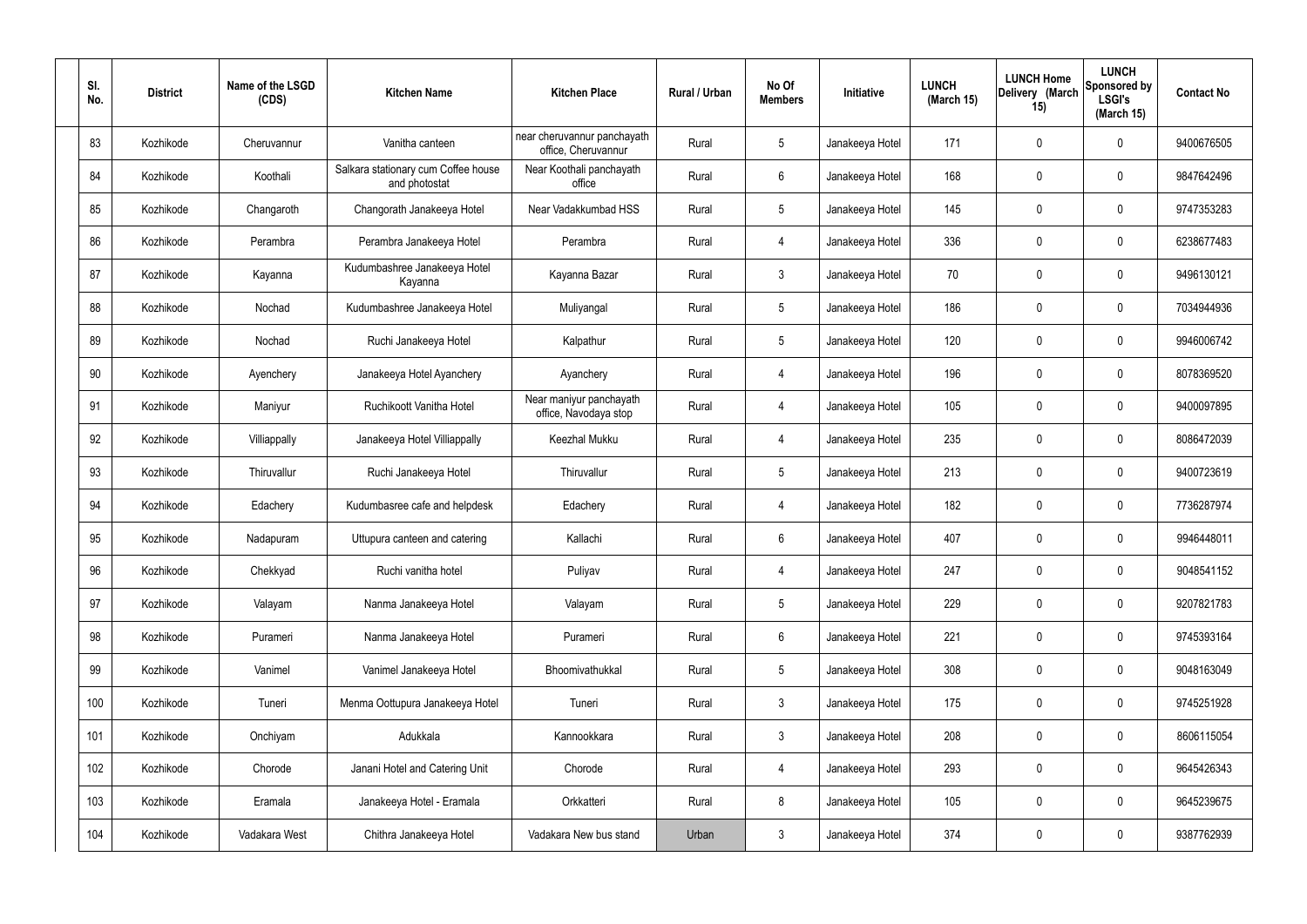|     | SI.<br>No.     | <b>District</b> | Name of the LSGD<br>(CDS) | <b>Kitchen Name</b>                   | <b>Kitchen Place</b>                     | Rural / Urban | No Of<br><b>Members</b> | Initiative      | <b>LUNCH</b><br>(March 15) | <b>LUNCH Home</b><br>Delivery (March<br>15) | <b>LUNCH</b><br>Sponsored by<br><b>LSGI's</b><br>(March 15) | <b>Contact No</b> |
|-----|----------------|-----------------|---------------------------|---------------------------------------|------------------------------------------|---------------|-------------------------|-----------------|----------------------------|---------------------------------------------|-------------------------------------------------------------|-------------------|
|     | 105            | Kozhikode       | Vadakara East             | Janakeeya Hotel Vadakara Municipality | Edodi                                    | Urban         | 6                       | Janakeeya Hotel | 401                        | 0                                           | $\mathbf 0$                                                 | 9207604876        |
|     | 106            | Kozhikode       | Azhiyoor                  | Janakeeya Hotel Azhiyoor              | Chombala near Block Office               | Rural         | $\mathbf{3}$            | Janakeeya Hotel | 228                        | $\mathbf 0$                                 | $\mathbf 0$                                                 | 8086159250        |
| 106 |                |                 |                           |                                       |                                          |               | 505                     |                 | 31883                      | 911                                         | $\overline{7}$                                              |                   |
|     | -1             | Malappuram      | Triprangode               | Vishista Vanitha Canteen              | Ottumpuram                               | Rural         | $5\overline{)}$         | Janakeeya Hotel | 230                        | 40                                          | $\mathbf 0$                                                 | 9526951352        |
|     | $\overline{2}$ | Malappuram      | Kondotty-2                | Amrutham Janakeeya Hotel              | Kondotty busstand                        | Urban         | 4                       | Janakeeya Hotel | 592                        | $\mathbf 0$                                 | 4                                                           | 7356582539        |
|     | 3              | Malappuram      | Ponmundam                 | Janakeeya hotel                       | Athanikkal                               | Rural         | $\overline{4}$          | Janakeeya Hotel | 223                        | $\mathbf 0$                                 | $\mathbf 0$                                                 |                   |
|     | $\overline{4}$ | Malappuram      | Ponnani-1                 | Samridhi                              | Ponnani                                  | Urban         | $5\overline{)}$         | Janakeeya Hotel | 109                        | $\mathbf 0$                                 | $\mathbf 0$                                                 |                   |
|     | 5              | Malappuram      | Parappanangadi            | Thathoos janakeeya hotel              | Parappanangadi                           | Urban         | $\mathbf{3}$            | Janakeeya Hotel | 182                        | 161                                         | $\mathbf 0$                                                 |                   |
|     | 6              | Malappuram      | Edayur                    | mathuraka vanita hotel                | vattaparamb                              | Rural         | 3                       | Janakeeya Hotel | 260                        | $\mathbf 0$                                 | $\mathbf 0$                                                 |                   |
|     | $\overline{7}$ | Malappuram      | Kaladi                    | Thripthi Janakeeya Hotel              | Naripparamb                              | Rural         | 4                       | Janakeeya Hotel | 150                        | $\mathbf 0$                                 | $\mathbf 0$                                                 |                   |
|     | 8              | Malappuram      | Tavanur                   | Snehitha                              | Ayankalam                                | Rural         | $5\phantom{.0}$         | Janakeeya Hotel | 83                         | 0                                           | $\mathbf 0$                                                 |                   |
|     | 9              | Malappuram      | Karulai                   | Janakeeya Hotel                       | Karulayi Town                            | Rural         | 4                       | Janakeeya Hotel | 87                         | 14                                          | $\mathbf 0$                                                 | 9388070564        |
|     | 10             | Malappuram      | Melattur                  | Melattur Janakeeya Hotel              | Melattur                                 | Rural         | $5\overline{)}$         | Janakeeya Hotel | 262                        | $\mathbf 0$                                 | $\mathbf 0$                                                 | 9497644650        |
|     | 11             | Malappuram      | Vallikkunnu               | Ruchikootu                            | Anangadi                                 | Rural         | $\overline{4}$          | Janakeeya Hotel | 176                        | 89                                          | $\mathbf 0$                                                 | 9846828029        |
|     | 12             | Malappuram      | Parappanangadi            | Sobhika Janakeeya hotel               | Parappanangadi                           | Urban         | $5\overline{)}$         | Janakeeya Hotel | 447                        | 190                                         | $\mathbf 0$                                                 | 9048220552        |
|     | 13             | Malappuram      | Vazhakkad                 | Ruchi hotel vazhakkad                 | Gup school vazhakkad                     | Rural         | $5\overline{)}$         | Janakeeya Hotel | 376                        | 220                                         | $\mathbf 0$                                                 | 9656316072        |
|     | 14             | Malappuram      | Amarambalam               | Janakeeya Hotel                       | Opposite Federal Bank<br>Pookkottumpadam | Rural         | $\overline{4}$          | Janakeeya Hotel | 101                        | 8                                           | 4                                                           | 8157060589        |
|     | 15             | Malappuram      | Marakkara                 | Famous Hotel                          | marakkara                                | Rural         | $\mathbf{3}$            | Janakeeya Hotel | 121                        | 0                                           | $\mathbf 0$                                                 | 6238909658        |
|     | 16             | Malappuram      | Ozhur                     | Archana Vanitha Canteen               | Pulparambu                               | Rural         | $\overline{2}$          | Janakeeya Hotel | 188                        | 0                                           | $\mathbf 0$                                                 | 9645906084        |
|     | 17             | Malappuram      | Keezhuparambu             | Sisiram hotel keezhuparambu           | New bazar kuniyil                        | Rural         | $5\overline{)}$         | Janakeeya Hotel | 155                        | 82                                          | $\mathbf 0$                                                 | 8086830582        |
|     | 18             | Malappuram      | Irimbiliyam               | nandanam vanita hotel                 | kotappuram                               | Rural         | $5\overline{)}$         | janakeeya Hotel | 258                        | 0                                           | $\mathbf 0$                                                 | 7306302029        |
|     | 19             | Malappuram      | Porur                     | Kudumbasree vanitha canteen           | Cherukod                                 | Rural         | 4                       | Janakeeya Hotel | 276                        | 0                                           | $\overline{0}$                                              | 9745425647        |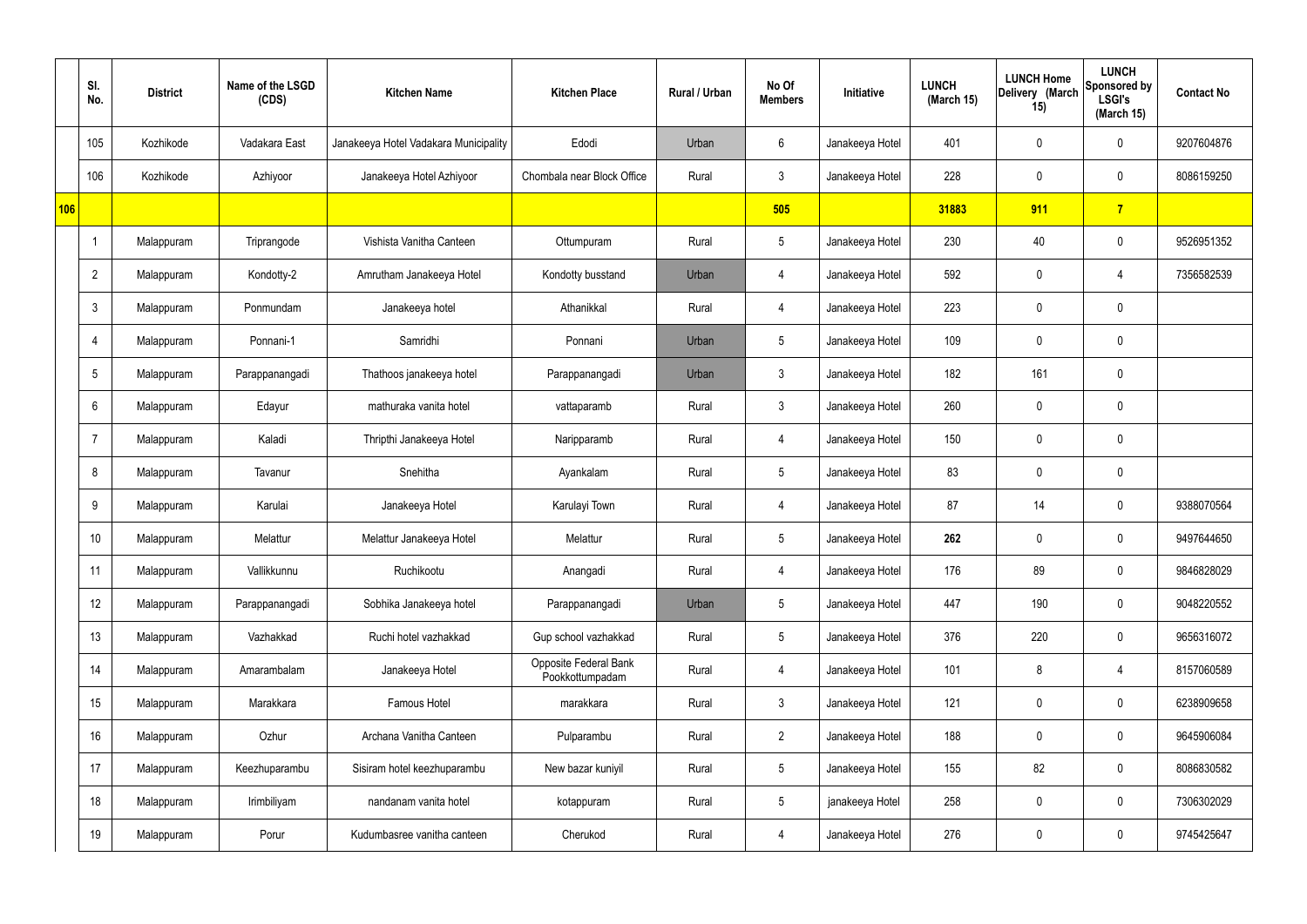| SI.<br>No. | <b>District</b> | Name of the LSGD<br>(CDS) | <b>Kitchen Name</b>        | <b>Kitchen Place</b> | Rural / Urban | No Of<br><b>Members</b> | Initiative      | <b>LUNCH</b><br>(March 15) | <b>LUNCH Home</b><br>Delivery (March<br>15) | <b>LUNCH</b><br>Sponsored by<br><b>LSGI's</b><br>(March 15) | <b>Contact No</b> |
|------------|-----------------|---------------------------|----------------------------|----------------------|---------------|-------------------------|-----------------|----------------------------|---------------------------------------------|-------------------------------------------------------------|-------------------|
| 20         | Malappuram      | Tirunavaya                | Vibhava Cafesree           | Karathoor            | Rural         | 4                       | Janakeeya Hotel | 91                         | 15                                          | $\mathbf 0$                                                 | 9645414837        |
| 21         | Malappuram      | Moothedam                 | Moothedam janakeeya hotel  | Karappuram           | Rural         | $\mathfrak{Z}$          | Janakeeya Hotel | 258                        | $\mathbf 0$                                 | $\mathbf 0$                                                 | 9447630154        |
| 22         | Malappuram      | Vazhayur                  | Three Star Janakeeya Hotel | Karad                | Rural         | 4                       | Janakeeya Hotel | 394                        | 68                                          | $\mathbf 0$                                                 | 9744305921        |
| 23         | Malappuram      | urngattiri                | Oottupura                  | Therattummal         | Rural         | $5\phantom{.0}$         | Janakeeya Hotel | 121                        | 97                                          | $\mathbf 0$                                                 | 9562851125        |
| 24         | Malappuram      | Maranchery                | Janakeeya Hotel maranchey  | Panambad             | Rural         | $5\phantom{.0}$         | Janakeeya Hotel | 94                         | 306                                         | $\mathbf 0$                                                 | 9048081621        |
| 25         | Malappuram      | Athavanad                 | Janakeeya Bhakshanasala    | Vettichira           | Rural         | $5\phantom{.0}$         | Janakeeya Hotel | 0                          | 0                                           | $\mathbf 0$                                                 | 9495291580        |
| 26         | Malappuram      | Pothukal                  | Vanitha Canteen            | Nettikulam           | Rural         | $6\phantom{.}$          | Janakeeya Hotel | 70                         | 0                                           | $\mathbf 0$                                                 | 9048501397        |
| 27         | Malappuram      | Mampad                    | <b>Bismi Cafe</b>          | Mampad               | Rural         | $\mathfrak{Z}$          | Janakeeya Hotel | 159                        | $\mathbf 0$                                 | $\mathbf 0$                                                 | 9961170251        |
| 28         | Malappuram      | Marakkara                 | Ruchikoottu                | <b>AC Nirappu</b>    | Rural         | $5\phantom{.0}$         | Janakeeya Hotel | 56                         | 0                                           | $\mathbf 0$                                                 | 9745625415        |
| 29         | Malappuram      | Alipparambu               | Oottupura                  | Alipparambu          | Rural         | $5\phantom{.0}$         | Janakeeya Hotel | 190                        | 0                                           | $\mathbf 0$                                                 | 9847690941        |
| 30         | Malappuram      | Valanchery                | Janakkeeya Hotel           | Valanchery           | Urban         | $5\phantom{.0}$         | Janakeeya Hotel | 218                        | 0                                           | $\boldsymbol{0}$                                            | 8593812408        |
| 31         | Malappuram      | Chaliyar                  | Chaliyar Janakeeya Hotel   | Akambaadam           | Rural         | $\mathfrak{Z}$          | Janakeeya Hotel | 158                        | 36                                          | $\mathbf 0$                                                 | 9605274841        |
| 32         | Malappuram      | Kalikavu                  | Friends Janakeeya Hotel    | Kalikavu             | Rural         | $\overline{4}$          | Janakeeya Hotel | 117                        | 12                                          | $\boldsymbol{0}$                                            | 9745751684        |
| 33         | Malappuram      | Angadipuram               | Janakeeya Hotel            | Angadipuram          | Rural         | $\overline{4}$          | Janakeeya Hotel | 238                        | 0                                           | $\mathbf 0$                                                 | 7902314724        |
| 34         | Malappuram      | Puzhakkattri              | Jasmin                     | Puzhakkattiri        | Rural         | $5\phantom{.0}$         | Janakeeya Hotel | 173                        | 139                                         | $\mathbf 0$                                                 | 9495497872        |
| 35         | Malappuram      | Nannamukku                | Tanima                     | Nannamukku           | Rural         | $5\phantom{.0}$         | Janakeeya Hotel | 209                        | 196                                         | $\mathbf 0$                                                 | 8943417885        |
| 36         | Malappuram      | Moorkkanad                | Oruma Janakeeya Hotel      | Moorkkanad           | Rural         | $5\phantom{.0}$         | Janakeeya Hotel | 117                        | 73                                          | $\mathbf 0$                                                 | 9605728248        |
| 37         | Malappuram      | Edavanna                  | Souhrtham Janakeeya Hotel  | Edavanna             | Rural         | $5\phantom{.0}$         | Janakeeya Hotel | 489                        | 73                                          | $\mathbf 0$                                                 | 9746986110        |
| 38         | Malappuram      | Tirur                     | Ruchi Janakeeya Hotel      | Tirur                | Urban         | $\overline{4}$          | Janakeeya Hotel | 425                        | 23                                          | $\mathbf 0$                                                 | 9895409528        |
| 39         | Malappuram      | Tirur                     | Amrutham Janakeeya Hotel   | Tirur                | Urban         | $\overline{4}$          | Janakeeya Hotel | 299                        | 0                                           | $\mathbf 0$                                                 | 9745074259        |
| 40         | Malappuram      | Edappal                   | Daya Cafesree              | Edappal              | Rural         | $5\,$                   | Janakeeya Hotel | 176                        | 0                                           | $\mathbf 0$                                                 | 9895439056        |
| 41         | Malappuram      | Koottilangadi             | Janakeeya Hotel            | Koottilangadi        | Rural         | 4                       | Janakeeya Hotel | 61                         | $35\,$                                      | $\overline{2}$                                              | 9539471939        |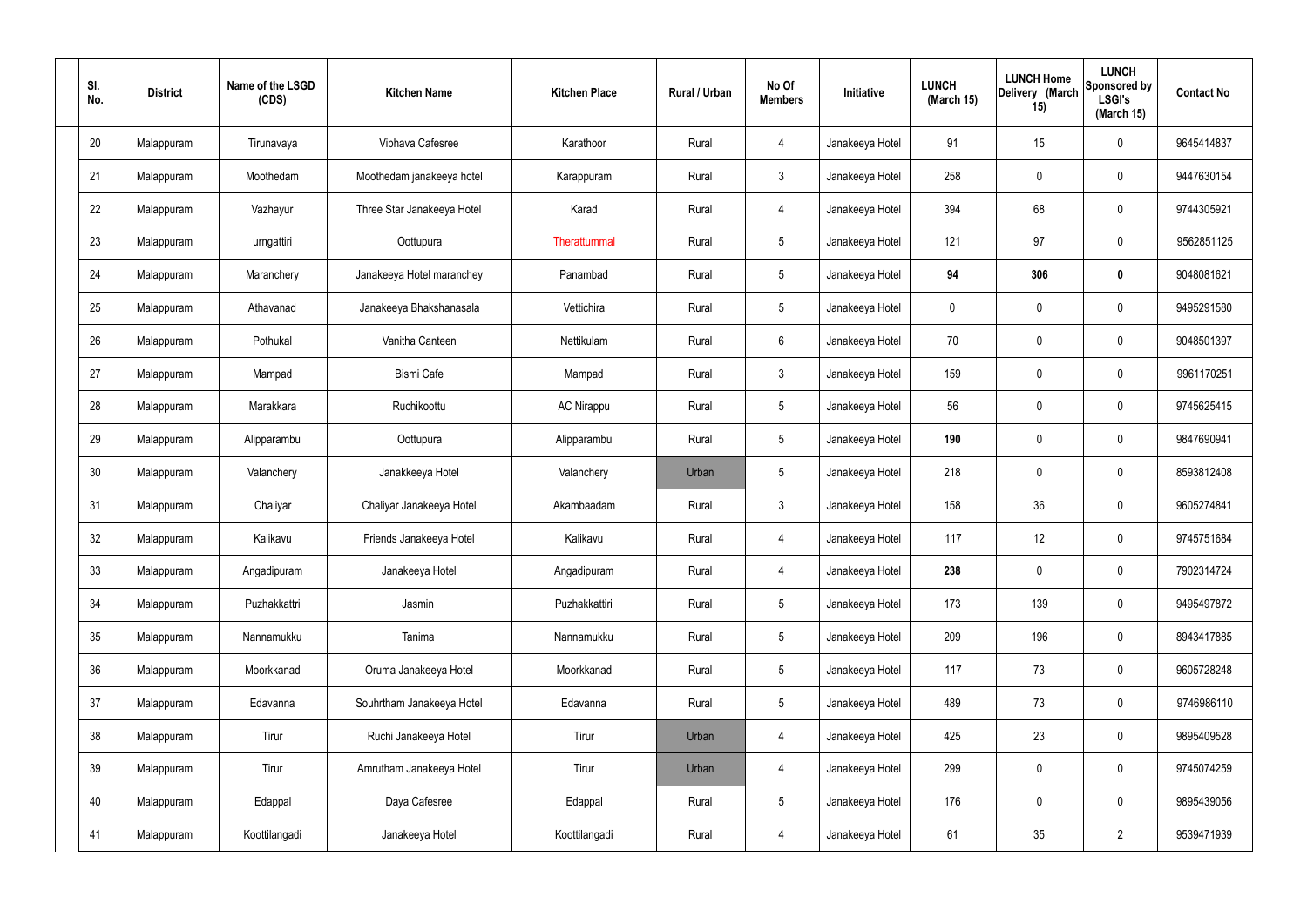| SI.<br>No. | <b>District</b> | Name of the LSGD<br>(CDS) | <b>Kitchen Name</b>                               | <b>Kitchen Place</b>   | Rural / Urban | No Of<br><b>Members</b> | Initiative      | <b>LUNCH</b><br>(March 15) | <b>LUNCH Home</b><br>Delivery (March<br>15) | <b>LUNCH</b><br>Sponsored by<br><b>LSGI's</b><br>(March 15) | <b>Contact No</b> |
|------------|-----------------|---------------------------|---------------------------------------------------|------------------------|---------------|-------------------------|-----------------|----------------------------|---------------------------------------------|-------------------------------------------------------------|-------------------|
| 42         | Malappuram      | Vattamkulam               | Vibhava Janakeeya Hotel                           | Edappal                | Rural         | 4                       | Janakeeya Hotel | 154                        | $\mathbf 0$                                 | 0                                                           | 9744844512        |
| 43         | Malappuram      | Nilambur                  | Annapporna Janakeeya Hotel                        | Nilambur               | Urban         | 8                       | Janakeeya Hotel | 364                        | 112                                         | 0                                                           | 8547795364        |
| 44         | Malappuram      | Puzhakkattri              | PT Group                                          | Ramapuram              | Rural         | 4                       | Janakeeya Hotel | 167                        | 40                                          | 0                                                           | 9745108676        |
| 45         | Malappuram      | Vazhikkadavu              | Vanitha Janakeeya Hotel                           | Manimooli              | Rural         | 4                       | Janakeeya Hotel | 52                         | $\mathbf 0$                                 | 0                                                           | 8943046755        |
| 46         | Malappuram      | Chungathara               | Chungathara Annapoorna Vanitha<br>Janakeeya Hotel | Chalikkulam            | Rural         | $\mathbf{3}$            | Janakeeya Hotel | 168                        | 59                                          | 0                                                           | 9745674102        |
| 47         | Malappuram      | Vallikunnu                | Punathil Janakeeya Hotel                          | Vallikunnu             | Rural         | 4                       | Janakeeya Hotel | 142                        | 160                                         | 0                                                           | 9946051042        |
| 48         | Malappuram      | Tirurangadi               | Nirmalyam Janakeeya Hotel                         | Chanthappadi           | Urban         | $5\phantom{.0}$         | Janakeeya Hotel | 486                        | 120                                         | 0                                                           | 9895168511        |
| 49         | Malappuram      | Purathur                  | Purathur Janakeeya Hotel                          | Kavilakkad             | Rural         | $\mathbf{3}$            | Janakeeya Hotel | 117                        | 73                                          | 0                                                           | 9645170119        |
| 50         | Malappuram      | Kuruva                    | Swad                                              | Ambalaparamb           | Rural         | 4                       | Janakeeya Hotel | 96                         | 49                                          | 0                                                           | 9495993543        |
| 51         | Malappuram      | Perumanna Klari           | Perumanna Klari Janakeeya Hotel                   | Near Panjayathu office | Rural         | $\mathbf{3}$            | Janakeeya Hotel | 95                         | 0                                           | 0                                                           | 7306197556        |
| 52         | Malappuram      | Kuttippuram               | Janakeeya Hotel Kuttippurram                      | Kuttipuram             | Rural         | $5\phantom{.0}$         | Janakeeya Hotel | 252                        | 0                                           | 0                                                           | 8921459017        |
| 53         | Malappuram      | Niramaruthur              | Annapporna Janakeeya Hotel                        | Mangad                 | Rural         | $\mathbf{3}$            | Janakeeya Hotel | 160                        | 0                                           | 0                                                           | 9746334349        |
| 54         | Malappuram      | Veliyancode               | Cafe Kudumbashree                                 | Eramangalam            | Rural         | $\mathbf{3}$            | Janakeeya Hotel | 88                         | 107                                         | 0                                                           | 9567575145        |
| 55         | Malappuram      | Pulilkal                  | Ruchi Koottu Janakeeya Hotel                      | Pulikkal               | Rural         | $\overline{4}$          | Janakeeya Hotel | 253                        | 24                                          | 0                                                           | 9947039208        |
| 56         | Malappuram      | Karuvarakund              | Janakeeya Hotel                                   | Karuvarakund           | Rural         | $\overline{4}$          | Janakeeya Hotel | 237                        | 20                                          | 0                                                           | 9562233316        |
| 57         | Malappuram      | Thuvvur                   | Janakeeya Hotel                                   | Thuvvur                | Rural         | $5\phantom{.0}$         | Janakeeya Hotel | 184                        | 85                                          | 0                                                           | 8075365565        |
| 58         | Malappuram      | Kottakkal                 | Kottakkal Janakeeya Hotel                         | Kottakkal              | Urban         | $\mathbf{3}$            | Janakeeya Hotel | 359                        | $\pmb{0}$                                   | 0                                                           | 9946216609        |
| 59         | Malappuram      | Kuzhimanna                | Mythri Janakkeeya Hotel                           | Cheruparamb            | Rural         | $\overline{4}$          | Janakeeya Hotel | 198                        | 101                                         | 0                                                           | 9961738543        |
| 60         | Malappuram      | Talakkad                  | Talakkad Janakeeya Hotel                          | <b>BP</b> Angadi       | Rural         | $\overline{4}$          | Janakeeya Hotel | 190                        | 30 <sub>2</sub>                             | 0                                                           | 9447824517        |
| 61         | Malappuram      | Areecode                  | Haritha sree Janakeeya Hotel                      | Pookottuchola          | Rural         | $\overline{4}$          | Janakeeya Hotel | 112                        | 27                                          | 0                                                           | 7025072558        |
| 62         | Malappuram      | Cherukkavu                | Kitchen Hut Janakeeya Hotel                       | Chevayoor              | Rural         | $\overline{4}$          | Janakeeya Hoel  | 173                        | 63                                          | 0                                                           | 9895195887        |
| 63         | Malappuram      | Thiruvali                 | Janakeeya hotel                                   | Thiruvali              | Rural         | $5\phantom{.0}$         | Janakeeya Hotel | 124                        | $\pmb{0}$                                   | 0                                                           | 9746385945        |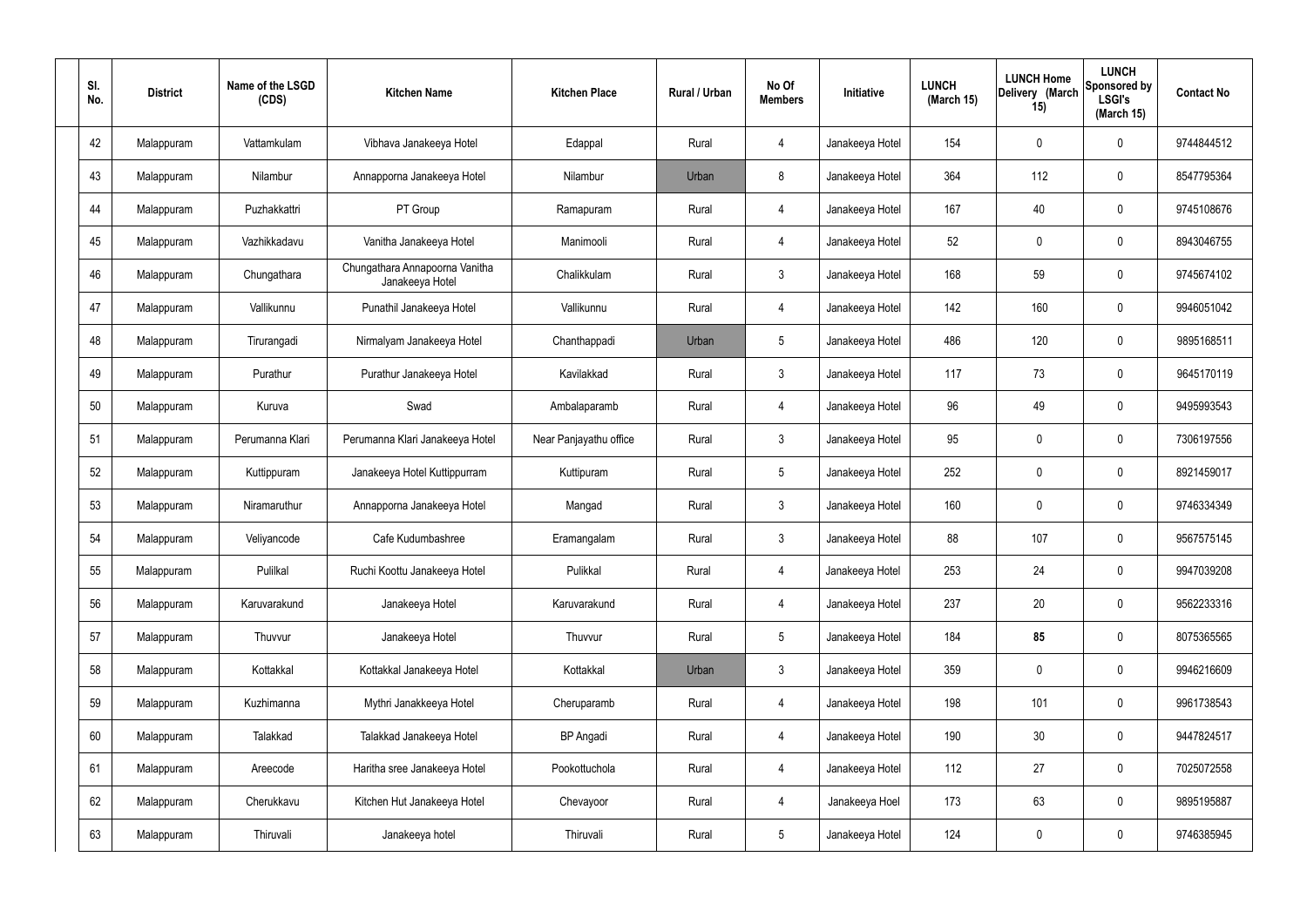|     | SI.<br>No. | <b>District</b> | Name of the LSGD<br>(CDS) | <b>Kitchen Name</b>        | <b>Kitchen Place</b> | Rural / Urban | No Of<br><b>Members</b> | Initiative      | <b>LUNCH</b><br>(March 15) | <b>LUNCH Home</b><br>Delivery (March<br>15) | <b>LUNCH</b><br>Sponsored by<br><b>LSGI's</b><br>(March 15) | <b>Contact No</b> |
|-----|------------|-----------------|---------------------------|----------------------------|----------------------|---------------|-------------------------|-----------------|----------------------------|---------------------------------------------|-------------------------------------------------------------|-------------------|
| 128 | 64         | Malappuram      | Alamcode                  | Janakeeya hotel            | Alamcode             | Rural         | $5\phantom{.0}$         | Janakeeya Hotel | $\mathbf 0$                | 0                                           | $\mathbf 0$                                                 | 8129368109        |
|     | 65         | Malappuram      | Manjeri 1                 | Cafe Janakeeya hotel       | Manjeri              | Urban         | $6\phantom{.}6$         | Janakeeya Hotel | 260                        | 22                                          | $\mathbf 1$                                                 | 7336671011        |
|     | 66         | Malappuram      | kalpakanchery             | Janakeeya HOTEL            | Kalpakanchery        | Rural         | $\overline{4}$          | Janakeeya Hotel | 145                        | 0                                           | $\mathbf 0$                                                 | 9048929947        |
|     | 67         | Malappuram      | Kodur                     | Janakeeya hotel            | vadakkemanna         | Rural         | $\mathbf{3}$            | Janakeeya hotel | 160                        | 0                                           | $\mathbf 0$                                                 | 9605430938        |
|     | 68         | Malappuram      | Anakayam                  | janakeeya hotel            | Anakayam             | Rural         | $5\phantom{.0}$         | Janakeeya hotel | 271                        | 0                                           | $\mathbf 0$                                                 | 7025840671        |
|     | 69         | Malappuram      | Malappuram                | Janakeeya Hotel            | Malappuram           | Urban         | $\mathbf{3}$            | Janakeeya Hotel | 232                        | $\mathbf 0$                                 | $\mathbf 0$                                                 | 8281125864        |
|     | 70         | Malappuram      | Tanur                     | Azhimukham Janakeeya hotel | tanur                | Urban         | $\mathbf{3}$            | Janakeeya Hotel | 220                        | $\mathbf 0$                                 | $\mathbf 0$                                                 | 7594914843        |
|     | 71         | Malappuram      | Elamkulam                 | Janapriya                  | Kunnakav             | Rural         | 4                       | Janakeeya Hotel | 187                        | $\mathbf 0$                                 | $\mathbf 0$                                                 | 9496725446        |
|     | 72         | Malappuram      | Wandoor                   | Janakeeya Hotel            | wandoor              | Rural         | 4                       | Janakeeya Hotel | 282                        | 123                                         | $\mathbf 0$                                                 | 8086064498        |
|     | 73         | Malappuram      | Perinthalmanna            | samrthi janakeeya hotei    | Perinthalmanna       | Urban         | $5\phantom{.0}$         | Janakeeya hotel | 168                        | 0                                           | $\mathbf 0$                                                 | 7994259773        |
|     | 74         | Malappuram      | Munniyur                  | Oottupura                  | Munniyur             | Rural         | $5\phantom{.0}$         | Janakeeya Hotel | 202                        | 195                                         | $\pmb{0}$                                                   |                   |
|     | 75         | Malappuram      | AR Nagar                  | Aiswarya                   | AR Nagar             | Rural         | $\mathbf{3}$            | Janakeeya Hotel | 212                        | 0                                           | $\mathbf 0$                                                 |                   |
|     | 76         | Malappuram      | Thenjippalam              | Nanma                      | Thenjippalam         | Rural         | 4                       | Janakeeya Hotel | 323                        | 88                                          | $\mathbf 0$                                                 |                   |
|     | 77         | Malappuram      | Peruvallur                | Anugraha                   | Super bazar          | Rural         | $5\overline{)}$         | Jankeeya Hotel  | 131                        | 121                                         | $\overline{2}$                                              | 9747037665        |
|     | 78         | Malappuram      | Muthuvallur               | Nanma janakeeya hotel      | Muthuparambu         | Rural         | $3\phantom{a}$          | Janakeeya hotel | 589                        | 0                                           | $\mathbf 0$                                                 | 9744406501        |
|     | 79         | Malappuram      | mankada                   | janakeeya hatel            | Aryiranazhipadi      | Rural         | $\mathbf{3}$            | janakeeya hotel | 183                        | 103                                         | $\mathbf 0$                                                 | 9539855520        |
|     | 80         | Malappuram      | Vengara                   | Ponnoos hotel              | Vengara              | Rural         | 4                       | Janakeeya hotel | 272                        | 0                                           | $\mathbf 0$                                                 | 9947424618        |
|     | 81         | Malappuram      | Pulpatta                  | Santhwanam Janakeeya hotel | Padikkal parambil    | Rural         | $5\phantom{.0}$         | Janakeeya hotel | 390                        | 173                                         | $\mathbf 0$                                                 | 9526367569        |
|     | 82         | Malappuram      | Keezhattur                | Keezhattur Janakeeya hotel | Keezhattur           | Rural         | 4                       | Janakeeya hotel | 50                         | 0                                           | $\mathbf 0$                                                 | 9539209640        |
|     | 83         | Malappuram      | Cheriyamundam             | Nanma janakeeya hotel      | Manchingapara        | Rural         | 4                       | Janakeeya hotel | 120                        | 0                                           | $\mathbf 0$                                                 | 9496048689        |
|     | 84         | Malappuram      | Chelambre                 | Soorya Janakeeya hotel     | Pulluparamb          | Rural         | $\mathbf{3}$            | Janakeeya hotel | 122                        | 109                                         | $\mathbf 0$                                                 | 7994179285        |
|     | 85         | Malappuram      | Ponmala                   | Janakeeya hotel            | Chappangadi          | Rural         | 4                       | Janakeeya hotel | 221                        | 0                                           | $\mathbf 0$                                                 | 9605811748        |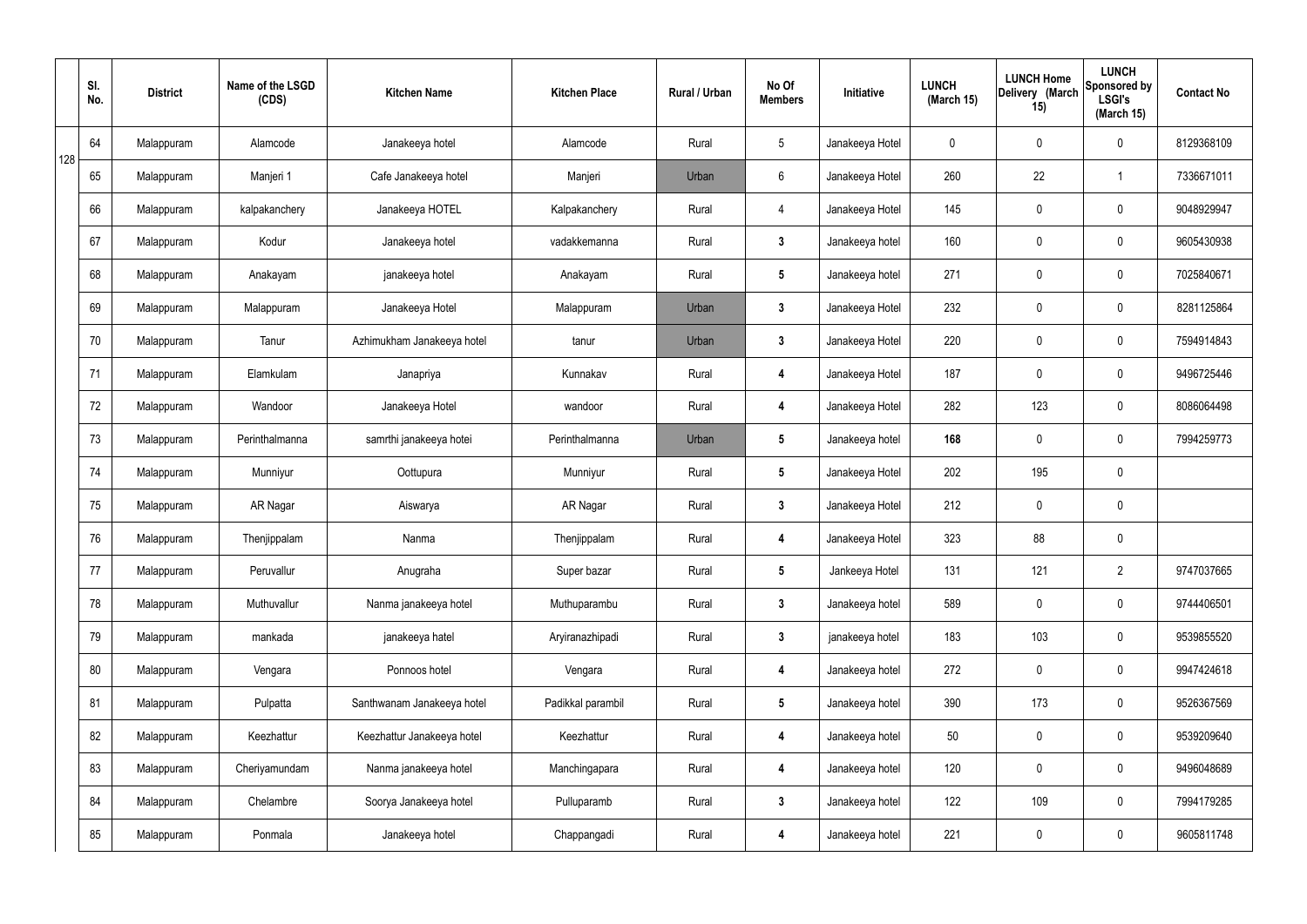| SI.<br>No. | <b>District</b> | Name of the LSGD<br>(CDS) | <b>Kitchen Name</b>      | <b>Kitchen Place</b> | Rural / Urban | No Of<br><b>Members</b> | Initiative      | <b>LUNCH</b><br>(March 15) | <b>LUNCH Home</b><br>Delivery (March<br>15) | <b>LUNCH</b><br>Sponsored by<br><b>LSGI's</b><br>(March 15) | <b>Contact No</b> |
|------------|-----------------|---------------------------|--------------------------|----------------------|---------------|-------------------------|-----------------|----------------------------|---------------------------------------------|-------------------------------------------------------------|-------------------|
| 86         | Malappuram      | Thennala                  | <b>Bismi Hotel</b>       | Pookkiparamb         | Rural         | 4                       | Jankeeya Hotel  | 280                        | 0                                           | $\mathbf 0$                                                 | 9995757092        |
| 87         | Malappuram      | Tanalur                   | Janakeeya Hotel          | Tanalur              | Rural         | $\mathbf{3}$            | Jankeeya Hotel  | 278                        | 0                                           | $\pmb{0}$                                                   |                   |
| 88         | Malappuram      | Parappur                  | Janakeeya Hotel          | chullipparambu       | Rural         | $5\phantom{.0}$         | Janakeeya Hotel | 334                        | 0                                           | $\mathbf 0$                                                 | 9961091317        |
| 89         | Malappuram      | Edarikkode                | Janakeeya Hotel          | Edarikkod            | Rural         | $\mathbf{3}$            | Janakeeya Hotel | $\mathbf 0$                | 0                                           | $\mathbf 0$                                                 | 8089003770        |
| 90         | Malappuram      | Oorakam                   | Ammoos                   | Panchayath padi      | Rural         | $3\phantom{a}$          | Janakeeya Hotel | 322                        | 0                                           | $\mathbf 0$                                                 | 9526449294        |
| 91         | Malappuram      | Nannambra                 | Veeturuchi               | Kundoor Athani       | Rural         | 4                       | Janakeeya Hotel | 30                         | 313                                         | $3\phantom{.0}$                                             | 9400618659        |
| 92         | Malappuram      | Pandikkad                 | Janakeeya Hotel          | Pandikkad            | Rural         | 4                       | Janakeeya Hotel | 248                        | $\mathbf 0$                                 | $\mathbf 0$                                                 | 9995504081        |
| 93         | Malappuram      | Chokkad                   | Natturuchi               | Chokkad              | Rural         | $5\phantom{.0}$         | Janakeeya Hotel | 92                         | 49                                          | $\mathbf 0$                                                 |                   |
| 94         | Malappuram      | Cheekode                  | Cheekode Janakeeya Hotel | Cheekode             | Rural         | 4                       | Janakeeya Hotel | 154                        | 71                                          | $\mathbf 0$                                                 |                   |
| 95         | Malappuram      | Makkarapparamb            | Subiksha                 | Makkarapparamb       | Rural         | $\mathbf{3}$            | Janakeeya Hotel | 82                         | 32                                          | $\mathbf 0$                                                 | 8089003770        |
| 96         | Malappuram      | Ponnani-1                 | Devi Janakeeya Hotel     | Ponnani              | Urban         | $5\phantom{.0}$         | Janakeeya Hotel | $\mathbf 0$                | 0                                           | $\mathbf 0$                                                 | 9961919097        |
| 97         | malappuram      | mangalam                  | Soubagya                 | mangalam             | Rural         | $5\phantom{.0}$         | janakeeya hotel | 123                        | 68                                          | $\pmb{0}$                                                   |                   |
| 98         | Malappuram      | Trikkalangode             | janakeeya hotel          | karakkunnu           | Rural         | $6\phantom{.}6$         | Janakeeya Hotel | 315                        | $\mathbf 0$                                 | $\mathbf 0$                                                 |                   |
| 99         | Malppuram       | Morayoor                  | Janakeeya hotel          | Valanchery           | Rural         | $\mathbf{3}$            | Janakeeya hotel | 120                        | $\mathbf 0$                                 | $\mathbf 0$                                                 |                   |
| 100        | Malappuram      | Perumbadapp               | Janakeeya hotel          | Perumbadapp          | Rural         | $\overline{\mathbf{4}}$ | Janakeeya hotel | 20                         | $90\,$                                      | $\mathbf 0$                                                 |                   |
| 101        | Malappuram      | Tirur                     | Samruthi Janakeeya Hotel | Vettom               | <b>RURAL</b>  | $5\phantom{.0}$         | Janakeeya hotel | 190                        | 302                                         | $\mathbf 0$                                                 |                   |
| 102        | Malappuram      | Kondotty                  | Janakeeya hotel          | vazhakad             | <b>RURAL</b>  | 4                       | janakeeya hotel | 352                        | 249                                         | $\mathbf 0$                                                 |                   |
| 103        | Malappuram      | Pulamanthol               | Janakeeya hotel          | pulamanthole         | <b>RURAL</b>  | 4                       | Janakeeya hotel | 224                        | 0                                           | $\mathbf 0$                                                 |                   |
| 104        | Malappuram      | Valavannur                | Jankeeya hotel           | Valavannur           | <b>RURAL</b>  | $5\phantom{.0}$         | Janakeeya hotel | 120                        | 0                                           | $\mathbf 0$                                                 |                   |
| 105        | Malappuram      | kottakkal                 | Janakeeya hotel          | kotakkal             | <b>URBAN</b>  | 4                       | Janakeeya hotel | 354                        | $\pmb{0}$                                   | $\mathbf 0$                                                 |                   |
| 106        | Malappuram      | Vettom                    | Thripthi Janakeeya Hotel | vettom               | <b>RURAL</b>  | $\overline{\mathbf{4}}$ | Janakeeya hotel | 241                        | 32                                          | $\mathbf 0$                                                 |                   |
| 107        | Malappuram      | Nilambur                  | Janakeeya hotel          | nilambur             | <b>URBAN</b>  | $5\phantom{.0}$         | Janakeeya hotel | 245                        | 25                                          | $\pmb{0}$                                                   |                   |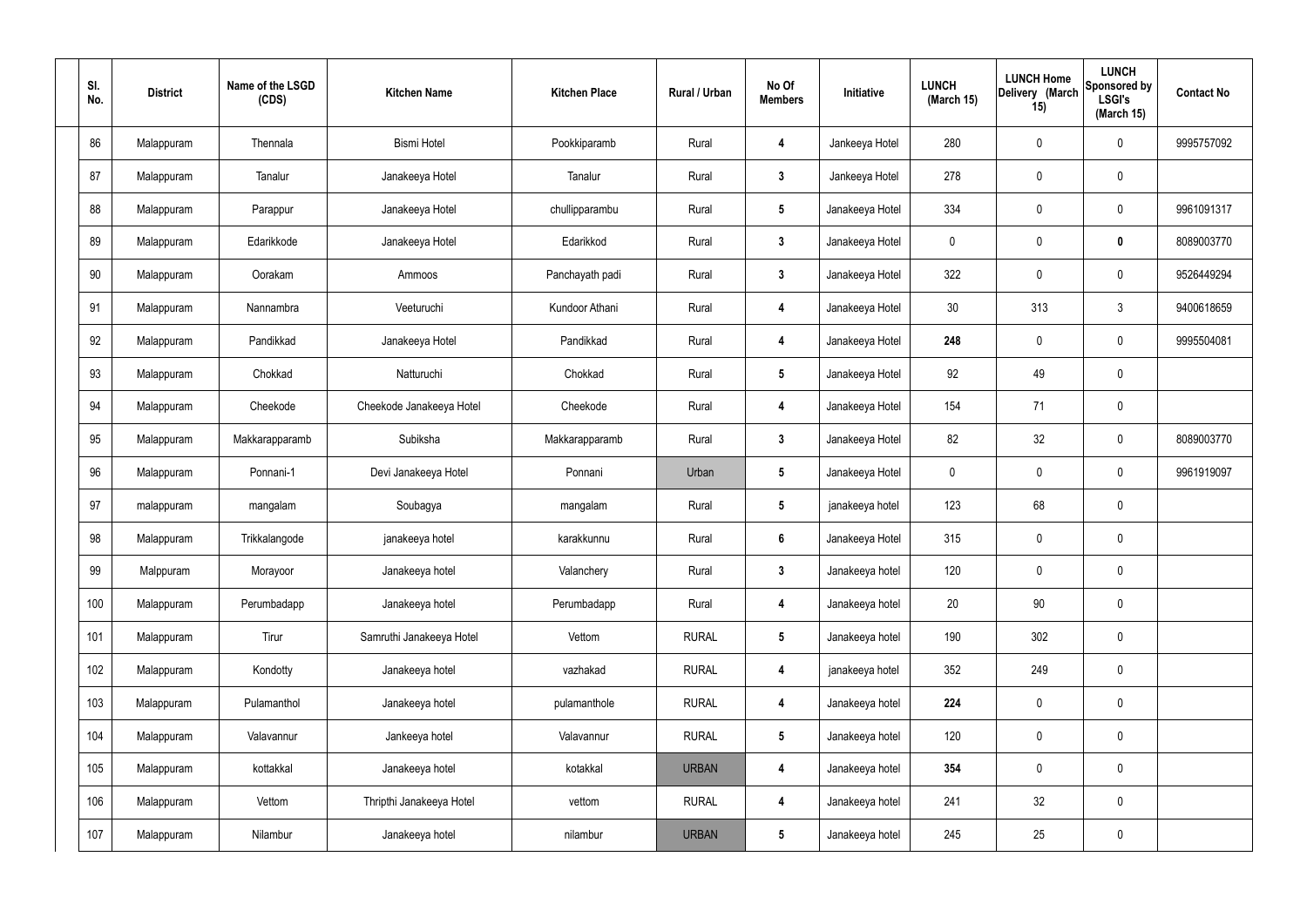|            | SI.<br>No. | <b>District</b> | Name of the LSGD<br>(CDS) | <b>Kitchen Name</b>        | <b>Kitchen Place</b> | Rural / Urban | No Of<br><b>Members</b> | Initiative      | <b>LUNCH</b><br>(March 15) | <b>LUNCH Home</b><br>Delivery (March<br>15) | <b>LUNCH</b><br>Sponsored by<br><b>LSGI's</b><br>(March 15) | <b>Contact No</b> |
|------------|------------|-----------------|---------------------------|----------------------------|----------------------|---------------|-------------------------|-----------------|----------------------------|---------------------------------------------|-------------------------------------------------------------|-------------------|
|            | 108        | Malappuram      | Nilambur                  | Janakeeya hotel            | nilambur             | <b>URBAN</b>  | 4                       | Janakeeya hotel | 232                        | 150                                         | $\mathbf 0$                                                 |                   |
|            | 109        | Malappuram      | Vallikkunn                | Rasakkut                   | Vallikunnu           | Rural         | $\overline{\mathbf{4}}$ | janakeeyahotel  | 97                         | 176                                         | $\mathbf 0$                                                 |                   |
|            | 110        | Malappuram      | kuruva                    | Ruchi                      | Kurava               | Rural         | $5\overline{)}$         | Janakeeyahotel  | 142                        | 25                                          | $\mathbf 0$                                                 | 9745414800        |
|            | 111        | Malappuram      | Kannamangalam             | Ruchikoott                 | Kannamangalam        | Rural         | $3\phantom{a}$          | Janakeeya Hotel | 463                        | $\pmb{0}$                                   | $\mathbf 0$                                                 |                   |
|            | 112        | Malappuram      | Othungal                  | janakeeya hotel            | Othukkungal          | Rural         | $5\overline{)}$         | Janakeeya Hotel | 310                        | $\mathbf 0$                                 | $\mathbf 0$                                                 | 9656716066        |
|            | 113        | Malappuram      | Pookkottur                | janakeeya hotel            | valluvambram         | Rural         | $\boldsymbol{4}$        | Janakeeya Hotel | 220                        | $\mathbf 0$                                 | $\mathbf 0$                                                 | 9447334084        |
|            | 114        | Malappuram      | Edakkara                  | Edakkara janakeeya hotel   | Edakkara             | Rural         | 4                       | janakeeya hotel | 210                        | $\mathbf 0$                                 | $\mathbf 0$                                                 |                   |
|            | 115        | Malappuram      | porur                     | Thanima Janakeeya Hotel    | Porur                | Rural         | $3\overline{3}$         | janakeeya hotel | 125                        | $\pmb{0}$                                   | $\mathbf 0$                                                 | 9539928567        |
|            | 116        | Malappuram      | Pulikkal                  | Janakeeya Hotel            | pulikkal             | Rural         | $\boldsymbol{4}$        | Janakeeya Hotel | 172                        | 48                                          | $\mathbf 0$                                                 |                   |
|            | 117        | malappuram      | Tanur                     | amma janakeeyahottel       | Tanur                | <b>URBAN</b>  | $5\overline{)}$         | janakeeyahottel | 314                        | $\mathbf 0$                                 | $\mathbf 0$                                                 |                   |
|            | 118        | malappuram      | Pallikkal                 | padheyam janakeeyahottel   | Pallikkal            | Rural         | $5\overline{)}$         | janakeeyahotel  | 55                         | 86                                          | $\mathbf 0$                                                 |                   |
|            | 119        | Malappuram      | Chelembra                 | janakeeyahotel2            | Chelembra            | Rural         | 4                       | janakeeyahotel  | 187                        | 82                                          | $\mathbf 0$                                                 |                   |
|            | 120        | Malappuram      | Purathur                  | Safa Janakeeya Hotel       | Paravanna            | Rural         | $\overline{4}$          | Janakeeya Hotel | 88                         | 16                                          | $\mathbf 0$                                                 |                   |
|            | 121        | malappuram      | vazhayur                  | puthuma janakeeyahotel     | Vazhayur             | Rural         | 4                       | janakeeyahotel  | 175                        | $30\,$                                      | $\mathbf 0$                                                 |                   |
|            | 122        | malappuram      | mangalam                  | Swathistam                 | Vadikkal             | Rural         | $\overline{\mathbf{4}}$ | janakeeyahotel  | 281                        | 86                                          | $\mathbf 0$                                                 |                   |
|            | 123        | malappuram      | kuttippuram               | nilayoram janakeeya hotel  | Kuttipuram           | Rural         | $\overline{\mathbf{4}}$ | janakeeyahotel  | 145                        | $\pmb{0}$                                   | $\mathbf 0$                                                 |                   |
|            | 124        | malapluram      | thazhekode                | Thazhekode Janakeeya Hotel | Thazhekode           | Rural         | $\overline{\mathbf{4}}$ | Janakeeya Hotel | 418                        | $\mathbf 0$                                 | $\mathbf 0$                                                 |                   |
|            | 125        | malappuram      | munniyur                  | my kitchen                 | Alinchuvad           | Rural         | $5\phantom{.0}$         | janakeeya hotel | 143                        | 201                                         | $\mathbf{1}$                                                | 8589809765        |
|            | 126        | Malappuram      | Mangalam                  | Ruchikkoottu               | Mangalam             | Rural         | $\overline{\mathbf{4}}$ | Janakeeya hotel | $\mathbf 0$                | $\pmb{0}$                                   | $\mathbf 0$                                                 |                   |
|            | 127        | Malappuram      | Ponnani                   | Thripthi                   | Ponnani              | Urban         | $5\overline{)}$         | Janakeeya Hotel | 188                        | $\pmb{0}$                                   | $\mathbf 0$                                                 |                   |
|            | 128        | Malappuram      | Tanur                     | Krishna                    | Tanur                | Urban         | $5\overline{)}$         | janakeeya hotel | 318                        | $\pmb{0}$                                   | $\mathbf 0$                                                 |                   |
| <b>128</b> |            |                 |                           |                            |                      |               | 537                     |                 | 25707                      | 6012                                        | 17                                                          |                   |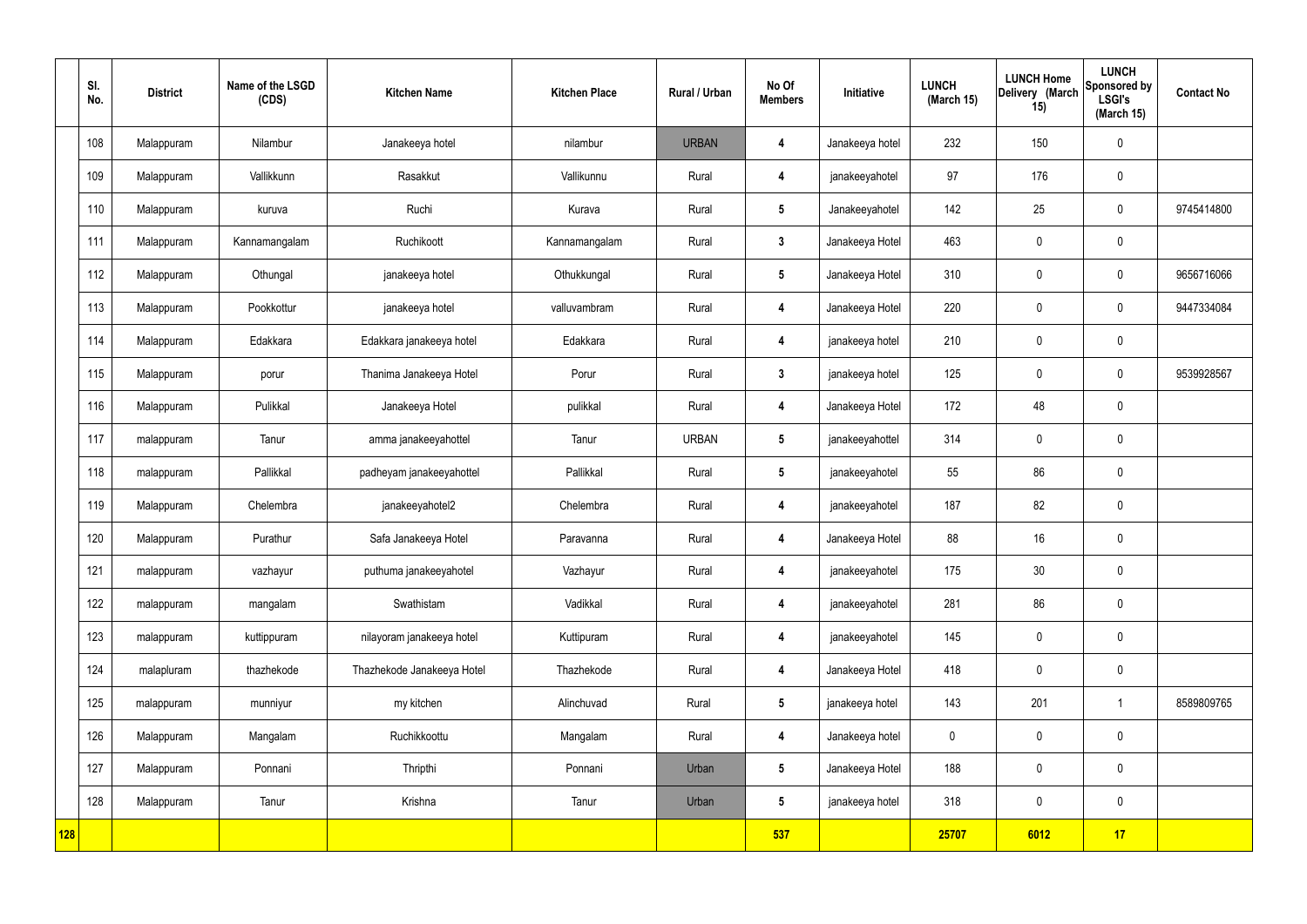| SI.<br>No.     | <b>District</b> | Name of the LSGD<br>(CDS) | <b>Kitchen Name</b>             | <b>Kitchen Place</b>                      | Rural / Urban | No Of<br><b>Members</b> | Initiative      | <b>LUNCH</b><br>(March 15) | <b>LUNCH Home</b><br>Delivery (March<br>15) | <b>LUNCH</b><br>Sponsored by<br><b>LSGI's</b><br>(March 15) | <b>Contact No</b> |
|----------------|-----------------|---------------------------|---------------------------------|-------------------------------------------|---------------|-------------------------|-----------------|----------------------------|---------------------------------------------|-------------------------------------------------------------|-------------------|
| -1             | Palakkad        | Elapully                  | Nakshathra Vanitha canteen      | Canteen                                   | Rural         | 4                       | Janakeeya Hotel | 165                        | 0                                           | $\mathbf 0$                                                 | 25707             |
| $\overline{2}$ | Palakkad        | Nalleppilly               | Vanitha Canteen                 | Canteen                                   | Rural         | 4                       | Janakeeya Hotel | 168                        | 0                                           | $\mathbf 0$                                                 | 9656232569        |
| 3              | Palakkad        | Chittur                   | Thanal vanitha Canteen          | Thathamangalam, Mettuvalavu               | Urban         | 3                       | Janakeeya Hotel | 361                        | 0                                           | $\mathbf 0$                                                 | 9447105400        |
|                | Palakkad        | chittur                   | urapp janakeeya hotel           | Anicode junction                          | urban         | $5\phantom{.0}$         | Janakeeya hotel | 204                        | 0                                           | $\mathbf 0$                                                 | 9349930549        |
| 5              | Palakkad        | polpully                  | subiksha janakeeya hotel        | kallootiyal                               | Rural         | $5\phantom{.0}$         | Janakeeya hotel | 259                        | 0                                           | $\mathbf 0$                                                 | 9495197498        |
| 6              | Palakkad        | Eruthenpathy              | Nila janakeeya hotel            | Mooniilmada muniyappan<br>kshethram near  | Rural         | $5\phantom{.0}$         | Janakeeya hotel | 124                        | $\mathbf 0$                                 | $\mathbf 0$                                                 | 9037290925        |
| 7              | Palakkad        | Perumatty                 | Nanam Janakeeya hotel           | kannimari                                 | Rural         | $\mathbf{3}$            | Janakeeya hotel | 110                        | 0                                           | $\mathbf 0$                                                 | 9605529657        |
| 8              | Palakkad        | Vadakarapathy             | soubhagya janakeeya hotel       | vadakarapathy panchayath                  | Rural         | $5\phantom{.0}$         | Janakeeya hotel | 171                        | $\mathbf 0$                                 | $\mathbf 0$                                                 | 9633578756        |
| 9              | Palakkad        | Kozhinjampara             | Sreesakthi Janakeeya hotel      | Kozhinjampara<br>gramapanchayth, near bus | Rural         | $5\phantom{.0}$         | Janakeeya hotel | 110                        | 0                                           | $\mathbf 0$                                                 | 9847121105        |
| 10             | Palakkad        | Vadakkenchery             | Oottupura Vanitha Canteen       | Panchayath building,<br>Vadakkenchery     | Rural         | 4                       | Janakeeya Hotel | 209                        | 0                                           | $\mathbf 0$                                                 | 9656360141        |
| 11             | Palakkad        | PKD North                 | Cafesree                        | opp. ksrtc bus stand,<br>Manjakulam road  | Urban         | $5\phantom{.0}$         | Janakeeya Hotel | $\mathbf 0$                | 0                                           | $\mathbf 0$                                                 | 9037332005        |
| 12             | Palakkad        | Ongallur                  | Amma canteen                    | Ongallur vipanana kendram                 | Rural         | 4                       | Janakeeya Hotel | 106                        | 0                                           | $\boldsymbol{0}$                                            | 7560924507        |
| 13             | Palakkad        | Muthuthala                | Sreelakshmi vanitha canteen     | Muthuthala panchayath                     | Rural         | 4                       | Janakeeya Hotel | 113                        | 0                                           | 0                                                           | 7558865485        |
| 14             | Palakkad        | Koppam                    | Natturuchi kudumbashree cafe    | Near koppam village                       | Rural         | $5\phantom{.0}$         | Janakeeya Hotel | 157                        | 0                                           | $\mathbf 0$                                                 | 8075779172        |
| 15             | Palakkad        | Paruthur                  | Mamatty vanitha canteen         | Near panchayath                           | Rural         | $5\phantom{.0}$         | Janakeeya Hotel | 72                         | $\mathbf 0$                                 | $\mathbf 0$                                                 | 9544847874        |
| 16             | Palakkad        | Vilayur                   | Souhritha caffesree (Ruchipura) | Near Vilayur Panchayath                   | Rural         | $6\phantom{.}6$         | Janakeeya Hotel | 89                         | $\mathbf 0$                                 | $\mathbf 0$                                                 | 9747342046        |
| 17             | palakkad        | Kulukkallur               | Snehitha Janakeeya hotel        | Kulukkallur panchayath                    | Rural         | $5\phantom{.0}$         | Janakeeya hotel | 200                        | $\mathbf 0$                                 | $\mathbf 0$                                                 | 9746701454        |
| 18             | Palakkad        | Pattambi                  | Janakeeya hotel                 | near Govt samskritha college,<br>Pattambi | Urban         | 4                       | Janakeeya hotel | $\mathbf 0$                | 0                                           | $\mathbf 0$                                                 | 9562043428        |
| 19             | Palakkad        | Erimayur                  | Thanima Vanitha Canteen         | Panchayath building, Erimayur             | Rural         | $5\,$                   | Janakeeya Hotel | 60                         | 0                                           | $\overline{2}$                                              | 9746440633        |
| 20             | Palakkad        | Kizhekkencheri            | Vanitha Canteen                 | Panchayath Building,<br>Kizhakkenchery    | Rural         | 4                       | Janakeeya Hotel | 78                         | 0                                           | $\mathbf 1$                                                 | 9747923418        |
| 21             | Palakkad        | Peringottukkurrissi       | Aiswarya Vanitha canteen        | Panchayth building                        | Rural         | $3\phantom{a}$          | Janakeeya Hotel | 80                         | $\mathbf 0$                                 | $\mathbf 0$                                                 | 9048665884        |
| 22             | Palakkad        | Mundoor                   | Bharath vanitha canteen         | Panchayath building                       | Rural         | $\mathfrak{Z}$          | Janakeeya Hotel | 124                        | 0                                           | $\boldsymbol{0}$                                            | 8592830607        |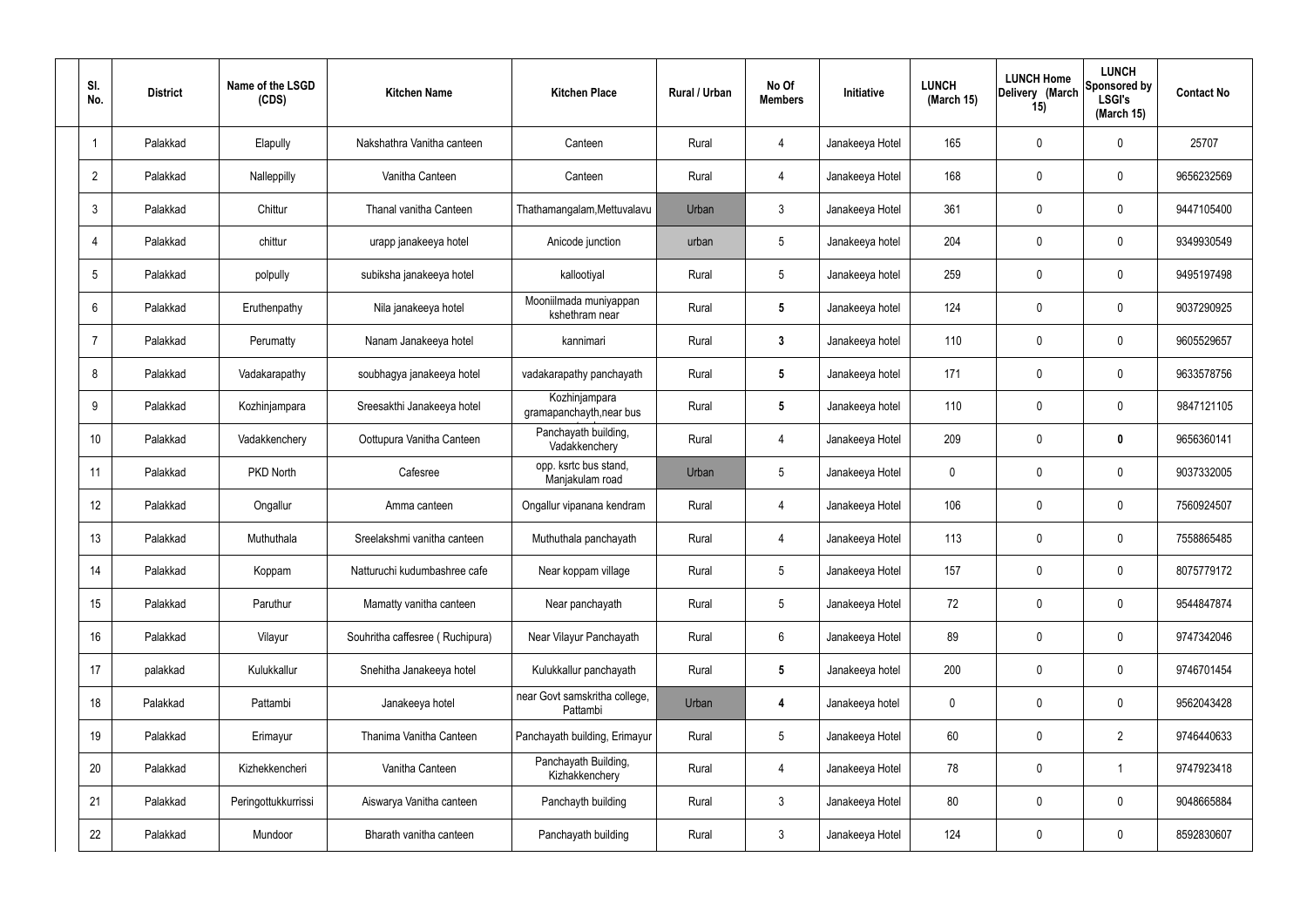| SI.<br>No. | <b>District</b> | Name of the LSGD<br>(CDS) | <b>Kitchen Name</b>                      | <b>Kitchen Place</b>                            | Rural / Urban | No Of<br><b>Members</b> | Initiative       | <b>LUNCH</b><br>(March 15) | <b>LUNCH Home</b><br>Delivery (March<br>15) | <b>LUNCH</b><br>Sponsored by<br><b>LSGI's</b><br>(March 15) | <b>Contact No</b> |
|------------|-----------------|---------------------------|------------------------------------------|-------------------------------------------------|---------------|-------------------------|------------------|----------------------------|---------------------------------------------|-------------------------------------------------------------|-------------------|
| 23         | Palakkad        | Kodumbu                   | kripa                                    | kodumb panchayath                               | Rural         | 4                       | Janakeeya HoteL  | 68                         | $\mathbf 0$                                 | 0                                                           | 9048682860        |
| 24         | Palakkad        | Thirumittakode            | Thirumuttam Janakeeya Hotel              | Karukaputhur                                    | Rural         | 6                       | Janakeeya Hotel  | 221                        | $\mathbf 0$                                 | 0                                                           | 9072841599        |
| 25         | Palakkad        | Akathethara               | Nanma canteen                            | kalyanamandapam                                 | Rural         | $\mathbf{3}$            | Janakeeya Hotel  | 99                         | 0                                           | 0                                                           | 7025563510        |
| 26         | Palakkad        | Marutharoad               | flavours cantteen                        | panchayath                                      | Rural         | $5\phantom{.0}$         | Janakeeya Hotela | 128                        | $\mathbf 0$                                 | 0                                                           | 9746227966        |
| 27         | Palakkad        | Trithala                  | Kairali Vanitha Hotel                    | Thirthala                                       | Rural         | $5\phantom{.0}$         | Janakeeya Hotel  | 141                        | 0                                           | 0                                                           | 9048710155        |
| 28         | Palakkad        | Kongad                    | Annapoorna vanitha canteen               | Near Kongad village office                      | Rural         | $5\phantom{.0}$         | Janakeeya Hotel  | 153                        | $\mathbf 0$                                 | 0                                                           | 9645425774        |
| 29         | Palakkad        | Sreekrishnapuram          | Subiksha canteen                         | Near panchayath office                          | Rural         | $\mathbf{3}$            | Janakeeya Hotel  | 85                         | $\mathbf 0$                                 | 0                                                           | 8086697226        |
| 30         | Palakkad        | Pallassana                | dhanalakshmi vanitha canteen             | pallassana panchayath<br>building               | Rural         | $5\phantom{.0}$         | Janakeeya Hotel  | 160                        | $\mathbf 0$                                 | 0                                                           | 8943225892        |
| 31         | Palakkad        | Nenmmara                  | Nemmara Janakeeya hotel                  | Nemmara junction                                | Rural         | 4                       | Janakeeya hotel  | 263                        | $\mathbf 0$                                 | 0                                                           | 8157850935        |
| 32         | Palakkad        | Ayilur                    | Janakeeya hotel                          | Thalavettanpara, Ayilur                         | Rural         | $\mathbf{3}$            | Janakeeya hotel  | 176                        | 0                                           | 0                                                           | 9539517856        |
| 33         | Palakkad        | Melarkode                 | Janakeeya Hotel                          | near Melarkode panchayath                       | Rural         | $\overline{4}$          | Janakeeya hotel  | 165                        | 0                                           | 0                                                           | 8606193918        |
| 34         | Palakkad        | Vandazhi                  | janakeeya hotel                          | Kaniyamangalam                                  | Rural         | $\mathbf{3}$            | Janakeeya hotel  | 54                         | 0                                           | 0                                                           | 9645919937        |
| 35         | Palakkad        | Nelliayampathy            | Janakeeya hotel                          | near Panchayat, kaikaty                         | Rural         | 4                       | Janakeeya hotel  | 98                         | 0                                           | 0                                                           | 9497123529        |
| 36         | Palakkad        | Elavanchery               | Snehatheeram                             | Near GUPS, Vattekkad                            | Rural         | $\sqrt{5}$              | Janakeeya Hotel  | 224                        | $\mathbf 0$                                 | 0                                                           | 9744195274        |
| 37         | Palakkad        | Kollemkode                | Priya Vanitha Canteen                    | Block Panchayath Office,<br>Kollengode          | Rural         | $\overline{4}$          | Janakeeya Hotel  | 240                        | $\mathbf 0$                                 | 0                                                           | 9745456764        |
| 38         | Palakkad        | Koduvayur                 | Samridhi Kudumbashree Vanitha<br>Canteen | Panchayath Building                             | Rural         | $5\phantom{.0}$         | Janakeeya Hotel  | 125                        | $\mathbf 0$                                 | 0                                                           | 8086263595        |
| 39         | Palakkad        | Pattanchery               | Sreelakshmi vanitha canteen              | Panchayath Building                             | Rural         | $\overline{4}$          | Janakeeya Hotel  | 48                         | $\mathbf 0$                                 | 0                                                           | 8086916932        |
| 40         | Palakkad        | Pudunagaram               | Janakeeya Hotel                          | Near KSEB, Pudunagaram                          | Rural         | $\overline{4}$          | Janakeeya hotel  | 194                        | $\mathbf 0$                                 | 0                                                           | 9497241598        |
| 41         | Palakkad        | Vadavanoor                | Sree Muruka Janakeeya Hotel              | Vydhyasala, Vadavanoor                          | Rural         | $5\phantom{.0}$         | Janakeeya hotel  | 195                        | $\mathbf 0$                                 | 0                                                           | 9567011729        |
| 42         | Palakkad        | Peruvemba                 | Samridi Janakeeya Hotel                  | Peruvemba Junction                              | Rural         | 4                       | Jankeeya hotel   | 187                        | $\mathbf 0$                                 | 0                                                           | 918089611261      |
| 43         | Palakkad        | Muthalamada               | Janakeeya Hotel                          | Chulliyarmedu                                   | Rural         | 4                       | Jankeeya hotel   | 287                        | $\mathbf 0$                                 | 0                                                           | 9633730067        |
| 44         | Palakkad        | Cherppalasseri            | Swad Janakiyahotel, CPY                  | Scheduled caste coperative<br>society hall, cpy | Urban         | $5\phantom{.0}$         | Janakeeya Hotel  | 238                        | 0                                           | 0                                                           | 9447746082        |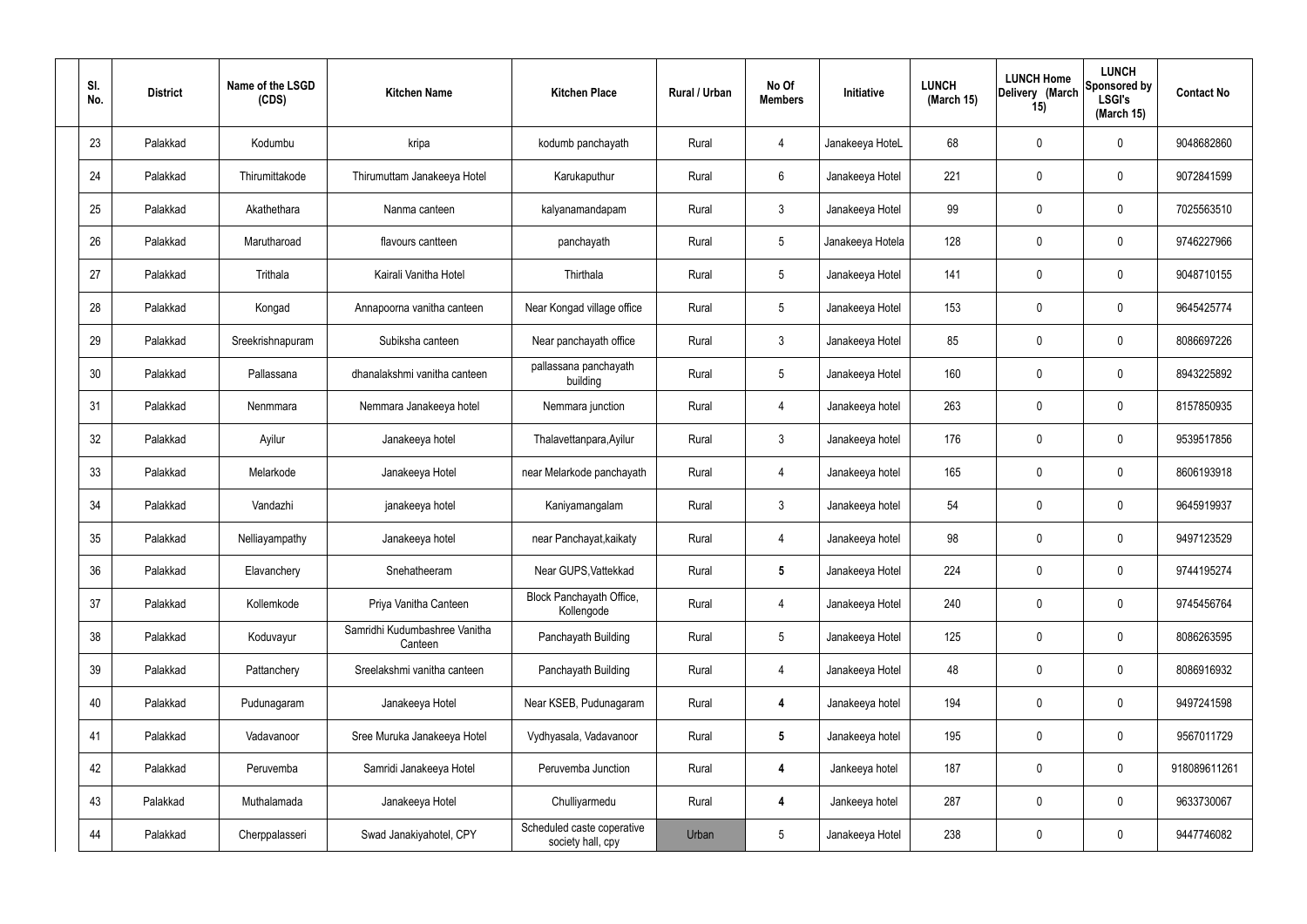|     | SI.<br>No. | <b>District</b> | Name of the LSGD<br>(CDS) | <b>Kitchen Name</b>                         | <b>Kitchen Place</b>                       | Rural / Urban | No Of<br><b>Members</b> | Initiative       | <b>LUNCH</b><br>(March 15) | <b>LUNCH Home</b><br>Delivery (March<br>15) | <b>LUNCH</b><br>Sponsored by<br><b>LSGI's</b><br>(March 15) | <b>Contact No</b> |
|-----|------------|-----------------|---------------------------|---------------------------------------------|--------------------------------------------|---------------|-------------------------|------------------|----------------------------|---------------------------------------------|-------------------------------------------------------------|-------------------|
|     | 45         | Palakkad        | Vellinezhi                | Aiswarya kudumbashree                       | Adakkaputhur                               | Rural         | $\mathbf{3}$            | Janakeeya Hotel  | 87                         | 0                                           | $\mathbf 0$                                                 | 9747730588        |
|     | 46         | Palakkad        | Keralasseri               | Bhagyasree janakeeya hotel                  | Near village office                        | Rural         | $\mathbf{3}$            | Janakeeya Hotel  | 55                         | $\mathbf 0$                                 | $\mathbf 0$                                                 | 8606125128        |
|     | 47         | Palakkad        | Kottayi                   | Kudumbashree Vanitha canteen                | Near Kottayi Panchayath                    | Rural         | $\overline{4}$          | Jankeeya hotel   | 95                         | 0                                           | $\mathbf 0$                                                 | 9605699847        |
|     | 48         | Palakkad        | anakkara                  | udayasurya vanitha canteen                  | kumbidi                                    | rural         | $5\phantom{.0}$         | Janakeeya Hotel  | 169                        | $\mathbf 0$                                 | $\mathbf 0$                                                 | 9895947614        |
|     | 49         | Palakkad        | kappur                    | jeevanam hotel                              | kumaranellur                               | rural         | $6\phantom{.}6$         | Janakeeya Hotel  | 267                        | $\mathbf 0$                                 | $\mathbf 0$                                                 | 9605308385        |
| 102 | 50         | Palakkad        | Malampauzha               | Nandhanam canteen                           | near fantasy park                          | Rural         | $5\phantom{.0}$         | Janakeeya HotelT | 248                        | $\mathbf 0$                                 | $\mathbf 0$                                                 | 807587062         |
|     | 51         | Palakkad        | Puduppariyaram            | Anaswara Canteen                            | Panchayath                                 | Rural         | $\overline{4}$          | Janakeeya Hotel  | 168                        | $\mathbf 0$                                 | $\mathbf 0$                                                 | 9526677781        |
|     | 52         | Palakkad        | kadambazhipuram           | Reshmi janakeeya hotel                      | 16 mail                                    | Rural         | $5\phantom{.0}$         | Janakeeya Hotel  | 90                         | 0                                           | $\mathbf 0$                                                 | 9048375891        |
|     | 53         | Palakkad        | Kadambazhipuram           | Ardhram Janakeeya hotel                     | Pulapatta                                  | Rural         | $\mathbf{3}$            | Janakeeya Hotel  | 88                         | $\mathbf 0$                                 | $\mathbf 0$                                                 | 9495775246        |
|     | 54         | Palakkad        | Kannambra                 | Sree kurumba canteen                        | kannambra                                  | Rural         | 4                       | Janakeeya Hotel  | 226                        | 0                                           | $\mathbf 0$                                                 | 8157815819        |
|     | 55         | Palakkad        | karakkurissi              | Janakiya hotel                              | Near ammus auditorium,<br>Ayappankavu      | Rural         | $\mathbf{3}$            | Janakeeya Hotel  | 126                        | 0                                           | $\mathbf 0$                                                 | 6238788932        |
|     | 56         | Palakkad        | Thenkara                  | Subiksham janakeeya hotel                   | Ayurveda hospital compound<br>Then kara    | Rural         | $5\phantom{.0}$         | Janakeeya Hotel  | 180                        | 0                                           | $\mathbf 0$                                                 | 9747557333        |
|     | 57         | Palakkad        | Alanallur                 | Keerthi vanitha canteen and catering        | Near panchayath Alanallur                  | Rural         | $5\phantom{.0}$         | Janakeeya hotel  | 147                        | 0                                           | $\mathbf 0$                                                 | 9495447569        |
|     | 58         | Palakkad        | Pudur                     | Asil canteen                                | Pudur panchayath                           | Rural         | 4                       | Janakeeya hotel  | 75                         | $\mathbf 0$                                 | $\mathbf 0$                                                 | 8086968050        |
|     | 59         | Palakkad        | Parali                    | Annasree Janakeeya hotel                    | Near parali panchayath                     | Rural         | $\overline{4}$          | Janakeeya hotel  | 117                        | $\mathbf 0$                                 | $\mathbf 0$                                                 | 8281829238        |
|     | 60         | Palakkad        | Mannur                    | Kudumbasree janakeeya hotel                 | Mannur panchayath                          | Rural         | $5\phantom{.0}$         | Janakeeya hotel  | 98                         | $\mathbf 0$                                 | $\mathbf 0$                                                 | 9495771095        |
|     | 61         | Palakkad        | Kuzhalmannam              | Janasree jankeeya hotel                     | Kuzhalmannam block<br>panchayth            | Rural         | $\mathbf{3}$            | Jankeeya hotel   | 195                        | 0                                           | $\mathbf 0$                                                 | 9847364980        |
|     | 62         | Palakkad        | Kavassery                 | samridhi Janakeeya Hotel                    | Alathur road, kavasheery                   | Rural         | $6\overline{6}$         | Janakeeya hotel  | 115                        | 0                                           | $\mathbf 0$                                                 | 9747570761        |
|     | 63         | palakkad        | chalissery                | Thanal janakeeya hotel                      | chalissery panchayath building             | Rural         | $\mathfrak{Z}$          | Janakeeya hotel  | 43                         | 0                                           | $\mathbf 0$                                                 | 9562702284        |
|     | 64         | palakkad        | Kottopadam                | Iva canteen and catering janakeeya<br>hotel | Block building, Near<br>aryambavu junction | Rural         | $\overline{4}$          | Janakeeya hotel  | 160                        | 0                                           | $\mathbf 0$                                                 | 9074818126        |
|     | 65         | palakkad        | kumaramputhur             | Ruchi cafe janakeeya hotel                  | Panchayath kumaramputhur                   | Rural         | $\mathbf{3}$            | Janakeeya hotel  | 287                        | 0                                           | $\mathbf 0$                                                 | 8589968705        |
|     | 66         | palakkad        | Malampuzha                | Amma janakeeya hotel                        | kadukkamkunnu, Malampuzha                  | Rural         | $\mathbf{3}$            | Janakeeya hotel. | 420                        | 0                                           | $\overline{0}$                                              | 9446521664        |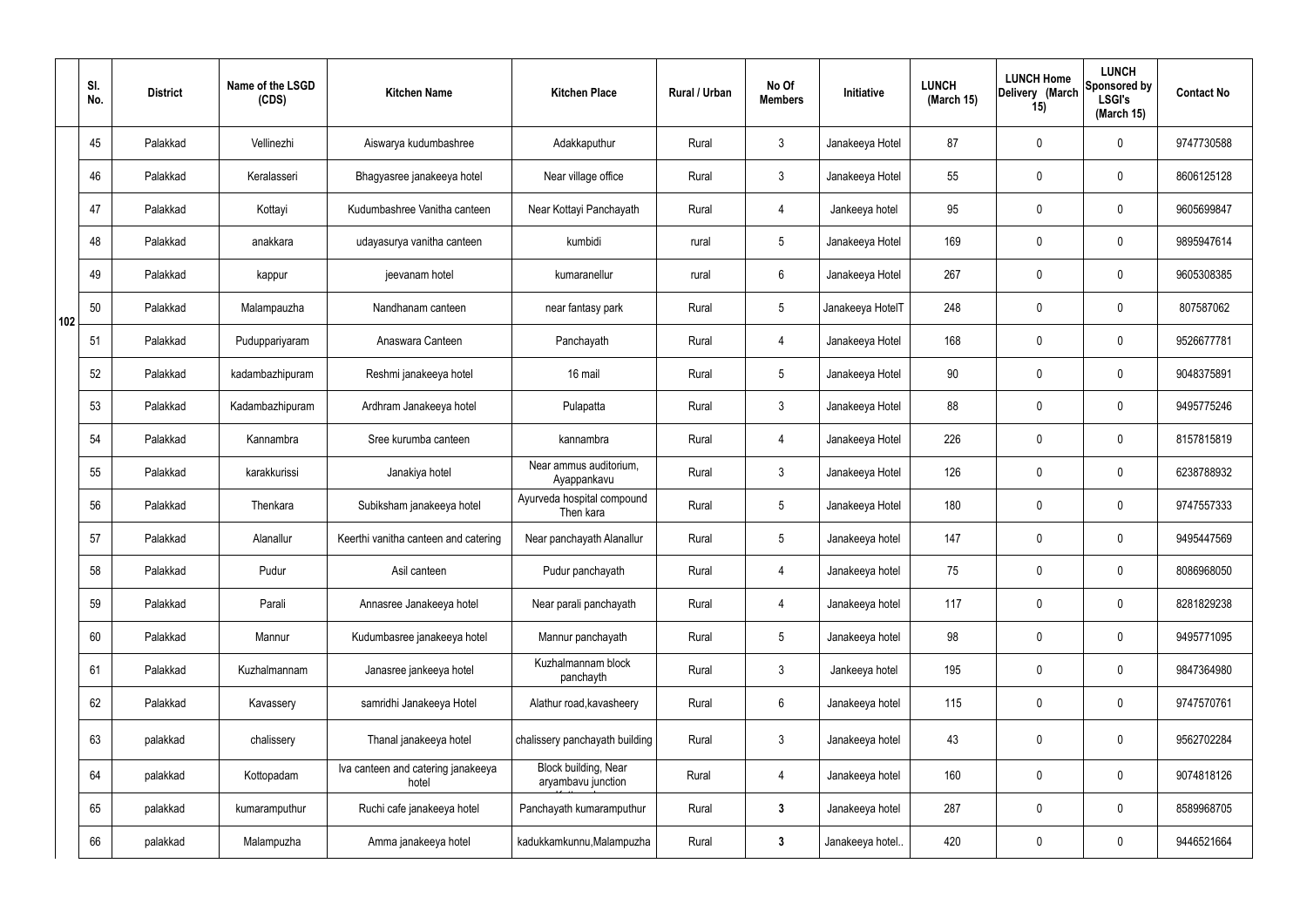| SI.<br>No. | <b>District</b> | Name of the LSGD<br>(CDS) | <b>Kitchen Name</b>         | <b>Kitchen Place</b>                | Rural / Urban | No Of<br><b>Members</b> | Initiative       | <b>LUNCH</b><br>(March 15) | <b>LUNCH Home</b><br>Delivery (March<br>15) | <b>LUNCH</b><br>Sponsored by<br><b>LSGI's</b><br>(March 15) | <b>Contact No</b> |
|------------|-----------------|---------------------------|-----------------------------|-------------------------------------|---------------|-------------------------|------------------|----------------------------|---------------------------------------------|-------------------------------------------------------------|-------------------|
| 67         | palakkad        | Alathur                   | Rich Janakeeya hotel        | Near bus stand, Alathur             | Rural         | 4                       | Janakeeya hotel  | 310                        | 0                                           | 4                                                           | 9947030779        |
| 68         | palakkad        | Karimpuzha                | Janakeeya hotel             | Karimpuzha panchayath               | Rural         | $\mathbf{3}$            | Janakeeya hotel  | 65                         | $\mathbf 0$                                 | $\mathbf 0$                                                 | 9961502739        |
| 69         | Palakkad        | Thenkurissi               | Eyeshee janakeeya hotel     | Panchayth building,<br>Thenkurissi  | Rural         | 4                       | Jankeeya hotel   | 117                        | 0                                           | $\mathbf 0$                                                 | 9995662723        |
| 70         | Palakkad        | Agali                     | Janakeeya Hotel             | Block Panchayath building,<br>Agali | Rural         | $5\phantom{.0}$         | Jankeeya hotel   | 157                        | $\mathbf 0$                                 | $\mathbf 0$                                                 | 9037878897        |
| 71         | Palakkad        | Sholayur                  | Powrnami janakeeya hotel    | anakkatty bus stand                 | Rural         | 4                       | Jankeeya hotel   | 103                        | $\mathbf 0$                                 | $\mathbf 0$                                                 | 9159556404        |
| 72         | Palakkad        | Puthushery                | Janakeeya hotel             | Puthushery panchayath               | Rural         | $5\phantom{.0}$         | Janakeeya hotel. | 159                        | $\mathbf 0$                                 | $\mathbf 0$                                                 | 9562772723        |
| 73         | Palakkad        | Karimba                   | Janakeeya hotel             | Panchayath premise                  | Rural         | $\mathbf{3}$            | Janakeeya Hotel  | 142                        | $\mathbf 0$                                 | $\mathbf 0$                                                 | 9562163979        |
| 74         | Palakkad        | Nagalasseri               | Janakeeya hotel             | near koottanad bus stand            | Rural         | $5\phantom{.0}$         | Janakeeya hotel  | 180                        | $\mathbf 0$                                 | $\mathbf 0$                                                 | 8921928291        |
| 75         | Palakkad        | Mathur                    | Nila janakeeya Hotel        | Near Panchayth, Mathur              | Rural         | 4                       | Jankeeya hotel   | 145                        | $\mathbf 0$                                 | $\mathbf 0$                                                 | 9562356483        |
| 76         | Palakkad        | Chalavara                 | Janakeeya hotel             | Chalavara panchayath                | Rural         | $5\phantom{.0}$         | Janakeeya hotel  | 125                        | 0                                           | $\mathbf 0$                                                 | 9544659942        |
| 77         | Palakkad        | Ananganadi                | vanitha cateen              | near Ananganadi panchayath          | Rural         | $\mathbf{3}$            | Janakeeya Hotel  | 76                         | 0                                           | $\mathbf 0$                                                 | 8921410495        |
| 78         | Palakkad        | Lakkidiperur              | Janakeeya hotel             | Lekkidi perur panchayath            | Rural         | $5\phantom{.0}$         | Jankeeya hotel   | 128                        | $\mathbf 0$                                 | $\mathbf 0$                                                 | 6238921903        |
| 79         | Palakkad        | Nellaya                   | Janakeeya hotel             | Nellaya panchayath                  | Rural         | 4                       | Janakeeya hotel  | 67                         | 0                                           | $\mathbf 0$                                                 | 9562432883        |
| 80         | Palakkad        | Shornur                   | Oottupura Janakeeya hotel   | near bus stand, Shoranur            | Urban         | $5\phantom{.0}$         | Janakeeya hotel  | 255                        | $\mathbf 0$                                 | $\mathbf 0$                                                 | 9747102377        |
| 81         | Palakkad        | Shornur                   | Snehadeepam Janakeeya hotel | Shoranur municipality               | Urban         | $\overline{4}$          | Janakeeya hotel  | 175                        | 0                                           | $\mathbf 0$                                                 | 6238755729        |
| 82         | Palakkad        | Thrikkadiri               | Janakeeya hotel             | Samskarika nilayam                  | Rural         | 4                       | Janakeeya hotel  | 106                        | 0                                           | $\mathbf 0$                                                 | 9544806032        |
| 83         | palakkad        | Vaniyamkulam              | Janakeeya hotel             | near PK DAS hospital                | Rural         | $\mathbf{3}$            | Janakeeya hotel  | 280                        | 0                                           | $\mathbf{3}$                                                | 9947408415        |
| 84         | Palakkad        | Ambalappara               | Janakiya hotel              | ambalappara<br>kalyanamandapam      | Rural         | $5\phantom{.0}$         | Janakeeya Hotel  | 75                         | 0                                           | $\mathbf 0$                                                 | 8129562289        |
| 85         | Palakkad        | Vallappuzha               | Janakeeya hotel             | Hayath Complex, Vallappuzha         | Rural         | $5\phantom{.0}$         | Janakeeya Hotel  | 239                        | 0                                           | $\mathbf 0$                                                 | 8086406897        |
| 86         | Palakkad        | Shoranur                  | Ela janakeeya hotel         | Vpc market, kulappully              | Urban         | $\mathbf{3}$            | Janakeeya hotel  | 152                        | 0                                           | $\mathbf 0$                                                 | 8129769113        |
| 87         | Palakkad        | Mankara                   | Subiksha Janakeeya hotel    | Near Mankara Panchayath             | Rural         | $5\phantom{.0}$         | Janakeeya hotel  | 90                         | 0                                           | $\mathbf 0$                                                 | 8549045637        |
| 88         | Palakkad        | Kanjirapuzha              | Surya Janakeeya hotel,      | Kanjirapuzha, panchayath            | Rural         | $5\phantom{.0}$         | Janakeeya hotel  | 0                          | 0                                           | $\overline{0}$                                              | 9048698194        |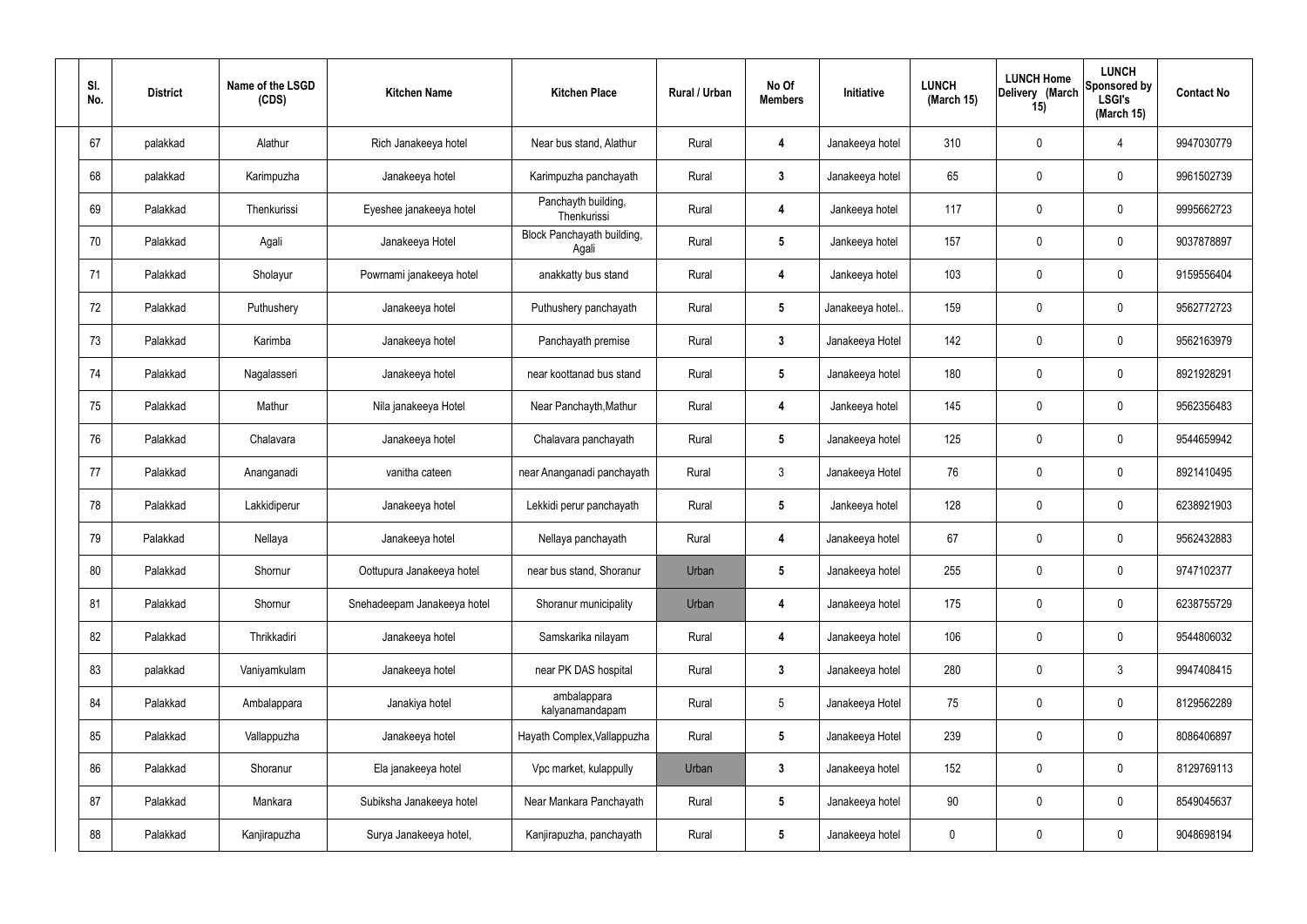|    | SI.<br>No.      | <b>District</b> | Name of the LSGD<br>(CDS) | <b>Kitchen Name</b>             | <b>Kitchen Place</b>                       | Rural / Urban | No Of<br><b>Members</b> | Initiative      | <b>LUNCH</b><br>(March 15) | <b>LUNCH Home</b><br>Delivery (March<br>15) | <b>LUNCH</b><br>Sponsored by<br><b>LSGI's</b><br>(March 15) | <b>Contact No</b> |
|----|-----------------|-----------------|---------------------------|---------------------------------|--------------------------------------------|---------------|-------------------------|-----------------|----------------------------|---------------------------------------------|-------------------------------------------------------------|-------------------|
|    | 89              | Palakkad        | Thachanattukara           | Haritham janakeeya hotel        | 53 mile, Thachanattukara                   | Rural         | $3\phantom{a}$          | Janakeeya hotel | $\mathbf 0$                | $\mathbf 0$                                 | $\mathbf 0$                                                 | 9605097810        |
|    | 90              | Palakkad        | Puthukode                 | Puthuma jankeeya hotel          | Thachanadi junction                        | Rural         | $6\phantom{a}$          | Janakeeya hotel | 256                        | $\mathbf 0$                                 | $\mathbf 0$                                                 | 9744459080        |
|    | 91              | Palakkad        | Tarur                     | Jankeeya Hotel                  | Infront of vilage office, Tarurk           | Rural         | $\boldsymbol{4}$        | Janakeeya hotel | 103                        | $\mathbf 0$                                 | $\mathbf 0$                                                 | 8606780959        |
|    | 92              | Palakkad        | Pirayiri                  | Janakeeya hotel                 | Near Panchayath office                     | Rural         | $5\phantom{.0}$         | Janakeeya hotel | $\mathbf 0$                | $\mathbf 0$                                 | $\mathbf 0$                                                 | 9037495586        |
|    | 93              | Palakkad        | Palakkad ulb              | Ruchi                           | Near Balaji hospital, Fort<br>Maidan       | Urban         | $\overline{4}$          | Janakeeya hotel | 265                        | $\mathbf 0$                                 | $\mathbf 0$                                                 | 7994185687        |
|    | 94              | Palakkad        | Pookkottukavu             | Punya                           | Pookkottukavu Centre                       | Rural         | $\overline{\mathbf{4}}$ | Janakeeya Hotel | 101                        | $\pmb{0}$                                   | $\mathbf 0$                                                 | 9745511432        |
|    | 95              | Palakkad        | Kuthanoor                 | Suryodayam jankeeya hotel       | Kalapara, kuthanoor                        | Rural         | $5\overline{)}$         | Jankeeya hotel  | 72                         | $\mathbf 0$                                 | $\mathbf 0$                                                 | 9995159738        |
|    | 96              | Palakkad        | Thiruvegappura            | Janakeeya Hotel                 | Kaippuram                                  | Rural         | $5\phantom{.0}$         | Jankeeya hotel  | 167                        | $\pmb{0}$                                   | $\mathbf 0$                                                 | 8921882903        |
|    | 97              | Palakkad        | Thachampara               | Vanitha canteen Janakeeya Hotel | Thachampara town                           | Rural         | 4                       | Jankeeya hotel  | 170                        | $\pmb{0}$                                   | $\mathbf 0$                                                 | 9497826216        |
|    | 98              | Palakkad        | Kannadi                   | Sweet jankeeya hotel            | Yakkara junction                           | Rural         | $3\phantom{a}$          | Jankeeya hotel  | 282                        | $\pmb{0}$                                   | $\mathbf 0$                                                 | 9846918028        |
|    | 99              | Palakkad        | Pattithara                | Bavana janakeeya hotel          | kottappadam                                | Rural         | $5\overline{)}$         | Janakeeya hotel | $\mathbf 0$                | $\mathbf 0$                                 | $\mathbf 0$                                                 | 9074163402        |
|    | 100             | Palakkad        | Mannarkkad                | Janakeeya Hotel                 | muncipal building, busstand,<br>mannarkkad | Urban         | 4                       | Janakeeya hotel | 198                        | $\mathbf 0$                                 | $\mathbf 0$                                                 |                   |
|    | 101             | Palakkad        | Pirayiri                  | Kudumbashree janakeeya hotel    | Kallekkad Block Panchayath                 | Rural         | $5\phantom{.0}$         | janakeeya hotel | 65                         | $\pmb{0}$                                   | $\mathbf 0$                                                 | 8137940343        |
|    | 102             | Palakkad        | Marutharoad               | Sreelakshmi janakeeya hotel     | Pirivusala                                 | Rural         | $\overline{\mathbf{4}}$ | janakeeya hotel | 230                        | $\pmb{0}$                                   | $\mathbf 0$                                                 | 9048636162        |
| 99 |                 |                 |                           |                                 |                                            |               | 434                     |                 | 15020                      | $\overline{0}$                              | 10                                                          |                   |
|    | -1              | Pathanamthitta  | Anicadu                   | Janatha janakeeya hotel         | Nooromave                                  | Rural         | 3 <sup>5</sup>          | Janakeeya Hotel | 142                        | $\pmb{0}$                                   | $\mathbf 0$                                                 | 6282875679        |
|    | $\overline{2}$  | Pathanamthitta  | Kaviyoor                  | Janakeeya Hotel                 | Manakkachira                               | Rural         | $\overline{4}$          | Janakeeya Hotel | $\pmb{0}$                  | $\pmb{0}$                                   | $\mathbf 0$                                                 | 9747886172        |
|    | $\mathfrak{Z}$  | Pathanamthitta  | Kottanadu                 | Janakeeya Hotel                 | Kottanadu                                  | Rural         | $\overline{4}$          | Janakeeya Hotel | 100                        | $\pmb{0}$                                   | $\pmb{0}$                                                   | 6282382608        |
|    | 4               | Pathanamthitta  | Kalloopara                | Janakeeya Hotel                 | Kalloopara                                 | Rural         | 5 <sub>5</sub>          | Janakeeya Hotel | 61                         | $\pmb{0}$                                   | $\mathbf 0$                                                 | 9947471024        |
|    | $5\phantom{.0}$ | Pathanamthitta  | Kunnamthanam              | Thripthi Hotel                  | Kunnamthanam                               | Rural         | 3 <sup>5</sup>          | Janakeeya Hotel | 70                         | $\pmb{0}$                                   | $\mathbf 0$                                                 | 6235908328        |
|    | 6               | pathanamthitta  | mallappally               | janakeeya hotel                 | mallappally                                | Rural         | $\mathbf{3}$            | janakeeya hotel | 147                        | $\pmb{0}$                                   | $\boldsymbol{0}$                                            | 9744194830        |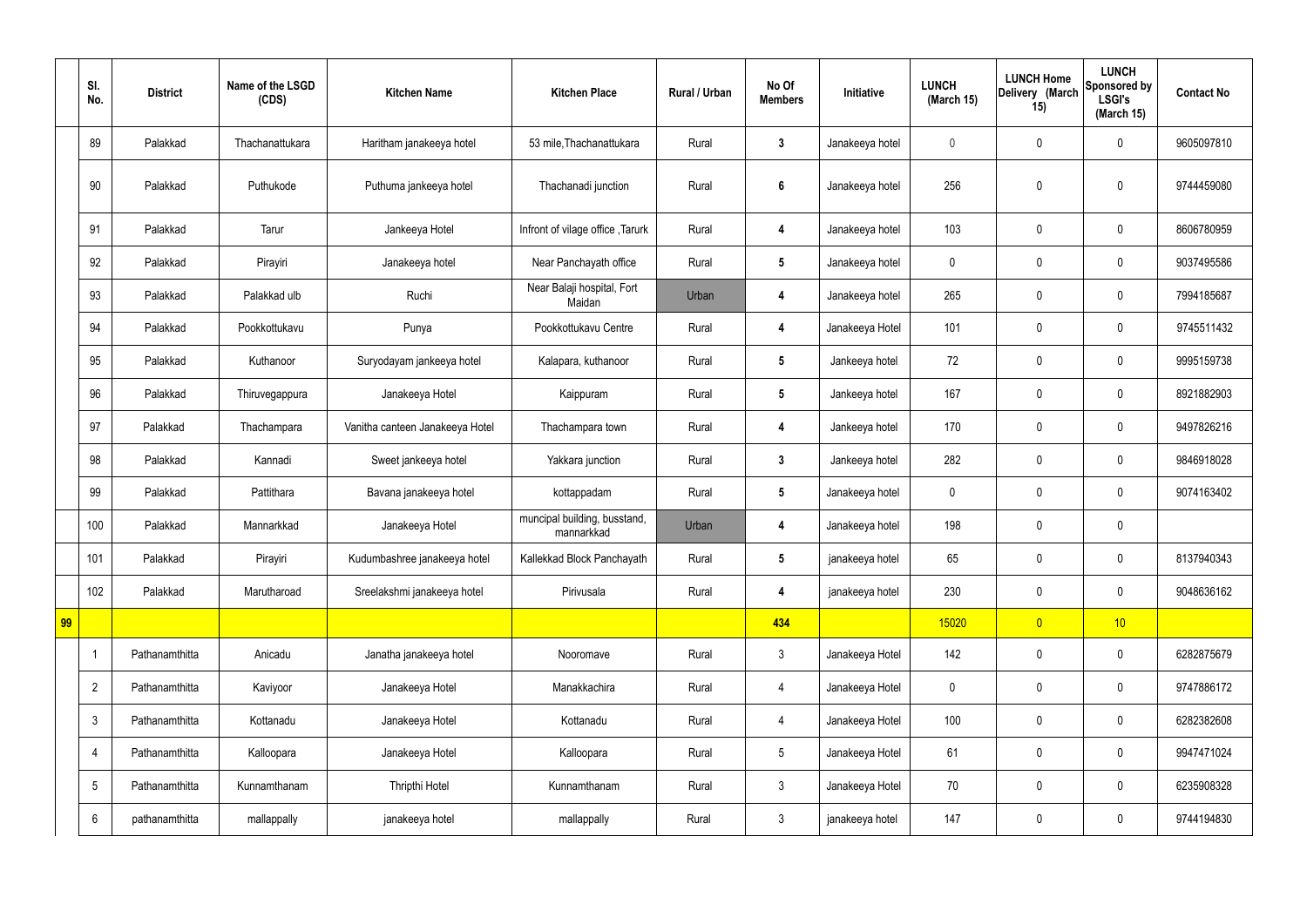| SI.<br>No.     | <b>District</b> | Name of the LSGD<br>(CDS) | <b>Kitchen Name</b>             | <b>Kitchen Place</b>        | Rural / Urban | No Of<br><b>Members</b> | Initiative      | <b>LUNCH</b><br>(March 15) | <b>LUNCH Home</b><br>Delivery (March<br>15) | <b>LUNCH</b><br>Sponsored by<br><b>LSGI's</b><br>(March 15) | <b>Contact No</b> |
|----------------|-----------------|---------------------------|---------------------------------|-----------------------------|---------------|-------------------------|-----------------|----------------------------|---------------------------------------------|-------------------------------------------------------------|-------------------|
| $\overline{7}$ | Pathanamthitta  | kottangal                 | janakeeya hotel                 | kottangal                   | Rural         | $\mathbf{3}$            | Janakeeya Hotel | 98                         | 0                                           | $\mathbf 0$                                                 | 9526690541        |
| 8              | Pathanamthitta  | Nedumpuram                | Nedumpram Janakeeya Hotel       | Podiyadi                    | Rural         | $\sqrt{5}$              | Janakeeya Hotel | $\mathbf 0$                | 0                                           | $\mathbf 0$                                                 | 919188291409      |
| 9              | Pathanamthitta  | Niranam                   | Sakhi cafe                      | Niranam                     | Rural         | $\mathbf{3}$            | Janakeeya Hotel | $\mathbf 0$                | 0                                           | $\mathbf 0$                                                 | 919526423710      |
| 10             | Pathanamthitta  | Peringara                 | Haritha samrudhi Catering       | <b>PMVHS Pringara</b>       | Rural         | 4                       | Janakeeya Hotel | $\mathbf 0$                | 0                                           | $\mathbf 0$                                                 | 919961219550      |
| 11             | Pathanamthitta  | Peringara                 | Pulari janakeeya Hotel          | swamipalam                  | Rural         | $\overline{4}$          | Janakeeya hotel | 50                         | 0                                           | $\mathbf 0$                                                 | 919656132036      |
| 12             | Pathanamthitta  | Kuttor                    | Nanma Catering                  | <b>GHS Kuttoor</b>          | Rural         | $\mathbf{3}$            | Janakeeya Hotel | 97                         | 0                                           | $\mathbf 0$                                                 | 919526323212      |
| 13             | Pathanamthitta  | Kadapra                   | Niradeepam janakeeya hotel      | Kadapra                     | Rural         | 4                       | Janakeeya Hotel | 72                         | 0                                           | $\mathbf 0$                                                 | 9656512066        |
| 14             | Pathanamthitta  | Eraviperoor               | Avi cafe                        | Avi cafe                    | Rural         | $\mathbf{3}$            | Janakeeya Hotel | $\mathbf 0$                | 0                                           | $\mathbf 0$                                                 | 6238013293        |
| 15             | Pathanamthitta  | Koipuram                  | Ammas kudumbashree cafe         | Muttamon                    | Rural         | $5\phantom{.0}$         | Janakeeya Hotel | 45                         | 0                                           | $\mathbf 0$                                                 | 9961485931        |
| 16             | Pathanamthitta  | Thottappuzhassery         | Thottapuzhassery Jankeeya Hotel | Thottapuzhassery            | Rural         | 4                       | Janakeeya Hotel | $\mathbf 0$                | 0                                           | $\mathbf 0$                                                 | 9656403054        |
| 17             | Pathanamthitta  | Puramattom                | Top N Taste                     | Puramattom                  | Rural         | $\mathbf{3}$            | Janakeeya Hotel | 65                         | 0                                           | $\boldsymbol{0}$                                            | 9526728230        |
| 18             | Pathanamthitta  | Ayroor                    | Janakeeya Hotel                 | Ayroor                      | Rural         | $6\phantom{.}6$         | Janakeeya Hotel | 64                         | 0                                           | $\boldsymbol{0}$                                            | 8086653951        |
| 19             | Pathanamthitta  | Ezhumattor                | Swad Hotel                      | Thadiyoor                   | Rural         | $\mathfrak{Z}$          | Janakeeya Hotel | 65                         | 0                                           | $\boldsymbol{0}$                                            | 9526857335        |
| 20             | Pathanamthitta  | Kozhencherry              | Ruchi Janakeeya hotel           | Community hall, kozhenchery | Rural         | 4                       | Janakeeya Hotel | $\mathbf 0$                | $\mathbf 0$                                 | $\mathbf 0$                                                 | 9947387912        |
| 21             | Pathanamthitta  | Mallappuzhassery          | Snehadeepam                     | Paramootil                  | Rural         | $6\phantom{.}6$         | Janakeeya Hotel | $\mathbf 0$                | $\mathbf 0$                                 | $\mathbf 0$                                                 | 9847170052        |
| 22             | Pathanamthitta  | Chennerkara               | Thanal Kudumbasree Cafe         | Nallanikunnu                | Rural         | $5\phantom{.0}$         | Janakeeya Hotel | $\mathbf 0$                | 0                                           | $\mathbf 0$                                                 | 9747469562        |
| 23             | Pathanamthitta  | Cherukole                 | Janakeeya Hotel                 | Cherukole                   | Rural         | $\mathbf{3}$            | Janakeeya Hotel | $\mathbf 0$                | $\mathbf 0$                                 | $\mathbf 0$                                                 | 7907811728        |
| 24             | Pathanamthitta  | Elanthoor                 | Janakeeya Hotel                 | Vary                        | Rural         | 4                       | Janakeeya Hotel | $\mathbf 0$                | $\mathbf 0$                                 | $\mathbf 0$                                                 | 9946047385        |
| 25             | Pathanamthitta  | naranganam                | janakeeya hotel                 | kadammanitta                | Rural         | $\mathbf{3}$            | janakeeya hotel | $\mathbf 0$                | $\mathbf 0$                                 | $\mathbf 0$                                                 | 9744478962        |
| 26             | Pathanamthitta  | Omalloor                  | Janakeeya Hotel                 | Omalloor                    | Rural         |                         | Janakeeya Hotel | $\mathbf 0$                | $\mathbf 0$                                 | $\pmb{0}$                                                   |                   |
| 27             | Pathanamthitta  | Chittar                   | Chittar janakiya hotel          | Koothattukulam              | Rural         | $\mathfrak{Z}$          | Janakeeya Hotel | 39                         | 95                                          | $\mathbf 0$                                                 | 9072374618        |
| 28             | Pathanamthitta  | Naranammoozhi             | Thanima                         | Arakkamon                   | Rural         | $\mathfrak{Z}$          | Janakeeya Hotel | 0                          | $\pmb{0}$                                   | $\boldsymbol{0}$                                            | 9605021278        |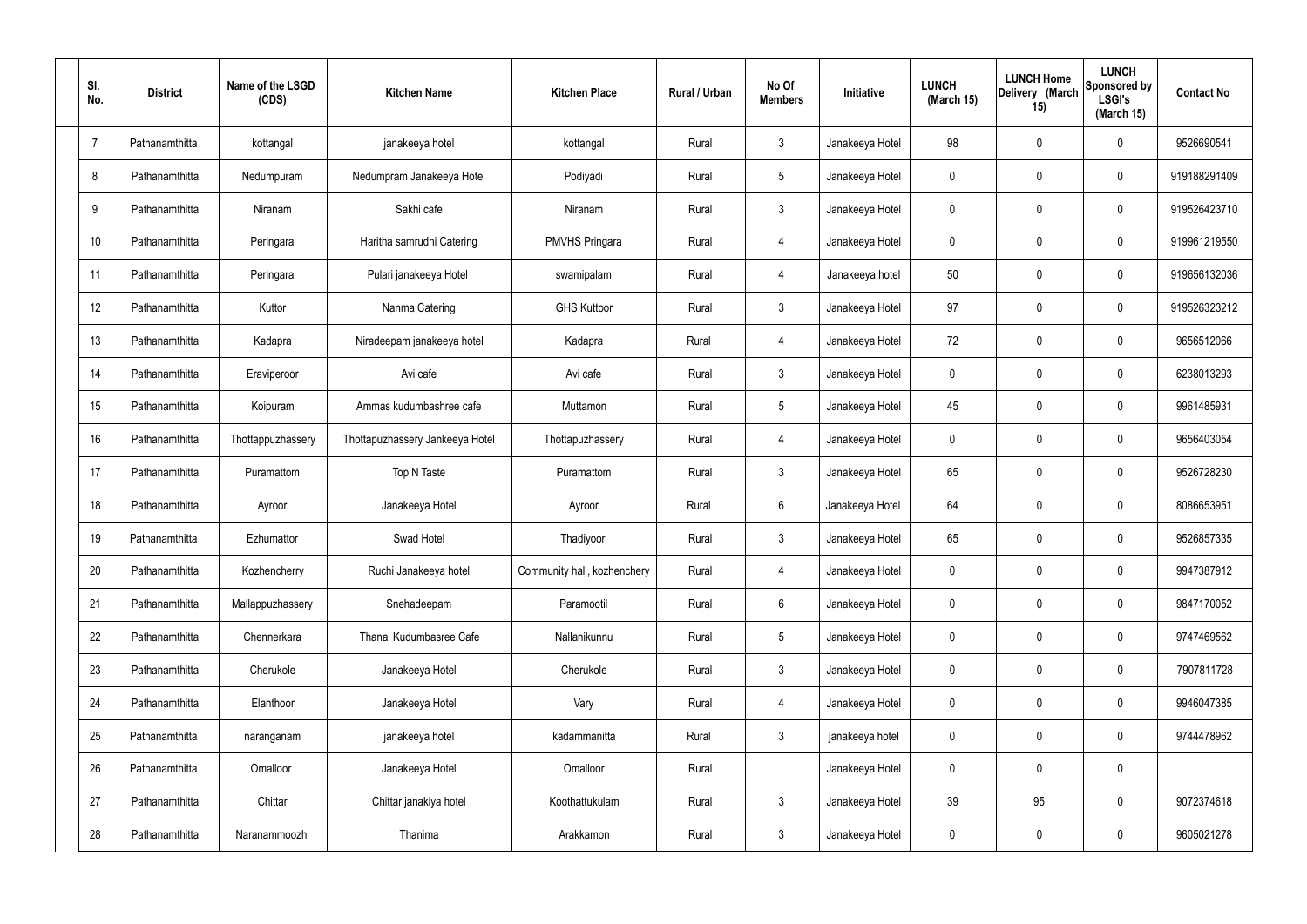|    | SI.<br>No. | <b>District</b> | Name of the LSGD<br>(CDS) | <b>Kitchen Name</b>        | <b>Kitchen Place</b>   | Rural / Urban | No Of<br><b>Members</b> | Initiative      | <b>LUNCH</b><br>(March 15) | <b>LUNCH Home</b><br>Delivery (March<br>15) | <b>LUNCH</b><br>Sponsored by<br><b>LSGI's</b><br>(March 15) | <b>Contact No</b> |
|----|------------|-----------------|---------------------------|----------------------------|------------------------|---------------|-------------------------|-----------------|----------------------------|---------------------------------------------|-------------------------------------------------------------|-------------------|
|    | 29         | Pathanamthitta  | Perunadu                  | Perunadu Janakeeya Hotel   | Perunadu               | Rural         | $5\phantom{.0}$         | Janakeeya Hotel | 0                          | 0                                           | $\mathbf 0$                                                 |                   |
| 58 | 30         | Pathanamthitta  | Ranni-Angadi              | Angadi Janakeeya Hotel     | Thoodathil church hall | Rural         | $5\phantom{.0}$         | Janakeeya Hotel | 113                        | 0                                           | $\mathbf 0$                                                 | 9961190622        |
|    | 31         | Pathanamthitta  | Ranni-Pazhavangadi        | Navami Hotel               | Makkappuzha            | Rural         | 4                       | Janakeeya Hotel | $\mathbf 0$                | 0                                           | $\mathbf 0$                                                 | 9562135824        |
|    | 32         | Pathanamthitta  | Seethathodu               | Thanima catering unit      | Seethathodu            | Rural         | $5\phantom{.0}$         | Janakeeya Hotel | 50                         | 60                                          | $\mathbf 0$                                                 | 9747622310        |
|    | 33         | Pathanamthitta  | Ranni                     | Janakeeya Hotel            | Ranni                  | Rural         | 4                       | Janakeeya Hotel | 67                         | 0                                           | $\mathbf 0$                                                 | 99462338752       |
|    | 34         | Pathanamthitta  | Vechhoochira              | Annapoorneswary hotel      | Venkurinji             | Rural         | $\overline{4}$          | Janakeeya Hotel | 181                        | 0                                           | $\mathbf 0$                                                 | 8547264134        |
|    | 35         | Pathanamthitta  | Vadasserikara             | Thannal Janakeeya Hotel    | Vadasserikara          | Rural         | $5\phantom{.0}$         | Janakeeya Hotel | 38                         | 82                                          | $\mathbf 0$                                                 | 8590107684        |
|    | 36         | Pathanamthitta  | Vallickodu                | Janakeeya Hotel            | Vallicodu              | Rural         | $5\phantom{.0}$         | Janakeeya Hotel | 161                        | $\boldsymbol{0}$                            | $\mathbf 0$                                                 | 8547121591        |
|    | 37         | Pathanamthitta  | Pramadom                  | Aishwarya Janakeeya Hotel  | Pramadom               | Rural         | $\mathbf{3}$            | Janakeeya Hotel | 89                         | $\boldsymbol{0}$                            | $\mathbf 0$                                                 | 9495312020        |
|    | 38         | Pathanamthitta  | Aruvappulam               | Janakeeya Hotel            | Kallely                | Rural         | $\mathbf{3}$            | Janakeeya Hotel | $\mathbf 0$                | 0                                           | $\mathbf 0$                                                 | 9656700499        |
|    | 39         | Pathanamthitta  | mylapra                   | Manna janakeeya hotel      | mylapra                | Rural         | $\mathbf{3}$            | janakeeya hotel | 156                        | 0                                           | $\mathbf 0$                                                 | 9961750470        |
|    | 40         | Pathanamthitta  | Thannithodu               | Flowers janakeeya hotel    | Thannithodu            | Rural         | $\mathbf{3}$            | Janakeeya hotel | 239                        | 0                                           | $\mathbf 0$                                                 | 9061295035        |
|    | 40         | Pathanamthitta  | Malayappuzha              | Janakeeya Hotel            | Malayappuzha           | Rural         | $\mathbf{3}$            | Janakeeya Hotel | $\mathbf 0$                | 0                                           | $\mathbf 0$                                                 |                   |
|    | 41         | Pathanamthitta  | Konni                     | Janakeeya Hotel            | Konni                  | Rural         | $\mathbf{3}$            | Janakeeya Hotel | $\mathbf 0$                | 0                                           | $\mathbf 0$                                                 |                   |
|    | 43         | Pathanamthitta  | Kalanjoor                 | Kalanjoor janakeeya Hotel  | Kalanjoor              | Rural         | $\overline{4}$          | Janakeeya Hotel | 160                        | 0                                           | $\mathbf 0$                                                 | 6238045066        |
|    | 44         | Pathanamthitta  | Ezhamkulam                | Swad Catering Unit         | Enathu                 | Rural         | $5\overline{)}$         | Janakeeya Hotel | 168                        | $\pmb{0}$                                   | $\mathbf 0$                                                 | 9747243317        |
|    | 45         | Pathanamthitta  | Kodumon                   | Ruchiyidam Janakeeya Hotel | Kodumon                | Rural         | $\overline{7}$          | Janakeeya Hotel | 143                        | 0                                           | $\mathbf 0$                                                 | 75611017112       |
|    | 46         | Pathanamthitta  | Erathu                    | Janakeeya Hotel            | Erathu                 | Rural         | $\overline{4}$          | Janakeeya Hotel | 50                         | 0                                           | $\mathbf 0$                                                 | 9645102262        |
|    | 47         | Pathanamthitta  | Enadimangalam             | Janakeeya Hotel            | Elamannoor             | Rural         | $\overline{4}$          | Janakeeya Hotel | 106                        | 0                                           | $\mathbf 0$                                                 |                   |
|    | 48         | Pathanamthitta  | Kadampanadu               | Janakeeya Hotel            | Mannady                | Rural         | 3 <sup>1</sup>          | Janakeeya Hotel | 140                        | 0                                           | $\mathbf 0$                                                 |                   |
|    | 49         | Pathanamthitta  | Pallickal                 |                            |                        | Rural         |                         | Janakeeya Hotel | 73                         | 0                                           | $\mathbf 0$                                                 |                   |
|    | 50         | Pathanamthitta  | Thumpamon                 | Ruchi Cafe                 | Mampilali              | Rural         | $5\phantom{.0}$         | Janakeeya Hotel | 190                        | 0                                           | $\mathbf 0$                                                 | 9188300026        |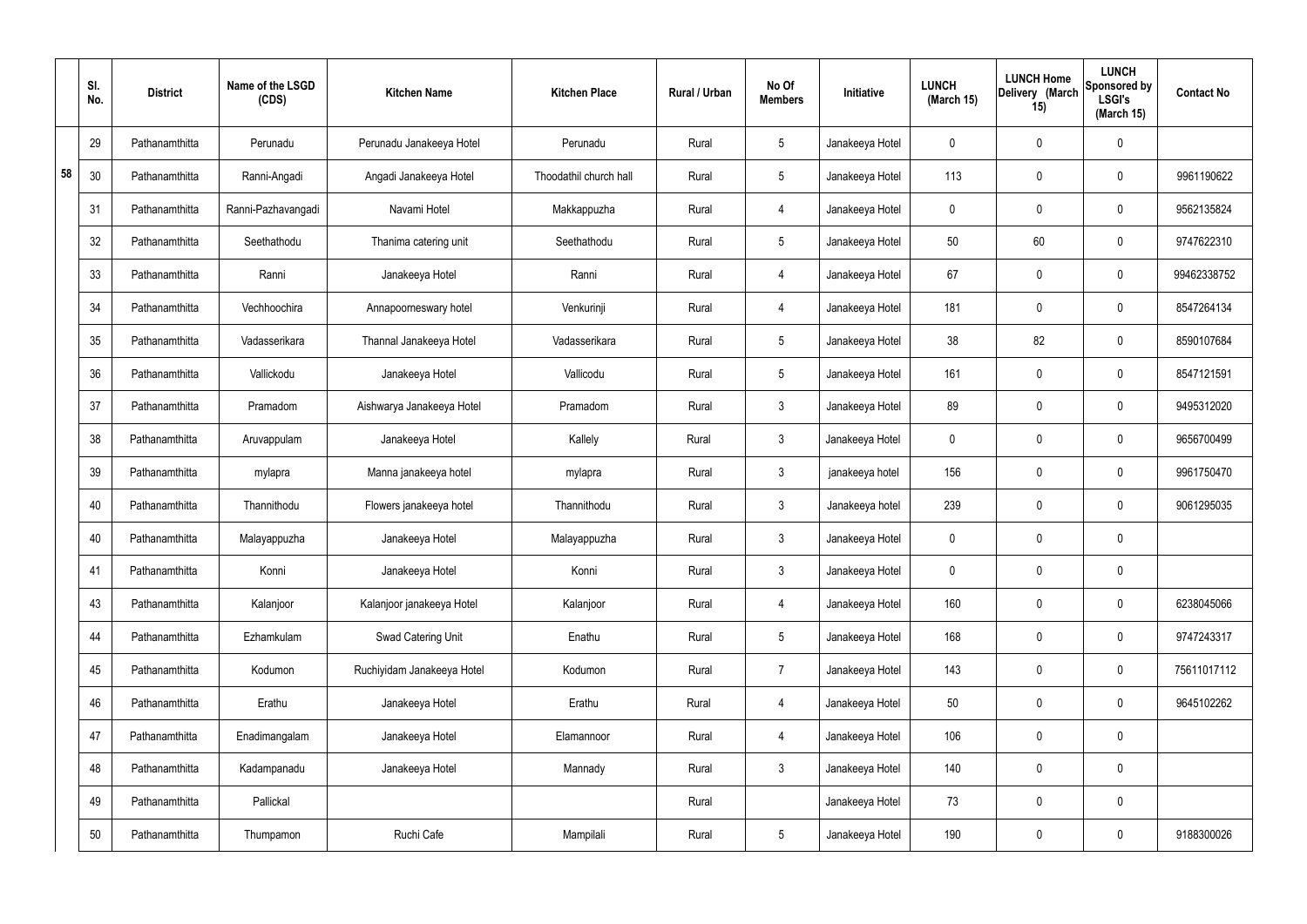|    | SI.<br>No.      | <b>District</b>    | Name of the LSGD<br>(CDS) | <b>Kitchen Name</b>                       | <b>Kitchen Place</b>                 | Rural / Urban | No Of<br><b>Members</b> | Initiative      | <b>LUNCH</b><br>(March 15) | <b>LUNCH Home</b><br>Delivery (March<br>15) | <b>LUNCH</b><br>Sponsored by<br><b>LSGI's</b><br>(March 15) | <b>Contact No</b> |
|----|-----------------|--------------------|---------------------------|-------------------------------------------|--------------------------------------|---------------|-------------------------|-----------------|----------------------------|---------------------------------------------|-------------------------------------------------------------|-------------------|
|    | 51              | Pathanamthitta     | Kulanada                  | Bhagyalekshmi cafe unit                   | Kaipuzha                             | Rural         | $\mathbf{3}$            | Janakeeya Hotel | 90                         | 0                                           | $\mathbf 0$                                                 |                   |
|    | 52              | Pathanamthitta     | Pandalam Thekkekara       | Pandalam Thekkekara                       | Thatta                               | Rural         | $\mathbf{3}$            | Janakeeya Hotel | 120                        | 0                                           | $\boldsymbol{0}$                                            | 9526224922        |
|    | 53              | Pathanamthitta     | Aranmula                  | Janakeeya Hotel                           | Aranmula                             | Rural         | $5\overline{)}$         | Janakeeya Hotel | 14                         | 0                                           | $\pmb{0}$                                                   | 9656296503        |
|    | 54              | Pathanamthitta     | Mezhuveli                 | Thripthi Janakeeya Hotel                  | Mezhuveli                            | Rural         | $\mathbf{3}$            | Janakeeya Hotel | 18                         | 0                                           | $\pmb{0}$                                                   | 9495265971        |
|    | 55              | Pathanamthitta     | Adoor                     | Amma Catering Unit                        | Adoor                                | Urban         | 5                       | Janakeeya Hotel | 15                         | 0                                           | $\pmb{0}$                                                   | 8606887490        |
|    | 56              | Pathanamthitta     | Pandalam                  | Ruchi catering                            | Sivarenjini Auditorium               | Urban         | $5\overline{)}$         | Janakeeya Hotel | 0                          | 0                                           | $\pmb{0}$                                                   | 9846212739        |
|    | 57              | Pathanamthitta     | Thiruvalla East           | janakeeya hotel                           | near private bus stand<br>thiruvalla | Urban         | 5                       | Janakeeya Hotel | 336                        | 0                                           | $\pmb{0}$                                                   | 919847729416      |
|    | 58              | Pathanamthitta     | <b>Thiruvalla West</b>    | janakeeya hotel                           | kizhakkan muthoor                    | Urban         | $5\overline{)}$         | Janakeeya Hotel | 0                          | 0                                           | $\pmb{0}$                                                   | 919656132036      |
|    | 59              | Pathanamthitta     | Pathanamthitta            | Janakeeya Hotel                           | <b>Near Municipality Office</b>      | Urban         | $5\overline{)}$         | Janakeeya Hotel | 0                          | 0                                           | $\mathbf 0$                                                 |                   |
| 58 |                 |                    |                           |                                           |                                      |               | 229                     |                 | 3832                       | 237                                         | $\bullet$                                                   |                   |
|    |                 | Thiruvananthapuram | Parassala                 | Bhagyalekshmi janakeeya hotel             | Mundaplavila                         | Rural         | $5\overline{)}$         | Janakeeya Hotel | 382                        | 0                                           | $\boldsymbol{0}$                                            | 9895463718        |
|    | $\overline{2}$  | Thiruvananthapuram | Karode                    | Karode janakeeya hotel                    | Paavaara,<br>pazhaya uchakkada       | Rural         | $5\phantom{.0}$         | Janakeeya Hotel | 386                        | 0                                           | $\boldsymbol{0}$                                            | 9605122139        |
|    | $\mathbf{3}$    | Thiruvananthapuram | Thirupuram                | Thirupuram janakeeya hotel                | Pazhayakada                          | Rural         | $5\phantom{.0}$         | Janakeeya Hotel | 300                        | 0                                           | $\mathbf 0$                                                 | 7034723987        |
|    | $\overline{4}$  | Thiruvananthapuram | Chenkal                   | Karuna janakeeya hotel                    | Udiyankulangara                      | Rural         | $5\phantom{.0}$         | Janakeeya Hotel | 132                        | 0                                           | $\boldsymbol{0}$                                            | 9746726109        |
|    | $5\phantom{.0}$ | Thiruvananthapuram | Kulathoor                 | Nakshatra janakeeya hotel                 | Attapuram                            | Rural         | 5                       | Janakeeya Hotel | 0                          | 0                                           | $\pmb{0}$                                                   | 8301924221        |
|    | $6\phantom{.0}$ | Thiruvananthapuram | Neyyattinkara 1           | Oottupura                                 | Neyyattinkara                        | Urban         | $5\phantom{.0}$         | Janakeeya Hotel | 430                        | 0                                           | $\mathbf 0$                                                 | 8129192485        |
|    | $\overline{7}$  | Thiruvananthapuram | Neyyattinkara 1           | Cafesree Janakeeya Hotel                  | Vazhimukku                           | Urban         | $5\phantom{.0}$         | Janakeeya Hotel | 475                        | 0                                           | $\pmb{0}$                                                   | 9995604997        |
|    | 8               | Thiruvananthapuram | Neyyattinkara 1           | Thripthi janakeeya Hotel                  | perumpazhuthoor                      | urban         | 4                       | janakeeya Hotel | 200                        | 0                                           | $\mathbf 0$                                                 | 6282944199        |
|    | 9               | Thiruvananthapuram | Neyyattinkara 2           | Harsha catering unit                      | Neyyattinkara                        | Urban         | $5\phantom{.0}$         | Janakeeya Hotel | 260                        | 0                                           | $\pmb{0}$                                                   | 9048822770        |
|    | 10              | Thiruvananthapuram | Neyyattinkara 2           | Devarose Janakeeya Hotel                  | Amaravila                            | Urban         | $5\phantom{.0}$         | Janakeeya Hotel | 146                        | 0                                           | $\boldsymbol{0}$                                            | 9995028659        |
|    | 11              | Thiruvananthapuram | Kollayil                  | ems janakeeya hotel                       | Dhanuvachapuram                      | Rural         | $5\phantom{.0}$         | Janakeeya Hotel | 495                        | 0                                           | $\pmb{0}$                                                   | 8157880624        |
|    | 12              | Thiruvananthapuram | Kunnathukal               | Aiswarya Janakeeya Hotel -<br>Kunnathukal | Kuruwad, paliyodu                    | Rural         | $\mathbf{3}$            | Janakeeya Hotel | 120                        | 0                                           | $\pmb{0}$                                                   | 9539549507        |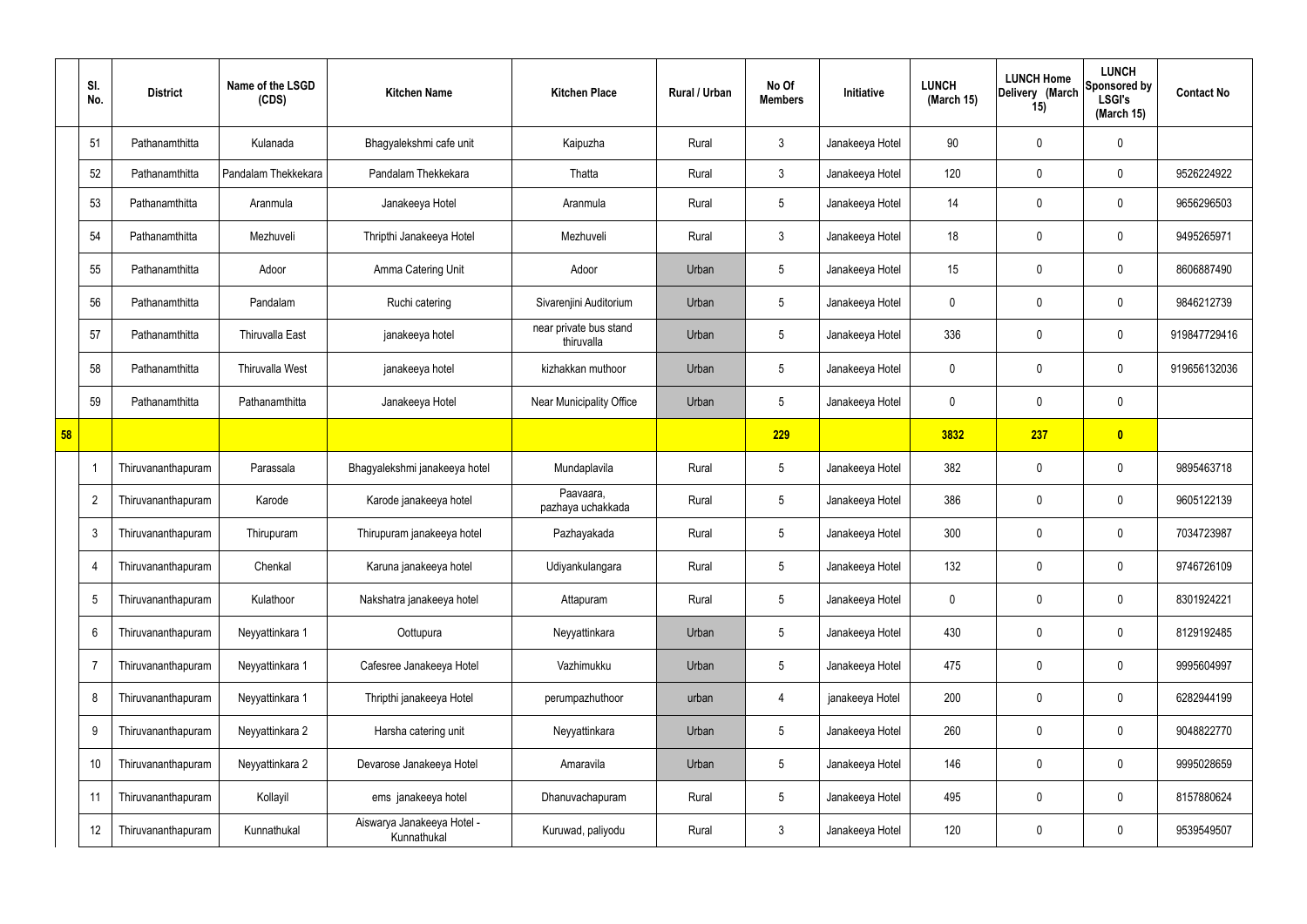| SI.<br>No. | <b>District</b>    | Name of the LSGD<br>(CDS) | <b>Kitchen Name</b>                   | <b>Kitchen Place</b>                       | Rural / Urban | No Of<br><b>Members</b> | Initiative      | <b>LUNCH</b><br>(March 15) | <b>LUNCH Home</b><br>Delivery (March<br>15) | <b>LUNCH</b><br>Sponsored by<br><b>LSGI's</b><br>(March 15) | <b>Contact No</b> |
|------------|--------------------|---------------------------|---------------------------------------|--------------------------------------------|---------------|-------------------------|-----------------|----------------------------|---------------------------------------------|-------------------------------------------------------------|-------------------|
| 13         | Thiruvananthapuram | Vellarada                 | Eden Janakeeya Hotel                  | Panachamoodu, Vellarada                    | Rural         | $5\phantom{.0}$         | Janakeeya Hotel | 730                        | 0                                           | 0                                                           | 8547973305        |
| 14         | Thiruvananthapuram | Vellarada                 | Chandrika Janakeeya Hotel - Vellarada | Vellarada                                  | Rural         | $6\phantom{.}$          | Janakeeya Hotel | 112                        | 0                                           | $\mathbf 0$                                                 | 9539366295        |
| 15         | Thiruvananthapuram | Aryankode                 | Aryan Janakeeya Hotel - Aryankode     | Aryankode                                  | Rural         | $5\phantom{.0}$         | Janakeeya Hotel | 318                        | 0                                           | 0                                                           | 9746905408        |
| 16         | Thiruvananthapuram | Aryankode                 | stree souhritha jh                    | chemboor                                   | Rural         | $5\phantom{.0}$         | Janakeeya Hotel | 165                        | 0                                           | $\pmb{0}$                                                   |                   |
| 17         | Thiruvananthapuram | Ottashekharamangala<br>m  | Minnaram Janakeeya Hotel              | Kuravara, Near<br>Ottashekharamangalam UPS | Rural         | $\overline{4}$          | Janakeeya Hotel | 238                        | 0                                           | $\mathbf 0$                                                 | 9567553161        |
| 18         | Thiruvananthapuram | Kollayil                  | Janakeeya Hotel                       | Mylakkara                                  | Rural         | $5\phantom{.0}$         | Janakeeya Hotel | 147                        | 0                                           | $\mathbf 0$                                                 | 9605076268        |
| 19         | Thiruvananthapuram | perunkadavila             | shankholi janakeeya hotel             | perunkadavila                              | rural         | $\mathfrak{Z}$          | Janakeeya Hotel | 192                        | 0                                           | $\mathbf 0$                                                 |                   |
| 20         | Thiruvananthapuram | Amboori                   | Janakeeya Hotel                       | Amboori                                    | Rural         | $5\phantom{.0}$         | Janakeeya Hotel | 105                        | $\mathbf 0$                                 | $\mathbf 0$                                                 | 9747169098        |
| 21         | Thiruvananthapuram | Athiyanoor                | Kudumbashree janakeeya hotel          | Venpakal                                   | Rural         | $\overline{4}$          | Janakeeya Hotel | 325                        | 0                                           | $\mathbf 0$                                                 | 919562752580      |
| 22         | Thiruvananthapuram | Kottukal                  | Vismaya janakeeya hotel               | Uchakkada                                  | Rural         | $5\phantom{.0}$         | Janakeeya Hotel | 475                        | 0                                           | $\boldsymbol{0}$                                            | 6282447041        |
| 23         | Thiruvananthapuram | Kottukal                  | Udaya janakeeya Hotel                 | Punnakkulam                                | Rural         | $\overline{4}$          | Janakeeya Hotel | 282                        | 0                                           | $\boldsymbol{0}$                                            |                   |
| 24         | Thiruvananthapuram | Karumkulam                | Alil Janakeeya Hotel                  | Pallam                                     | Rural         | $5\phantom{.0}$         | Janakeeya Hotel | 142                        | 0                                           | $\boldsymbol{0}$                                            | 917736513673      |
| 25         | Thiruvananthapuram | Venganoor                 | Venganoor Ruchi janakeeya hotel       | Peringamala                                | Rural         | 10 <sup>°</sup>         | Janakeeya Hotel | 158                        | 0                                           | 0                                                           | 9656309710        |
| 26         | Thiruvananthapuram | Vilavoorkkal              | Priyam Janakeeya Hotel                | Chanthamukku, Peyadu Jn                    | Rural         | $5\phantom{.0}$         | Janakeeya Hotel | 312                        | 0                                           | $\mathbf 0$                                                 | 7902504494        |
| 27         | Thiruvananthapuram | Vilavoorkal               | Vilavoorkal janakeeya hotel           | Pottayil                                   | Rural         | $5\phantom{.0}$         | Janakeeya Hotel | 279                        | $\mathbf 0$                                 | $\mathbf 0$                                                 | 9497883130        |
| 28         | Thiruvananthapuram | Kalliyoor                 | Stree Shakthi Janakeeya Hotel         | Kalliyoor                                  | Rural         | $5\phantom{.0}$         | Janakeeya Hotel | $\mathbf 0$                | 0                                           | $\mathbf 0$                                                 | 9074998782        |
| 29         | Thiruvananthapuram | Maranalloor               | Mayooram Janakeeya Hotel              | Mannadikkonam                              | Rural         | 4                       | Janakeeya Hotel | 134                        | $\mathbf 0$                                 | $\mathbf 0$                                                 | 9847371025        |
| 30         | Thiruvananthapuram | Pallichal                 | Vandhanam Janakeeya hotel             | Naruvamoodu                                | Rural         | 4                       | Janakeeya Hotel | 232                        | 0                                           | $\mathbf 0$                                                 | 9562636222        |
| 31         | Thiruvananthapuram | Vilappil                  | Sreebhadra janakeey a hotel           | peyad                                      | Rural         | $5\phantom{.0}$         | Janakeeya Hotel | 243                        | $\mathbf 0$                                 | $\mathbf 0$                                                 | 919496194745      |
| 32         | Thiruvananthapuram | Malayinkeezhu             | Thapasya janakeeya hotel              | Aruvacode                                  | Rural         | $5\phantom{.0}$         | Janakeeya Hotel | 115                        | 0                                           | $\mathbf 0$                                                 | 9074329707        |
| 3,3        | Thiruvananthapuram | balaramapuram             | Karunya                               | balaramapuram                              | rural         | $5\phantom{.0}$         | Janakeeya Hotel | 153                        | $\boldsymbol{0}$                            | $\pmb{0}$                                                   |                   |
| 34         | Thiruvananthapuram | Andoorkonam               | Thiruvathira janakeeya hotel          | Kaniyapuram                                | Rural         | $\mathfrak{Z}$          | Janakeeya Hotel | 180                        | 0                                           | $\boldsymbol{0}$                                            | 8921698989        |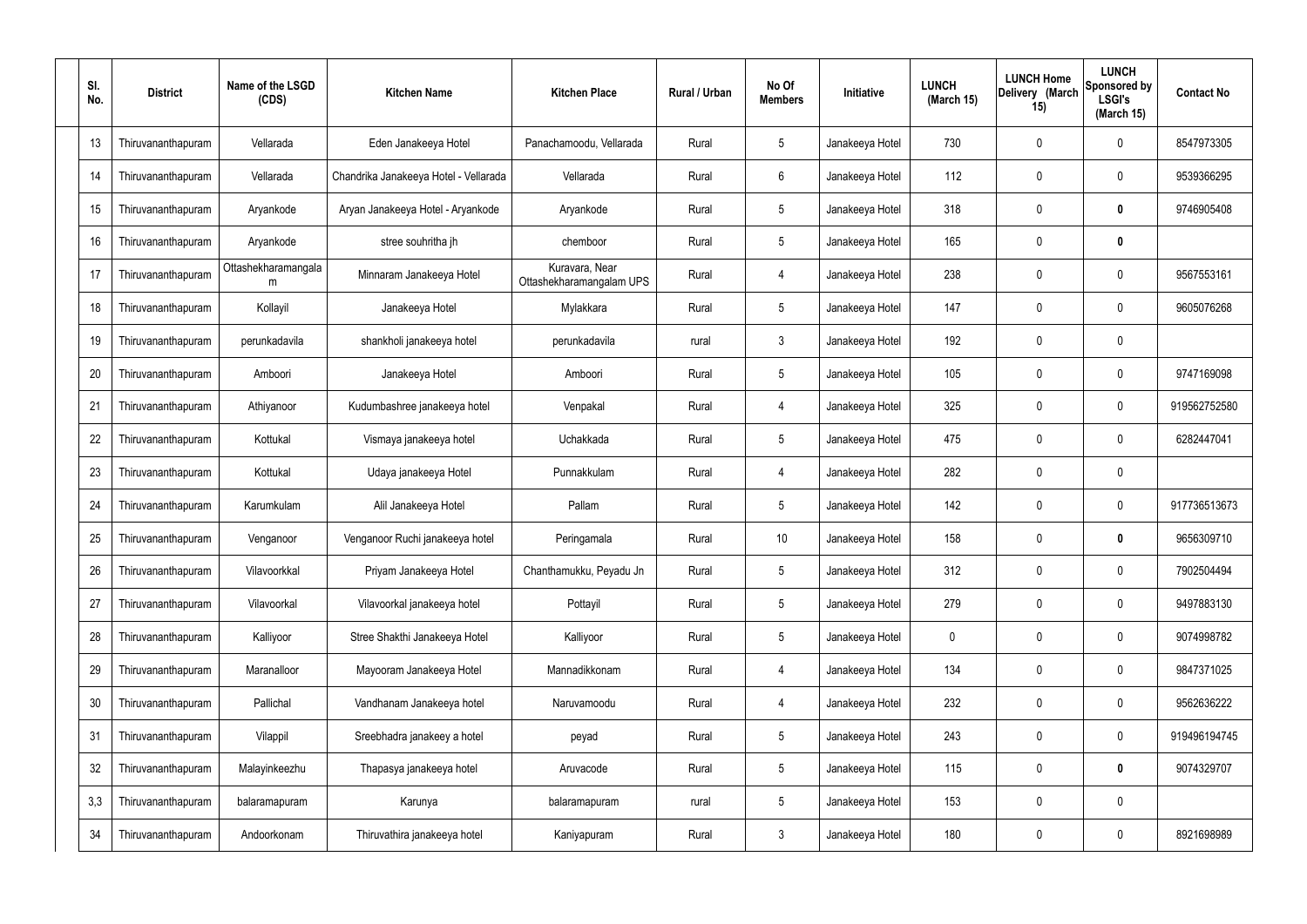|     | SI.<br>No. | <b>District</b>    | Name of the LSGD<br>(CDS)       | <b>Kitchen Name</b>                           | <b>Kitchen Place</b>                              | Rural / Urban | No Of<br><b>Members</b> | Initiative      | <b>LUNCH</b><br>(March 15) | <b>LUNCH Home</b><br>Delivery (March<br>15) | <b>LUNCH</b><br>Sponsored by<br><b>LSGI's</b><br>(March $15$ ) | <b>Contact No</b> |
|-----|------------|--------------------|---------------------------------|-----------------------------------------------|---------------------------------------------------|---------------|-------------------------|-----------------|----------------------------|---------------------------------------------|----------------------------------------------------------------|-------------------|
|     | 35         | Thiruvananthapuram | Kadinamkulam                    | Sabarmathi janakeeya hotel                    | Chitattumukku                                     | Rural         | 4                       | Janakeeya Hotel | 60                         | $\mathbf 0$                                 | $\pmb{0}$                                                      |                   |
|     | 36         | Thiruvananthapuram | Azhoor                          | Kudumbadsree janakeeya hotel                  | Azhoor                                            | Rural         | $\overline{4}$          | Janakeeya Hotel | 90                         | 0                                           | $\pmb{0}$                                                      | 8129060294        |
|     | 37         | Thiruvanathapuram  | Pothencode                      | Pothencode Kudumbashree Janakeeya<br>hotel    | Pothencode ayiroorppara<br>Farmers centre         | Rural         | $5\overline{)}$         | Janakeeya Hotel | 150                        | 0                                           | $\mathbf 0$                                                    | 9037832338        |
|     | 38         | Thiruvananthapuram | Mangalapuram                    | Mangalapuram Kudumbashree<br>Janakeeya Hotel  | Managalapuram Junction,<br>Near Panchayath Office | Rural         | $5\overline{)}$         | Janakeeya Hotel | 210                        | 0                                           | $\mathbf 0$                                                    | 9995459534        |
|     | 39         | Thiruvananthapuram | Mangalapuram                    | Swad Kudumbashree Janakeeya hotel             | Murukkumpuzha                                     | Rural         | 3                       | Janakeeya Hotel | 220                        | 0                                           | $\mathbf 0$                                                    | 8281624670        |
|     | 40         | Thiruvananthapuram | Mangalapuram                    | Ruchisagaram Kudumbashree<br>Janakeeya Hotel  | Chembakamangalam                                  | Rural         | $5\overline{)}$         | Janakeeya Hotel | 120                        | $\mathbf{0}$                                | $\mathbf 0$                                                    | 8139079929        |
|     | 41         | Thiruvanathapuram  | <b>TVM Corporation CDS</b>      | Krishnakripa Janakeeya hotel                  | Anayara                                           | Urban         | $5\overline{)}$         | Janakeeya Hotel | 459                        | $\mathbf{0}$                                | $\mathbf 0$                                                    | 9745823832        |
|     | 42         | Thiruvanathapuram  | <b>TVM Corporation CDS</b>      | Vanitha Janakeeya Hotel                       | Manvila                                           | Urban         | 4                       | Janakeeya Hotel | 320                        | $\mathbf{0}$                                | $\mathbf 0$                                                    | 8129412369        |
|     | 43         | Thiruvanathapuram  | <b>TVM Corporation CDS</b>      | Bhagyalekshmi Kudumbashree<br>Janakeeya Hotel | EK Nayanar Trust, Medical<br>College              | Urban         | 6                       | Janakeeya Hotel | 250                        | $\mathbf 0$                                 | $\pmb{0}$                                                      |                   |
|     | 44         | Thiruvanathapuram  | <b>TVM Corporation CDS</b>      | Tripthi Janakeeya Hotel                       | Pallithura                                        | Urban         | 3                       | Janakeeya Hotel | 506                        | $\mathbf{0}$                                | $\mathbf 0$                                                    | 9387738568        |
|     | 45         | Thiruvanathapuram  | <b>TVM Corporation CDS</b>      | soubhagya janakeeya Hotel                     | kazhakoottam                                      | Urban         | 3                       | janakeeya Hotel | 423                        | $\mathbf{0}$                                | $\mathbf 0$                                                    | 8921555192        |
|     | 46         | Thiruvanathapuram  | <b>TVM Corporation CDS</b>      | Uthradam Janakeeya Hotel                      | Pattom                                            | Urban         | 3                       | janakeeya Hotel | 758                        | $\mathbf{0}$                                | $\mathbf 0$                                                    | 8281062575        |
|     | 47         | Thiruvananthapuram | <b>TVM Corporation CDS</b>      | Kismath Janakeeya Hotel                       | Pottakuzhi                                        | Urban         | 3                       | Janakeeya Hotel | 450                        | 0                                           | $\mathbf 0$                                                    | 8281088923        |
|     | 48         | Thiruvananthapuram | <b>TVM Corporation CDS</b>      | Anugraha janakeeya Hotel                      | sreekaryam                                        | Urban         | $\overline{4}$          | Janakeeya Hotel | 245                        | $\mathsf{0}$                                | $\pmb{0}$                                                      |                   |
|     | 49         | Thiruvananthapuram | <b>TVM Corporation CDS</b>      | janakeeya hotel                               | mannarakkonam                                     | Urban         | $\mathfrak{Z}$          | Janakeeya Hotel | 421                        | $\mathbf 0$                                 | $\pmb{0}$                                                      | 8129179622        |
|     | 50         | Thiruvananthapuram | <b>TVM Corporation CDS</b>      | Salt and Pepper                               | Poomalliyoorkkonam                                | Urban         | $\mathfrak{Z}$          | Janakeeya Hotel | 321                        | 0                                           | $\pmb{0}$                                                      | 8593986935        |
|     | 51         | Thiruvananthapuram | <b>TVM Corporation CDS</b>      | Sreebhadra Janakeeya Hotel                    | Pettah                                            | Urban         | 4                       | Janakeeya Hotel | 326                        | $\mathbf 0$                                 | $\pmb{0}$                                                      | 9847227647        |
|     | 52         | Thiruvananthapuram | <b>TVM Corporation CDS</b>      | kalavara Janakeeya Hotel                      | vattiyoorkavu                                     | Urban         | $\mathfrak{Z}$          | Janakeeya Hotel | 312                        | 0                                           | $\pmb{0}$                                                      | 9847655426        |
|     | 53         | Thiruvananthapuram | <b>TVM Corporation CDS</b>      | punartham kudumbashree                        | kudappanakunnu                                    | Urban         | $\mathbf{3}$            | Janakeeya Hotel | 194                        | $\mathbf 0$                                 | $\mathsf{0}$                                                   | 9747115789        |
|     | 54         | Thiruvananthapuram | <b>TVM Corporation CDS</b><br>2 | peroor JH                                     | Palayam                                           | Urban         | $\mathfrak{Z}$          | Janakeeya Hotel | 345                        | 0                                           | $\pmb{0}$                                                      | 8086119633        |
| 110 | 55         | Thiruvananthapuram | Aryanadu                        | Aryanad Janakeeya Hotel                       | Aryanad                                           | Rural         | 6                       | Janakeeya Hotel | 125                        | $\mathbf 0$                                 | $\mathbf 0$                                                    | 9207447839        |
|     | 56         | Thiruvananthapuram | Kuttichal                       | Kutichal Janakeeya Hotel                      | Kuttichal                                         | Rural         | $5\phantom{.0}$         | Janakeeya Hotel | 255                        | 0                                           | 0                                                              | 9446331479        |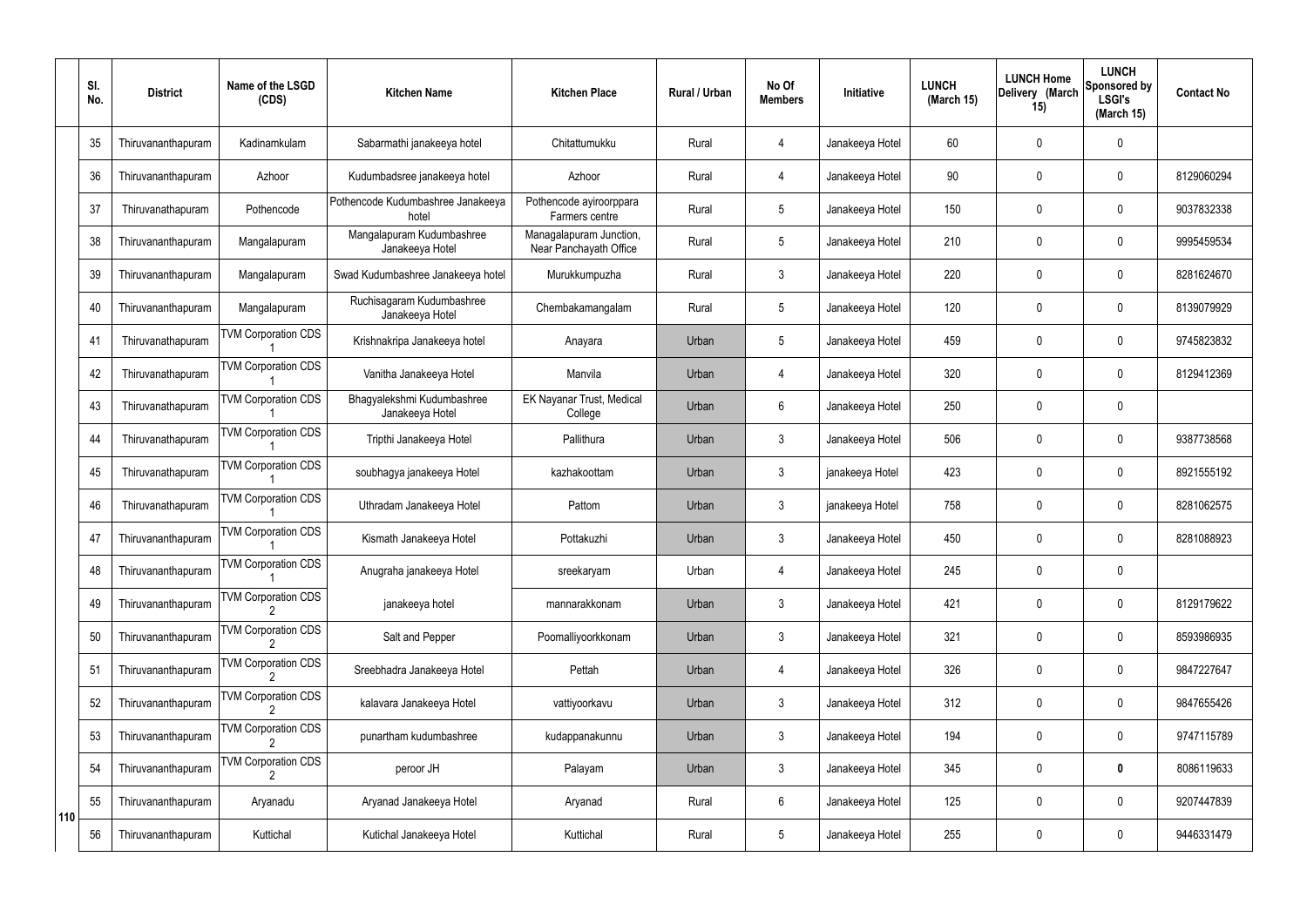| SI.<br>No. | <b>District</b>    | Name of the LSGD<br>(CDS) | <b>Kitchen Name</b>                  | <b>Kitchen Place</b>                              | Rural / Urban | No Of<br><b>Members</b> | Initiative      | <b>LUNCH</b><br>(March 15) | <b>LUNCH Home</b><br>Delivery (March<br>15) | <b>LUNCH</b><br>Sponsored by<br><b>LSGI's</b><br>(March 15) | <b>Contact No</b> |
|------------|--------------------|---------------------------|--------------------------------------|---------------------------------------------------|---------------|-------------------------|-----------------|----------------------------|---------------------------------------------|-------------------------------------------------------------|-------------------|
| 57         | Thiruvananthapuram | Poovachal                 | Poovachal Janakeeya Hotel            | Poovachal Panchayath                              | Rural         | $5\phantom{.0}$         | Janakeeya Hotel | 185                        | 0                                           | 0                                                           | 9495225046        |
| 58         | Thiruvananthapuram | Vithura                   | Navodaya Janakeeya hotel             | Koppam, Vithura                                   | Rural         | $\overline{4}$          | Janakeeya Hotel | 147                        | 0                                           | $\mathbf 0$                                                 | 9946837014        |
| 59         | Thiruvananthapuram | Tholicode                 | Tholicode Janakeeya Hotel            | Pulimoodu, Near Bharath<br>Petrol Pump, Tholicode | Rural         | $\overline{4}$          | Janakeeya Hotel | 185                        | 0                                           | $\mathbf 0$                                                 | 9539995862        |
| 60         | Thiruvananthapuram | uzhamalackal              | mazhavil jh                          | Puthukulangara                                    | Rural         | $5\phantom{.0}$         | Janakeeya Hotel | 144                        | 0                                           | $\mathbf 0$                                                 | 96457 54988       |
| 61         | Thiruvananthapuram | <b>TVPM Corpn CDS 4</b>   | Maithri Janakeeya Hotel              | Poozhyakkunnu, Nemom, TVM                         | Urban         | $5\phantom{.0}$         | Janakeeya Hotel | 169                        | 0                                           | $\mathbf 0$                                                 | 9846905594        |
| 62         | Thiruvananthapuram | TVPM. Corpn. CDS III      | Janatha hotel                        | Over bridge                                       | Urban         | 9                       | Janakeeya Hotel | 158                        | 0                                           | $\mathbf 0$                                                 | 919746149160      |
| 63         | Thiruvananthapuram | TVPM. Corpn. CDS III      | Asraya Janakeeya Hotel               | <b>DPI</b>                                        | Urban         | $\overline{4}$          | Janakeeya Hotel | 198                        | 0                                           | $\mathbf 0$                                                 | 918113008306      |
| 64         | Thiruvananthapuram | TVPM. Corpn. CDS III      | Ruchikkoott                          | Mudavanmukal                                      | Urban         | $\overline{4}$          | Janakeeya Hotel | 185                        | 0                                           | $\mathbf 0$                                                 | 917907579424      |
| 65         | Thiruvananthapuram | TVPM. Corpn. CDS IV       | Janakeeya hotel tvm corporation cds4 | Vallakkadavu                                      | Urban         | $5\phantom{.0}$         | Janakeeya Hotel | 165                        | 0                                           | $\mathbf 0$                                                 | 8129795072        |
| 66         | Thiruvananthapuram | TVPM. Corpn. CDS IV       | Karuna Janakeeya Hotel               | Avaduthura                                        | Urban         | $5\phantom{.0}$         | Janakeeya Hotel | 188                        | 0                                           | $\mathbf{3}$                                                | 9567523799        |
| 67         | Thiruvananthapuram | Anadu                     | Nanma anad                           | Govt LPS Anad                                     | Rural         | $\overline{4}$          | Janakeeya Hotel | 0                          | 0                                           | 0                                                           | 9645709754        |
| 68         | Thiruvananthapuram | Vembayam                  | Liya canteen                         | Perumboor near panchayath<br>office               | Rural         | $5\phantom{.0}$         | Janakeeya Hotel | 220                        | 0                                           | $\boldsymbol{0}$                                            | 9544337362        |
| 69         | Thiruvananthapuram | Vembayam                  | Four's Janakeeya Hotel               | Naduveli Konchira                                 | Rural         | 4                       | Janakeeya Hotel | 277                        | 0                                           | 0                                                           | 9526253578        |
| 70         | Thiruvananthapuram | Nedumangad 1              | Subhiksham                           | Irinjayam                                         | Urban         | 4                       | Janakeeya Hotel | 235                        | 0                                           | $\mathbf 0$                                                 | 9745606588        |
| 71         | Thiruvananthapuram | Nedumangad 1              | Ootupura                             | Pazhakutty                                        | Urban         | $6\phantom{.}$          | Janakeeya Hotel | 455                        | 0                                           | $\pmb{0}$                                                   | 7510910614        |
| 72         | Thiruvananthapuram | Nedumangad 2              | Niravu                               | Near ksrtc bus stand                              | Urban         | 4                       | Janakeeya Hotel | 439                        | 0                                           | $\boldsymbol{0}$                                            | 9645958207        |
| 73         | Thiruvananthapuram | Nedumangad 2              | Ruchiyidam                           | <b>Near Municipality</b>                          | Urban         | $\pmb{0}$               | Janakeeya Hotel | 437                        | 0                                           | $\pmb{0}$                                                   | 9846371353        |
| 74         | Thiruvananthapuram | Karakulam                 | Karakulam Vanitha hotel              | Karakulam Junction                                | Rural         | $\overline{4}$          | Janakeeya Hotel | 367                        | 0                                           | $\boldsymbol{0}$                                            | 9747176668        |
| 75         | Thiruvananthapuram | Panavoor                  | Kudumbashree vanitha hotel           | HI auditorium near panavoor<br>panchayath         | Rural         | $6\phantom{.}$          | Janakeeya Hotel | 224                        | 0                                           | $\sqrt{5}$                                                  | 9526740817        |
| 76         | Thiruvananthapuram | Aruvikara                 | Nanma                                | Aruvikara junction                                | Rural         | $\mathfrak{Z}$          | Janakeeya hotel | $\mathbf 0$                | 0                                           | $\boldsymbol{0}$                                            | 8606524464        |
| 77         | Thiruvananthapuram | Pullampara                | Janakeeya Hotel                      | Kalumkinmukham                                    | Rural         | $5\phantom{.0}$         | Janakeeya Hotel | 145                        | $\boldsymbol{0}$                            | $\pmb{0}$                                                   |                   |
| 78         | Thiruvananthapuram | Pangode                   | Bhagyalekshmi janakeeya hotel        | Pangodu Panchayath Hall                           | Rural         | $5\,$                   | Janakeeya Hotel | 165                        | 0                                           | $\pmb{0}$                                                   |                   |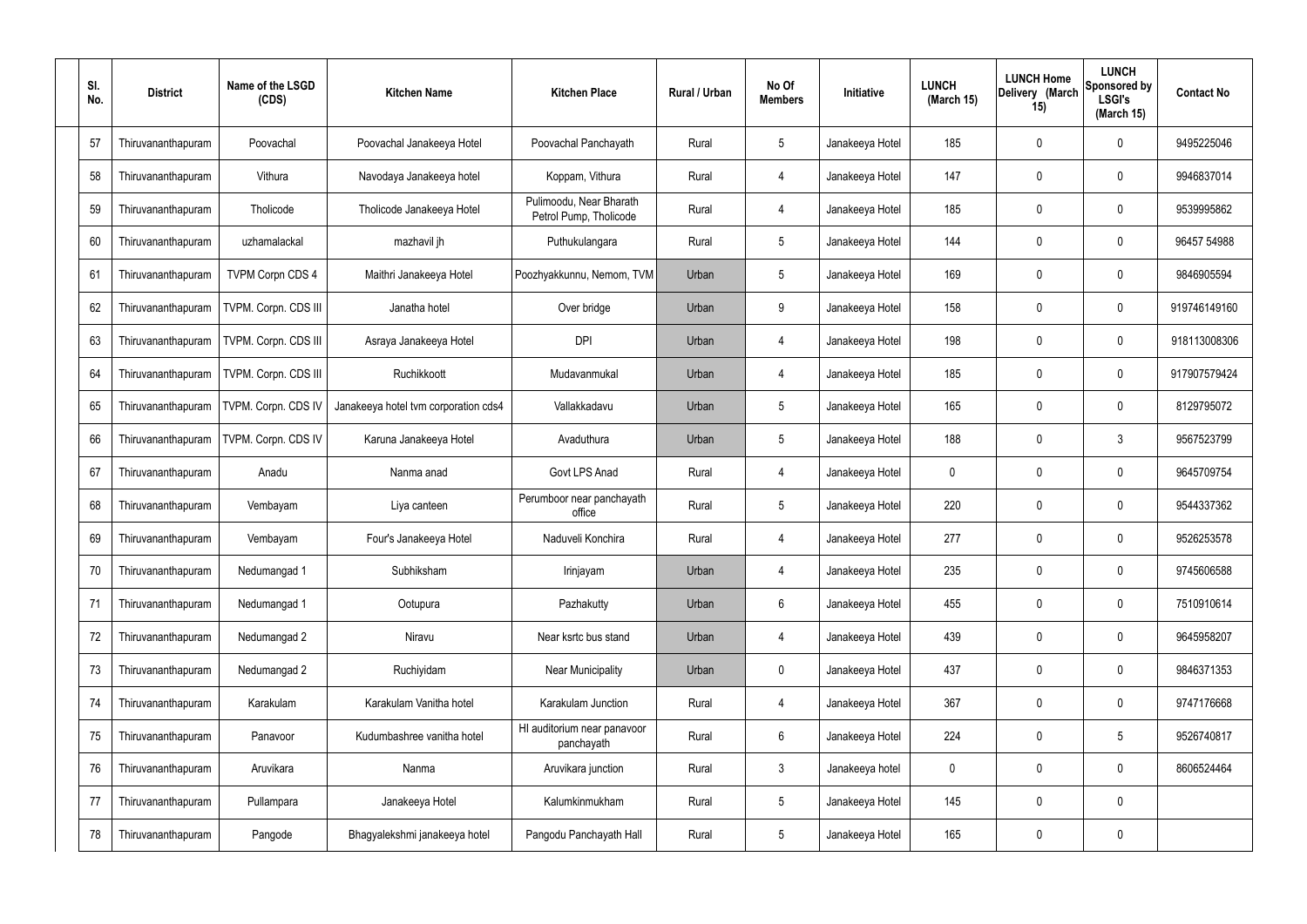| SI.<br>No. | <b>District</b>    | Name of the LSGD<br>(CDS) | <b>Kitchen Name</b>                 | <b>Kitchen Place</b>     | Rural / Urban | No Of<br><b>Members</b> | Initiative      | <b>LUNCH</b><br>(March 15) | <b>LUNCH Home</b><br>Delivery (March<br>15) | <b>LUNCH</b><br><b>Sponsored by</b><br><b>LSGI's</b><br>(March 15) | <b>Contact No</b> |
|------------|--------------------|---------------------------|-------------------------------------|--------------------------|---------------|-------------------------|-----------------|----------------------------|---------------------------------------------|--------------------------------------------------------------------|-------------------|
| 79         | Thiruvananthapuram | Manickal                  | Janakeeya hotel                     | Pirappancode             | Rural         | 6                       | Janakeeya Hotel | 125                        | 0                                           | 0                                                                  | 9745874522        |
| 80         | Thiruvananthapuram | Vamanapuram               | Pournami Kalamachal                 | Kalamachal               | Rural         | $5\phantom{.0}$         | Janakeeya Hotel | 177                        | $\mathbf 0$                                 | 0                                                                  | 9846825964        |
| 81         | Thiruvananthapuram | kallara                   | Amma janakeeya hotel                | kallara                  | rural         | 4                       | Janakeeya Hotel | 347                        | 0                                           | 0                                                                  | 8111891405        |
| 82         | Thiruvananthapuram | nellanad                  | Nellanad janakeeya hotel            | keezhayikkonam           | rural         | 6                       | Janakeeya Hotel | 287                        | $\mathbf 0$                                 | 0                                                                  | 9946994811        |
| 83         | Thiruvananthapuram | Pazhayakunnummel          | Chaitanya janakeeya hotel           | Pazhayakunnumel          | Rural         | $5\phantom{.0}$         | Janakeeya Hotel | 0                          | $\mathbf 0$                                 | 0                                                                  | 9496997201        |
| 84         | Thiruvananthapuram | Karavaram                 | Takkolam, Karavaram janakeeya hotel | Pullurmukk, kallambalam  | Rural         | $5\phantom{.0}$         | Janakeeya Hotel | 153                        | $\mathbf 0$                                 | 0                                                                  | 9539723288        |
| 85         | Thiruvananthapuram | Kilimanoor                | Tanima vanitha canteen              | Kilimanoor               | Rural         | 4                       | Janakeeya Hotel | 171                        | 0                                           | 0                                                                  | 9846657166        |
| 86         | Thiruvananthapuram | Pulimath                  | Iswarya catering unit               | Pulimath, Karet          | Rural         | $\overline{4}$          | Janakeeya Hotel | 0                          | $\mathbf 0$                                 | 0                                                                  | 9645514593        |
| 87         | Thiruvananthapuram | Navaikkulam               | Kudumbashree janakeeya hotel        | Kadambaattukonam         | Rural         | $5\phantom{.0}$         | Janakeeya Hotel | 105                        | $\mathbf 0$                                 | 0                                                                  | 9400619476        |
| 88         | Thiruvananthapuram | Nagaroor                  | Janakeeya Hotel                     | Altharamoodu             | Rural         | $5\phantom{.0}$         | Janakeeya Hotel | 179                        | $\mathbf 0$                                 | 0                                                                  | 7034964806        |
| 89         | Thiruvananthapuram | Pallikal                  | pallikkal janakeeya hotel           | pakalkkuri               | rural         | 4                       | Janakeeya Hotel | 92                         | 0                                           | 0                                                                  | 9447886364        |
| 90         | Thiruvananthapuram | Madavoor                  | Madavoor janakeeya hotel            | madavoor                 | rural         | $5\phantom{.0}$         | Janakeeya Hotel | 146                        | 0                                           | 0                                                                  | 9526206002        |
| 91         | Thiruvananthapuram | Chirayinkeezh             | Sevenstar Janakeeya Hotel           | Sarkkara                 | Rural         | 5                       | Janakeeya Hotel | 142                        | 0                                           | 0                                                                  | 8921556636        |
| 92         | Thiruvananthapuram | Kadaykkavoor              | Karmalamatha Janakeeya Hotel        | Kadakkavoor              | Rural         | 5                       | Janakeeya Hotel | 108                        | $\mathbf 0$                                 | 0                                                                  | 9645405591        |
| 93         | Thiruvananthapuram | Mudakkal                  | Sarovaram Janakeeya Hotel           | Valakkadu                | Rural         | $\mathbf{3}$            | Janakeeya Hotel | 177                        | $\mathbf 0$                                 | 0                                                                  | 8086240900        |
| 94         | Thiruvananthapuram | Vakkom                    | Jananai Janakeeya Hotel             | SN Junction, Jeeva Dhara | Rural         | $5\phantom{.0}$         | Janakeeya Hotel | 136                        | $\mathbf 0$                                 | 0                                                                  | 8137014724        |
| 95         | Thiruvananthapuram | Vakkom                    | Diya Janakeeya Hotel                | Panayile Kadavu          | Rural         | $5\phantom{.0}$         | Janakeeya Hotel | 148                        | $\mathbf 0$                                 | 0                                                                  | 8590439391        |
| 96         | Thiruvananthapuram | Kizhuvilam                | Kudumbashree vanitha canteen        | Kizhuvillam              | Rural         | $\overline{4}$          | Janakeeya Hotel | 155                        | $\mathbf 0$                                 | 0                                                                  | 9747361312        |
| 97         | Thiruvananthapuram | Anchuthengu               | Swad Janakeeya Hotel                | Anchuthengu              | Rural         | $5\phantom{.0}$         | Janakeeya Hotel | 169                        | $\mathbf 0$                                 | 0                                                                  |                   |
| 98         | Thiruvananthapuram | Attingal                  | Bhagyashree janakeeya hotel         | Attingal                 | Urban         | $5\phantom{.0}$         | Janakeeya Hotel | 185                        | $\mathbf 0$                                 | 0                                                                  | 9539968503        |
| 99         | Thiruvananthapuram | Cherunniyoor              | Lekshmi janakeeya hotel             | Dhalavapuram             | Rural         | $\mathbf{3}$            | Janakeeya Hotel | 178                        | $\mathbf 0$                                 | $\overline{2}$                                                     | 9995391999        |
| 100        | Thiruvananthapuram | Chemmaruthi               | Dreams janakeeya hotel              | Mavinmoodu, muthana      | Rural         | $\sqrt{5}$              | Janakeeya Hotel | 168                        | $\pmb{0}$                                   | 0                                                                  | 8129240185        |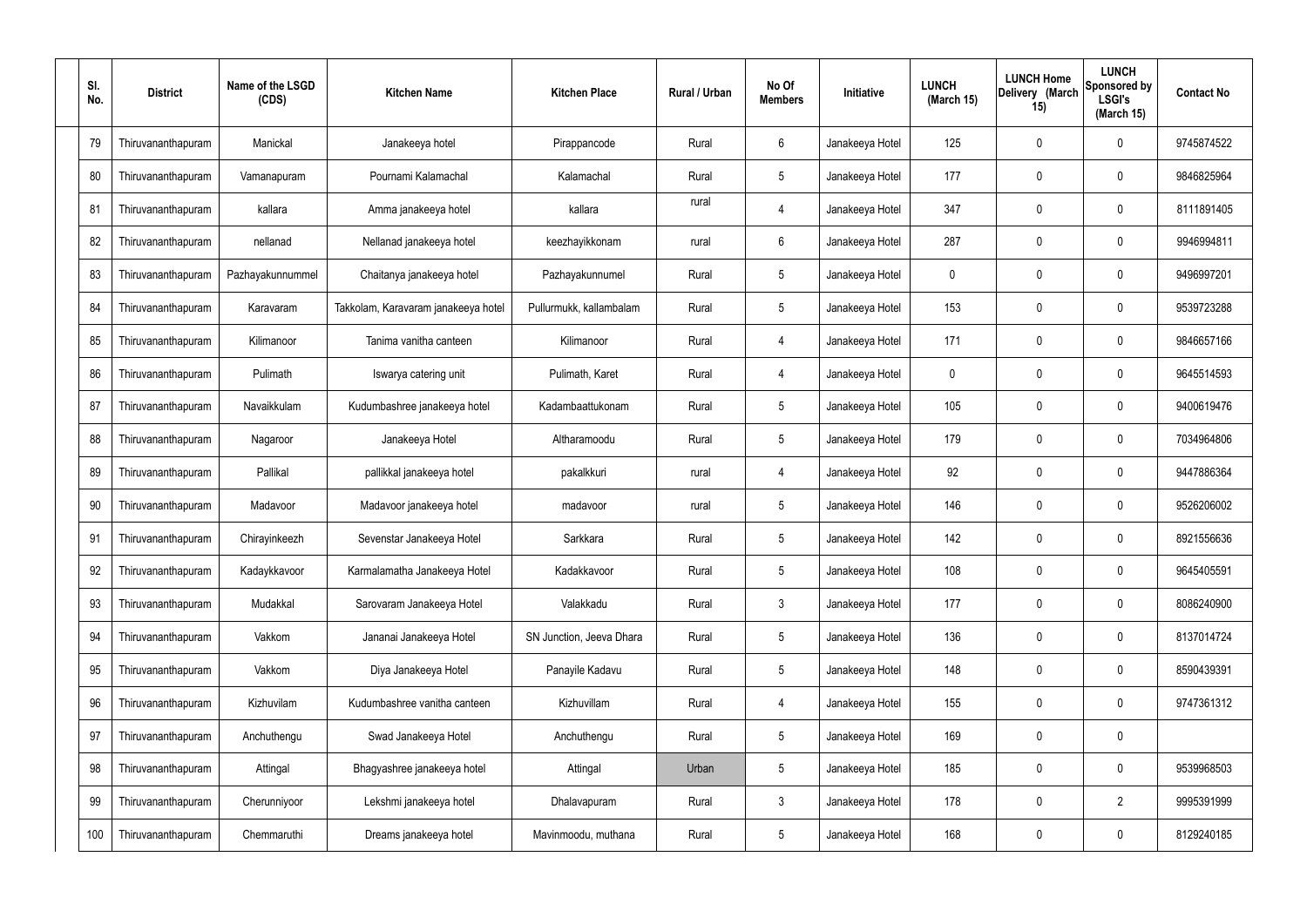|     | SI.<br>No.      | <b>District</b>    | Name of the LSGD<br>(CDS) | <b>Kitchen Name</b>                        | <b>Kitchen Place</b>                             | Rural / Urban | No Of<br><b>Members</b> | Initiative      | <b>LUNCH</b><br>(March 15) | <b>LUNCH Home</b><br>Delivery (March<br>15) | <b>LUNCH</b><br>Sponsored by<br><b>LSGI's</b><br>(March 15) | <b>Contact No</b> |
|-----|-----------------|--------------------|---------------------------|--------------------------------------------|--------------------------------------------------|---------------|-------------------------|-----------------|----------------------------|---------------------------------------------|-------------------------------------------------------------|-------------------|
|     | 101             | Thiruvananthapuram | Chemmaruthi               | Natturuchi janakeeya hotel                 | Panayara&sivapuram                               | Rural         | 5                       | Janakeeya Hotel | 155                        | 0                                           | $\mathbf 0$                                                 | 8129240185        |
|     | 102             | Thiruvananthapuram | Chemmaruthi               | Bhanusree                                  | Chavadimukku                                     | Rural         | 4                       | Janakeeya Hotel | 183                        | 0                                           | $\pmb{0}$                                                   | 8129240185        |
|     | 103             | Thiruvananthapuram | Chemmaruthi               | saphalyam janakeeya Hotel                  | chemmaruthi                                      | Rural         | $5\phantom{.0}$         | Janakeeya hotel | 145                        | 0                                           | $\mathbf 0$                                                 | 9539925641        |
|     | 104             | Thiruvananthapuram | Manamboor                 | Manamboor janakeeya hotel                  | Kavalayoor                                       | Rural         | 4                       | Janakeeya Hotel | 168                        | 0                                           | 2\$                                                         | 9074388684        |
|     | 105             | Thiruvananthapuram | Edava                     | Sreenandha janakeeyahotel                  | Kaappil                                          | Rural         | $5\phantom{.0}$         | Janakeeya Hotel | 189                        | 0                                           | $\mathbf 0$                                                 | 9895337334        |
|     | 106             | Thiruvananthapuram | Elakamon                  | Sreenarayana janakeeya hotel               | Elakamon                                         | Rural         | $\overline{7}$          | Janakeeya Hotel | 136                        | 0                                           | $\pmb{0}$                                                   | 8086637798        |
|     | 107             | Thiruvananthapuram | Elakamon                  | kudumbashree janakeeya hotel               | Elakamon                                         | Rural         | $5\phantom{.0}$         | janakeeya hotel | 195                        | 0                                           | $\mathbf 0$                                                 | 8590725126        |
|     | 108             | Thiruvananthapuram | Vettoor                   | Kashi janakeeya hotel                      | Vettoor                                          | Rural         | 4                       | Janakeeya Hotel | 144                        | 0                                           | $\pmb{0}$                                                   | 9061547396        |
|     | 109             | Thiruvananthapuram | Ottoor                    | Kudumbashree Janakeeya hotel               | ottoor                                           | rural         | $\mathbf{3}$            | Janakeeya Hotel | 132                        | 0                                           | $\pmb{0}$                                                   | 8590570561        |
|     | 110             | Thiruvanathapuram  | Varkala                   | Janakeeya hotel                            | Varkala municipality                             | Urban         | $5\phantom{.0}$         | Janakeeya Hotel | 158                        | 0                                           | $\overline{2}$                                              | 8943261611        |
|     |                 |                    |                           |                                            |                                                  |               |                         |                 |                            |                                             |                                                             |                   |
| 110 |                 |                    |                           |                                            |                                                  |               | 501                     |                 | 24564                      | $\overline{0}$                              | 14                                                          |                   |
|     | $\mathbf{1}$    | Thrissur           | Kadangodu                 | Janakeeya Hotel Kadangod                   | Kadangod                                         | Rural         | 4                       | Janakeeya Hotel | 60                         | 34                                          | $\overline{7}$                                              |                   |
|     | $\overline{2}$  | Thrissur           | Chalakudy                 | Thripthy Janakeeya Hotel Chalakudy         | North Busstand Chalakudy                         | Urban         | 4                       | Janakeeya Hotel | 235                        | 123                                         | $\mathbf 0$                                                 | 9544048190        |
|     | $\mathbf{3}$    | Thrissur           | Pananchery                | Pananchery Janakeeya Hotel                 | Pattikkad                                        | Rural         | 5                       | Janakeeya Hotel | 147                        | 69                                          | $\mathbf 0$                                                 | 9746354118        |
|     | $\overline{4}$  | Thrissur           | Kadavallur                | Janakeeya Hotel Kadavalloor                | Panjayath Compound                               | Rural         | $\overline{4}$          | Janakeeya Hotel | 92                         | 52                                          | $\mathbf 0$                                                 | 8943983995        |
|     | $5\phantom{.0}$ | Thrissur           | Kattoor                   | Janakeeya Hotel Kattoor                    | Kudumbashree Vipanana<br>Kendram, Katoor Bazzar, | Rural         | $5\phantom{.0}$         | Janakeeya Hotel | 0                          | 0                                           | $\pmb{0}$                                                   |                   |
|     | $6\overline{6}$ | Thrissur           | Elavally                  | Janakeeya Hotel Elavally                   | Elavally Panchayath<br>Compound                  | Rural         | $\overline{4}$          | Janakeeya Hotel | 142                        | 0                                           | $\pmb{0}$                                                   | 9744738247        |
|     | $\overline{7}$  | Thrissur           | Paralam                   | Paralam Janakeeya Hotel                    | Nanma Kudumbashree<br>canteen                    | Rural         | $\mathbf{3}$            | Janakeeya Hotel | $\mathbf 0$                | 60                                          | $\mathbf 0$                                                 | 9744441594        |
|     | 8               | Thrissur           | Kadukutty                 | Uppum Mulakum Janakeeya Hotel<br>Kadukutty | Kottamuri Junction                               | Rural         | $5\phantom{.0}$         | Janakeeya Hotel | 40                         | 35                                          | $\mathbf 0$                                                 | 9846634710        |
|     | 9               | Thrissur           | Thrissur 2                | Kuttanellur Janakeeya Hotel                | Kuttanellur                                      | Urban         | $5\phantom{.0}$         | Janakeeya Hotel | 68                         | 0                                           | $\mathbf 0$                                                 | 8330800498        |
|     | 10 <sup>°</sup> | Thrissur           | Pazhayannur               | Janakeeya Hotel, Pazhayanoor               | Pazhayannur Panchayath                           | Rural         | 4                       | Janakeeya Hotel | 221                        | 0                                           | $\mathbf 0$                                                 | 9400257329        |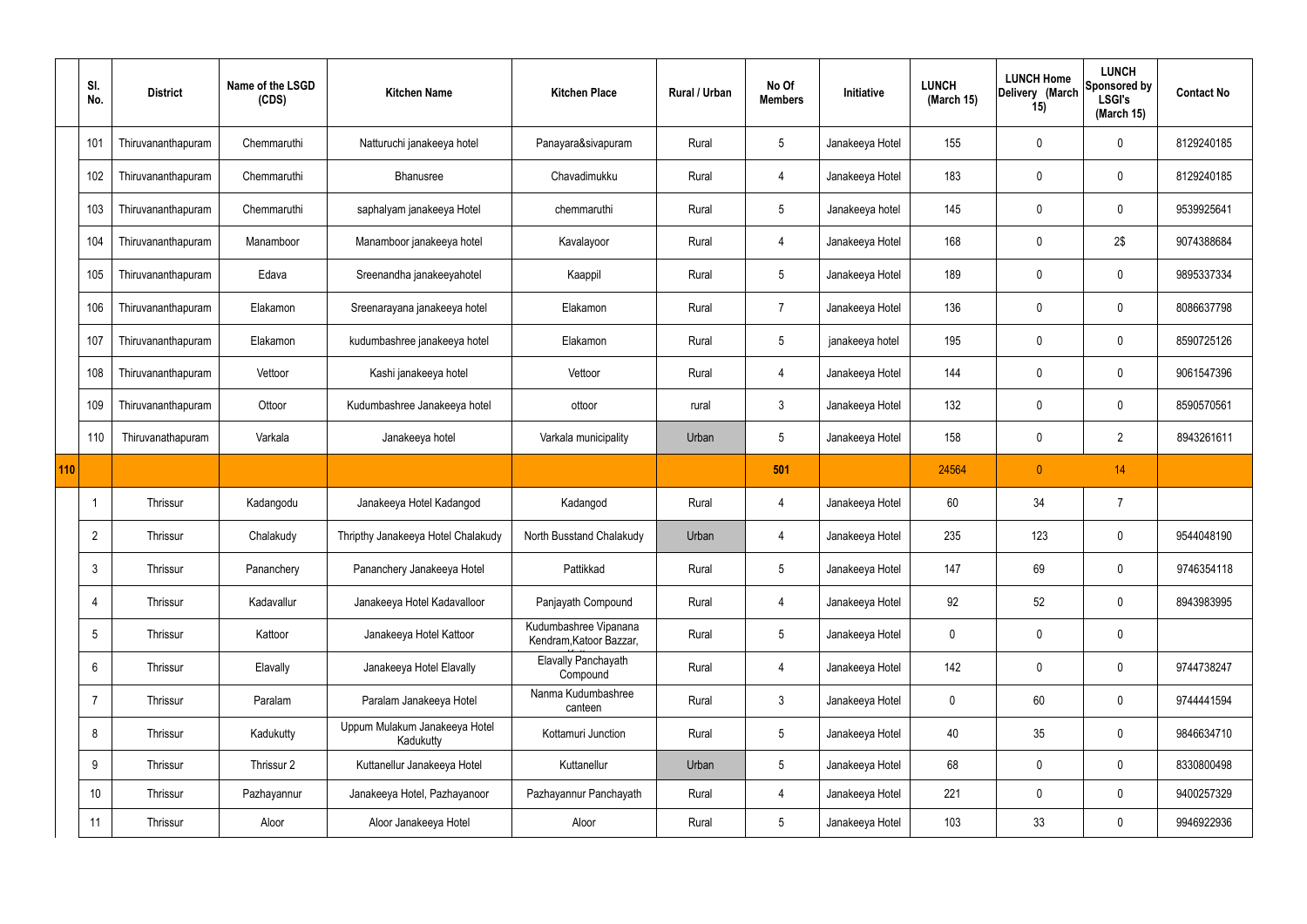| SI.<br>No. | <b>District</b> | Name of the LSGD<br>(CDS) | <b>Kitchen Name</b>                             | <b>Kitchen Place</b>                         | Rural / Urban | No Of<br><b>Members</b> | Initiative      | <b>LUNCH</b><br>(March 15) | <b>LUNCH Home</b><br>Delivery (March<br>15) | <b>LUNCH</b><br>Sponsored by<br><b>LSGI's</b><br>(March 15) | <b>Contact No</b> |
|------------|-----------------|---------------------------|-------------------------------------------------|----------------------------------------------|---------------|-------------------------|-----------------|----------------------------|---------------------------------------------|-------------------------------------------------------------|-------------------|
| 12         | Thrissur        | Muriyad                   | Jankeeya Hotel, Muriyad                         | Karuna Canteen, Muriyad                      | Rural         | $5\phantom{.0}$         | Janakeeya Hotel | 101                        | 0                                           | $\mathbf 0$                                                 | 9961920358        |
| 13         | Thrissur        | Valapad                   | Janakeeya Hotel Valapad                         | Valapad Chanthapadi                          | Rural         | 6                       | Janakeeya Hotel | 154                        | $\boldsymbol{0}$                            | $\overline{7}$                                              |                   |
| 14         | Thrissur        | Kaipamangalam             | Kaipamngalam Janakeeya Hotel                    | Kaipamangalam Panchayath                     | Rural         | $\mathbf{3}$            | Janakeeya Hotel | 197                        | $\mathbf 0$                                 | $\overline{2}$                                              |                   |
| 15         | Thrissur        | Annamanada                | Snehitha Catering                               | Annamanada                                   | Rural         | 5                       | Janakeeya Hotel | 0                          | 0                                           | $\mathbf 0$                                                 | 9747712615        |
| 16         | Thrissur        | Vellangallur              | Janakeeya Hotel Vellangallur                    | Panchayath Community Hall                    | Rural         | 6                       | Janakeeya Hotel | 40                         | 62                                          | $\boldsymbol{0}$                                            | 9947462258        |
| 17         | Thrissur        | Pavaratty                 | Janakeeya Hotel Pavaratty                       | Akashaya Vanitha Canteen                     | Rural         | 3                       | Janakeeya Hotel | 135                        | 0                                           | $\boldsymbol{0}$                                            |                   |
| 18         | Thrissur        | Edathiruthy               | Janakeeya Hotel Edathuruthi (Nalinam<br>Stores) | Opposite of GLPS,<br>Chenthrappinni Centre   | Rural         | $\overline{4}$          | Janakeeya Hotel | 167                        | 0                                           | $\boldsymbol{0}$                                            |                   |
| 19         | Thrissur        | Adatt                     | Janakeeya Hotel Adat                            | Muthuvara                                    | Rural         | $\overline{7}$          | Janakeeya Hotel | 93                         | 49                                          | $\boldsymbol{0}$                                            | 6235203703        |
| 20         | Thrissur        | Irinjalakuda 1            | Janakeeya Hotel Irinjalakuda Cds1               | Irinjalakuda Muncipality                     | Urban         | 4                       | Janakeeya Hotel | 108                        | 0                                           | $\boldsymbol{0}$                                            | 9526912506        |
| 21         | Thrissur        | Parapookkara              | Janakeeya Hotel, Parapookkara                   | Panchayath Canteen                           | Rural         | 5                       | Janakeeya Hotel | 100                        | 0                                           | $\boldsymbol{0}$                                            | 9605428611        |
| 22         | Thrissur        | Puthanchira               | Annapoorna Janakeeya Hotel<br>Puthenchira       | Panchayath Community Hall                    | Rural         | 5                       | Janakeeya Hotel | 65                         | 21                                          | $\mathbf 0$                                                 | 9383421350        |
| 23         | Thrissur        | SreeNarayanapuram         | Sree Narayana Puram Janakeeya<br>Hotel          | Sreenarayanapuram<br>Panchayath              | Rural         | 5                       | Janakeeya Hotel | 189                        | 0                                           | 1\$                                                         |                   |
| 24         | Thrissur        | Nadathara                 | Nadathara Janakeeya Hotel                       | Moorkanikkara                                | Rural         | $\sqrt{5}$              | Janakeeya Hotel | 34                         | 72                                          | 0\$                                                         | 9744611176        |
| 25         | Thrissur        | Vallachira                | Vallachira Janakeeya Hotel                      | Vallachira Gramapanchayath                   | Rural         | $\overline{4}$          | Janakeeya Hotel | 0                          | 30                                          | $\pmb{0}$                                                   | 9744804256        |
| 26         | Thrissur        | Poyya                     | Janakeeya Hotel , Poyya                         | Poyya Junction                               | Rural         | $5\,$                   | Janakeeya Hotel | 16                         | 36                                          | $\mathbf 0$                                                 | 7902318250        |
| 27         | Thrissur        | Wadakanchery 1            | Vrindavan Janakeeya Hotel                       | Ottupara                                     | Urban         | $5\phantom{.0}$         | Janakeeya Hotel | 175                        | 30                                          | $\pmb{0}$                                                   |                   |
| 28         | Thrissur        | Varandarappilly           | Janakeeya Hotel                                 | Varandarappilly Panchayath                   | Rural         | $\sqrt{5}$              | Janakeeya Hotel | 105                        | 34                                          | $\mathbf 0$                                                 | 9048283463        |
| 29         | Thrissur        | Nenmanikkara              | Vanitha Janakeeya Hotel                         | Paliyekkara, Nenmanikkara<br>Gramapanchayath | Rural         | $5\phantom{.0}$         | Janakeeya Hotel | 65                         | 17                                          | $\mathbf 0$                                                 | 9747494386        |
| 30         | Thrissur        | Kodakara                  | Nanma Janakeeya Hotel                           | Kodakara Bus Stand                           | Rural         | $\sqrt{5}$              | Janakeeya Hotel | 221                        | 240                                         | $\mathbf 0$                                                 | 9946283762        |
| 31         | Thrissur        | Thekkumkkara              | Janakeeya Hotel Thekkumkara                     | Vanitha Canteen, Thekkumkara                 | Rural         | $\overline{4}$          | Janakeeya Hotel | 65                         | $\pmb{0}$                                   | $\pmb{0}$                                                   |                   |
| 32         | Thrissur        | Alagappa Ngar             | Janakeeya Hotel                                 | Amballur                                     | Rural         | $\sqrt{5}$              | Janakeeya Hotel | 160                        | 46                                          | $\mathbf{3}$                                                | 8606553521        |
| 33         | Thrissur        | Kolazhy                   | Janakeeya Hotel Kolazhy                         | <b>ZMLP School</b>                           | Rural         | $\overline{4}$          | Janakeeya Hotel | 0                          | 115                                         | $\pmb{0}$                                                   | 9645535725        |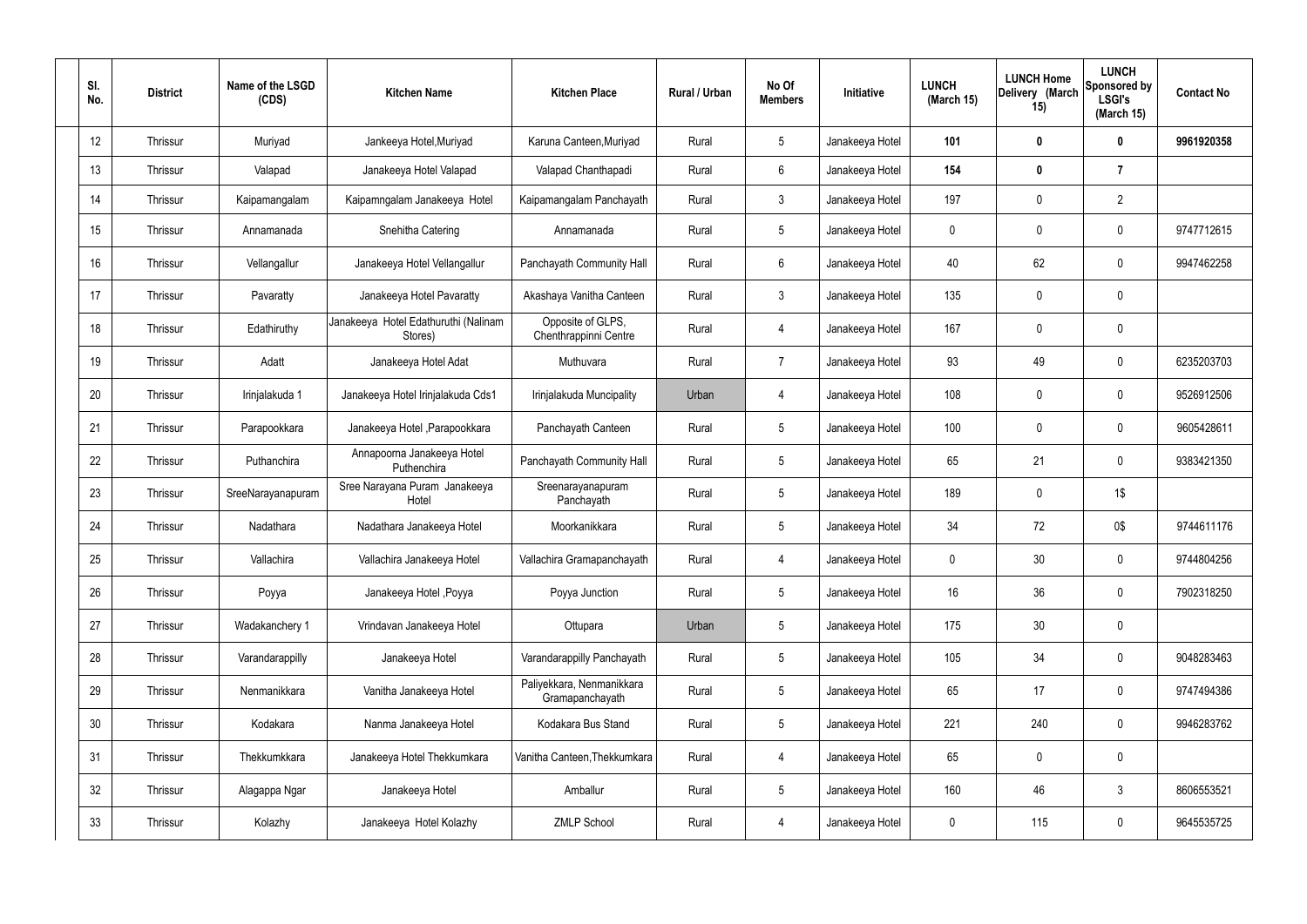|    | SI.<br>No. | <b>District</b> | Name of the LSGD<br>(CDS) | <b>Kitchen Name</b>                        | <b>Kitchen Place</b>                      | Rural / Urban | No Of<br><b>Members</b> | Initiative      | <b>LUNCH</b><br>(March 15) | <b>LUNCH Home</b><br>Delivery (March<br>15) | <b>LUNCH</b><br>Sponsored by<br><b>LSGI's</b><br>(March 15) | <b>Contact No</b> |
|----|------------|-----------------|---------------------------|--------------------------------------------|-------------------------------------------|---------------|-------------------------|-----------------|----------------------------|---------------------------------------------|-------------------------------------------------------------|-------------------|
|    | 34         | Thrissur        | Manalur                   | Janakeeya Hotel Manalur                    | Govt High School, Manaloor                | Rural         | $6\phantom{.}6$         | Janakeeya Hotel | 61                         | 24                                          | 4                                                           | 9446619441        |
|    | 35         | Thrissur        | Arimpur                   | Janakeeya Hotel Arimbur                    | Kudumbashree Vanitha<br>Canteen , Arimbur | Rural         | $5\overline{)}$         | Janakeeya Hotel | 183                        | 62                                          | $\mathbf 0$                                                 | 9946789338        |
|    | 36         | Thrissur        | Thanniyam                 | Thannyam Janakeeya Hotel                   | Peringottukara                            | Rural         | $\overline{4}$          | Janakeeya Hotel | 50                         | 12                                          | $\mathbf 0$                                                 | 9048570194        |
|    | 37         | Thrissur        | Madakkathara              | Madakkathara Annapoorna Janakeeya<br>Hotel | Madakkathara                              | Rural         | $6\overline{6}$         | Janakeeya Hotel | 87                         | 37                                          | $\overline{2}$                                              | 9388431507        |
|    | 38         | Thrissur        | Athirappilly              | Panchayath Kudumbashree Canteen            | Athirappilly                              | Rural         | $\mathbf{3}$            | Janakeeya Hotel | 0                          | $\mathbf 0$                                 | $\mathbf 0$                                                 | 9496151187        |
|    | 39         | Thrissur        | Kodassery                 | Five Star Janakeeya Hotel                  | Kodassery                                 | Rural         | $\overline{4}$          | Janakeeya Hotel | 158                        | 67                                          | $\mathbf 0$                                                 | 9846464927        |
|    | 40         | Thrissur        | Mattathur                 | Karunya<br>kudumbShree                     | Vellikkulangara                           | Rural         | $\overline{4}$          | Janakeeya Hotel | 205                        | 114                                         | $\mathbf 0$                                                 | 9539102486        |
|    | 41         | Thrissur        | Koratty                   | Ruchi Janakeeya Hotel                      | Koratty                                   | Rural         | $\overline{4}$          | Janakeeya Hotel | 78                         | 91                                          | $\mathbf 0$                                                 | 9496527583        |
|    | 42         | Thrissur        | Thrikkoor                 | Susthira Janakeeya Hotel                   | Alengaad                                  | Rural         | $\mathbf{3}$            | Janakeeya Hotel | 148                        | 38                                          | 4                                                           | 8111847055        |
|    | 43         | Thrissur        | Venkitangu                | Ottupura<br>Janakeeya Hotel Vengidangu     | Vengidangu Panchayath                     | Rural         | $\mathbf{3}$            | Janakeeya Hotel | 207                        | 62                                          | $\mathbf 0$                                                 | 8156981840        |
|    | 44         | Thrissur        | Padiyoor                  | Padiyoor<br>Janakeya Hotel                 | HDC School, Kakkathuruthy                 | Rural         | $5\overline{)}$         | Janakeeya Hotel | 33                         | 66                                          | $\mathbf 0$                                                 | 9048817359        |
|    | 45         | Thrissur        | Pariyaram                 | Samridhi Janakeeya Hotel                   | Pariyaram                                 | Rural         | $5\overline{)}$         | Janakeeya Hotel | 103                        | 77                                          | $\mathbf 0$                                                 | 7025950795        |
|    | 46         | Thrissur        | Wadakanchery cds2         | Janakeeya Hotel, Wadakanchery cds2         | Minaloor                                  | Urban         | $\mathbf{3}$            | Janakeeya Hotel | 87                         | $\mathbf 0$                                 | $\mathbf 0$                                                 |                   |
|    | 47         | Thrissur        | Kodungaloor cds2          | Jathikka Janakeeya Hotel                   | Arakkulam                                 | Urban         | 4                       | Janakeeya Hotel | 127                        | 0                                           | $\mathbf 0$                                                 | 9745397171        |
|    | 48         | Thrissur        | Punnayur                  | Kaipunnyam Janakeeya Hotel                 | Edakazhiyur                               | Rural         | 5 <sub>5</sub>          | Janakeeya Hotel | 69                         | 78                                          | $\mathbf 0$                                                 | 9744680885        |
| 97 | 49         | Thrissur        | Velookkara                | Velookkara Janakeeya Hotel                 | Panchayath shopping complex               | Rural         | $\mathbf{3}$            | Janakeeya Hotel | 40                         | 0                                           | $\mathbf 0$                                                 | 9048756685        |
|    | 50         | Thrissur        | Meloor                    | Thanima Janakeeya Hotel Meloor             | Meloor centre                             | Rural         | $\overline{4}$          | Janakeeya Hotel | 136                        | 64                                          | $\mathbf 0$                                                 | 7902354039        |
|    | 51         | Thrissur        | Vallathol Nagar           | Janakeeya Hotel, Vallathol Nagar           | near youth welfare center                 | rural         | $5\overline{)}$         | Janakeeya Hotel | 237                        | 0                                           | $\mathbf 0$                                                 | 9961296574        |
|    | 52         | Thrissur        | Eriyad                    | janakeeya Hotel, eriyad                    | community hall                            | Rural         | $\overline{4}$          | Janakeeya Hotel | 0                          | 0                                           | $\mathbf 0$                                                 |                   |
|    | 53         | Thrissur        | Edavilangu                | Janakeeya Hotel, Edavilangu                | Edavilangu Center                         | Rural         | $\overline{4}$          | Janakeeya Hotel | 210                        | 0                                           | $\mathbf 0$                                                 |                   |
|    | 54         | Thrissur        | Avanoor                   | Janakeeya Hotel, Avanoor                   | near panchayath office,<br>Avanoor        | Rural         | $5\overline{)}$         | Janakeeya Hotel | 0                          | $\mathbf 0$                                 | $\mathbf 0$                                                 | 9447343516        |
|    | 55         | Thrissur        | Mala                      | Janakeeya hotel Mala                       | Near panchayath office, Mala              | Rural         | $\overline{4}$          | Janakeeya Hotel | 103                        | 33                                          | $\mathbf 0$                                                 | 9946442260        |
|    | 56         | Thrissur        | Guruvayur1                | Guruvayur Janakeeya Hotel                  | Guruvayur                                 | Urban         | $\mathfrak{Z}$          | Janakeeya Hotel | 438                        | 280                                         | $\overline{0}$                                              | 9961227858        |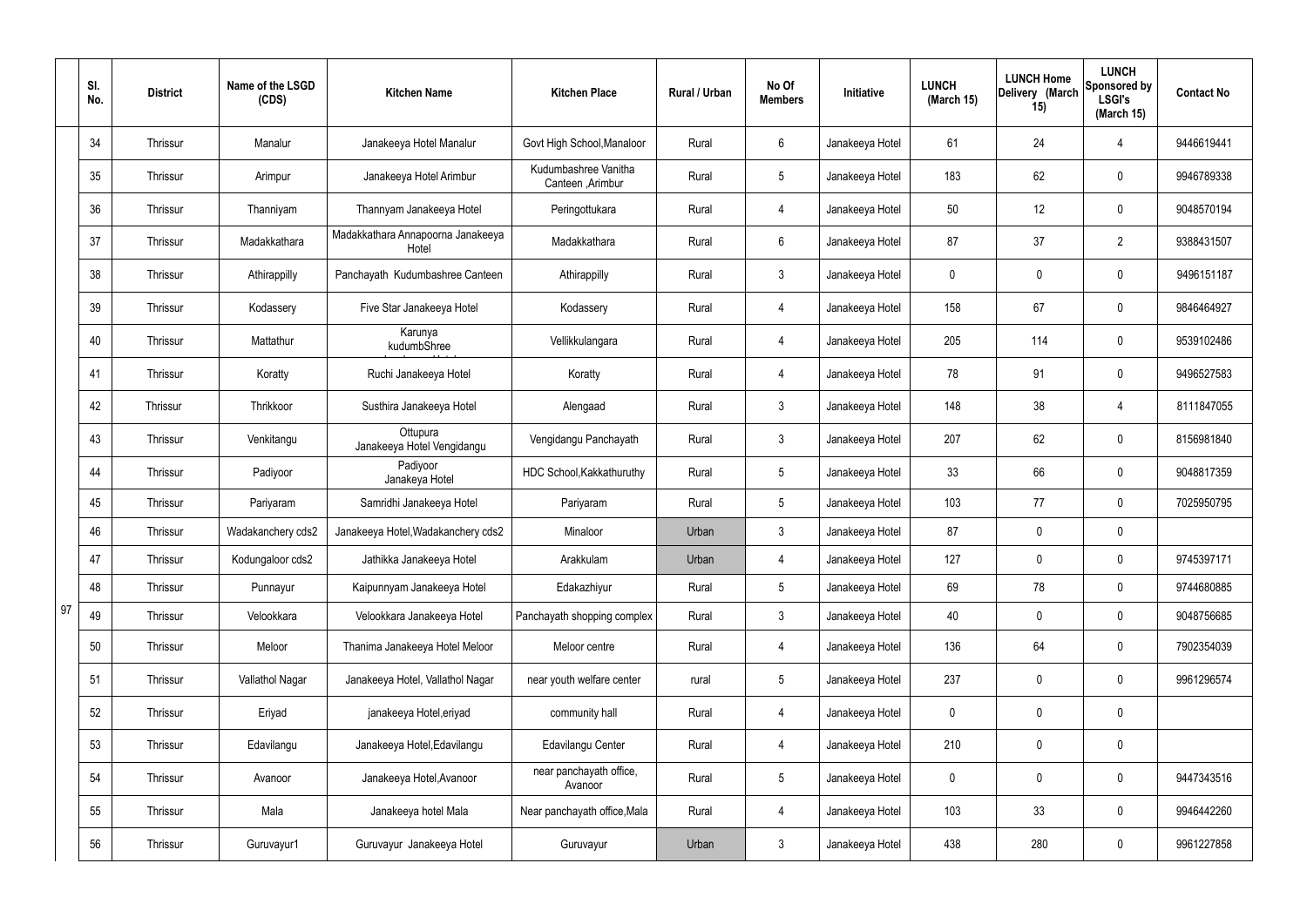| SI.<br>No. | <b>District</b> | Name of the LSGD<br>(CDS) | <b>Kitchen Name</b>               | <b>Kitchen Place</b>              | Rural / Urban | No Of<br><b>Members</b> | Initiative      | <b>LUNCH</b><br>(March 15) | <b>LUNCH Home</b><br>Delivery (March<br>15) | <b>LUNCH</b><br>Sponsored by<br><b>LSGI's</b><br>(March 15) | <b>Contact No</b> |
|------------|-----------------|---------------------------|-----------------------------------|-----------------------------------|---------------|-------------------------|-----------------|----------------------------|---------------------------------------------|-------------------------------------------------------------|-------------------|
| 57         | Thrissur        | Vadakkekad                | Kudumbasree janakeeya hotel       | Nalam kallu                       | Rural         | $\overline{4}$          | Janakeeya Hotel | 78                         | 60                                          | $\mathbf 0$                                                 | 9645190166        |
| 58         | Thrissur        | Kadappuram                | Kadappuram janakeeya hotel        | Kadappuram panchayath<br>building | Rural         | $\overline{4}$          | Janakeeya Hotel | 69                         | 43                                          | $\mathbf 0$                                                 | 8156984319        |
| 59         | Thrissur        | Chavakkad                 | Chavakkad Janakeeya hotel         | Chavakkad, near bus stand         | Urban         | $5\phantom{.0}$         | Janakeeya Hotel | 202                        | 77                                          | $\mathbf 0$                                                 | 7560874804        |
| 60         | Thrissur        | Engadiyoor                | pavithra janikeeya hotel          | Pokulangara                       | Rural         | $5\overline{)}$         | Janakeeya Hotel | 62                         | $\mathbf 0$                                 | $\pmb{0}$                                                   | 9562239618        |
| 61         | Thrissur        | Varavoor                  | Friends janakeeya hotel, Varavoor | Thichur                           | Rural         | $\mathbf{3}$            | Janakeeya Hotel | 81                         | $\mathbf 0$                                 | $\mathbf 0$                                                 |                   |
| 62         | Thrisssur       | Punnayurkulam             | Punnayurkkulam janakeeya hotel    | Althara centre                    | Rural         | $5\phantom{.0}$         | Janakeeya Hotel | 94                         | 46                                          | $\boldsymbol{0}$                                            | 8086093454        |
| 63         | Thrissur        | Thiruwilamala             | Villuadry Janakeeya hotel         | Thiruwilamala                     | Rural         | $5\overline{)}$         | Janakeeya Hotel | 178                        | $\mathbf 0$                                 | $\boldsymbol{0}$                                            | 9846174729        |
| 64         | Thrissur        | Kattakampal               | Janakeeya Hotel Kattakampal       | Chirakkal                         | Rural         | $\overline{4}$          | Janakeeya Hotel | 86                         | 35                                          | $\mathbf 0$                                                 |                   |
| 65         | Thrissur        | Kandanassery              | kandanassery janakeeya hotel      | kandanassery                      | Rural         | $5\overline{)}$         | Janakeeya Hotel | 46                         | 41                                          | $\mathbf 0$                                                 |                   |
| 66         | Thrissur        | Kaiparambu                | Janakeeya Hotel Kaiparambu        | Near mundoor health center        | Rural         | $5\phantom{.0}$         | janakeeya hotel | 83                         | 140                                         | $\pmb{0}$                                                   | 9645828069        |
| 67         | Thrissur        | Thrissur 2(new)           | kitchen girls janakeeya hotel     | Olari                             | urban         | $\overline{4}$          | janakeeya hotel | 138                        | 178                                         | $\mathbf 0$                                                 | 9388828112        |
| 68         | Thrissur        | Kuzhur                    |                                   | kuzhur                            | Rural         | $\overline{4}$          | janakeeya hotel | $\mathbf 0$                | $\mathbf 0$                                 | $\mathbf 0$                                                 | 9526566073        |
| 69         | Thrissur        | Chazhur                   | Chazur Janakeeya Hotel            | Pazhuvil Center                   | Rural         | 4                       | janakeeya hotel | 97                         | 40                                          | $\mathbf 0$                                                 | 9061946216        |
| 70         | Thrissur        | Nattika                   | uttupura                          | Thriprayar                        | Rural         | 5                       | janakeeya hotel | 160                        | $\mathbf 0$                                 | $\mathbf 0$                                                 | 9544055637        |
| 71         | Thrissur        | Thalikulam                | Nidhi janakeeya hotel             | Puthenthodu                       | Rural         | $5\phantom{.0}$         |                 | 195                        | $\mathbf 0$                                 | $\mathbf 0$                                                 | 8606213960        |
| 72         | Thrissur        | Vadanapilly               | vadanappilly janakeeya hotel      | vadanapilly                       | Rural         | $5\overline{)}$         | janakeeya hotel | $\mathbf 0$                | $\mathbf 0$                                 | $\mathbf 0$                                                 | 9947728948        |
| 73         | Thrissur        | orumanayur                | orumanayur janakeeya hotel        | orumanayur                        | rural         | $5\overline{)}$         | janakeeya hotel | 82                         | 76                                          | $\mathbf 0$                                                 | 9995588758        |
| 74         | Thrissur        | Panjal                    | Five-star Janakeeya hotel         | Panjal                            | Rural         | $5\overline{)}$         | janakeeya hotel | 196                        | $\mathbf 0$                                 | $\mathbf 0$                                                 | 9746847353        |
| 75         | Thrissur        | veloor                    | Veloor Janakeeya hotel            | veloor                            | Rural         | $5\overline{)}$         | janakeeya hotel | 83                         | 74                                          | $\mathbf 0$                                                 | 9447724685        |
| 76         | Thrissur        | Chowanoor                 | Chowanoor Janakeeya hotel         | Chowanoor                         | Rural         | $\mathbf{3}$            | janakeeya hotel | 54                         | 30 <sub>o</sub>                             | $\mathbf 0$                                                 | 9,526,340,307     |
| 77         | Thrissur        | Puthur                    | Puthur janakeeyahotel             | puthur                            | Rural         | $5\phantom{.0}$         | janakeeya hotel | 64                         | 59                                          | $\mathbf 0$                                                 | 6238101595        |
| 78         | Thrissur        | Erumapetty                | subhiksha janakeeya hotel         | Erumapetty                        | Rural         | $5\phantom{.0}$         | janakeeya hotel | 111                        | 50                                          | $\mathsf{0}$                                                | 9207201880        |
| 79         | Thrissur        | Kondazhy                  | Santhwanam Janakeeya Hotel        | Kondazhy                          | Rural         | $\overline{4}$          | janakeeya hotel | 20                         | $\pmb{0}$                                   | $\mathbf 0$                                                 | 9526401759        |
| 80         | Thrissur        | Mullurkkara               | Kaniv Janakeeya Hotel             | Atoor                             | Rural         | 4                       | janakeeya hotel | $\mathbf 0$                | $\pmb{0}$                                   | $\pmb{0}$                                                   |                   |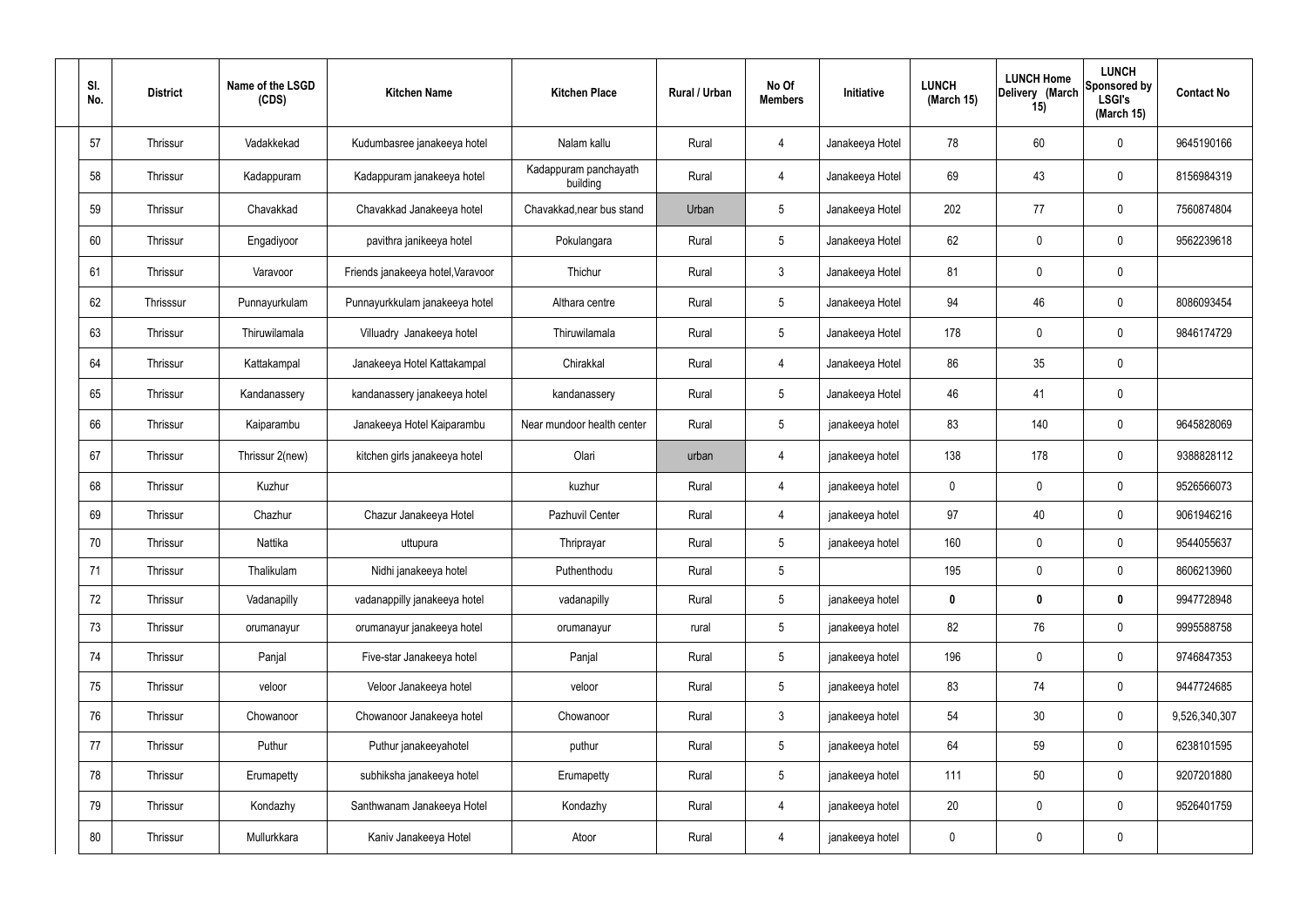| SI.<br>No.      | <b>District</b> | Name of the LSGD<br>(CDS) | <b>Kitchen Name</b>         | <b>Kitchen Place</b>                   | Rural / Urban | No Of<br><b>Members</b> | Initiative      | <b>LUNCH</b><br>(March 15) | <b>LUNCH Home</b><br>Delivery (March<br>15) | <b>LUNCH</b><br>Sponsored by<br><b>LSGI's</b><br>(March 15) | <b>Contact No</b> |
|-----------------|-----------------|---------------------------|-----------------------------|----------------------------------------|---------------|-------------------------|-----------------|----------------------------|---------------------------------------------|-------------------------------------------------------------|-------------------|
| 81              | Thrissur        | Porkkulam                 | Porkulam janakeeya hotel    | Parempadam                             | Rural         | $5\phantom{.0}$         | Janakeeya hotel | $\mathbf 0$                | 68                                          | $\mathbf 0$                                                 | 8129017841        |
| 82              | Thrissur        | Puthukkad                 | Puthukkad Janakeeya Hotel   | Puthukkad                              | Rural         | $5\phantom{.0}$         | Janakeeya hotel | 70                         | 33                                          | $\mathbf 0$                                                 | 7356668644        |
| 83              | Thrissur        | Choondal                  | Choondal Janakeeya Hotel    | <b>Kechery Centre</b>                  | Rural         | 8                       | Janakeeya Hotel | 63                         | 58                                          | $\mathbf 0$                                                 |                   |
| 84              | Thrissur        | Cherpu                    | Cherpu Janakeeya Hotel      | Cherpu                                 | Rural         | $\mathbf{3}$            | Janakeeya Hotel | $\pmb{0}$                  | 79                                          | $\mathbf 0$                                                 | 9605375648        |
| 85              | Thrissur        | Mathilakam                | Mathilakam Janakeeya hotel  | Mathilakam gramapanchayath<br>compound | Rural         | $\mathbf{3}$            | Janakeeya hotel | 60                         | $\mathbf 0$                                 | $\mathbf 0$                                                 | 9995986808        |
| 86              | Thrissur        | Anthikad                  | Anthikad Janakeeya hotel    | Anthikad                               | Rural         | $\overline{4}$          | Janakeeya hotel | $\pmb{0}$                  | $\pmb{0}$                                   | $\mathbf 0$                                                 | $\mathbf 0$       |
| 87              | Thrissur        | Mullassery                | Mullassery Janakeeya Hotel  | Mullassery centre                      | Rural         | $5\overline{)}$         | Janakeeya hotel | 121                        | 129                                         | $\mathbf 0$                                                 |                   |
| 88              | Thrissur        | Karalam                   | Karalam Janakeeya Hotel     |                                        | Rural         | 4                       | Janakeeya hotel | 87                         | $\mathbf 0$                                 | $\mathbf 0$                                                 | 6282924636        |
| 89              | Thrissur        | Poomangalam               | Poomangalam Janakeeya Hotel | Edakkulam                              | Rural         | $\mathbf{3}$            | Janakeeya hotel | 62                         | 32                                          | $\mathbf 0$                                                 |                   |
| 90              | Thrissur        | MG Kavu                   | Annapoorna Janakeeya Hotel  | MG Kavu                                | Rural         | 4                       | Janakeeya hotel | 124                        | 98                                          | $\mathbf 0$                                                 | 7558080131        |
| 91              | Thrissur        | chelakkara                | Nila janakeeya hotel        | chelakkara                             | rural         | $5\phantom{.0}$         | janakeeya hotel | 189                        | $\pmb{0}$                                   | $\mathbf 0$                                                 |                   |
| 92              | Thrissur        | Avinissery                | Avinissery Janakeeya Hotel  | Palakkal                               | Rural         | 4                       | janakeeya hotel | $\mathbf 0$                | 88                                          | $\mathbf 0$                                                 | 9446800192        |
| 93              | Thrissur        | Nadathara 2               | Grandmaas Janakeeya hotel   | Nadathara                              | Rural         | $5\phantom{.0}$         | Janakeeya Hotel | 148                        | 198                                         | $\mathbf 0$                                                 |                   |
| 94              | Thrissur        | Chavakkad                 | Janakeeya hotel             | Chavakkad                              | Urban         | 5                       | Janakeeya hotel | 231                        | 45                                          | 0                                                           | 7034752180        |
| 95              | Thrissur        | Mala 2                    | Janakeeya hotel             |                                        | Rural         | $5\overline{)}$         | janakeeya hotel | 165                        | 47                                          | $\mathbf 0$                                                 |                   |
| 96              | Thrissur        | Thrissur1                 | Janakeeya hotel             | Mannuthy                               | Urban         | $5\overline{)}$         | janakeeya hotel | 118                        | 58                                          | $\mathbf 1$                                                 | 919746287281      |
| 97              | Thrissur        | Vadanappilly2             | Janakeeya hotel             | Vadanappilly                           | Rural         | $3\phantom{a}$          | janakeeya hotel | 200                        | $\bm{0}$                                    | $\mathbf 0$                                                 |                   |
|                 |                 |                           |                             |                                        |               | 433                     |                 | 9875                       | 4145                                        | 31                                                          |                   |
| -1              | Wayanad         | Vellamunda                | Thanima mess                | 8/4 vellamuda                          | Rural         | $\overline{4}$          | janakeeya Hotel | 204                        | $\pmb{0}$                                   | $\mathbf 0$                                                 | 7025659685        |
| $\overline{2}$  | Wayanad         | Thavinjal                 | Sobhagya Vanitha mess       | Thalappuzha<br>chungam                 | Rural         | $\overline{4}$          | janakeeya Hotel | 210                        | $\pmb{0}$                                   | $\mathbf 0$                                                 | 9497247541        |
| $\mathbf{3}$    | Wayanad         | Vythiri                   | Dharshana catering          | Vythiri                                | Rural         | $\overline{4}$          | janakeeya Hotel | 226                        | $\pmb{0}$                                   | $\mathbf 0$                                                 | 9074598184        |
| 4               | Wayanad         | Mullankolly               | Kairali catering group      | Mullankolli                            | Rural         | $\mathbf{3}$            | janakeeya Hotel | 123                        | $\mathbf 0$                                 | $\mathbf 0$                                                 | 9526706627        |
| $5\phantom{.0}$ | Wayanad         | Poothadi                  | Mary matha mess             | Kenichira                              | Rural         | $5\overline{)}$         | janakeeya Hotel | 184                        | $\mathbf 0$                                 | $\mathbf 0$                                                 | 9526376970        |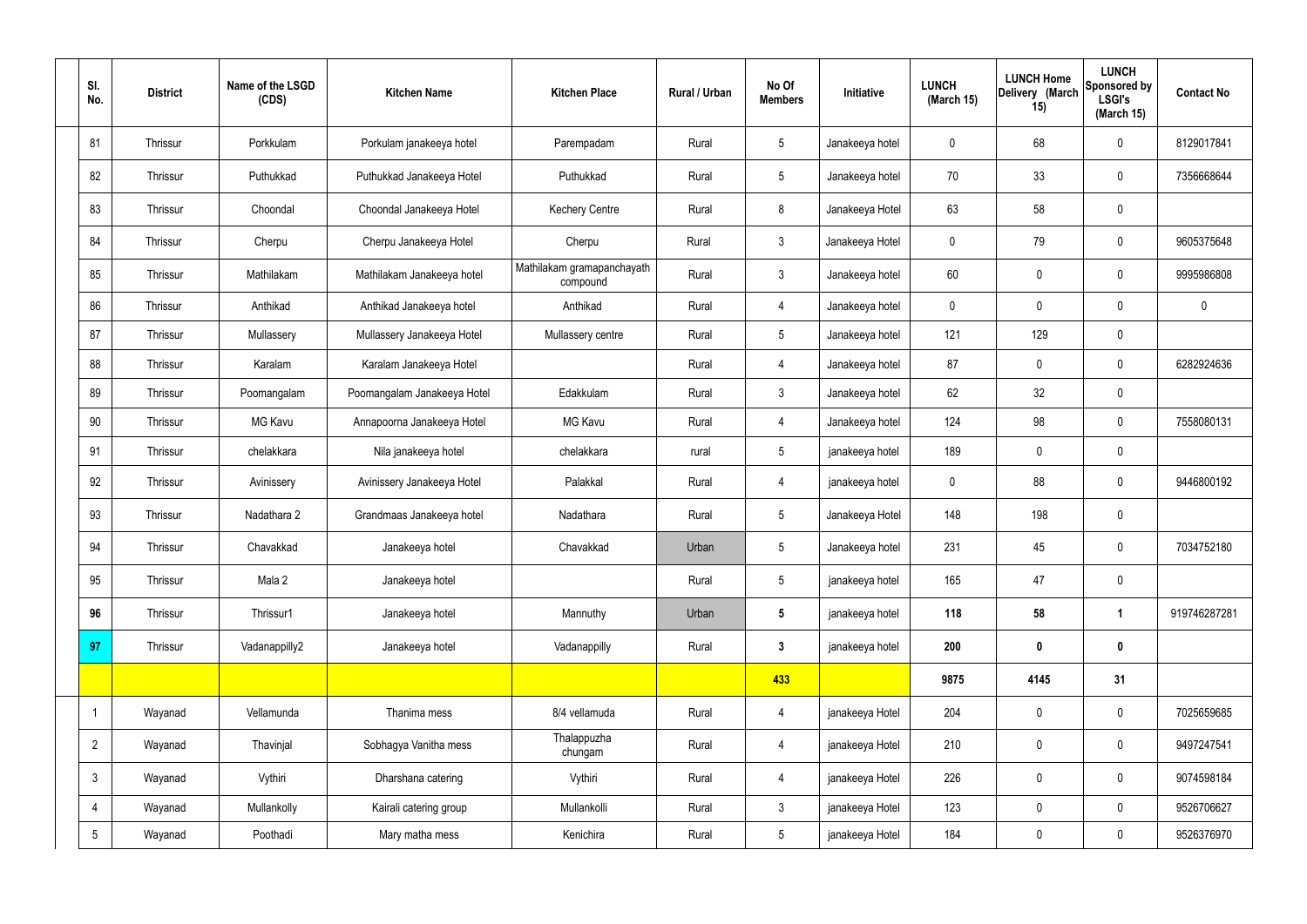|    | SI.<br>No.      | <b>District</b> | Name of the LSGD<br>(CDS) | <b>Kitchen Name</b>              | <b>Kitchen Place</b>                   | Rural / Urban | No Of<br><b>Members</b> | Initiative      | <b>LUNCH</b><br>(March 15) | <b>LUNCH Home</b><br>Delivery (March<br>15) | <b>LUNCH</b><br>Sponsored by<br><b>LSGI's</b><br>(March 15) | <b>Contact No</b> |
|----|-----------------|-----------------|---------------------------|----------------------------------|----------------------------------------|---------------|-------------------------|-----------------|----------------------------|---------------------------------------------|-------------------------------------------------------------|-------------------|
|    | 6               | Wayanad         | Meppadi                   | Cafe Kudumbashree                | Meppadi                                | Rural         | $5\overline{)}$         | janakeeya Hotel | 267                        | $\mathbf 0$                                 | $\boldsymbol{0}$                                            | 9207935764        |
|    | 7               | Wayanad         | Pozhuthana                | Dhanya mess                      | Pozhuthana                             | Rural         | $\mathbf{3}$            | janakeeya Hotel | 235                        | $\boldsymbol{0}$                            | $\mathbf 0$                                                 | 8111838165        |
|    | 8               | Wayanad         | Thondernad                | Thanima canteen                  | Korom                                  | Rural         | $\mathbf{3}$            | janakeeya Hotel | 102                        | $\mathbf 0$                                 | $\mathbf 0$                                                 | 8943476943        |
|    | 9               | Wayanad         | Meenangady                | Haritham Janakeeya Hotel         | Opposite police station,<br>Meenangadi | Rural         | $6\phantom{.}6$         | janakeeya Hotel | 231                        | 0                                           | $\boldsymbol{0}$                                            | 9526895975        |
|    | 10 <sup>°</sup> | Wayanad         | Nenmeni                   | Minnaram Mess and Chappathi Unit | Cheeral                                | Rural         | 5 <sup>5</sup>          | janakeeya Hotel | 148                        | $\mathbf 0$                                 | $\boldsymbol{0}$                                            | 8086835886        |
|    | 11              | Wayanad         | Thirunelli                | Adigamanai Mess and Catering     | Kartikulam                             | Rural         | 5 <sup>5</sup>          | janakeeya Hotel | 189                        | $\mathbf 0$                                 | $\mathbf 0$                                                 | 9207406211        |
|    | 12              | Wayanad         | Mananthavady              | Dhanasree canteen                | Mananthavadi                           | Urban         | $5\phantom{.0}$         | janakeeya Hotel | 325                        | 0                                           | $\pmb{0}$                                                   | 9496997382        |
|    | 13              | Wayanad         | Ambalavayal               | <b>Ruchi Catering</b>            | kalathuvayal                           | Rural         | $5\phantom{.0}$         | janakeeya Hotel | 314                        | $\mathbf 0$                                 | $\mathbf 0$                                                 | 9495084437        |
| 28 | 14              | Wayanad         | Kaniyambetta              | sree Vinayaka                    | millumukk                              | rural         | $5\overline{)}$         | janakeeya Hotel | 178                        | $\mathbf 0$                                 | $\mathbf 0$                                                 | 9061486938        |
|    | 15              | Wayanad         | Pulpally                  | Vinayaka catering                | Pulpally                               | Rural         | $5\overline{)}$         | janakeeya Hotel | 252                        | $\mathbf 0$                                 | $\mathbf 0$                                                 | 9947319307        |
|    | 16              | Wayanad         | Noolpuzha                 | Friends catering                 | Naikketty                              | Rural         | 5 <sup>5</sup>          | janakeeya Hotel | 311                        | $\mathbf 0$                                 | 0                                                           | 7558019388        |
|    | 17              | Wayanad         | Panamaram                 | Testy mess                       | Panamaram                              | Rural         | $\overline{4}$          | janakeeya Hotel | 288                        | $\mathbf 0$                                 | $\mathbf 0$                                                 | 9605814620        |
|    | 18              | wayanad         | Moopainad                 | vanitha mess                     | vaduvanchal                            | Rural         | $5\phantom{.0}$         | janakeeya Hotel | 211                        | $\mathbf 0$                                 | $\mathbf 0$                                                 | 974596708         |
|    | 19              | wayanad         | Edavaka                   | <b>Teasty Mess</b>               | Irumbupalam                            | Rural         | 4                       | janakeeya Hotel | 191                        | 0                                           | $\boldsymbol{0}$                                            | 9847842390        |
|    | 20              | wayanad         | kalpetta                  | shiya catering                   | pallithazhe, kalpetta town             | urban         | $\mathbf{3}$            | janakeeya Hotel | 396                        | $\mathbf 0$                                 | $\mathbf 0$                                                 | 6282822890        |
|    | 21              | wayanad         | sulthan bathery           | preethis                         | near telephone exchange                | urban         | 5                       | janakeeya Hotel | 391                        | 0                                           | $\Omega$                                                    | 9961088393        |
|    | 22              | wayanad         | Muttil                    | swad cattering                   | Muttil bus stand                       | Rural         | 5 <sup>5</sup>          | janakeeya Hotel | 236                        | 0                                           | $\mathbf 0$                                                 | 9074461322        |
|    | 23              | wayanad         | padinjarathara            | oruma                            | padinjarathara town                    | Rural         | 5 <sub>5</sub>          | janakeeya Hotel | 275                        | 0                                           | $\mathbf 0$                                                 | 9495814542        |
|    | 24              | wayanad         | kalpetta                  | Anjuse cattering                 | kalpetta town                          | Urban         | 5 <sup>5</sup>          | janakeeya Hotel | 343                        | 0                                           | $\mathbf 0$                                                 | 9745883809        |
|    | 25              | wayanad         | Thariyode                 | Haritham                         | kavumadham town                        | Rural         | 3 <sup>1</sup>          | janakeeya Hotel | 181                        | 0                                           | $\mathbf 0$                                                 | 9074095457        |
|    | 26              | wayanad         | Mananthavady              | chothis mess                     | Kozhikode road,<br>Mananthavady        | Urban         | 3 <sup>1</sup>          | janakeeya Hotel | 256                        | 0                                           | $\mathbf 0$                                                 | 9947376596        |
|    | 27              | wayanad         | vengapalli                | Annapoorna                       | vengapalli town                        | Rural         | 5 <sup>5</sup>          | janakeeya Hotel | 258                        | $\mathbf 0$                                 | $\mathbf 0$                                                 | 7592831851        |
|    | 28              | Wayanad         | Kottathara                | Jyothi vanitha mess              | Venniyod                               | Rural         | 3 <sup>1</sup>          | janakeeya Hotel | 185                        | 0                                           | $\mathbf 0$                                                 | 9961844026        |
|    | 29              | Wayanad         | Sulthan Bathery           | Elite                            | Mysore road, Bathery                   | Urban         | 3 <sup>1</sup>          | janakeeya Hotel | 348                        | $\mathbf 0$                                 | $\mathbf 0$                                                 | 9778180571        |
|    | 29              |                 |                           | 758                              |                                        | <b>TOTAL</b>  | 122<br>4638             |                 | 7058<br>13912              | $\mathbf{0}$<br>9148                        | $\mathbf 0$<br>96                                           |                   |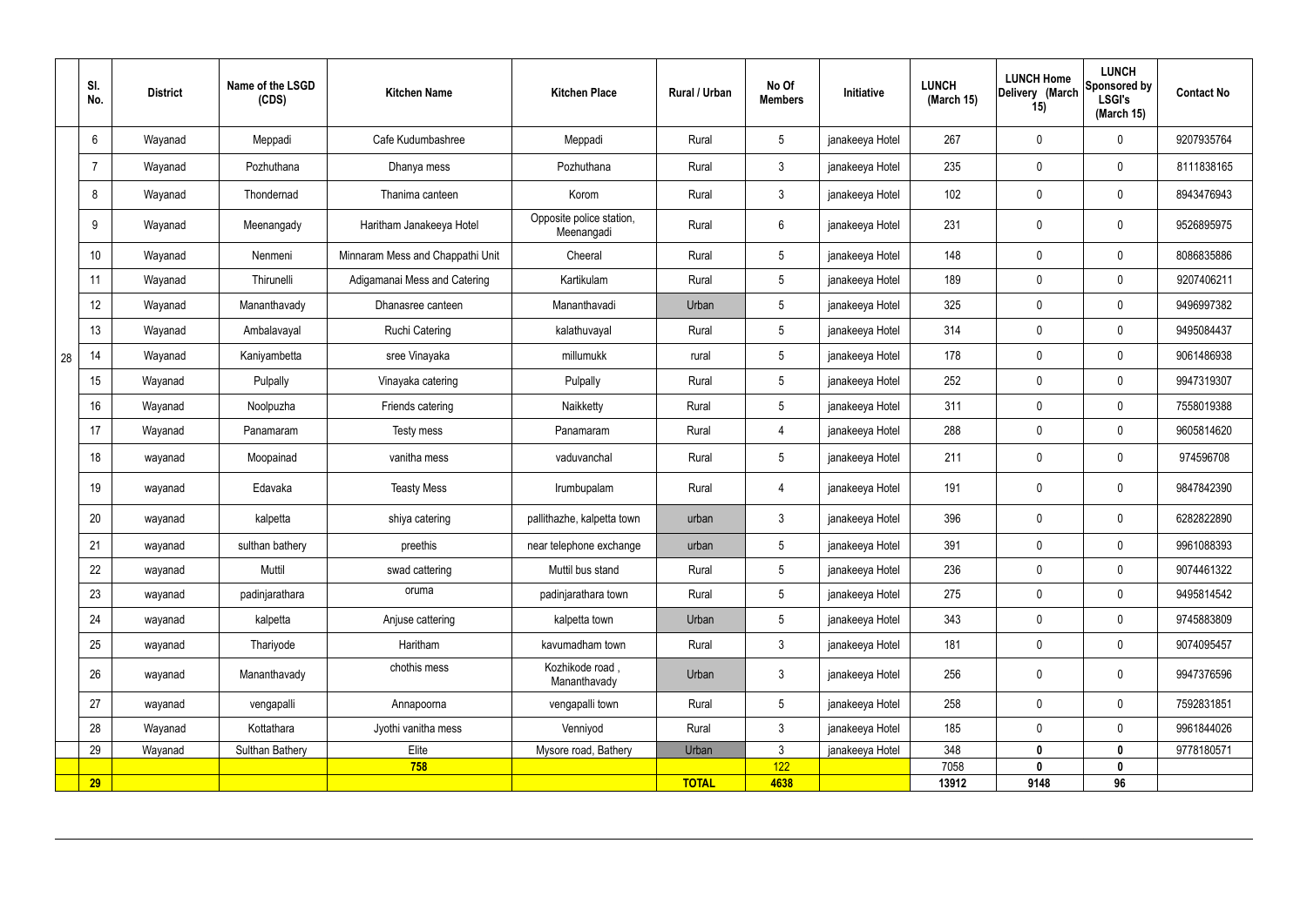| SI.<br>No. | <b>District</b> | Name of the LSGD<br>(CDS)                                                                        | <b>Kitchen Name</b>                                | <b>Kitchen Place</b>  | Rural / Urban                   | No Of<br><b>Members</b> | Initiative                                                           | <b>LUNCH</b><br>(March 15) | <b>LUNCH Home</b><br>Delivery (March<br>15) | <b>LUNCH</b><br>Sponsored by<br><b>LSGI's</b><br>(March 15) | <b>Contact No</b> |
|------------|-----------------|--------------------------------------------------------------------------------------------------|----------------------------------------------------|-----------------------|---------------------------------|-------------------------|----------------------------------------------------------------------|----------------------------|---------------------------------------------|-------------------------------------------------------------|-------------------|
|            |                 |                                                                                                  | STATUS OF JANAKEEYA HOTELS FUNCTIONING IN DISTRICT |                       |                                 |                         | STATUS OF FOOD DISTRIBUTED THROUGH JANAKEEYA HOTELS AS ON 15.03.2022 |                            |                                             |                                                             |                   |
|            | <b>District</b> | <b>Total</b><br><b>Janakeeya Hotels</b>                                                          | <b>Rural Units</b>                                 | <b>Urban</b><br>units | <b>STATUS OF</b><br><b>FOOD</b> | Home<br><b>Delivery</b> | Food Sponsored<br>by LSGIs                                           |                            | <b>TOTAL Meals</b><br><b>Distributed</b>    |                                                             |                   |
|            | <b>TVM</b>      | 110                                                                                              | 79                                                 | 31                    | 24,564                          | $\overline{0}$          | 14                                                                   |                            | 24,578                                      |                                                             |                   |
|            | <b>KLM</b>      | 82                                                                                               | 72                                                 | 10 <sup>°</sup>       | 12812                           | $\overline{0}$          | 5 <sub>5</sub>                                                       |                            | 12,817                                      |                                                             |                   |
|            | PTA             | 59                                                                                               | 54                                                 | $\sqrt{5}$            | 3832                            | 237                     | $\overline{0}$                                                       |                            | 4,069                                       |                                                             |                   |
|            | <b>ALP</b>      | 89                                                                                               | 80                                                 | $\overline{9}$        | 6344                            | 954                     | 12 <sup>°</sup>                                                      |                            | 7,310                                       |                                                             |                   |
|            | <b>KTM</b>      | 82                                                                                               | 74                                                 | 8 <sup>°</sup>        | 10059                           | 29                      | 8                                                                    |                            | 10,096                                      |                                                             |                   |
|            | <b>IDK</b>      | 50                                                                                               | 49                                                 | $\blacktriangleleft$  | 7411                            | $\overline{0}$          | $\mathbf{3}$                                                         |                            | 7,414                                       |                                                             |                   |
|            | <b>EKM</b>      | 114                                                                                              | 81                                                 | 33                    | 21106                           | 1005                    | $\overline{2}$                                                       |                            | 22,113                                      |                                                             |                   |
|            | <b>TSR</b>      | 97                                                                                               | 86                                                 | 11                    | 9,875                           | 4,145                   | 31                                                                   |                            | 14,051                                      |                                                             |                   |
|            | PGT             | $102$                                                                                            | 92                                                 | 10 <sup>°</sup>       | 15,020                          | $\overline{0}$          | 10 <sup>°</sup>                                                      |                            | 15,030                                      |                                                             |                   |
|            | <b>MLP</b>      | 128                                                                                              | 107                                                | 21                    | 25,707                          | 6012                    | 17                                                                   |                            | 31,736                                      |                                                             |                   |
|            | <b>WYD</b>      | 29                                                                                               | 24                                                 | 5 <sub>1</sub>        | 7058                            | $\mathbf{0}$            | $\overline{0}$                                                       |                            | 7,058                                       |                                                             |                   |
|            | <b>KKD</b>      | 106                                                                                              | 76                                                 | 30 <sup>°</sup>       | 31,883                          | 911                     | $\overline{7}$                                                       |                            | 32,801                                      |                                                             |                   |
|            | <b>KNR</b>      | 90 <sub>1</sub>                                                                                  | 75                                                 | 15 <sub>1</sub>       | 19,036                          | $\overline{0}$          | 18                                                                   |                            | 19,054                                      |                                                             |                   |
|            | <b>KSG</b>      | 43                                                                                               | 37                                                 | 6 <sup>1</sup>        | 848                             | $\overline{0}$          | $\pmb{0}$                                                            |                            | 848                                         |                                                             |                   |
|            | <b>Total</b>    | 1181                                                                                             | 986                                                | 195                   | 195,555                         | 13,293                  | 127                                                                  |                            | 208,975                                     |                                                             |                   |
|            |                 |                                                                                                  | 2252                                               |                       |                                 | 208,975                 |                                                                      |                            |                                             |                                                             |                   |
|            | <b>Date</b>     | <b>Grand Total of meals</b><br><b>Distributed through</b><br>Janakeeya hotel as<br>on 15.03.2022 | Urban<br>units                                     | <b>Total</b><br>units | Rs. 20 /Lunch<br><b>Parcel</b>  | Home<br><b>Delivery</b> | <b>LUNCH</b><br>sponsored by<br><b>LSGIs</b>                         |                            | <b>Total Meals</b>                          |                                                             |                   |
|            |                 | 986                                                                                              | 195                                                | 1181                  | 195,555                         | 13,293                  | 127                                                                  |                            | 208,975                                     |                                                             |                   |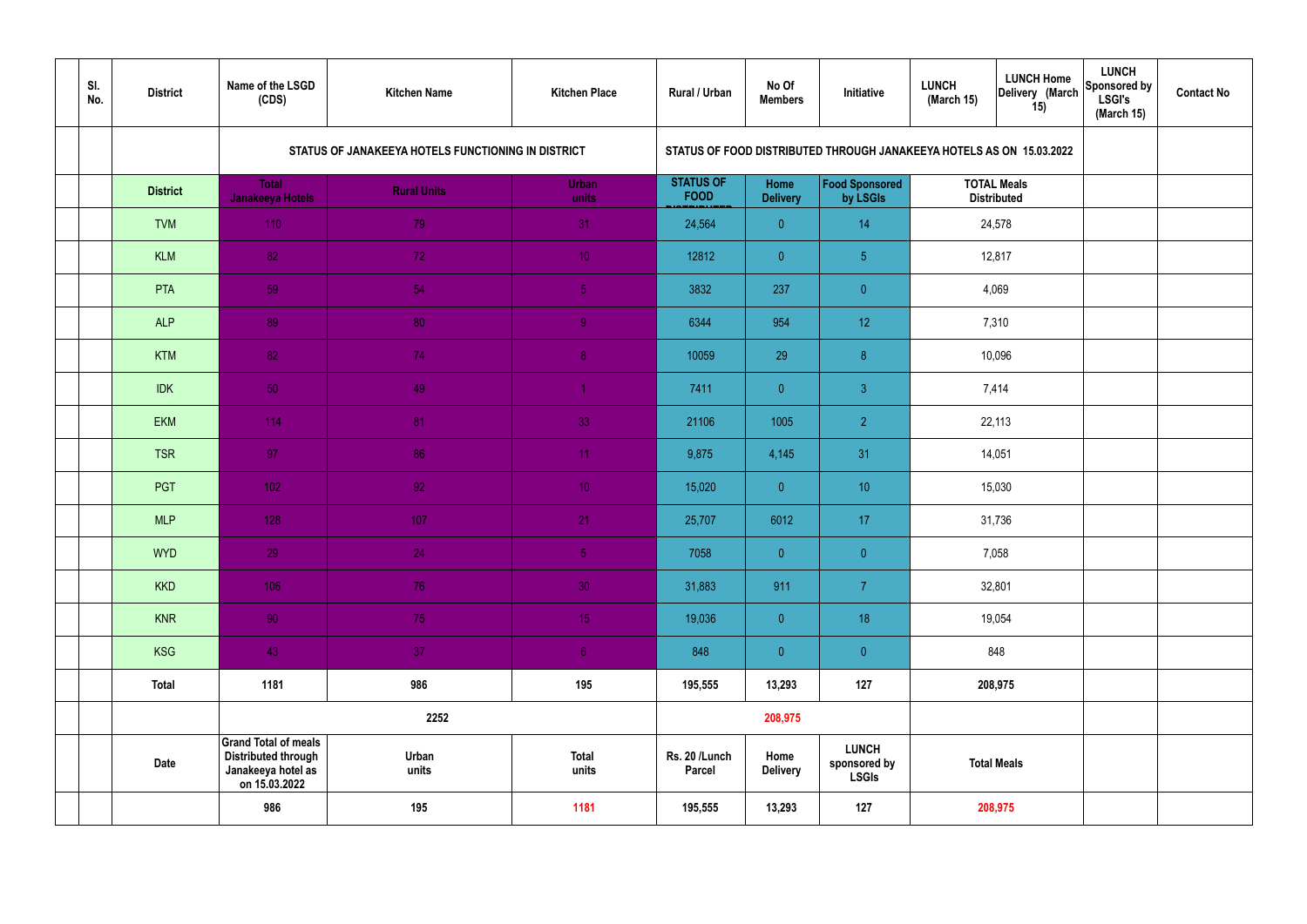| SI.<br>No. | <b>District</b> | Name of the LSGD<br>(CDS) | <b>Kitchen Name</b> | <b>Kitchen Place</b> | <b>Rural / Urban</b> | No Of<br><b>Members</b> | Initiative | <b>LUNCH</b><br>(March 15) | <b>LUNCH Home</b><br>(March<br>Delivery<br>טו | <b>LUNCH</b><br>$ $ Sponsored by $ $<br><b>LSGI's</b><br>(March 15) | <b>Contact No</b> |
|------------|-----------------|---------------------------|---------------------|----------------------|----------------------|-------------------------|------------|----------------------------|-----------------------------------------------|---------------------------------------------------------------------|-------------------|
|------------|-----------------|---------------------------|---------------------|----------------------|----------------------|-------------------------|------------|----------------------------|-----------------------------------------------|---------------------------------------------------------------------|-------------------|

| Districts with same number of hotels<br>(Each district use seperate cell for filling the | tvm                                                                                                                                                                                                                                                                                                                                                                                                                                                                                                                                                                                                                                                                                                                                                                     | Wayanad        | Alappuzha      | Malappuram     | Kozhikode                | Thrissur       | Kollam      |  |
|------------------------------------------------------------------------------------------|-------------------------------------------------------------------------------------------------------------------------------------------------------------------------------------------------------------------------------------------------------------------------------------------------------------------------------------------------------------------------------------------------------------------------------------------------------------------------------------------------------------------------------------------------------------------------------------------------------------------------------------------------------------------------------------------------------------------------------------------------------------------------|----------------|----------------|----------------|--------------------------|----------------|-------------|--|
| details)                                                                                 | Kannur                                                                                                                                                                                                                                                                                                                                                                                                                                                                                                                                                                                                                                                                                                                                                                  | Kasaragod      | Kottayam       | Palakkad       | Pathanamthitta           | Ernakulam      | Kasaragod   |  |
| Districts with number of hotels increased                                                |                                                                                                                                                                                                                                                                                                                                                                                                                                                                                                                                                                                                                                                                                                                                                                         |                |                |                |                          |                |             |  |
| (Each district use seperate cell for filling the<br>details)                             |                                                                                                                                                                                                                                                                                                                                                                                                                                                                                                                                                                                                                                                                                                                                                                         |                |                |                |                          |                |             |  |
| Districts with number of hotels with zero entry of<br>meals                              | Thrissur(8)                                                                                                                                                                                                                                                                                                                                                                                                                                                                                                                                                                                                                                                                                                                                                             | Kasargod (37)  | Kottayam(7)    | Alappuzha (59) | <b>MALAPPURAM</b><br>(6) | Kozhikode (01) | Kannur- (3) |  |
| (Each district use seperate cell for filling the<br>details)                             | pathanamthitta(21)                                                                                                                                                                                                                                                                                                                                                                                                                                                                                                                                                                                                                                                                                                                                                      | Trivandrum (6) | ERNAKULAM (18) | Palakkad(6)    | Wayanad -(0)             | Idukki(5)      | Kollam (9)  |  |
| New hotels started (numbers)                                                             |                                                                                                                                                                                                                                                                                                                                                                                                                                                                                                                                                                                                                                                                                                                                                                         |                |                |                |                          |                |             |  |
| New hotels started at (location)                                                         |                                                                                                                                                                                                                                                                                                                                                                                                                                                                                                                                                                                                                                                                                                                                                                         |                |                |                |                          |                |             |  |
|                                                                                          | TVM-Kulathoor Anad, Aruvikkara janathakalliyoor                                                                                                                                                                                                                                                                                                                                                                                                                                                                                                                                                                                                                                                                                                                         |                |                |                |                          |                |             |  |
|                                                                                          | kottayam-, Ayarkunnam, Aymanam, chempu, madappally, melukavu, pampady, , tv puram, thalanadu, vechoor                                                                                                                                                                                                                                                                                                                                                                                                                                                                                                                                                                                                                                                                   |                |                |                |                          |                |             |  |
|                                                                                          | Alappuzha - Ala Alappuzha North Alappuzha South Alappuzha South Alappuzha South Ambalappuzha North Ambalappuzha South Arattupuzha Arookutty Aroor Aryad Budhanoor<br>Chambakulam Chenganoor Chennam Pallippuram Cheriyanad Cherthala Municipality Cherthala Municipality Cherthala South Chingoli Chunakkara Devikulangara Edathua Ezhupunna Harippad<br>Kadakkarappally Kandalloor Kanjikuzhy Karthikappally Kavalam Kodamthurath Krishnapuram Kuthiyathode Mannar Mavelikkara Thamarakulam Mavelikkara Thekkekara Mulakkuzha Muttar Nedumudy<br>Neelamperoor Panavally Pandanad Pattanakkad Pulincunnu Puliyoor Punnapra North Punnapra South Purakad Purakad Ramankary Thaicattussery Thakazhy Thannermukkom Thiruvanvandoor Thuravoor<br>Vayalar Veliyanad Venmoney |                |                |                |                          |                |             |  |
|                                                                                          |                                                                                                                                                                                                                                                                                                                                                                                                                                                                                                                                                                                                                                                                                                                                                                         |                |                |                |                          |                |             |  |
|                                                                                          | Kozhikode- Atholi (Today off)                                                                                                                                                                                                                                                                                                                                                                                                                                                                                                                                                                                                                                                                                                                                           |                |                |                |                          |                |             |  |
|                                                                                          | Idukki - Senapathy, Edavetty, manakkad, Kodikkulam (Today off)                                                                                                                                                                                                                                                                                                                                                                                                                                                                                                                                                                                                                                                                                                          |                |                |                |                          |                |             |  |
|                                                                                          | "Kollam:-Ittiva, Oachira, West Kallada,Karunagapplly, Perayam, Adichanalloor, Karepra, Kalluvathukkal, Kummil, Kottamkara, Panayam JHs not opened today."                                                                                                                                                                                                                                                                                                                                                                                                                                                                                                                                                                                                               |                |                |                |                          |                |             |  |
|                                                                                          | Pathanamthitta: Niranam, Nedumbram, Peringara, thiruvalla west, eraviperoor, elanthoor, Omalloor, Chennerkara, kozhencherry, cherukol, mallappuzhashery, naranganam, pazhavangadi, perunadu,<br>naranamoozhi, Konni, Mylapra, Pandalamthekkekkara, pandalam, Pathanamthitta, Malayalappuzha                                                                                                                                                                                                                                                                                                                                                                                                                                                                             |                |                |                |                          |                |             |  |
|                                                                                          | Thrissur Temporarily closed - vadanapilly 1,holiday-Anthikkad,Mullurkkara,Eriyaad,Athirappilly,Annamanada,Kadukutty,Kattoor,                                                                                                                                                                                                                                                                                                                                                                                                                                                                                                                                                                                                                                            |                |                |                |                          |                |             |  |
|                                                                                          | Malappuram: Athavanad, Ponnani, Edarikkod, Alamcode, kalpakanchery, Mangalam                                                                                                                                                                                                                                                                                                                                                                                                                                                                                                                                                                                                                                                                                            |                |                |                |                          |                |             |  |
|                                                                                          | kannur-thripagottur, valapattanam, mattool                                                                                                                                                                                                                                                                                                                                                                                                                                                                                                                                                                                                                                                                                                                              |                |                |                |                          |                |             |  |
|                                                                                          |                                                                                                                                                                                                                                                                                                                                                                                                                                                                                                                                                                                                                                                                                                                                                                         |                |                |                |                          |                |             |  |

| Kollam                                                                                              |  |
|-----------------------------------------------------------------------------------------------------|--|
| Kasaragod                                                                                           |  |
|                                                                                                     |  |
|                                                                                                     |  |
| Kannur- (3)                                                                                         |  |
| Kollam (9)                                                                                          |  |
|                                                                                                     |  |
|                                                                                                     |  |
|                                                                                                     |  |
|                                                                                                     |  |
| uth Arattupuzha Arookutty Aroor Aryad Budhanoor<br>Devikulangara Edathua Ezhupunna Harippad         |  |
| relikkara Thekkekara Mulakkuzha Muttar Nedumudy<br>Thakazhy Thannermukkom Thiruvanvandoor Thuravoor |  |
|                                                                                                     |  |
|                                                                                                     |  |
|                                                                                                     |  |
|                                                                                                     |  |
| ed today."                                                                                          |  |
| zhashery, naranganam, pazhavangadi, perunadu,                                                       |  |
|                                                                                                     |  |
|                                                                                                     |  |
|                                                                                                     |  |
|                                                                                                     |  |